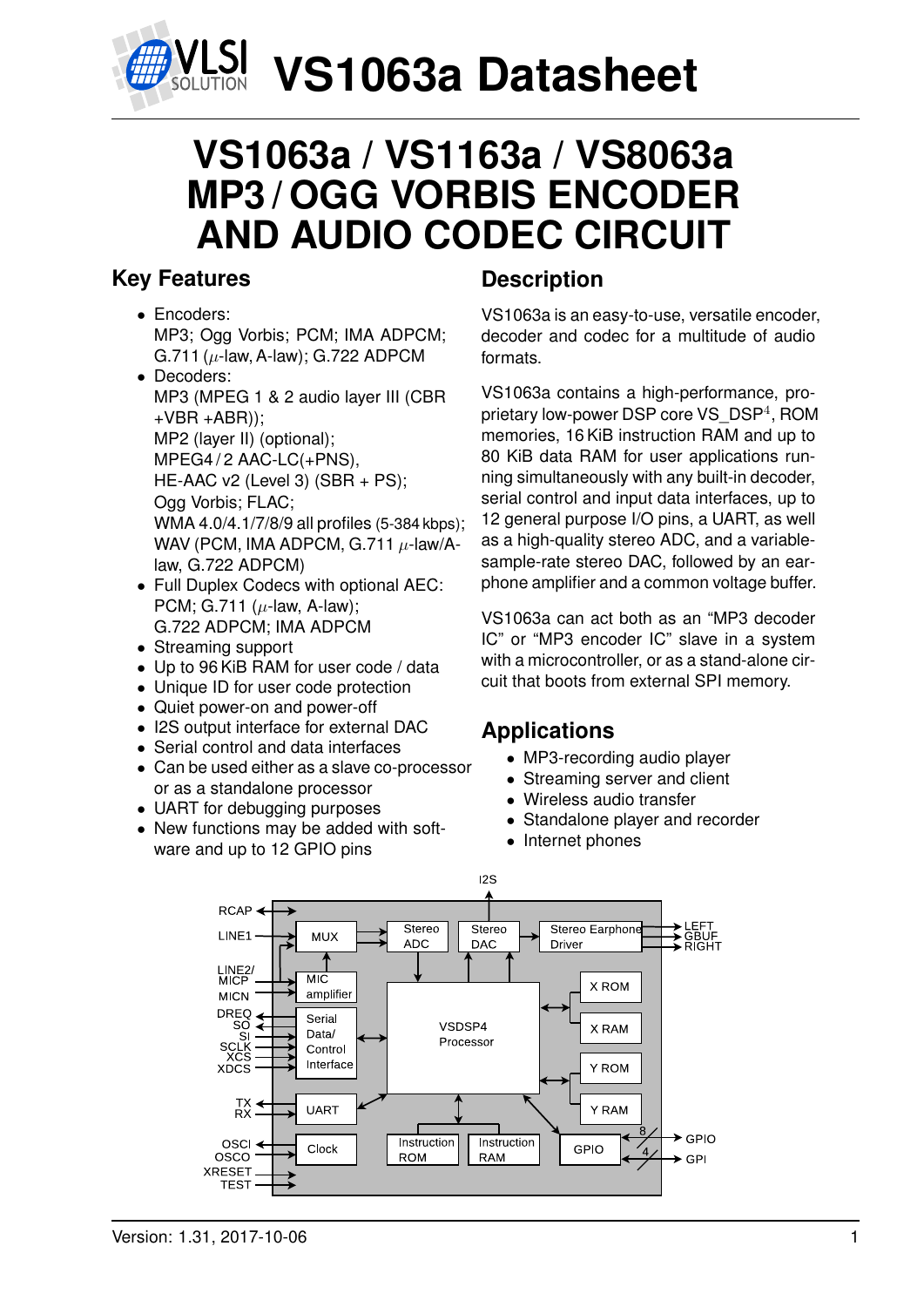

## **Additional Features**

- EarSpeaker Spatial Processing
- Bass & treble controls
- Alternatively a 5-channel equalizer
- AD Mixer allows monitoring A/D converter input while listening to stream
- PCM Mixer allows inserting a sidestream while listening to main stream
- Adjustable Speed Shifter
- Operates with a single 12...13 MHz or 24. . . 26 MHz clock
- Internal PLL clock multiplier
- Low-power operation
- High-quality on-chip stereo DAC with no phase error between channels
- Zero-cross detection for smooth volume change
- Stereo earphone driver capable of driving a 30  $\Omega$  load
- Separate voltages for analog, digital, I/O
- Lead-free RoHS-compliant package

## **Further Description**

VS1063a is a pin-compatible alternative for VLSI Solution's VS1053. It has all the functionality of VS1053 (except MP1 and MIDI decoding) and many new features, particularly MP3 and Ogg Vorbis recording.

Also full-duplex codec functions for phone applications have been added to VS1063a.

There are three variants of VS1063a: the fullfeatured VS1063a, VS1163a without an MP3 encoder, and VS8063a without any MP3 functionality.

A factory-programmable unique chip ID provides a basis for digital rights management or unit identification features.

### **Operating Modes**

VS1063a operates in one of two host modes: as a slave co-processor or as a standalone processor.

When used as a slave co-processor VS1063a can operate in three different operation modes: *decoder*, *encoder* or *codec* mode. In *decoder mode* VS1063a receives its input bitstream through a serial input bus. The input stream is decoded and passed through an 18-bit digital volume control to an oversampling sigmadelta DAC. Decoding is controlled via a serial control bus. In addition to the basic decoding, it is possible to add application specific features, like DSP effects, to the user RAM memory, or even to load user applications. In *encoder mode* VS1063a reads audio from its analog inputs, optionally compresses the data, which then can be read by the host processor. In *codec mode* VS1063a offers a fullduplex audio interface.

When used as a standalone processor the VS1063a can boot either from SPI EEPROM or FLASH memory. Alternatively code and data can be provided by a host controller.

#### **User Code**

Users can write their own user interface or signal processing code for the VS1063a using VSIDE (VLSI Solution's Integrated Development Environment).

As a default, there are 16 KiB of free code RAM and about 4 KiB of free data RAM for user plugin applications. Depending on the application, the data RAM can be expanded to the full 80 KiB that is available in VS1063a.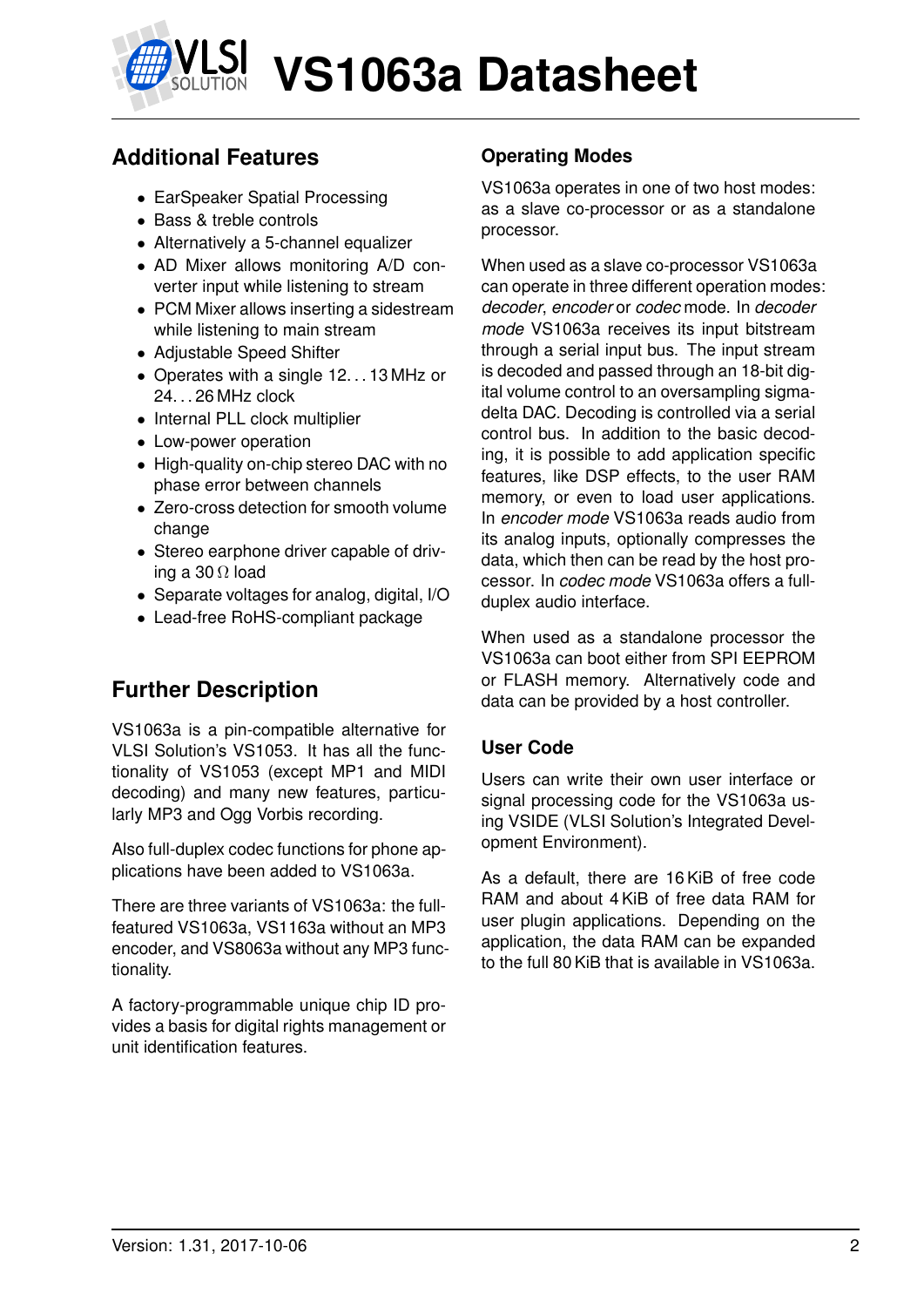

## <span id="page-2-0"></span>**Contents**

|                         |                                        |                                                                      | <b>VS1063 Datasheet Front Page</b>                                                                                                                                                                                                                                                                                                                         | 1                                                              |
|-------------------------|----------------------------------------|----------------------------------------------------------------------|------------------------------------------------------------------------------------------------------------------------------------------------------------------------------------------------------------------------------------------------------------------------------------------------------------------------------------------------------------|----------------------------------------------------------------|
|                         |                                        | <b>Table of Contents</b>                                             |                                                                                                                                                                                                                                                                                                                                                            | 3                                                              |
|                         |                                        | <b>List of Figures</b>                                               |                                                                                                                                                                                                                                                                                                                                                            | 6                                                              |
| 1                       | <b>Disclaimer</b>                      |                                                                      |                                                                                                                                                                                                                                                                                                                                                            | $\overline{7}$                                                 |
| $\mathbf 2$             | <b>Licenses</b>                        |                                                                      |                                                                                                                                                                                                                                                                                                                                                            | $\overline{7}$                                                 |
| 3                       |                                        | <b>Definitions</b>                                                   |                                                                                                                                                                                                                                                                                                                                                            | 8                                                              |
| 4                       |                                        | <b>Product Variants</b>                                              |                                                                                                                                                                                                                                                                                                                                                            | 8                                                              |
| 5                       | 5.1<br>5.2<br>5.3<br>5.4<br>5.5<br>5.6 |                                                                      | <b>Characteristics &amp; Specifications</b><br>Power Consumption education of the contract of the contract of the contract of the contract of the contract of                                                                                                                                                                                              | 9<br>9<br>9<br>10<br>11<br>11<br>12                            |
| 6                       | 6.1                                    | 6.1.1                                                                | <b>Packages and Pin Descriptions</b>                                                                                                                                                                                                                                                                                                                       | 13<br>13<br>13                                                 |
| $\overline{\mathbf{7}}$ |                                        |                                                                      | <b>Connection Diagram, LQFP-48</b>                                                                                                                                                                                                                                                                                                                         | 16                                                             |
| 8                       | <b>SPI Buses</b><br>8.1<br>8.2<br>8.3  | 8.1.1<br>8.1.2<br>8.3.1<br>8.3.2<br>8.3.3                            | VS10xx Native Modes (New Mode, recommended)<br>VS1001 Compatibility Mode (deprecated, do not use in new designs)<br>Serial Protocol for Serial Data Interface (SPI / SDI)<br>SDI in VS10xx Native Modes (New Mode, recommended)<br>SDI Timing Diagram in VS10xx Native Modes (New Mode)<br>SDI in VS1001 Compatibility Mode (deprecated, do not use in new | 18<br>18<br>18<br>18<br>19<br>20<br>20<br>21                   |
|                         | 8.4<br>8.5                             | 8.3.4<br>8.4.1<br>8.4.2<br>8.4.3<br>8.4.4<br>8.5.1<br>8.5.2<br>8.5.3 | Passive SDI Mode (deprecated, do not use in new designs)<br>Serial Protocol for Serial Command Interface (SPI / SCI)<br><b>SCI Read</b><br><b>SCI Write</b><br>SPI Examples with SM_SDINEW and SM_SDISHARED set<br>SCI Operation in Middle of Two SDI Bytes                                                                                                | 22<br>22<br>23<br>23<br>24<br>24<br>25<br>26<br>26<br>26<br>27 |

#### **[9 Supported Audio Formats](#page-27-0) 28**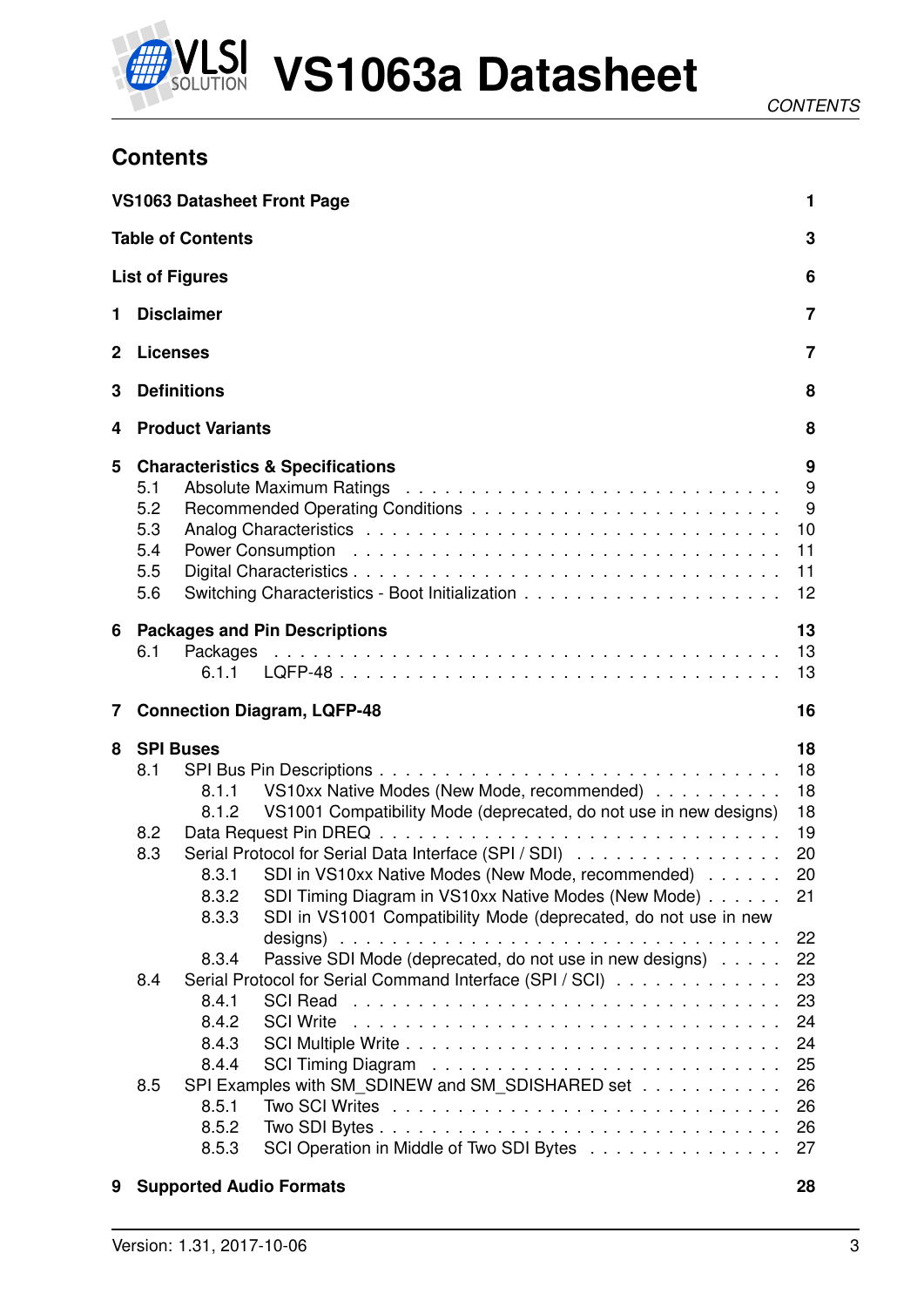

| 9.1          |                                                                                                                                   |    |
|--------------|-----------------------------------------------------------------------------------------------------------------------------------|----|
| 9.2          |                                                                                                                                   | 29 |
|              | Supported MP3 (MPEG layer III) Decoder Formats (Not VS8063a).<br>9.2.1                                                            | 29 |
|              | 9.2.2<br>Supported MP2 (MPEG layer II) Decoder Formats (Not VS8063a)                                                              | 29 |
|              | Supported Ogg Vorbis Decoder Formats<br>9.2.3                                                                                     | 30 |
|              | Supported AAC (ISO/IEC 13818-7 and ISO/IEC 14496-3) Decoder<br>9.2.4                                                              |    |
|              |                                                                                                                                   | 30 |
|              | 9.2.5                                                                                                                             | 32 |
|              | 9.2.6                                                                                                                             | 33 |
|              | Supported RIFF WAV Decoder Formats<br>9.2.7                                                                                       | 33 |
| 9.3          |                                                                                                                                   | 34 |
|              | Supported MP3 (MPEG layer III) Encoding Formats (VS1063a Only)<br>9.3.1                                                           | 34 |
|              | 9.3.2<br>Supported Ogg Vorbis Encoding Formats 35                                                                                 |    |
|              | Supported RIFF WAV Encoding Formats<br>9.3.3                                                                                      | 35 |
|              |                                                                                                                                   |    |
|              | <b>10 Functional Description</b>                                                                                                  | 36 |
| 10.1         |                                                                                                                                   | 36 |
| 10.2         |                                                                                                                                   | 37 |
| 10.3         |                                                                                                                                   | 38 |
| 10.4         |                                                                                                                                   | 39 |
| 10.5         |                                                                                                                                   | 40 |
| 10.6         |                                                                                                                                   | 41 |
| 10.7         |                                                                                                                                   | 41 |
| 10.8         |                                                                                                                                   | 42 |
|              | 10.8.1                                                                                                                            | 43 |
|              | 10.8.2                                                                                                                            | 45 |
|              |                                                                                                                                   | 46 |
|              | 10.8.3                                                                                                                            |    |
|              | 10.8.4                                                                                                                            | 47 |
|              | 10.8.5                                                                                                                            | 48 |
|              | 10.8.6<br>$SCI$ _AUDATA $(RW)$ $\ldots$ $\ldots$ $\ldots$ $\ldots$ $\ldots$ $\ldots$ $\ldots$ $\ldots$ $\ldots$ $\ldots$ $\ldots$ | 48 |
|              | 10.8.7                                                                                                                            | 48 |
|              | 10.8.8                                                                                                                            |    |
|              | 10.8.9                                                                                                                            |    |
|              |                                                                                                                                   |    |
|              |                                                                                                                                   | 52 |
|              |                                                                                                                                   | 53 |
| 11 Operation |                                                                                                                                   | 54 |
| 11.1         |                                                                                                                                   | 54 |
| 11.2         |                                                                                                                                   | 54 |
| 11.3         |                                                                                                                                   | 55 |
| 11.4         |                                                                                                                                   | 55 |
| 11.5         |                                                                                                                                   |    |
|              |                                                                                                                                   | 56 |
|              | 11.5.1                                                                                                                            | 56 |
|              | 11.5.2                                                                                                                            | 56 |
|              | 11.5.3                                                                                                                            | 57 |
|              | 11.5.4<br>Fast Forward and Rewind without Audio                                                                                   | 57 |
|              | 11.5.5                                                                                                                            | 57 |
|              | 11.5.6                                                                                                                            | 58 |
| 11.6         |                                                                                                                                   | 59 |
|              | 11.6.1                                                                                                                            |    |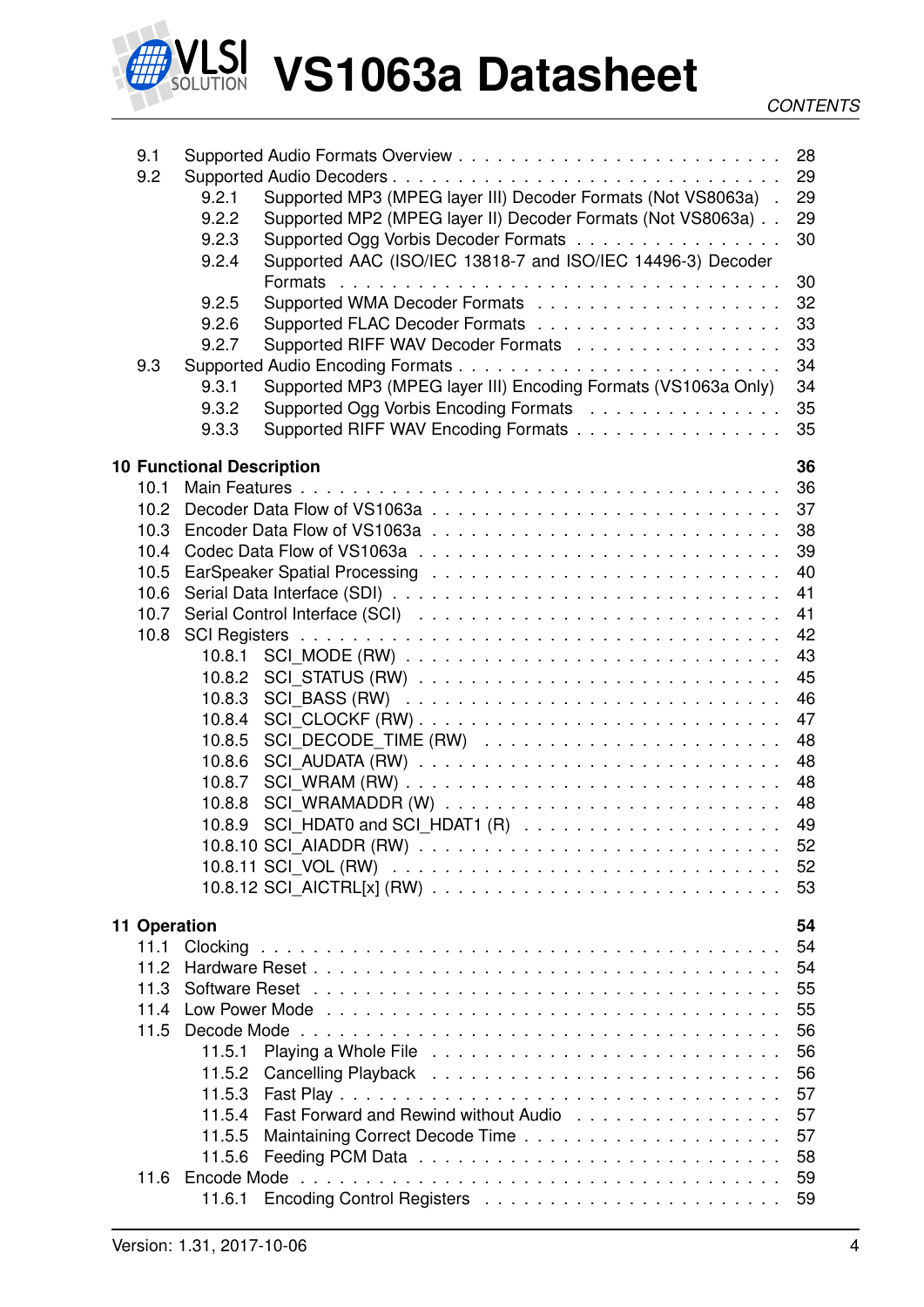

| 11.6.2<br>11.6.3                                                                               | 61<br>62 |
|------------------------------------------------------------------------------------------------|----------|
| 11.6.4<br>File Headers                                                                         | 63       |
| 11.6.5                                                                                         | 64       |
| Encoder Sample Rate Considerations<br>11.6.6                                                   | 64       |
| 11.6.7                                                                                         | 64       |
| MP3 (format 5) Encoder Specific Considerations (VS1063a Only)<br>11.6.8                        | 65       |
| Ogg Vorbis (format 6) Encoder Specific Considerations<br>11.6.9                                | 65<br>66 |
| 11.6.10 Estimated Minimum Encoder/Decoder Delays<br>11.7                                       | 67       |
| 11.8                                                                                           | 68       |
| 11.9                                                                                           | 68       |
|                                                                                                | 69       |
|                                                                                                | 70       |
|                                                                                                | 71       |
|                                                                                                | 73       |
|                                                                                                | 74       |
|                                                                                                | 75       |
|                                                                                                | 76       |
|                                                                                                | 78       |
|                                                                                                | 78       |
|                                                                                                | 79       |
|                                                                                                | 80       |
|                                                                                                | 81       |
|                                                                                                | 82       |
| 11.11 SDI Tests                                                                                | 83       |
|                                                                                                | 83       |
|                                                                                                | 83       |
|                                                                                                | 83       |
|                                                                                                | 84       |
|                                                                                                | 84       |
|                                                                                                | 85       |
|                                                                                                | 86       |
| 11.13.1 Clock Speed Requirements for Decoders                                                  | 86       |
| 11.13.2 Clock Speed Requirements for Encoders                                                  | 86       |
| 11.13.3 Clock Speed Requirements for DSP Algorithms                                            | 87       |
|                                                                                                |          |
| 12 VS1063a Version Changes<br>Firmware Changes Between VS1053b and VS1063a, 2011-04-13<br>12.1 | 88<br>88 |
| 13 VS1063a Errata                                                                              |          |
|                                                                                                | 90       |
| <b>14 Latest Document Version Changes</b>                                                      | 92       |
| <b>15 Contact Information</b>                                                                  | 93       |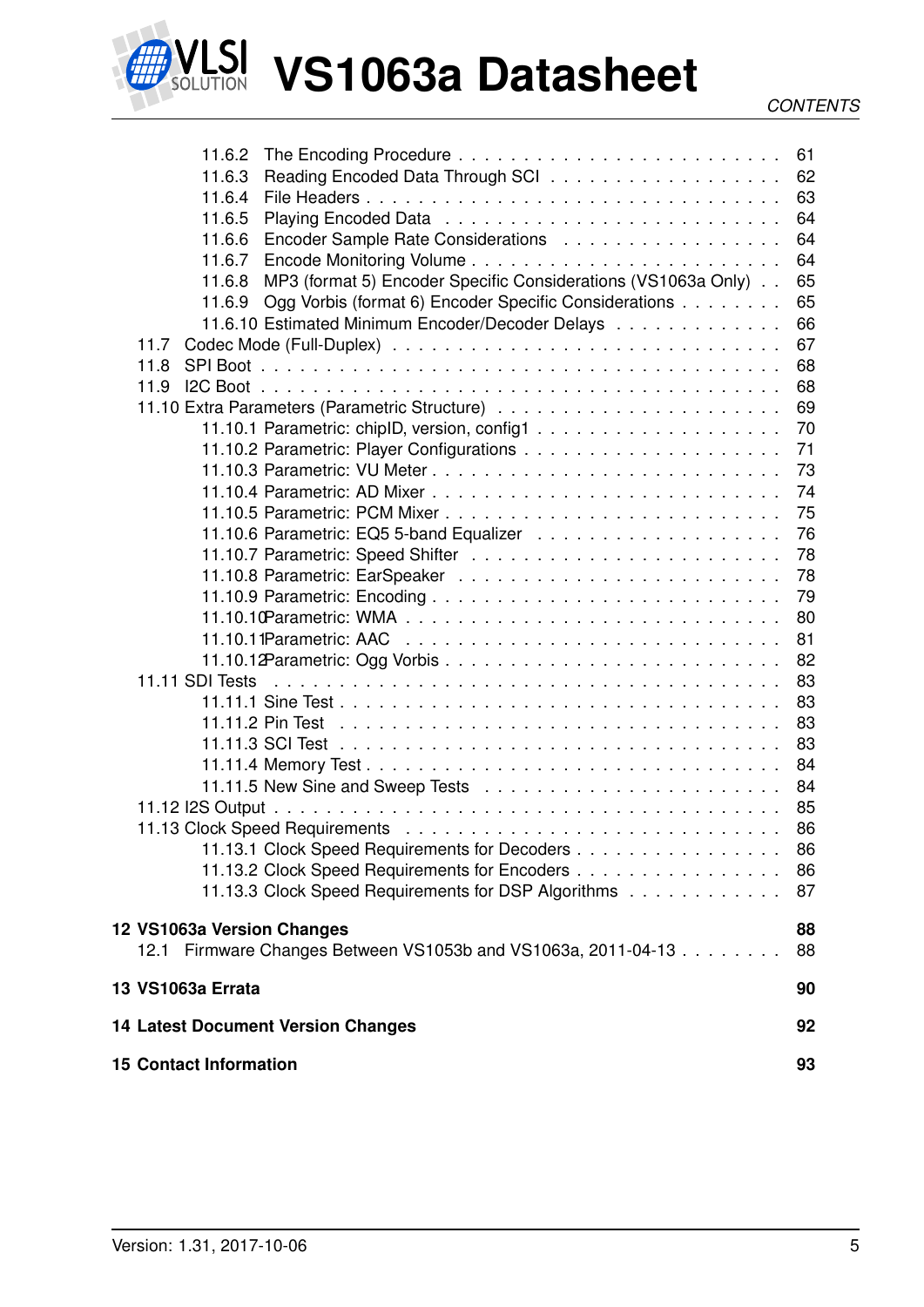

## <span id="page-5-0"></span>**List of Figures**

|    |                                                                                                | 13 |
|----|------------------------------------------------------------------------------------------------|----|
| 2  |                                                                                                | 13 |
| 3  |                                                                                                | 16 |
| 4  |                                                                                                | 20 |
| 5  | SDI in VS10xx Native Mode, multi-byte transfer, $X \geq 1$                                     | 20 |
| 6  |                                                                                                | 21 |
| 7  | SDI in VS1001 Mode - one byte transfer. Do not use in new designs!                             | 22 |
| 8  | SDI in VS1001 Mode - two byte transfer. Do not use in new designs!                             | 22 |
| 9  |                                                                                                | 23 |
| 10 |                                                                                                | 24 |
| 11 |                                                                                                | 24 |
| 12 |                                                                                                | 25 |
| 13 |                                                                                                | 26 |
| 14 |                                                                                                | 26 |
| 15 | Two SDI bytes separated by an SCI operation $\ldots \ldots \ldots \ldots \ldots \ldots \ldots$ | 27 |
| 16 |                                                                                                | 37 |
| 17 |                                                                                                | 38 |
| 18 |                                                                                                | 39 |
| 19 | EarSpeaker externalized sound sources vs. normal inside-the-head sound                         | 40 |
| 20 |                                                                                                | 77 |
| 21 | Example EQ5 responses at different volume settings                                             | 77 |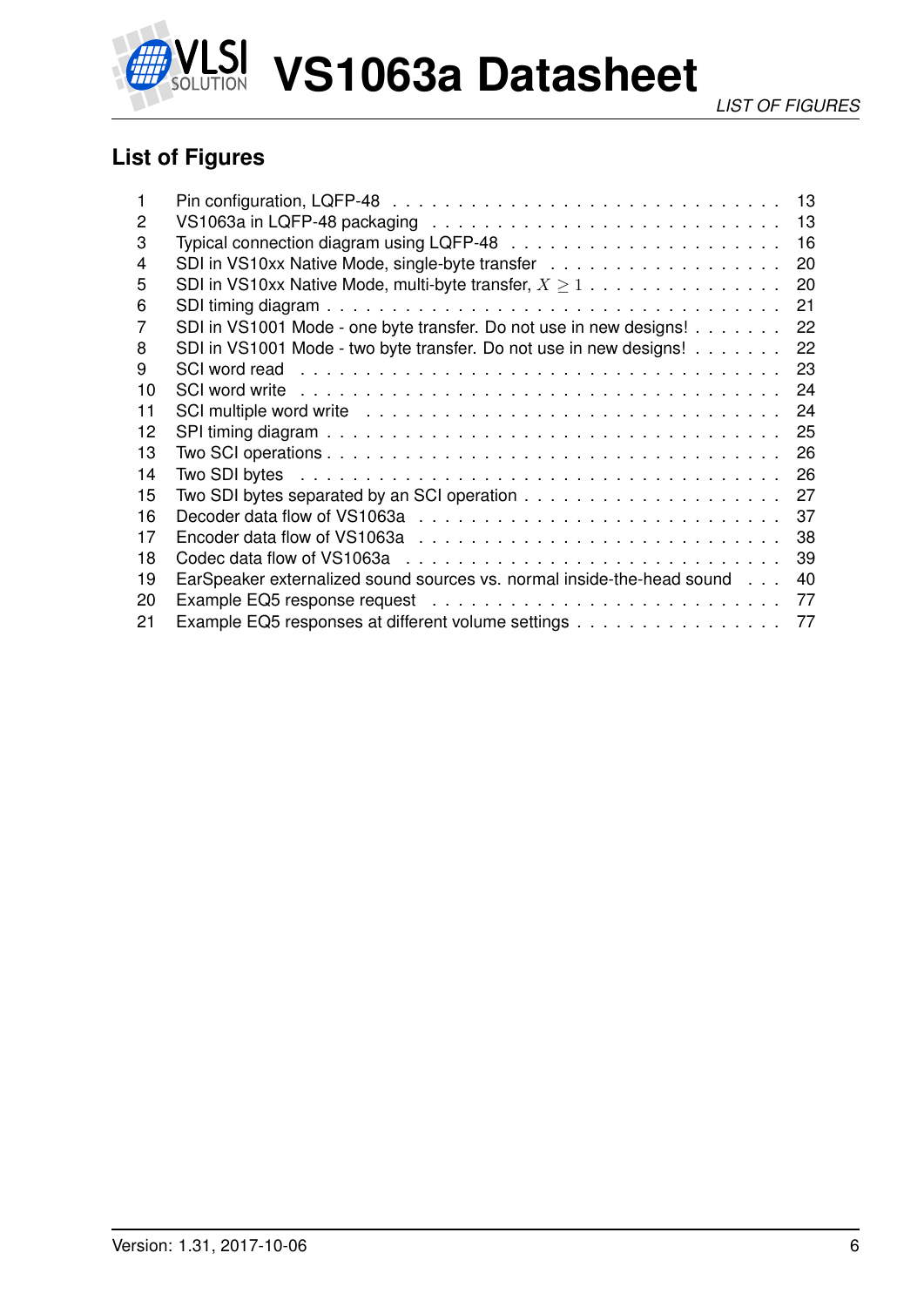

## <span id="page-6-0"></span>**1 Disclaimer**

All properties and figures are subject to change.

This datasheet assumes that the *VS1063a Patches* package, available at *http://www.vlsi.fi/en/support/software/vs10xxpatches.html* , has been loaded and activated.

Additional information is provided in two documents called *VS1063a Hardware Guide*, and *VS1063a Programmer's Guide*.

## <span id="page-6-1"></span>**2 Licenses**

VS1063a contains WMA decoding technology from Microsoft.

**This product is protected by certain intellectual property rights of Microsoft and cannot be used or further distributed without a license from Microsoft.**

VS1063a contains AAC decoding technology (ISO/IEC 13818-7 and ISO/IEC 14496-3) which cannot be used without a proper license from Via Licensing Corporation or individual patent holders.

VS1063a contains spectral band replication (SBR) and parametric stereo (PS) technologies developed by Coding Technologies. Both are currently part of the MPEG4 AAC licensing, see *http://www.vialicensing.com/licensing/aac-overview.aspx* for more information.

To the best of VLSI Solution's knowledge, if the end product does not play a specific format that otherwise would require a customer license: WMA, or AAC, the respective license should not be required. WMA and AAC formats can be disabled by using the parametric x.config1 variable, or by a microcontroller, based on the contents of register SCI\_HDAT1. Also PS and SBR decoding can be separately disabled.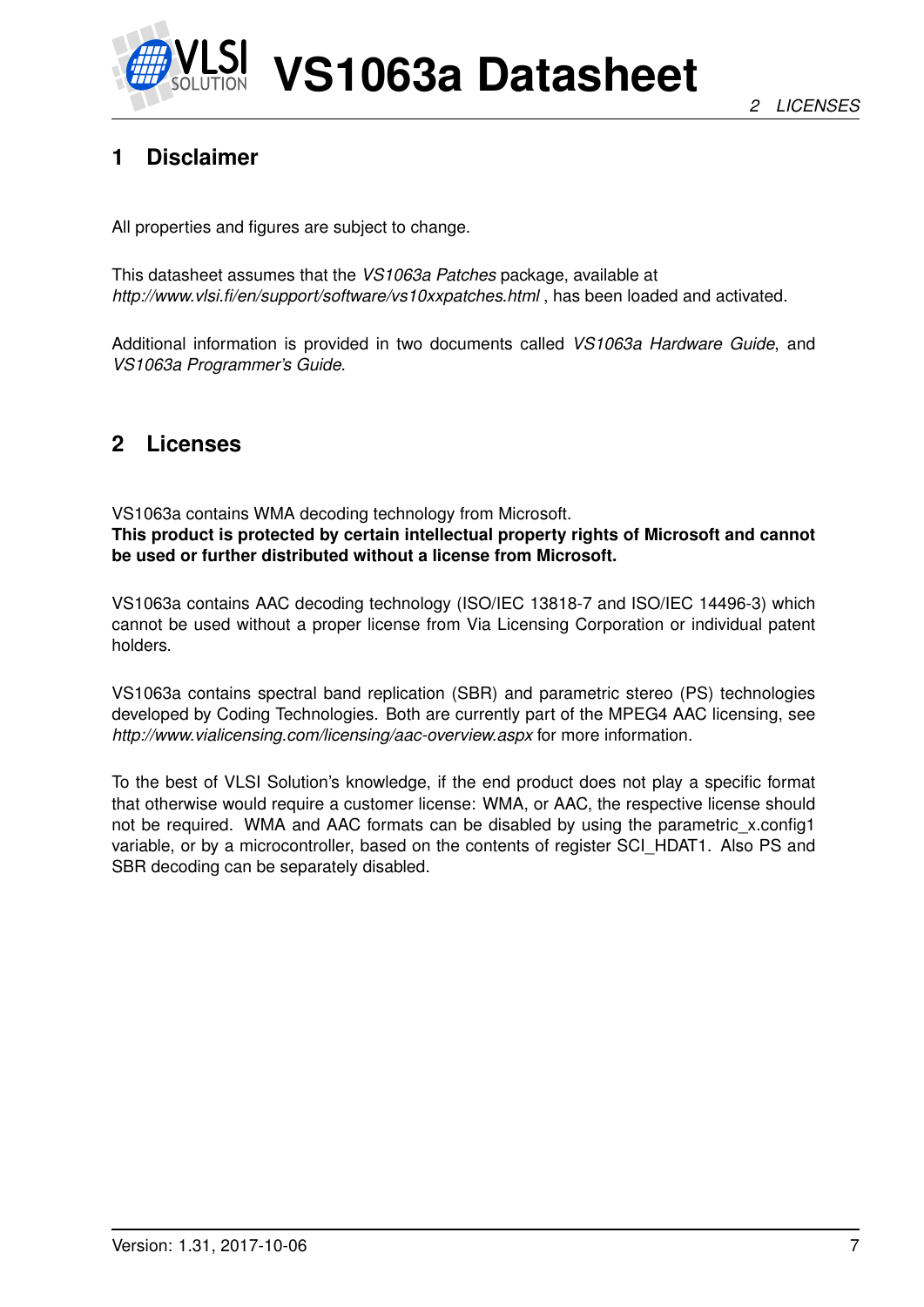

## <span id="page-7-0"></span>**3 Definitions**

**ABR** Average BitRate. Bitrate of stream may vary locally, but will stay close to a given number when averaged over a longer time.

**B** Byte, 8 bits.

**b** Bit.

**CBR** Constant BitRate. Bitrate of stream will be the same for each compression block.

**Ki** "Kibi" =  $2^{10}$  = 1024 (IEC 60027-2).

**Mi** "Mebi" =  $2^{20}$  = 1048576 (IEC 60027-2).

**SCI** Serial Control Interface, an SPI bus for VS1063a control.

**SDI** Serial Data Interface, an SPI bus for VS1063a bitstream data.

**VBR** Variable BitRate. Bitrate will vary depending on the complexity of the source material.

**VS\_DSP\_VLSI Solution's DSP core.** 

**VSIDE** VLSI Solution's Integrated Development Environment.

**W** Word. In VS\_DSP, instruction words are 32-bits and data words are 16-bits wide.

### <span id="page-7-1"></span>**4 Product Variants**

The main encoding and decoding capabilities of VS1063a, VS1163a, and VS8063a are presented in the table below.

| <b>Device ID</b> |                | MP3     |                | Ogg Vorbis | <b>He-AAC</b> | WMA  | <b>FLAC</b> |
|------------------|----------------|---------|----------------|------------|---------------|------|-------------|
| (order code)     | <b>Encoder</b> | Decoder | <b>Encoder</b> | Decoder    | Dec.          | Dec. | Dec.        |
| <b>VS1063A-L</b> |                |         |                |            |               |      |             |
| <b>VS1163A-L</b> |                |         |                |            |               |      |             |
| VS8063A-L        |                |         |                |            |               |      |             |

The only difference between VS1163a and VS1063a is the missing MP3 encoder in VS1163a. With the exception of the parts pertaining to MP3 encoding, all of this datasheet is also applicable to VS1163a.

VS8063a is otherwise similar to VS1163a, except that it also misses MP2/MP3 decoding, so it doesn't have any MP2/MP3 capabilities. With the exception of any parts pertaining to MP2/MP3 functionality, all of this datasheet is also applicable to VS8063a.

With the exception of the MP3 encoding and decoding capabilities, VS1063a, VS1163a, and VS8063a are 100 % hardware and software compatible, including all patches, applications, and plugins available from VLSI Solution.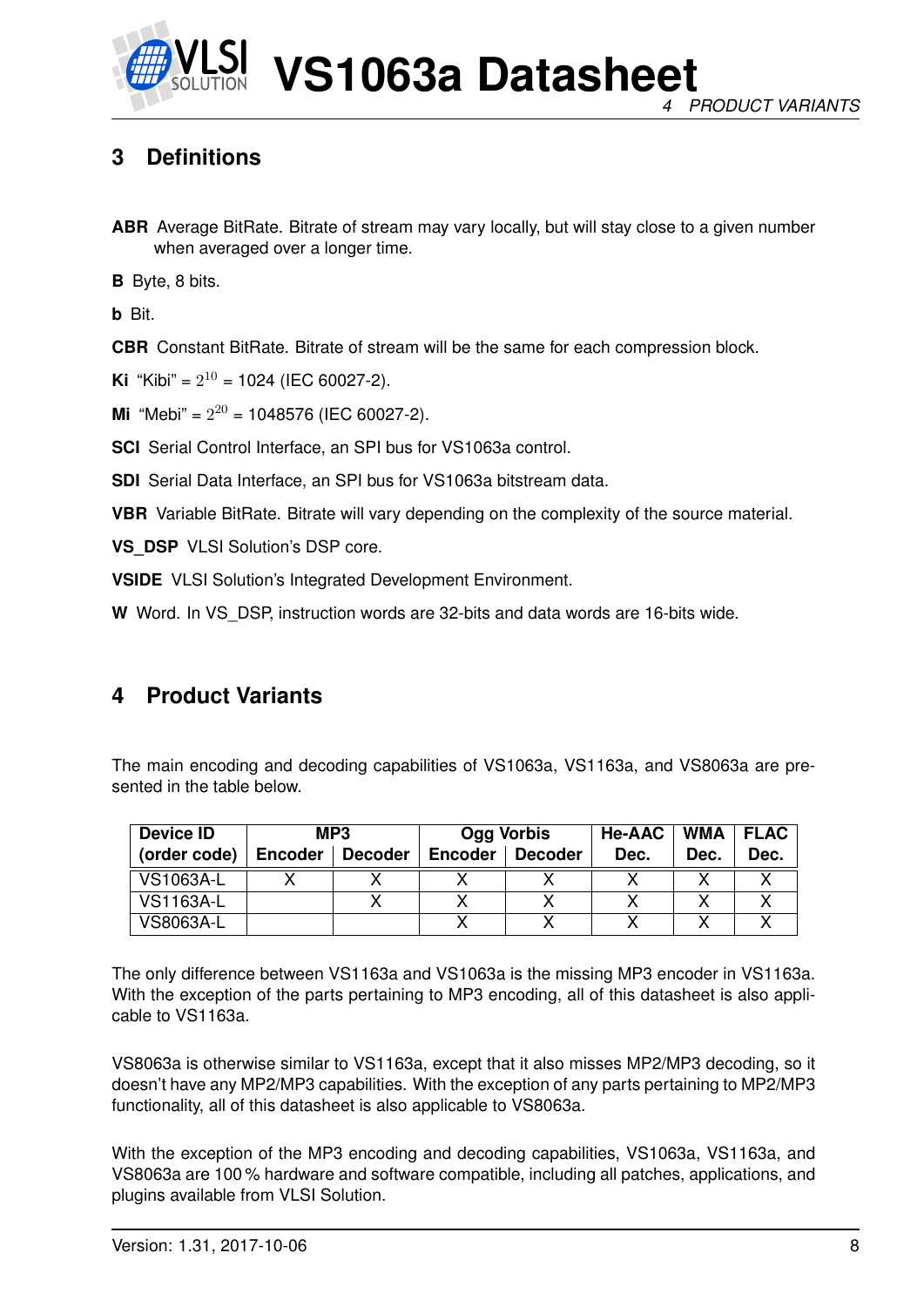*5 CHARACTERISTICS & SPECIFICATIONS*

## <span id="page-8-0"></span>**5 Characteristics & Specifications**

#### <span id="page-8-1"></span>**5.1 Absolute Maximum Ratings**

| <b>Parameter</b>                | Symbol       | <b>Min</b> | Max          | <b>Unit</b>  |
|---------------------------------|--------------|------------|--------------|--------------|
| <b>Analog Positive Supply</b>   | <b>AVDD</b>  | $-0.3$     | 3.6          | V            |
| <b>Digital Positive Supply</b>  | <b>CVDD</b>  | $-0.3$     | 1.85         | v            |
| I/O Positive Supply             | <b>IOVDD</b> | $-0.3$     | 3.6          | V            |
| Current at Any Non-Power $Pin1$ |              |            | $\pm 50$     | mA           |
| Voltage at Any Digital Input    |              | $-0.3$     | $IOVDD+0.32$ | v            |
| <b>Operating Temperature</b>    |              | $-40$      | $+85$        | $^{\circ}$ C |
| Storage Temperature             |              | -65        | $+150$       | $^{\circ}$ C |

 $1$  Higher current can cause latch-up.

<sup>2</sup> Must not exceed 3.6 V

#### <span id="page-8-2"></span>**5.2 Recommended Operating Conditions**

| <b>Parameter</b>                        | Symbol           | Min         | <b>Typ</b>  | <b>Max</b>  | <b>Unit</b> |
|-----------------------------------------|------------------|-------------|-------------|-------------|-------------|
| <b>Ambient Operating Temperature</b>    |                  | $-40$       |             | $+85$       | $\circ$ C   |
| Analog and Digital Ground <sup>1</sup>  | <b>AGND DGND</b> |             | 0.0         |             | v           |
| Positive Analog, REF=1.23V <sup>2</sup> | AVDD12           | 2.6         | 2.8         | 3.6         | v           |
| Positive Analog, REF=1.65V $^2$         | AVDD16           | 3.3         | 3.3         | 3.6         | v           |
| Positive Digital                        | <b>CVDD</b>      | 1.7         | 1.8         | 1.85        | v           |
| I/O Voltage                             | <b>IOVDD</b>     | 1.8         | 2.8         | 3.6         | v           |
| Input Clock Frequency <sup>3</sup>      | <b>XTALI</b>     | 12          | 12.288      | 13          | <b>MHz</b>  |
| <b>Internal Clock Frequency</b>         | CLKI             | 12          | 49.152      | 67.6        | <b>MHz</b>  |
| Internal Clock Multiplier <sup>4</sup>  | <b>CLKM</b>      | $1.0\times$ | $4.0\times$ | $5.5\times$ |             |
| Master Clock Duty Cycle                 |                  | 40          | 50          | 60          | $\%$        |

 $1$  Must be connected together as close the device as possible for latch-up immunity.

 $2$  Reference voltage can be internally selected between 1.23V and 1.65V, see Chapter [10.8.2.](#page-44-0) <sup>3</sup> The maximum sample rate that can be played with correct speed is XTALI/256 (or XTALI/512 if SM\_CLK\_RANGE is set). Thus, XTALI must be at least 12.288 MHz (24.576 MHz) to be able to play 48 kHz at correct speed.

<sup>4</sup> Reset value is  $1.0\times$ . Recommended SC\_MULT= $4.0\times$ , SC\_ADD= $1.5\times$  (SCI\_CLOCKF=0xB000). Do not exceed maximum specification for CLKI.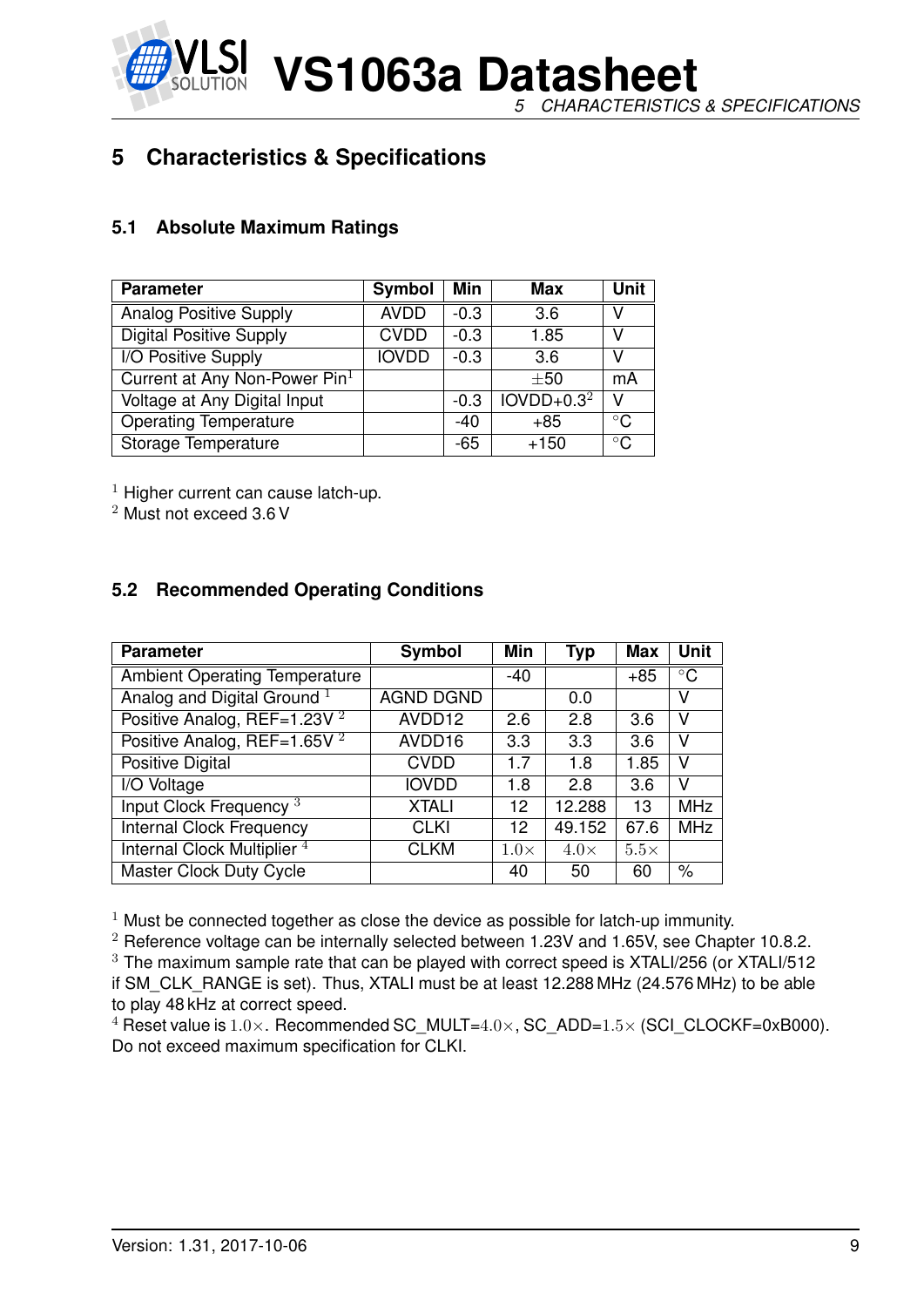

#### <span id="page-9-0"></span>**5.3 Analog Characteristics**

Unless otherwise noted: AVDD=3.3V, CVDD=1.8V, IOVDD=2.8V, REF=1.65V, TA=-30. . . +85°C, XTALI=12. . . 13MHz, Internal Clock Multiplier 3.5×. DAC tested with 1307.894 Hz full-scale output sinewave, measurement bandwidth 20. . . 20000 Hz, analog output load: LEFT to GBUF 30  $\Omega$ , RIGHT to GBUF 30  $\Omega$ . Microphone test amplitude 48 mVpp,  $f_s=1$  kHz. Line input test amplitude 2.52 Vpp,  $f_s = 1$  kHz.

| <b>DAC Characteristics</b>                              |             |        |                 |            |                         |  |  |  |
|---------------------------------------------------------|-------------|--------|-----------------|------------|-------------------------|--|--|--|
| <b>Parameter</b>                                        | Symbol      | Min    | <b>Typ</b>      | <b>Max</b> | <b>Unit</b>             |  |  |  |
| <b>DAC Resolution</b>                                   |             |        | 18              |            | bits                    |  |  |  |
| Total Harmonic Distortion, -3 dB of full-scale          | THD         |        |                 | 0.04       | $\%$                    |  |  |  |
| Third Harmonic Distortion, -3 dB of full-scale          |             |        |                 | 0.01       | $\%$                    |  |  |  |
| Dynamic Range (DAC unmuted, A-weighted)                 | <b>IDR</b>  |        | 100             |            | dB                      |  |  |  |
| S/N Ratio (full scale signal)                           | <b>SNR</b>  |        | 94              |            | dB                      |  |  |  |
| Interchannel Isolation (Cross Talk), $600\Omega + GBUF$ |             |        | 80              |            | dB                      |  |  |  |
| Interchannel Isolation (Cross Talk), $30\Omega + GBUF$  |             |        | 53              |            | dB                      |  |  |  |
| Interchannel Gain Mismatch                              |             | $-0.5$ |                 | 0.5        | dB                      |  |  |  |
| <b>Frequency Response</b>                               |             | $-0.1$ |                 | 0.1        | dB                      |  |  |  |
| <b>Full Scale Output Voltage</b>                        | LEVEL16     |        | $2750^1$        |            | mVpp                    |  |  |  |
| Full Scale Output Voltage, VREF = 1.2 V                 | LEVEL12     |        | $2050^1$        |            | mVpp                    |  |  |  |
| Deviation from Linear Phase                             |             |        |                 | 5          | $\circ$                 |  |  |  |
| <b>Analog Output Load Resistance</b>                    | <b>AOLR</b> | 16     | 30 <sup>2</sup> |            | $\Omega$                |  |  |  |
| Analog Output Load Capacitance                          |             |        |                 | 100        | pF                      |  |  |  |
| DC level (CBUF, LEFT, RIGHT)                            | VREF16      |        | 1.65            |            | V                       |  |  |  |
| DC level (CBUF, LEFT, RIGHT), VREF = 1.2 V              | VREF12      |        | 1.23            |            | $\overline{\mathsf{V}}$ |  |  |  |

 $1$  double can be achieved with  $+$ -to- $+$  wiring for mono difference sound.

<sup>2</sup> AOLR may be much lower, but below *Typical* distortion performance may be compromised.

| <b>ADC Characteristics</b>                         |              |     |            |                   |                    |  |  |  |
|----------------------------------------------------|--------------|-----|------------|-------------------|--------------------|--|--|--|
| <b>Parameter</b>                                   | Symbol       | Min | <b>Typ</b> | <b>Max</b>        | <b>Unit</b>        |  |  |  |
| Microphone input amplifier gain                    | <b>MGAIN</b> |     | 26         |                   | dB                 |  |  |  |
| Microphone input amplitude (differential)          | MLEV16       |     | 64         | $180^{1}$         | mVpp AC            |  |  |  |
| Microphone input amplitude (diff.), $VREF = 1.2 V$ | MLEV12       |     | 48         | $140^{1}$         | mVpp AC            |  |  |  |
| Microphone Total Harmonic Distortion               | <b>MTHD</b>  |     | 0.03       | 0.07              | $\%$               |  |  |  |
| Microphone S/N Ratio                               | <b>MSNR</b>  | 60  | 72         |                   | dB                 |  |  |  |
| Microphone input impedances, per pin               | <b>MIMP</b>  |     | 45         |                   | $k\Omega$          |  |  |  |
| Line input amplitude                               | LLEV16       |     | 2500       | 2800 <sup>1</sup> | mVpp AC            |  |  |  |
| Line input amplitude, $VREF = 1.2 V$               | LLEV12       |     | 1900       | 2100 <sup>1</sup> | mVpp AC            |  |  |  |
| Line input Total Harmonic Distortion               | <b>LTHD</b>  |     | 0.005      | 0.014             | $\%$               |  |  |  |
| Line input S/N Ratio                               | <b>LSNR</b>  | 85  | 90         |                   | dB                 |  |  |  |
| Line input impedance                               | <b>LIMP</b>  |     | 80         |                   | $\mathsf{k}\Omega$ |  |  |  |

 $1$  Harmonic Distortion increases above typical amplitude.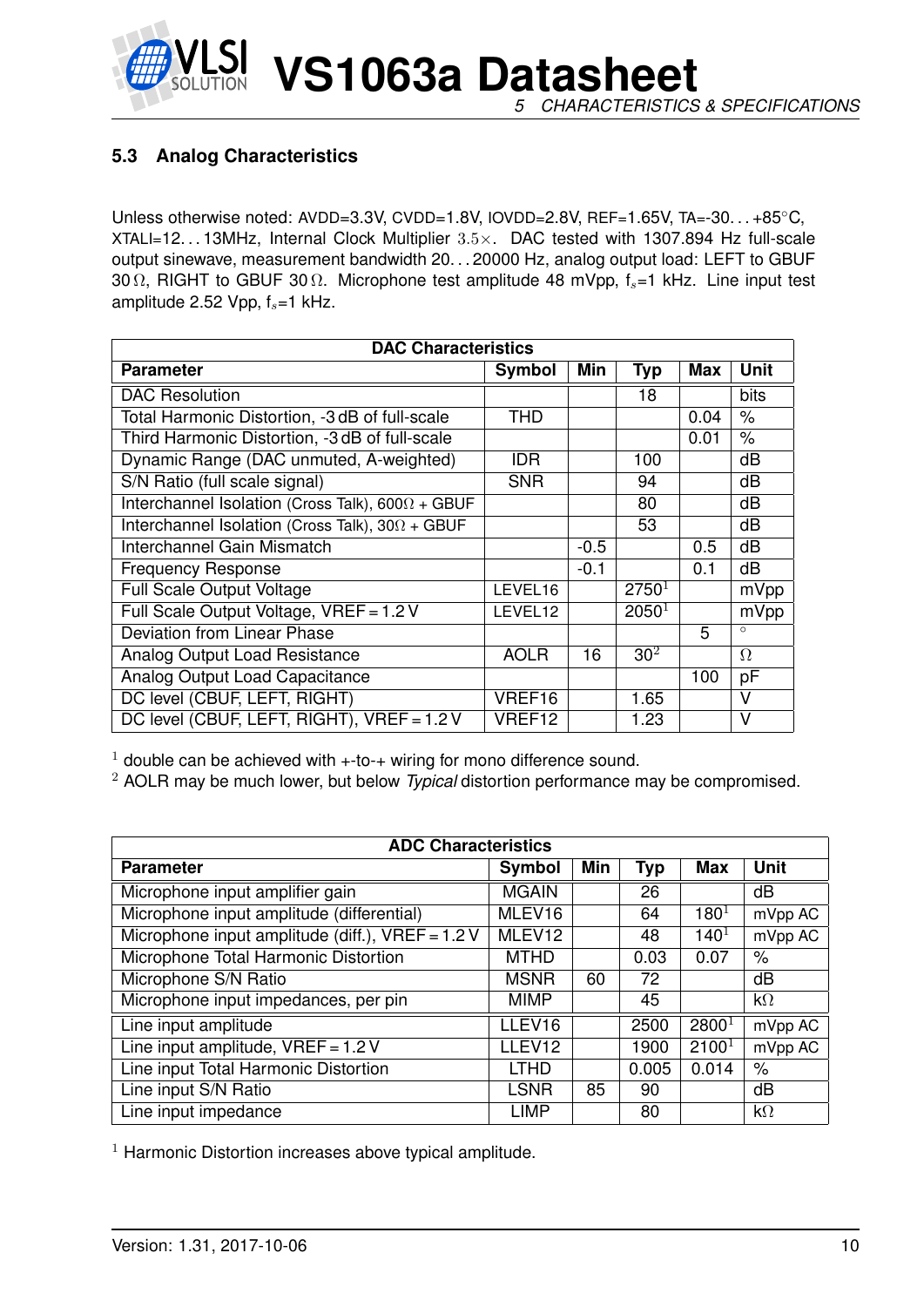

#### <span id="page-10-0"></span>**5.4 Power Consumption**

Internal clock multiplier  $3.0 \times$ . TA=+25°C. IOVDD = 2.8 V, AVDD = 2.6 V, CVDD = 1.8V.

| <b>XRESET active</b>           |     |     |      |         |  |  |
|--------------------------------|-----|-----|------|---------|--|--|
| <b>Parameter</b>               | Min | Typ | Max  | Unit    |  |  |
| Power Supply Consumption IOVDD |     | 0.3 | 3.0  | $\mu$ A |  |  |
| Power Supply Consumption AVDD  |     | 0.6 | 5.0  | $\mu$ A |  |  |
| Power Supply Consumption CVDD  |     | 18  | 35.0 |         |  |  |

| Full-scale sine in sine test mode                             |     |     |     |               |  |
|---------------------------------------------------------------|-----|-----|-----|---------------|--|
| <b>Parameter</b>                                              | Min | Tvp | Max | Unit <b>I</b> |  |
| Power Supply Consumption AVDD, no load                        |     | 5   |     | mA            |  |
| Power Supply Consumption AVDD, output load $30 \Omega + GBUF$ | 30  | 37  | 60  | mA            |  |
| Power Supply Consumption CVDD                                 |     |     | 15  | mA            |  |

| 128 kbit/s Ogg Vorbis audio plaback, full volume              |     |            |            |      |  |  |
|---------------------------------------------------------------|-----|------------|------------|------|--|--|
| <b>Parameter</b>                                              | Min | <b>Typ</b> | <b>Max</b> | Unit |  |  |
| Power Supply Consumption AVDD, no load                        |     | 5          |            | mA   |  |  |
| Power Supply Consumption AVDD, output load 30 $\Omega$        |     |            |            | mA   |  |  |
| Power Supply Consumption AVDD, output load $30 \Omega + GBUF$ |     |            |            | mA   |  |  |
| Power Supply Consumption CVDD                                 |     |            |            | mA   |  |  |

#### <span id="page-10-1"></span>**5.5 Digital Characteristics**

| <b>Parameter</b>                                | Min                | Max               | <b>Unit</b> |
|-------------------------------------------------|--------------------|-------------------|-------------|
| High-Level Input Voltage (xRESET, XTALI, XTALO) | $0.7\times$ IOVDD  | $IOVDD+0.31$      | ٧           |
| High-Level Input Voltage (other input pins)     | $0.7 \times$ CVDD  | $IOVDD+0.31$      | V           |
| Low-Level Input Voltage                         | $-0.2$             | $0.3 \times$ CVDD | v           |
| High-Level Output Voltage at XTALO = -0.1 mA    | $0.7 \times$ IOVDD |                   | V           |
| Low-Level Output Voltage at XTALO = 0.1 mA      |                    | $0.3\times$ IOVDD | V           |
| High-Level Output Voltage at $IO = -1.0$ mA     | $0.7\times$ IOVDD  |                   | v           |
| Low-Level Output Voltage at $I_O = 1.0$ mA      |                    | $0.3\times$ IOVDD | v           |
| Input Leakage Current                           | $-1.0$             |                   | $\mu$ A     |
| SPI Input Clock Frequency <sup>2</sup>          |                    | CLK I             | <b>MHz</b>  |
| Rise time of all output pins, $load = 50$ pF    |                    | 50                | ns          |

<sup>1</sup> Must not exceed 3.6V

<sup>2</sup> Value for SCI reads. SCI and SDI writes allow  $\frac{CLKI}{4}$ .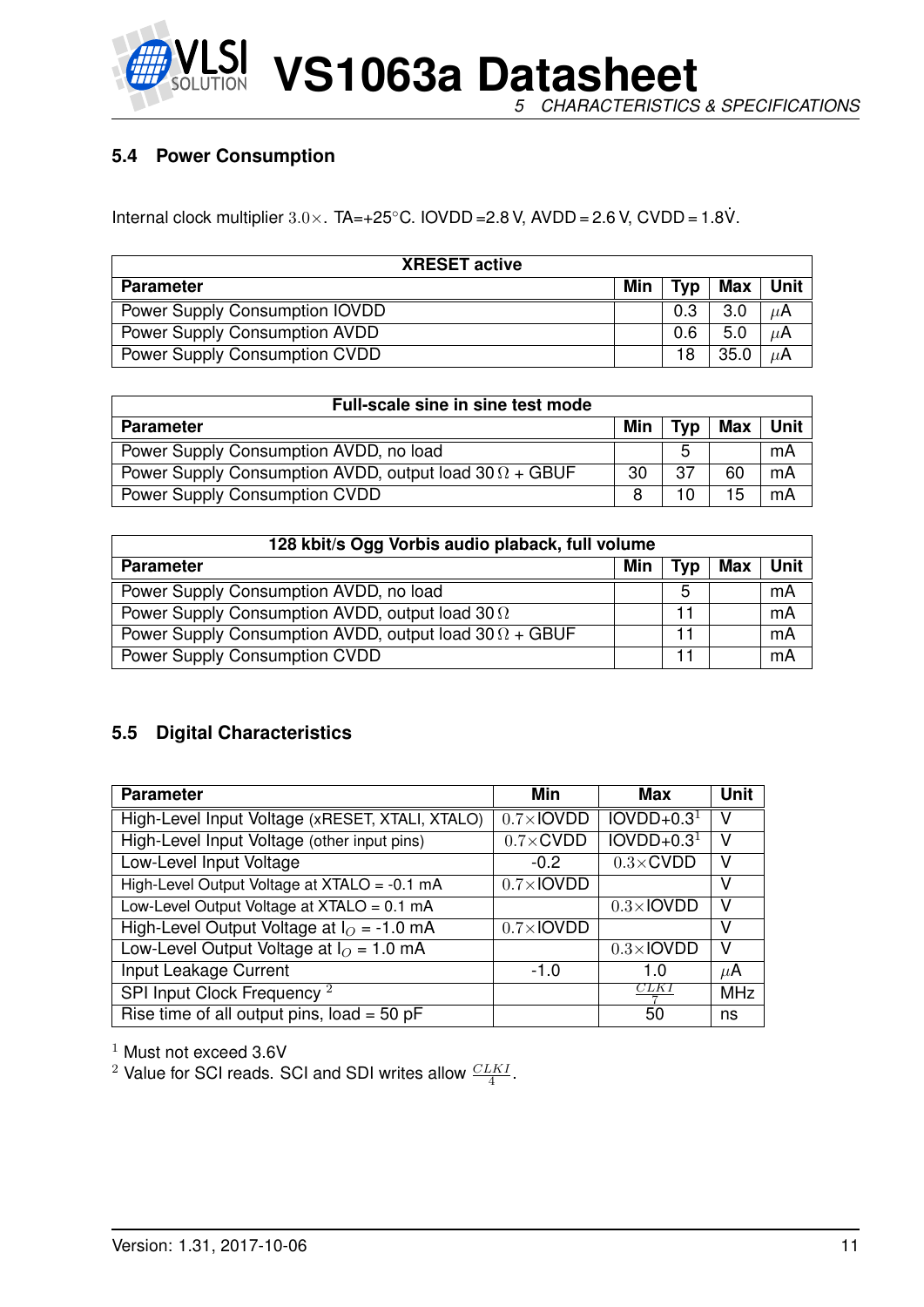

**VS1063a Datasheet** *5 CHARACTERISTICS & SPECIFICATIONS*

#### <span id="page-11-0"></span>**5.6 Switching Characteristics - Boot Initialization**

| <b>Parameter</b>                  | Symbol | Min   | Max                | Unit  |
|-----------------------------------|--------|-------|--------------------|-------|
| XRESET active time                |        |       |                    | XTAI  |
| XRESET inactive to software ready |        | 22000 | 50000 <sup>1</sup> | XTAL' |
| Power on reset, rise time to CVDD |        | 10    |                    | V/s   |

 $1$  DREQ rises when initialization is complete. Do not send any data or commands before that.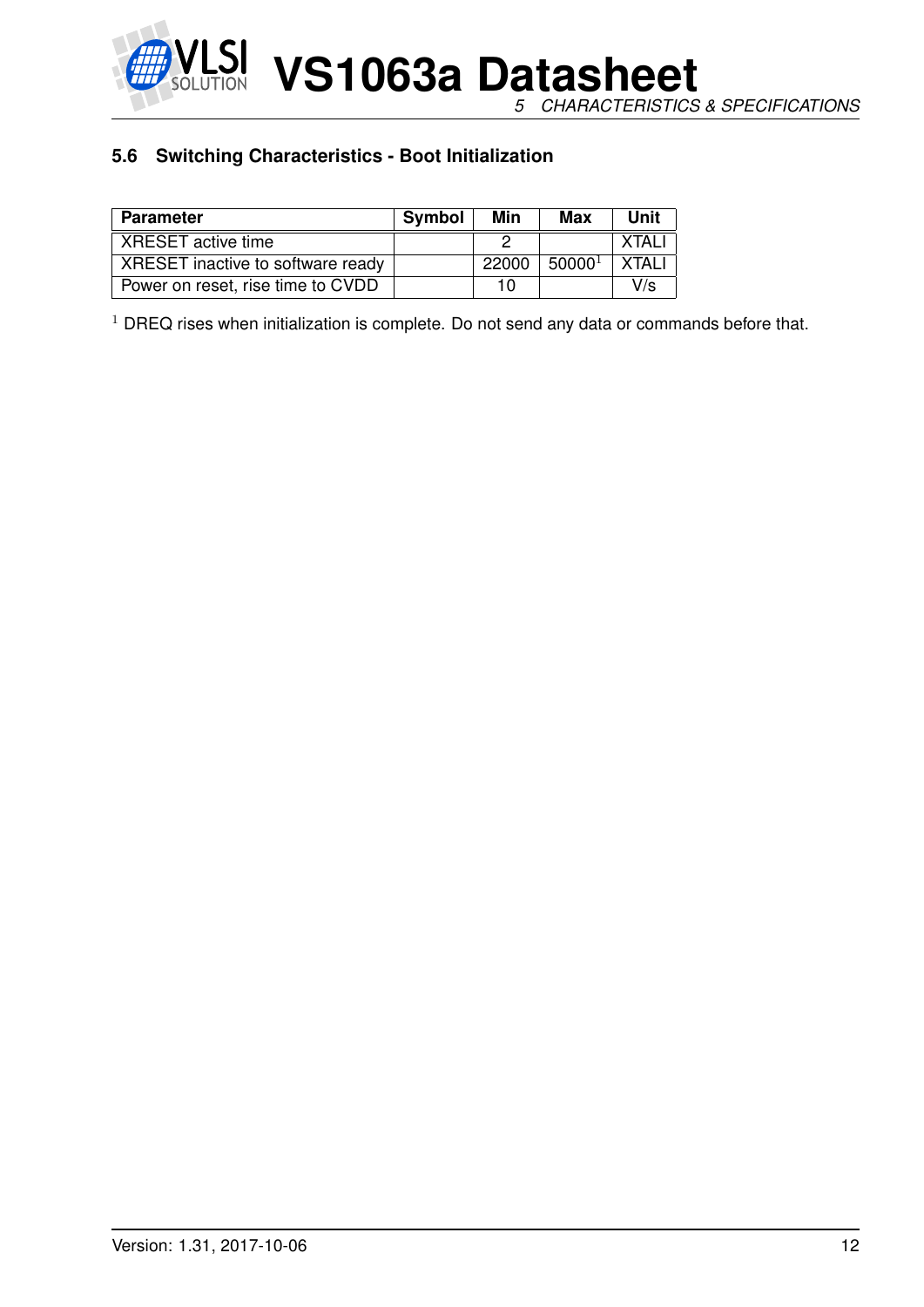

**VS1063a Datasheet** *6 PACKAGES AND PIN DESCRIPTIONS*

## <span id="page-12-1"></span><span id="page-12-0"></span>**6 Packages and Pin Descriptions**

#### **6.1 Packages**

LPQFP-48 is a lead (Pb) free and also RoHS compliant package. RoHS is a short name of *Directive 2002/95/EC on the restriction of the use of certain hazardous substances in electrical and electronic equipment*.

#### <span id="page-12-2"></span>**6.1.1 LQFP-48**



<span id="page-12-3"></span>Figure 1: Pin configuration, LQFP-48

LQFP-48 package dimensions are at *http://www.vlsi.fi/* .



<span id="page-12-4"></span>Figure 2: VS1063a in LQFP-48 packaging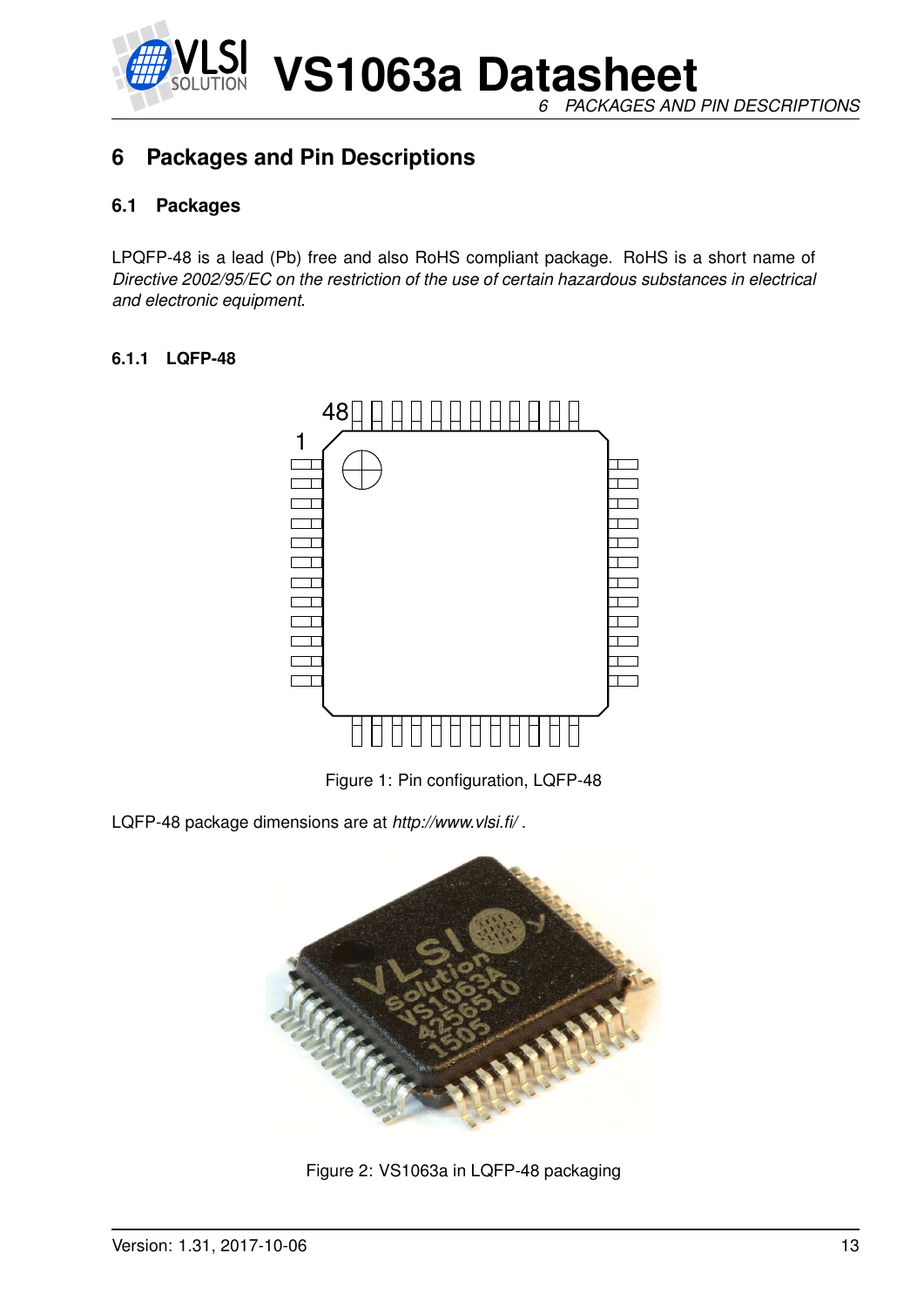

*6 PACKAGES AND PIN DESCRIPTIONS*

| <b>Pad Name</b>                  | <b>LQFP</b>     | Pin                      | <b>Function</b>                                           |  |  |  |  |
|----------------------------------|-----------------|--------------------------|-----------------------------------------------------------|--|--|--|--|
|                                  | <b>Pin</b>      | <b>Type</b>              |                                                           |  |  |  |  |
| MICP / LINE1                     | 1               | AI                       | Positive differential mic input, self-biasing / Line-in 1 |  |  |  |  |
| <b>MICN</b>                      | $\overline{2}$  | $\overline{AI}$          | Negative differential mic input, self-biasing             |  |  |  |  |
| <b>XRESET</b>                    | $\overline{3}$  | DI                       | Active low asynchronous reset, schmitt-trigger input      |  |  |  |  |
| DGND <sub>0</sub>                | 4               | <b>DGND</b>              | Core & I/O ground                                         |  |  |  |  |
| <b>CVDD0</b>                     | $\overline{5}$  | <b>CPWR</b>              | Core power supply                                         |  |  |  |  |
| <b>IOVDD0</b>                    | $\overline{6}$  | <b>IOPWR</b>             | I/O power supply                                          |  |  |  |  |
| CVDD1                            | 7               | <b>CPWR</b>              | Core power supply                                         |  |  |  |  |
| <b>DREQ</b>                      | 8               | $\overline{DO}$          | Data request, input bus                                   |  |  |  |  |
| GPIO2 / DCLK <sup>1</sup>        | $\overline{9}$  | DIO                      | General purpose IO 2 / serial input data bus clock        |  |  |  |  |
| GPIO3 / SDATA <sup>1</sup>       | 10              | DIO                      | General purpose IO 3 / serial data input                  |  |  |  |  |
| $GPIO6 / I2S_SCLK3$              | $\overline{11}$ | $\overline{DIO}$         | General purpose IO 6 / I2S_SCLK                           |  |  |  |  |
| GPIO7                            | $\overline{12}$ | $\overline{DIO}$         | General purpose IO 7 / I2S SDATA                          |  |  |  |  |
| $I2S$ SDATA <sup>3</sup>         |                 |                          |                                                           |  |  |  |  |
| <b>XDCS / BSYNC</b> <sup>1</sup> | $\overline{13}$ | <b>DI</b>                | Data chip select / byte sync                              |  |  |  |  |
| <b>IOVDD1</b>                    | 14              | <b>IOPWR</b>             | I/O power supply                                          |  |  |  |  |
| <b>VCO</b>                       | $\overline{15}$ | $\overline{DO}$          | For testing only (Clock VCO output)                       |  |  |  |  |
| DGND1                            | $\overline{16}$ | <b>DGND</b>              | Core & I/O ground                                         |  |  |  |  |
| <b>XTALO</b>                     | $\overline{17}$ | AO                       | <b>Crystal output</b>                                     |  |  |  |  |
| <b>XTALI</b>                     | $\overline{18}$ | $\overline{AI}$          | <b>Crystal input</b>                                      |  |  |  |  |
| <b>IOVDD2</b>                    | $\overline{19}$ | <b>IOPWR</b>             | I/O power supply                                          |  |  |  |  |
| DGND <sub>2</sub>                | $\overline{20}$ | <b>DGND</b>              | Core & I/O ground                                         |  |  |  |  |
| DGND3                            | $\overline{21}$ | <b>DGND</b>              | Core & I/O ground                                         |  |  |  |  |
| DGND4                            | $\overline{22}$ | <b>DGND</b>              | Core & I/O ground                                         |  |  |  |  |
| XCS                              | $\overline{23}$ | $\overline{DI}$          | Chip select input (active low)                            |  |  |  |  |
| CVDD <sub>2</sub>                | $\overline{24}$ | <b>CPWR</b>              | Core power supply                                         |  |  |  |  |
| GPIO5 / I2S MCLK <sup>3</sup>    | $\overline{25}$ | $\overline{DIO}$         | General purpose IO 5 / I2S_MCLK                           |  |  |  |  |
| $\overline{RX}$                  | $\overline{26}$ | $\overline{\mathsf{DI}}$ | UART receive, connect to IOVDD if not used                |  |  |  |  |
| $\overline{\mathsf{TX}}$         | $\overline{27}$ | $\overline{DO}$          | <b>UART</b> transmit                                      |  |  |  |  |
| <b>SCLK</b>                      | $\overline{28}$ | $\overline{DI}$          | Clock for serial bus                                      |  |  |  |  |
| $\overline{\mathsf{SI}}$         | $\overline{29}$ | $\overline{DI}$          | Serial input                                              |  |  |  |  |
| $\overline{SO}$                  | $\overline{30}$ | D <sub>O3</sub>          | Serial output                                             |  |  |  |  |
| CVDD3                            | $\overline{31}$ | <b>CPWR</b>              | Core power supply                                         |  |  |  |  |
| <b>XTEST</b>                     | $\overline{32}$ | $\overline{\mathsf{DI}}$ | Reserved for test, connect to IOVDD                       |  |  |  |  |
| GPIO <sub>0</sub>                | $\overline{33}$ | DIO                      | Gen. purp. IO 0 (SPIBOOT), use 100 kΩ pull-down           |  |  |  |  |
|                                  |                 |                          | resistor <sup>2</sup>                                     |  |  |  |  |
| GPIO1                            | 34              | DIO                      | General purpose IO 1                                      |  |  |  |  |
| <b>GND</b>                       | $\overline{35}$ | <b>DGND</b>              | I/O Ground                                                |  |  |  |  |
| GPIO4                            | 36              | $\overline{DIO}$         | General purpose IO 4 / I2S_LROUT                          |  |  |  |  |
| I2S_LROUT3                       |                 |                          |                                                           |  |  |  |  |
| AGND0                            | $\overline{37}$ | <b>APWR</b>              | Analog ground, low-noise reference                        |  |  |  |  |
| AVDD <sub>0</sub>                | $\overline{38}$ | <b>APWR</b>              | Analog power supply                                       |  |  |  |  |
| <b>RIGHT</b>                     | $\overline{39}$ | AO                       | Right channel output                                      |  |  |  |  |
| AGND1                            | 40              | <b>APWR</b>              | Analog ground                                             |  |  |  |  |
| AGND <sub>2</sub>                | 41              | <b>APWR</b>              | Analog ground                                             |  |  |  |  |
| <b>GBUF</b>                      | 42              | <b>AO</b>                | Common buffer for headphones, do NOT connect to           |  |  |  |  |
|                                  |                 |                          | ground!                                                   |  |  |  |  |
| AVDD1                            | $\overline{43}$ | <b>APWR</b>              | Analog power supply                                       |  |  |  |  |
| <b>RCAP</b>                      | 44              | <b>AIO</b>               | Filtering capacitance for reference                       |  |  |  |  |
| AVDD <sub>2</sub>                | 45              | <b>APWR</b>              | Analog power supply                                       |  |  |  |  |
| <b>LEFT</b>                      | 46              | AO                       | Left channel output                                       |  |  |  |  |
| AGND3                            | $\overline{47}$ | <b>APWR</b>              | Analog ground                                             |  |  |  |  |
| LINE <sub>2</sub>                | 48              | $\overline{AI}$          | Line-in 2 (right channel)                                 |  |  |  |  |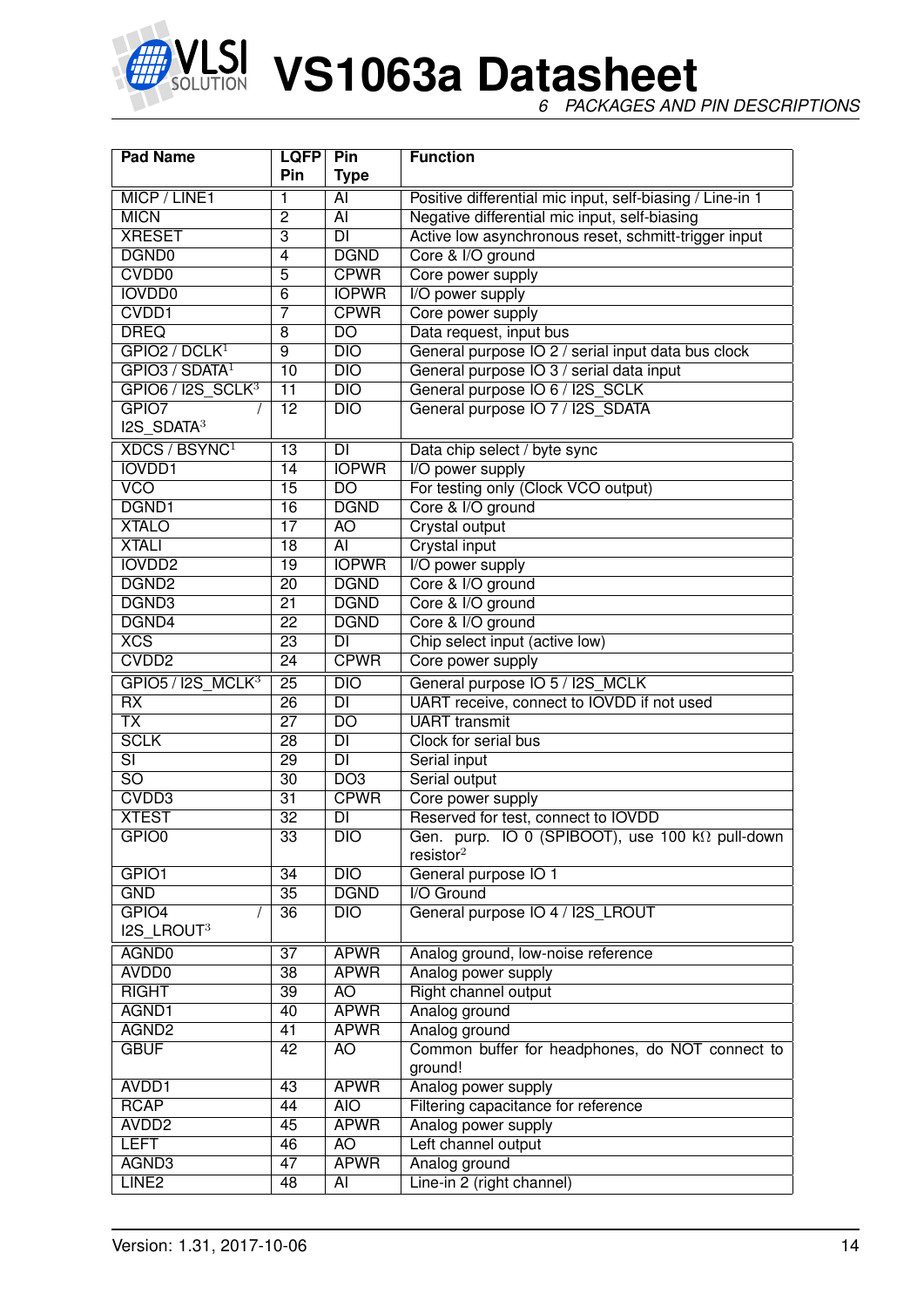

*6 PACKAGES AND PIN DESCRIPTIONS*

 $1$  First pin function is active in New Mode, latter in Compatibility Mode.

<sup>2</sup> Unless pull-down resistor is used, SPI Boot, followed by I2C Boot, is tried. See Chapters [11.8,](#page-67-0) SPI Boot, and [11.9,](#page-67-1) I2C Boot, for details.

3 If I2S\_CF\_ENA is '0' the pins are used for GPIO. See Chapter *I2S DAC Interface* from *VS1063a Hardware Guide* or Chapter [11.12,](#page-84-0) *I2S Output* of this document for details.

Pin types:

| <b>Type</b>     | <b>Description</b>                     | <b>Type</b>  | <b>Description</b>      |
|-----------------|----------------------------------------|--------------|-------------------------|
| DI              | Digital input, CMOS Input Pad          | AO.          | Analog output           |
| $\overline{DO}$ | Digital output, CMOS Input Pad         | AIO.         | Analog input/output     |
| DIO             | Digital input/output                   | APWR         | Analog power supply pin |
| DO <sub>3</sub> | Digital output, CMOS Tri-stated Output | <b>DGND</b>  | Core or I/O ground pin  |
|                 | Pad                                    | <b>CPWR</b>  | Core power supply pin   |
| AI              | Analog input                           | <b>IOPWR</b> | I/O power supply pin    |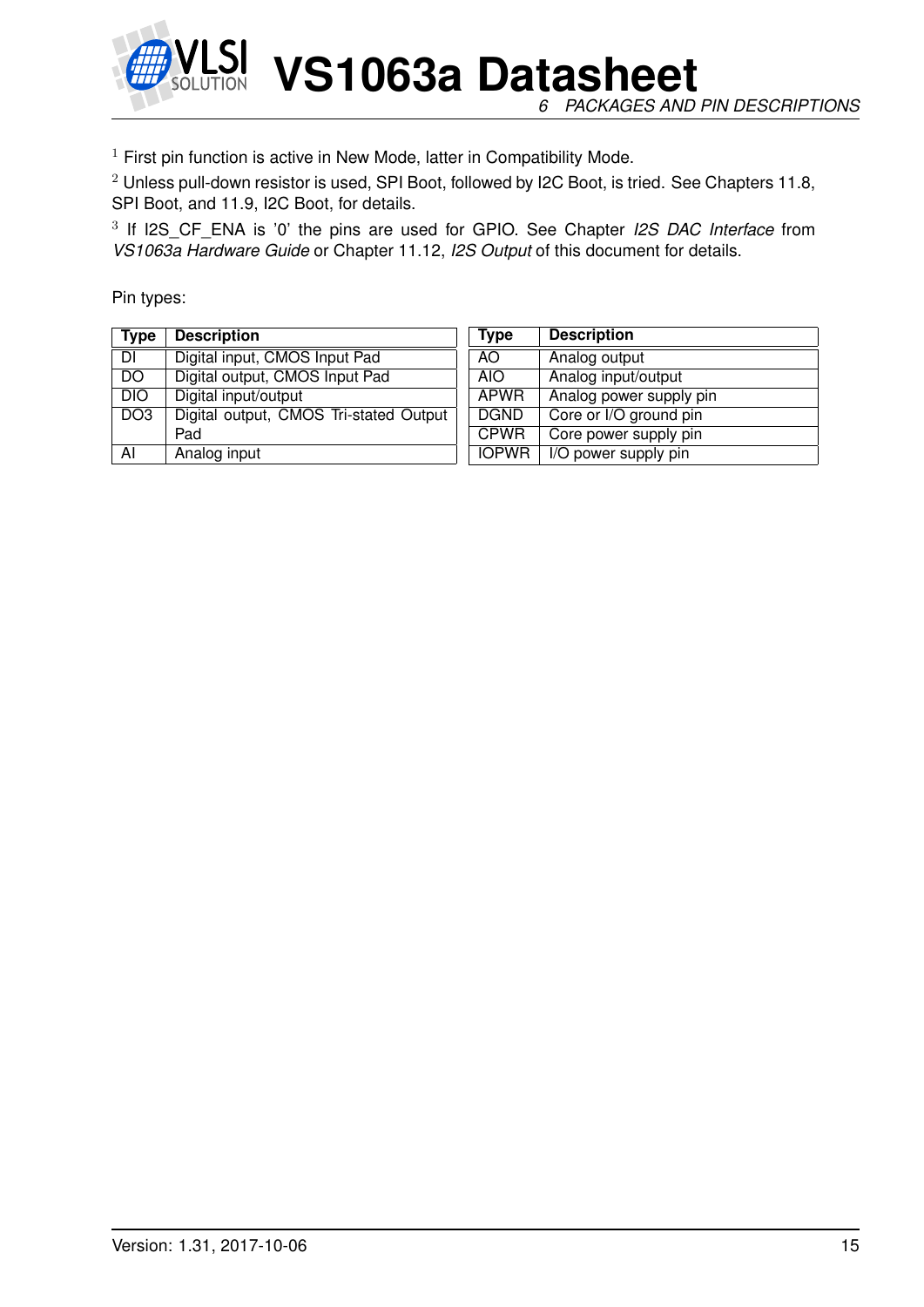

*7 CONNECTION DIAGRAM, LQFP-48*

## <span id="page-15-0"></span>**7 Connection Diagram, LQFP-48**



<span id="page-15-1"></span>Figure 3: Typical connection diagram using LQFP-48

Figure [3](#page-15-1) shows a typical connection diagram for VS1063.

Figure Note 1: Connect either Microphone In or Line In, but not both at the same time.

Note: This connection assumes SM\_SDINEW is active (see Chapter [10.8.1\)](#page-42-0). If also SM\_SDISHARE is used, xDCS should be tied high (see Chapter [8.1.1\)](#page-17-2).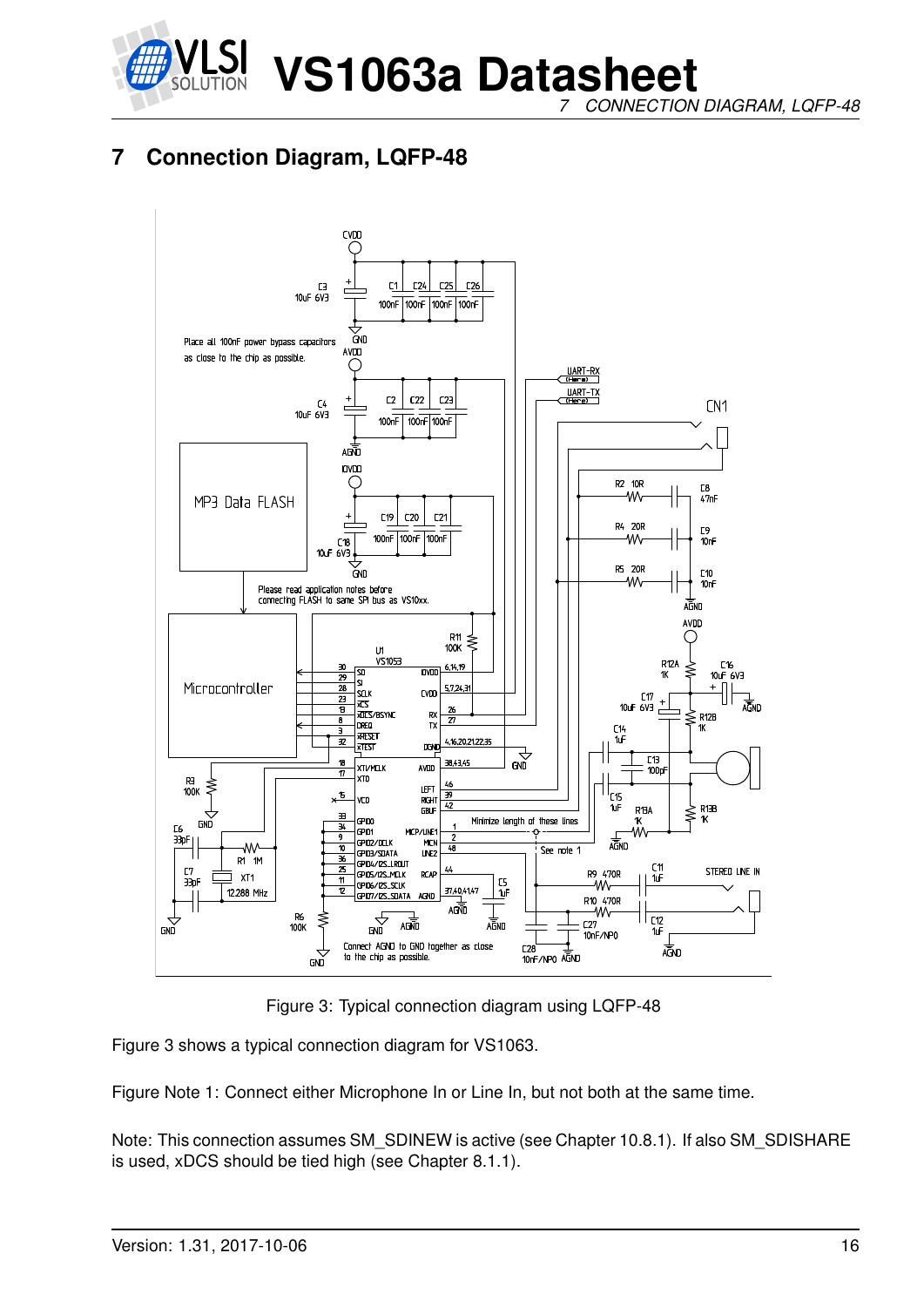

**VS1063a Datasheet** *7 CONNECTION DIAGRAM, LQFP-48*

The common buffer GBUF can be used for common voltage (1.23 V) for earphones. This will eliminate the need for large isolation capacitors on line outputs, and thus the audio output pins from VS1063a may be connected directly to the earphone connector.

GBUF must NOT be connected to ground under any circumstances. If GBUF is not used, LEFT and RIGHT must be provided with coupling capacitors. To keep GBUF stable, you should always have the resistor and capacitor even when GBUF is not used.

Unused GPIO pins should have a pull-down resistor. Unused line and microphone inputs should not be connected.

If UART is not used, RX should be connected to IOVDD and TX be unconnected.

Do not connect any external load to XTALO.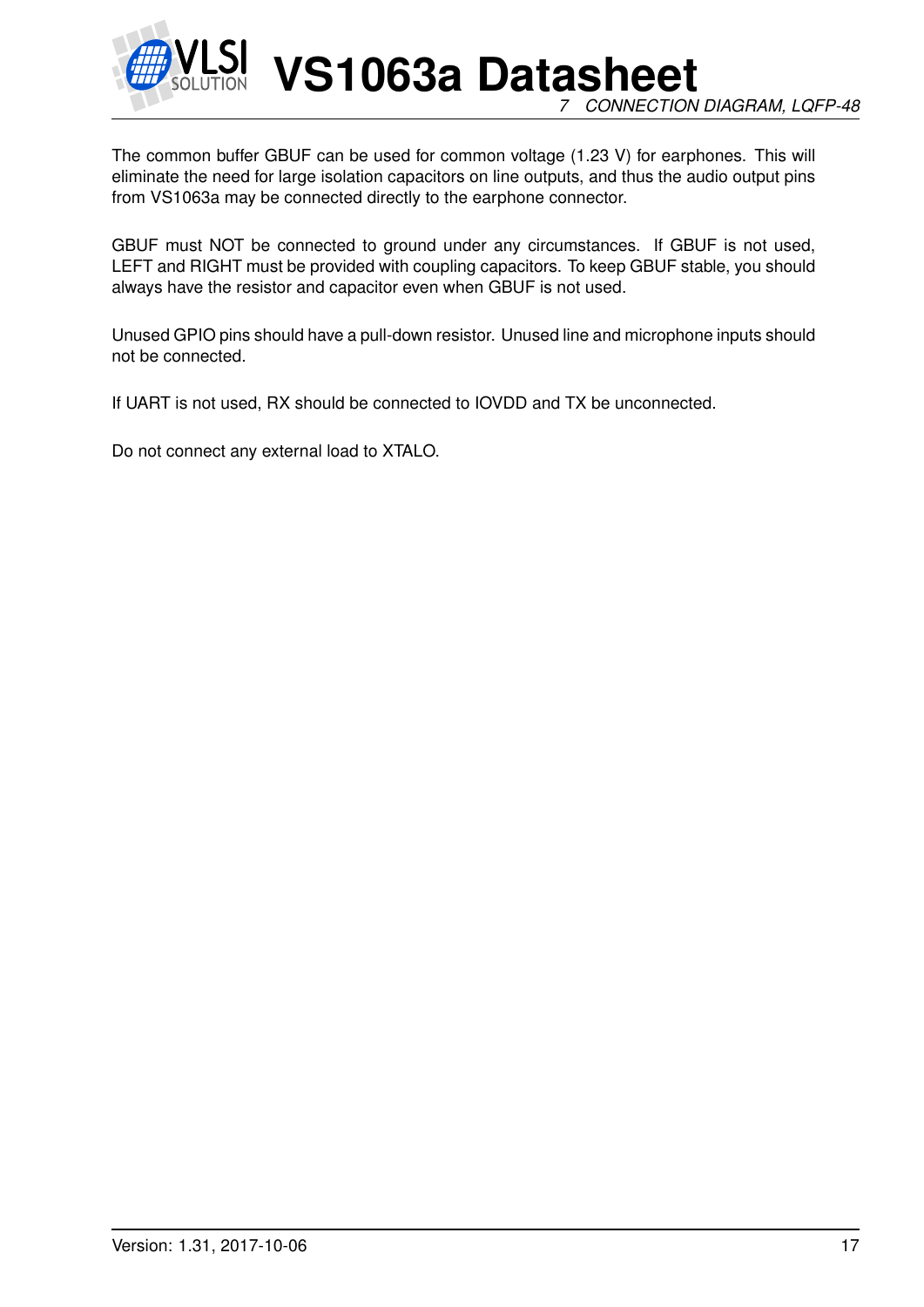

## <span id="page-17-0"></span>**8 SPI Buses**

The SPI Bus - which was originally used in some Motorola devices - has been used for both VS1063a's Serial Data Interface SDI (Chapters [8.3](#page-19-0) and [10.6\)](#page-40-0) and Serial Control Interface SCI (Chapters [8.4](#page-22-0) and [10.7\)](#page-40-1).

#### <span id="page-17-1"></span>**8.1 SPI Bus Pin Descriptions**

#### <span id="page-17-2"></span>**8.1.1 VS10xx Native Modes (New Mode, recommended)**

These modes are active on VS1063a when SM\_SDINEW is set to 1 (default at startup). DCLK and SDATA are not used for data transfer and they can be used as general-purpose I/O pins (GPIO2 and GPIO3). BSYNC function changes to data interface chip select (XDCS).

| SDI Pin     | <b>SCI Pin</b> | Description                                                                                                                                                                                                                                                                                                  |  |  |  |  |
|-------------|----------------|--------------------------------------------------------------------------------------------------------------------------------------------------------------------------------------------------------------------------------------------------------------------------------------------------------------|--|--|--|--|
| <b>XDCS</b> | <b>XCS</b>     | Active low chip select input. A high level forces the serial interface into<br>standby mode, ending the current operation. A high level also forces serial<br>output (SO) to high impedance state. If SM_SDISHARE is 1, pin<br>XDCS is not used, but the signal is generated internally by inverting<br>XCS. |  |  |  |  |
| <b>SCK</b>  |                | Serial clock input. The serial clock is also used internally as the master<br>clock for the register interface.<br>SCK can be gated or continuous. In either case, the first rising clock edge<br>after XCS has gone low marks the first bit to be written.                                                  |  |  |  |  |
| SI          |                | Serial input. If a chip select is active, SI is sampled on the rising CLK edge.                                                                                                                                                                                                                              |  |  |  |  |
| SO.         |                | Serial output. In reads, data is shifted out on the falling SCK edge.<br>In writes SO is at a high impedance state.                                                                                                                                                                                          |  |  |  |  |

#### <span id="page-17-3"></span>**8.1.2 VS1001 Compatibility Mode (deprecated, do not use in new designs)**

This mode is active when SM\_SDINEW is set to 0. In this mode, DCLK, SDATA and BSYNC are active.

| SDI Pin      | <b>SCI Pin</b> | Description                                                                 |
|--------------|----------------|-----------------------------------------------------------------------------|
|              | <b>XCS</b>     | Active low chip select input. A high level forces the serial interface into |
|              |                | standby mode, ending the current operation. A high level also forces serial |
|              |                | output (SO) to high impedance state.                                        |
| <b>BSYNC</b> |                | SDI data is synchronized with a rising edge of BSYNC.                       |
| <b>DCLK</b>  | <b>SCK</b>     | Serial clock input. The serial clock is also used internally as the master  |
|              |                | clock for the register interface.                                           |
|              |                | SCK can be gated or continuous. In either case, the first rising clock edge |
|              |                | after XCS has gone low marks the first bit to be written.                   |
| <b>SDATA</b> | SI             | Serial input. SI is sampled on the rising SCK edge, if XCS is low.          |
|              | SO.            | Serial output. In reads, data is shifted out on the falling SCK edge.       |
|              |                | In writes SO is at a high impedance state.                                  |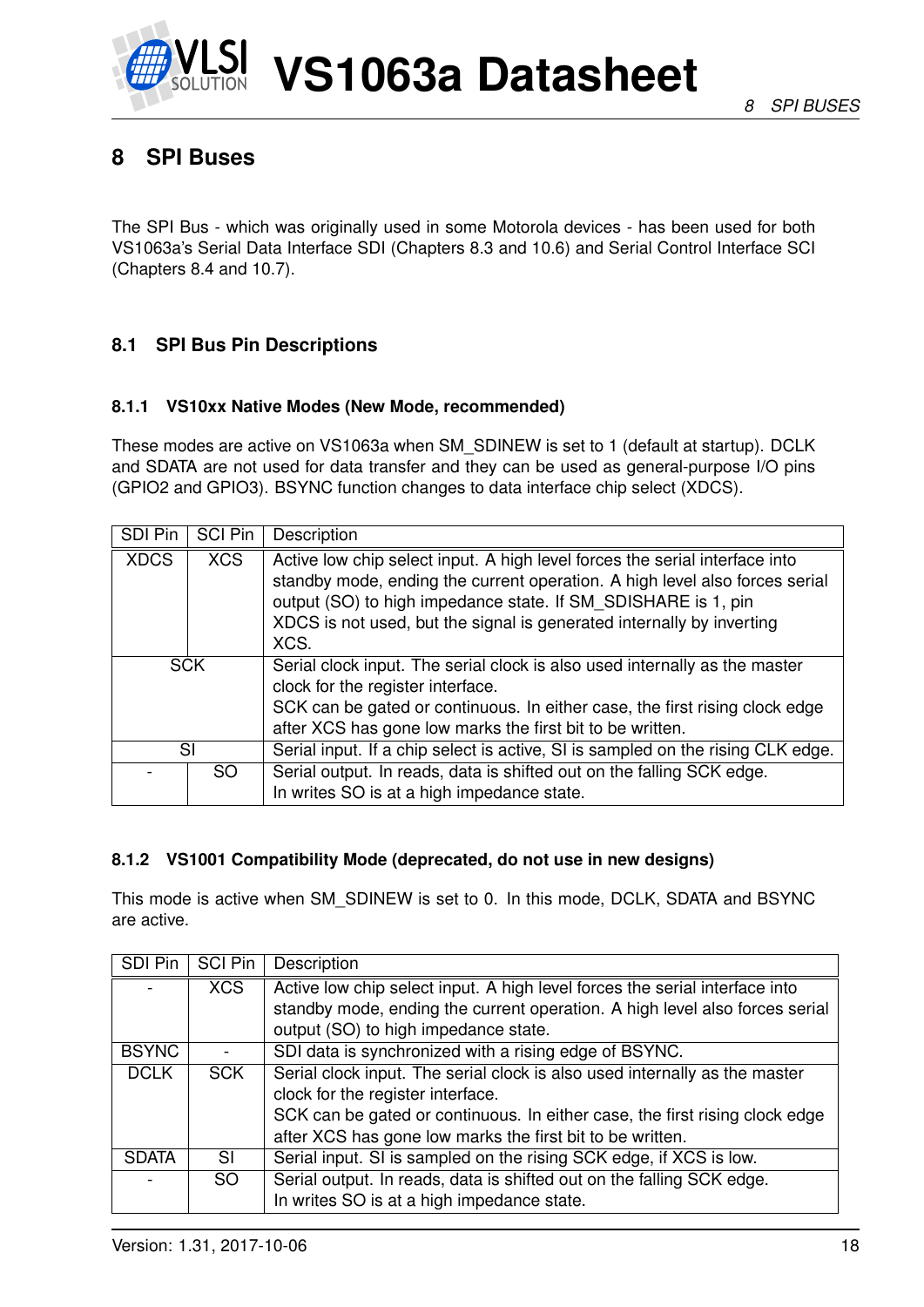#### <span id="page-18-0"></span>**8.2 Data Request Pin DREQ**

The DREQ pin/signal is used to signal if VS1063a's 2048-byte FIFO is capable of receiving data. If DREQ is high, VS1063a can take at least 32 bytes of SDI data or one SCI command. DREQ is turned low when the stream buffer is too full and for the duration of an SCI command.

Because of the 32-byte safety area, the sender may send up to 32 bytes of SDI data at a time without checking the status of DREQ, making controlling VS1063a easier for low-speed microcontrollers.

Note: DREQ may turn low or high at any time, even during a byte transmission. Thus, DREQ should only be used to decide whether to send more bytes. A transmission that has already started doesn't need to be aborted.

Note: In VS1063a DREQ also goes down while an SCI operation is in progress.

There are cases when you still want to send SCI commands when DREQ is low. Because DREQ is shared between SDI and SCI, you can not determine if an SCI command has been executed if SDI is not ready to receive data. In this case you need a long enough delay after every SCI command to make certain none of them are missed. The SCI Registers table in Chapter [10.8](#page-41-0) gives the worst-case handling time for each SCI register write.

Note: The status of DREQ can also be read through SCI with the following code. For details on SCI registers, see Chapter [8.4.](#page-22-0)

```
// This example reads status of DREQ pin through the SPI/SCI register
// interface.
#define SCI_WRAMADDR 7
#define SCI_WRAM 6
while (!endOfFile) {
  int dreq;
  WriteSciReg(SCI_WRAMADDR, 0xC012); // Send address of DREQ register
  dreq = ReadSciReg(SCI_WRAM) & 1; // Read value of DREQ (in bit 0)
  if (dreq) {
   // DREQ high: send 1-32 bytes audio data
  } else {
    // DREQ low: wait 5 milliseconds (so that VS10xx doesn't get
    // continuous SCI operations)
  }
} /* while (!endOfFile) */
```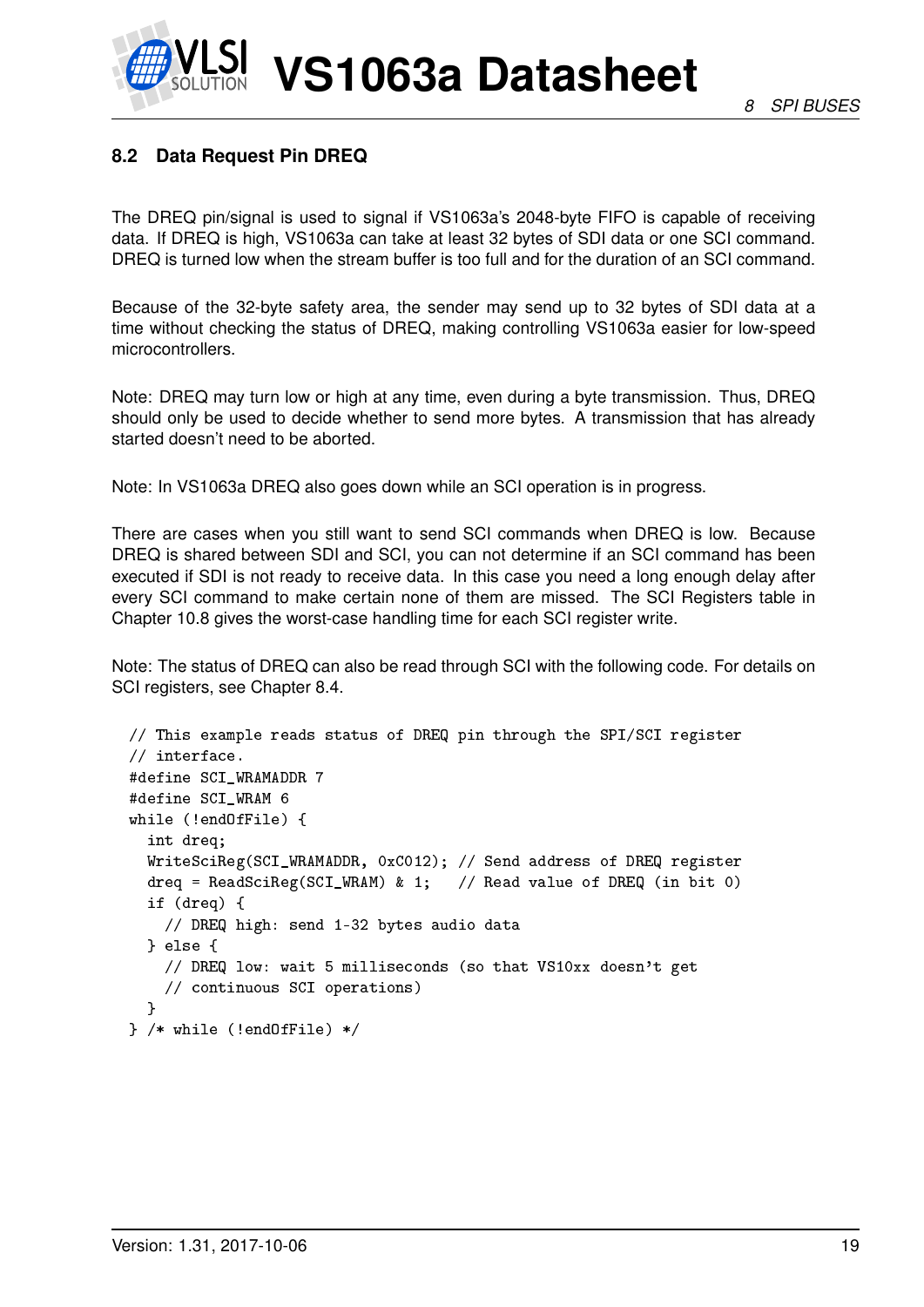

#### <span id="page-19-0"></span>**8.3 Serial Protocol for Serial Data Interface (SPI / SDI)**

The serial data interface operates in slave mode so DCLK signal must be generated by an external circuit.

Data (SDATA signal) can be clocked in at either the rising or falling edge of DCLK (Chapter [10.8\)](#page-41-0).

VS1063a assumes its data input to be byte-sychronized. SDI bytes may be transmitted either MSb or LSb first, depending of register SCI\_MODE bit SM\_SDIORD (Chapter [10.8.1\)](#page-42-0).

The firmware is able to accept the maximum bitrate the SDI supports.

#### <span id="page-19-1"></span>**8.3.1 SDI in VS10xx Native Modes (New Mode, recommended)**



<span id="page-19-2"></span>Figure 4: SDI in VS10xx Native Mode, single-byte transfer

In VS10xx native modes (SM\_NEWMODE is 1), byte synchronization is achieved by XDCS, as shown in Figure [4.](#page-19-2) The state of XDCS may not change while a data byte transfer is in progress. XDCS does not need to be deactivated and reactivated for every byte transfer, as shown in Figure [5.](#page-19-3) However, to maintain data synchronization even if there are occasional clock glitches, it is recommended to deactivate and reactivate XDCS every now and then, for example after each 32 bytes of data.

Note that when sending data through SDI you have to check the Data Request Pin DREQ at least after every 32 bytes (Chapter [8.2\)](#page-18-0).



<span id="page-19-3"></span>Figure 5: SDI in VS10xx Native Mode, multi-byte transfer,  $X \geq 1$ 

If SM\_SDISHARE is 1, the XDCS signal is internally generated by inverting the XCS input.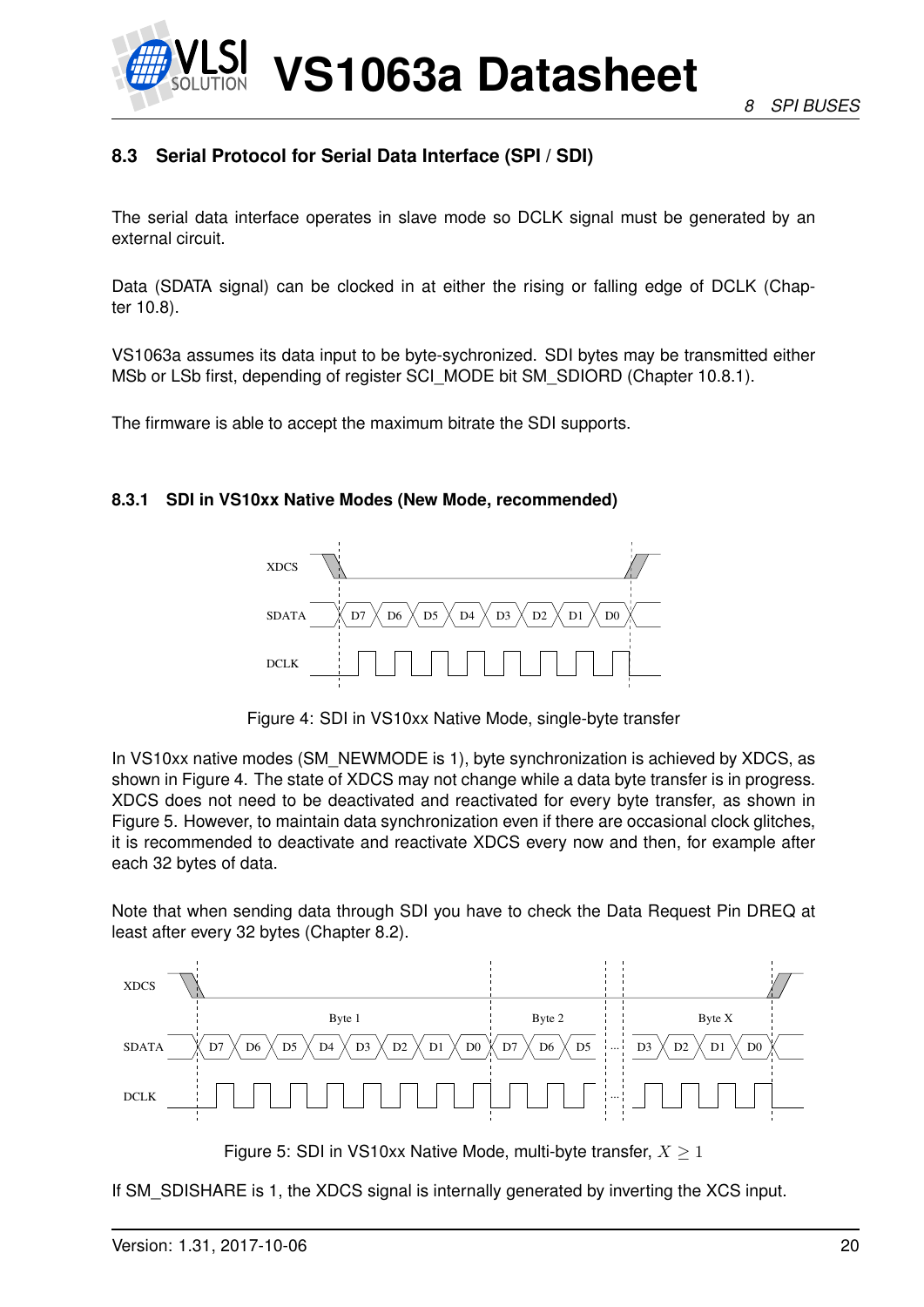

*8 SPI BUSES*

#### <span id="page-20-0"></span>**8.3.2 SDI Timing Diagram in VS10xx Native Modes (New Mode)**



<span id="page-20-1"></span>Figure 6: SDI timing diagram

Figure [6](#page-20-1) presents SDI bus timing.

| <b>Symbol</b> | Min | Max | Unit               |
|---------------|-----|-----|--------------------|
| tXCSS         | 5   |     | ns                 |
| tSU           | 0   |     | ns                 |
| tН            | 2   |     | <b>CLKI</b> cycles |
| tWL           | 2   |     | <b>CLKI</b> cycles |
| tWH           | 2   |     | <b>CLKI</b> cycles |
| <b>tXCSH</b>  |     |     | <b>CLKI</b> cycles |
| tXCS          | n   |     | <b>CLKI</b> cycles |

Note: xDCS is not required to go high between bytes, so tXCS is 0.

Note: Although the timing is derived from the internal clock CLKI, the system always starts up in  $1.0\times$  mode, thus CLKI=XTALI. After you have configured a higher clock through SCI CLOCKF and waited for DREQ to rise, you can use a higher SPI speed as well.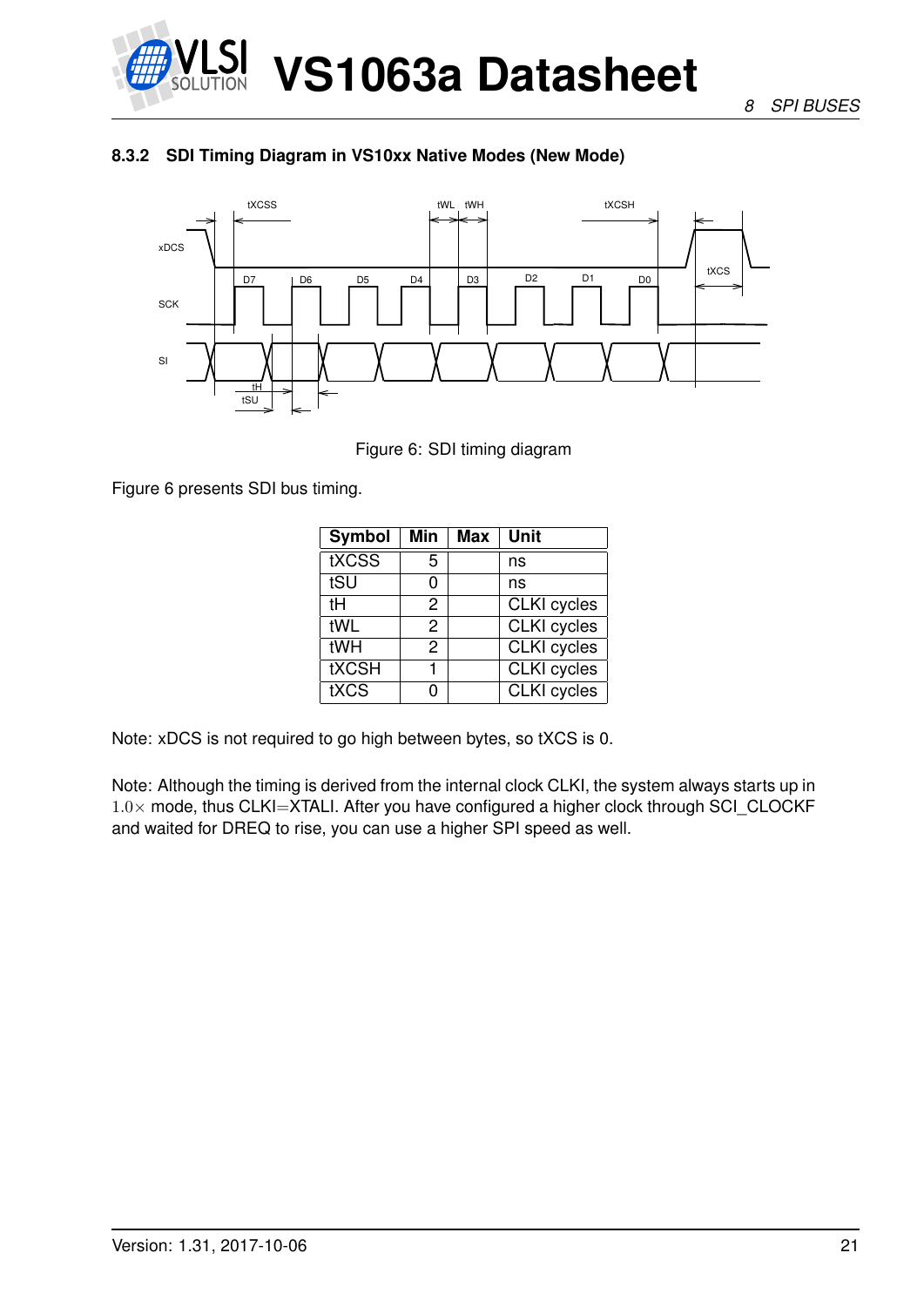

#### <span id="page-21-0"></span>**8.3.3 SDI in VS1001 Compatibility Mode (deprecated, do not use in new designs)**



<span id="page-21-2"></span>Figure 7: SDI in VS1001 Mode - one byte transfer. Do not use in new designs!

When VS1063a is running in VS1001 compatibility mode, a BSYNC signal must be generated to ensure correct bit-alignment of the input bitstream, as shown in Figures [7](#page-21-2) and [8.](#page-21-3)

The first DCLK sampling edge (rising or falling, depending on selected polarity), during which the BSYNC is high, marks the first bit of a byte (LSB, if LSB-first order is used, MSB, if MSB-first order is used). If BSYNC is '1' when the last bit is received, the receiver stays active and next 8 bits are also received.



<span id="page-21-3"></span>Figure 8: SDI in VS1001 Mode - two byte transfer. Do not use in new designs!

#### <span id="page-21-1"></span>**8.3.4 Passive SDI Mode (deprecated, do not use in new designs)**

If SM\_NEWMODE is 0 and SM\_SDISHARE is 1, the operation is otherwise like the VS1001 compatibility mode, but bits are only received while the BSYNC signal is '1'. Rising edge of BSYNC is still used for synchronization.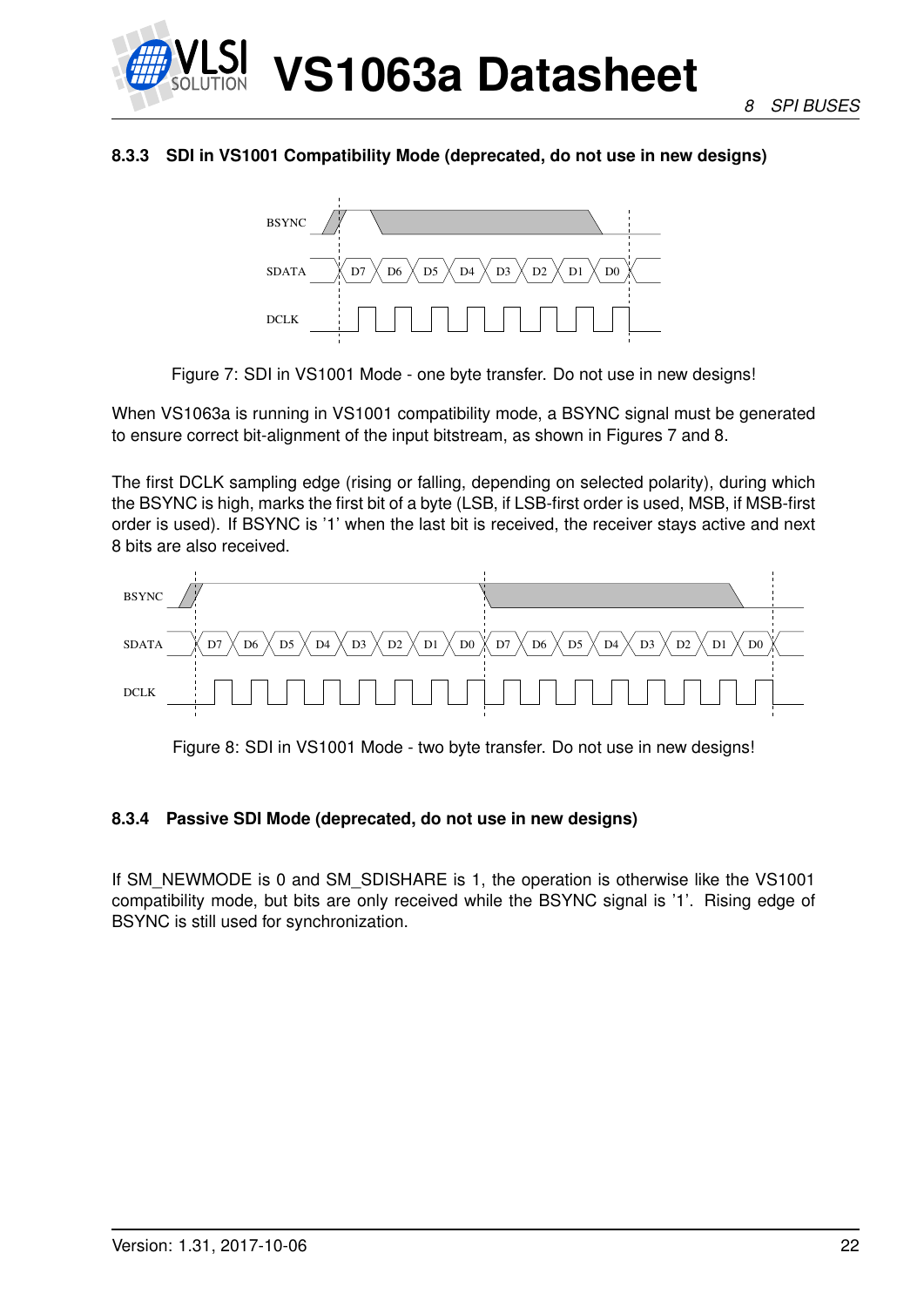#### <span id="page-22-0"></span>**8.4 Serial Protocol for Serial Command Interface (SPI / SCI)**

The serial bus protocol for the Serial Command Interface SCI (Chapter [10.7\)](#page-40-1) consists of an instruction byte, address byte and one 16-bit data word. Each read or write operation can read or write a single register. Data bits are read at the rising edge, so the user should update data at the falling edge. Bytes are always send MSb first. XCS should be low for the full duration of the operation, but you can have pauses between bits if needed.

The operation is specified by an 8-bit instruction opcode. The supported instructions are read and write. See table below.

| Instruction  |             |            |  |  |  |  |  |  |
|--------------|-------------|------------|--|--|--|--|--|--|
| Name         | Operation   |            |  |  |  |  |  |  |
| <b>READ</b>  | 0b0000 0011 | Read data  |  |  |  |  |  |  |
| <b>WRITE</b> | 0b0000 0010 | Write data |  |  |  |  |  |  |

Note: VS1063a sets DREQ low after each SCI operation. The duration depends on the operation. It is not allowed to finish a new SCI/SDI operation before DREQ is high again.

#### <span id="page-22-1"></span>**8.4.1 SCI Read**



<span id="page-22-2"></span>

VS1063a registers are read from using the following sequence, as shown in Figure [9.](#page-22-2) First, XCS line is pulled low to select the device. Then the READ opcode (0x3) is transmitted via the SI line followed by an 8-bit word address. After the address has been read in, any further data on SI is ignored by the chip. The 16-bit data corresponding to the received address will be shifted out onto the SO line.

XCS should be driven high after data has been shifted out.

DREQ is driven low for a short while when in a read operation by the chip. This is a very short time and doesn't require special user attention.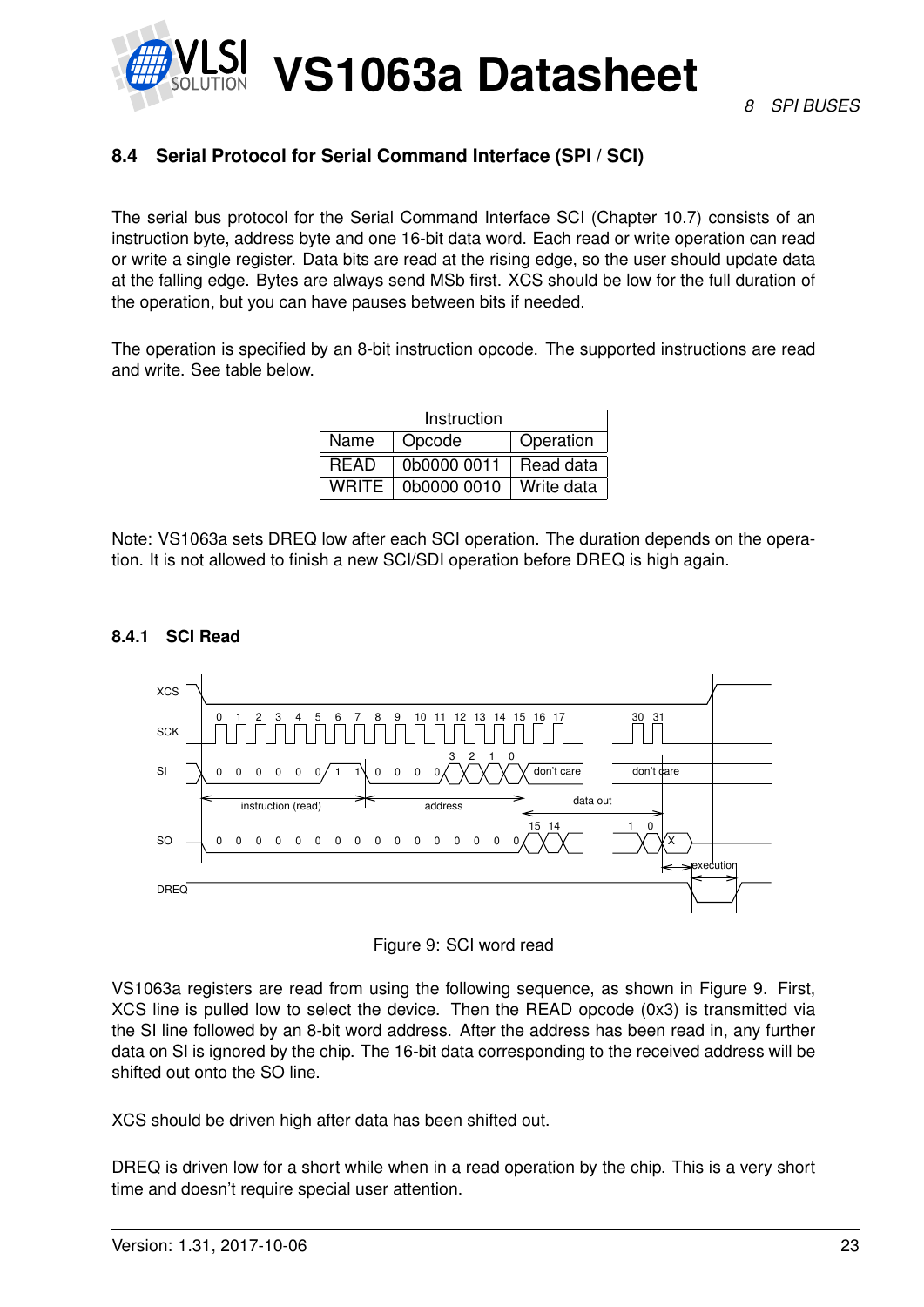

#### <span id="page-23-0"></span>**8.4.2 SCI Write**



<span id="page-23-2"></span>Figure 10: SCI word write

VS1063a registers are written from using the following sequence, as shown in Figure [10.](#page-23-2) First, XCS line is pulled low to select the device. Then the WRITE opcode (0x2) is transmitted via the SI line followed by an 8-bit word address.

After the word has been shifted in and the last clock has been sent, XCS should be pulled high to end the WRITE sequence.

After the last bit has been sent, DREQ is driven low for the duration of the register update, marked "execution" in the figure. The time varies depending on the register and its contents (see table in Chapter [10.8](#page-41-0) for details). If the maximum time is longer than what it takes from the microcontroller to feed the next SCI command or SDI byte, status of DREQ must be checked before finishing the next SCI/SDI operation.



#### <span id="page-23-1"></span>**8.4.3 SCI Multiple Write**

<span id="page-23-3"></span>

VS1063a allows for the user to send multiple words to the same SCI register, which allows fast SCI uploads, shown in Figure [11.](#page-23-3) The main difference to a single write is that instead of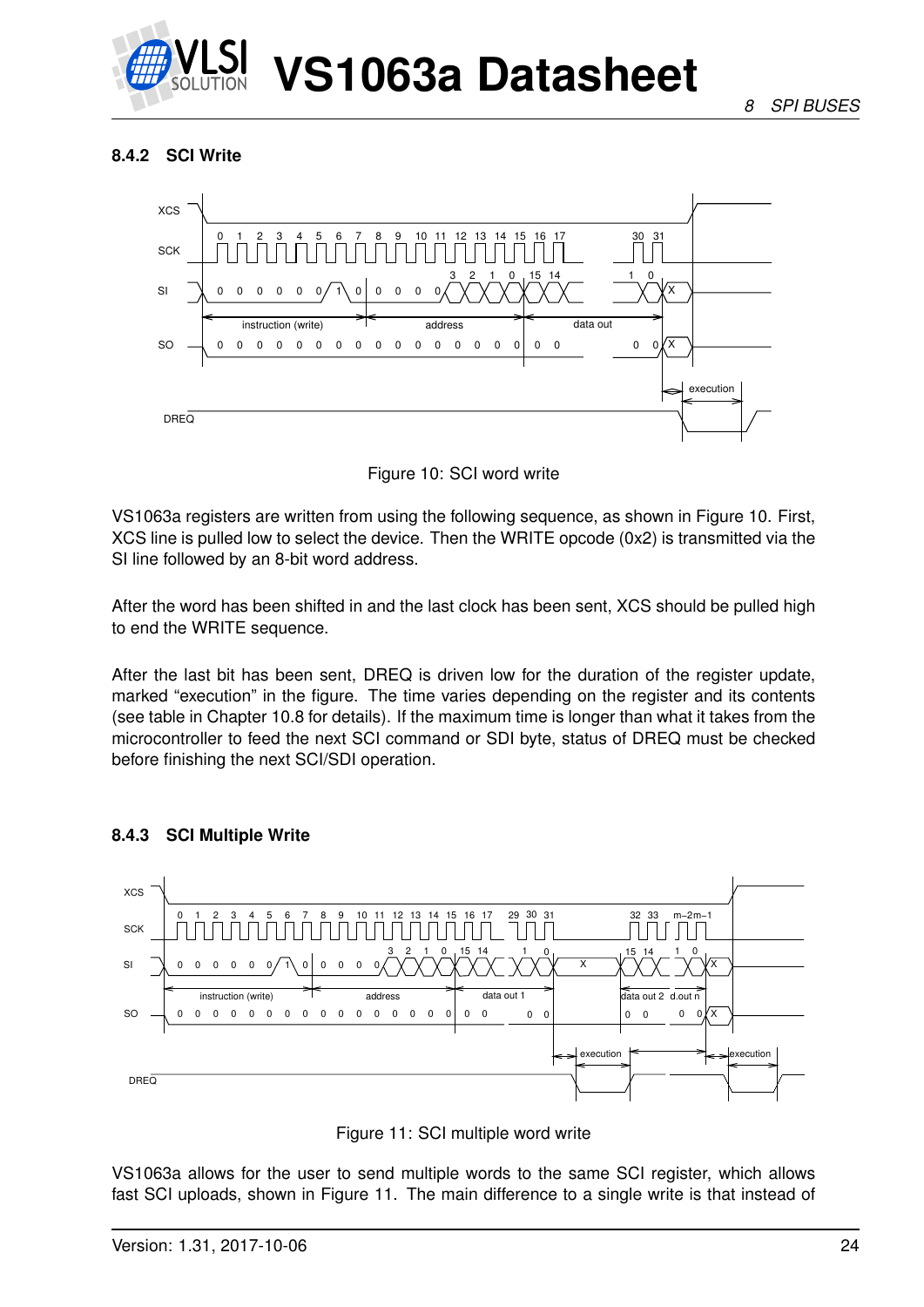

bringing XCS up after sending the last bit of a data word, the next data word is sent immediately. After the last data word, XCS is driven high as with a single word write.

After the last bit of a word has been sent, DREQ is driven low for the duration of the register update, marked "execution" in the figure. The time varies depending on the register and its contents (see table in Chapter [10.8](#page-41-0) for details). If the maximum time is longer than what it takes from the microcontroller to feed the next SCI command or SDI byte, status of DREQ must be checked before finishing the next SCI/SDI operation.

#### <span id="page-24-0"></span>**8.4.4 SCI Timing Diagram**



<span id="page-24-1"></span>Figure 12: SPI timing diagram

The SCI timing diagram is presented in Figure [12.](#page-24-1)

| <b>Symbol</b> | <b>Min</b>     | <b>Max</b>               | Unit               |
|---------------|----------------|--------------------------|--------------------|
| tXCSS         | 5              |                          | ns                 |
| tSU           | O)             |                          | ns                 |
| tH            | $\overline{2}$ |                          | <b>CLKI</b> cycles |
| tZ            | 0              |                          | ns                 |
| tWL           | 2              |                          | <b>CLKI</b> cycles |
| tWH           | $\overline{2}$ |                          | <b>CLKI</b> cycles |
| tV            |                | 2 (+ $25 \text{ ns}^1$ ) | <b>CLKI</b> cycles |
| <b>tXCSH</b>  |                |                          | <b>CLKI</b> cycles |
| tXCS          | $\overline{c}$ |                          | <b>CLKI</b> cycles |
| tDIS          |                | 10                       | ns                 |

 $1$  25 ns is when pin loaded with 100 pF capacitance. The time is shorter with lower capacitance.

Note: Although the timing is derived from the internal clock CLKI, the system always starts up in  $1.0\times$  mode, thus CLKI=XTALI. After you have configured a higher clock through SCI\_CLOCKF and waited for DREQ to rise, you can use a higher SPI speed as well.

Note: Because tWL + tWH + tH is  $6 \times$ CLKI + 25 ns, the maximum speed for SCI reads is CLKI/7.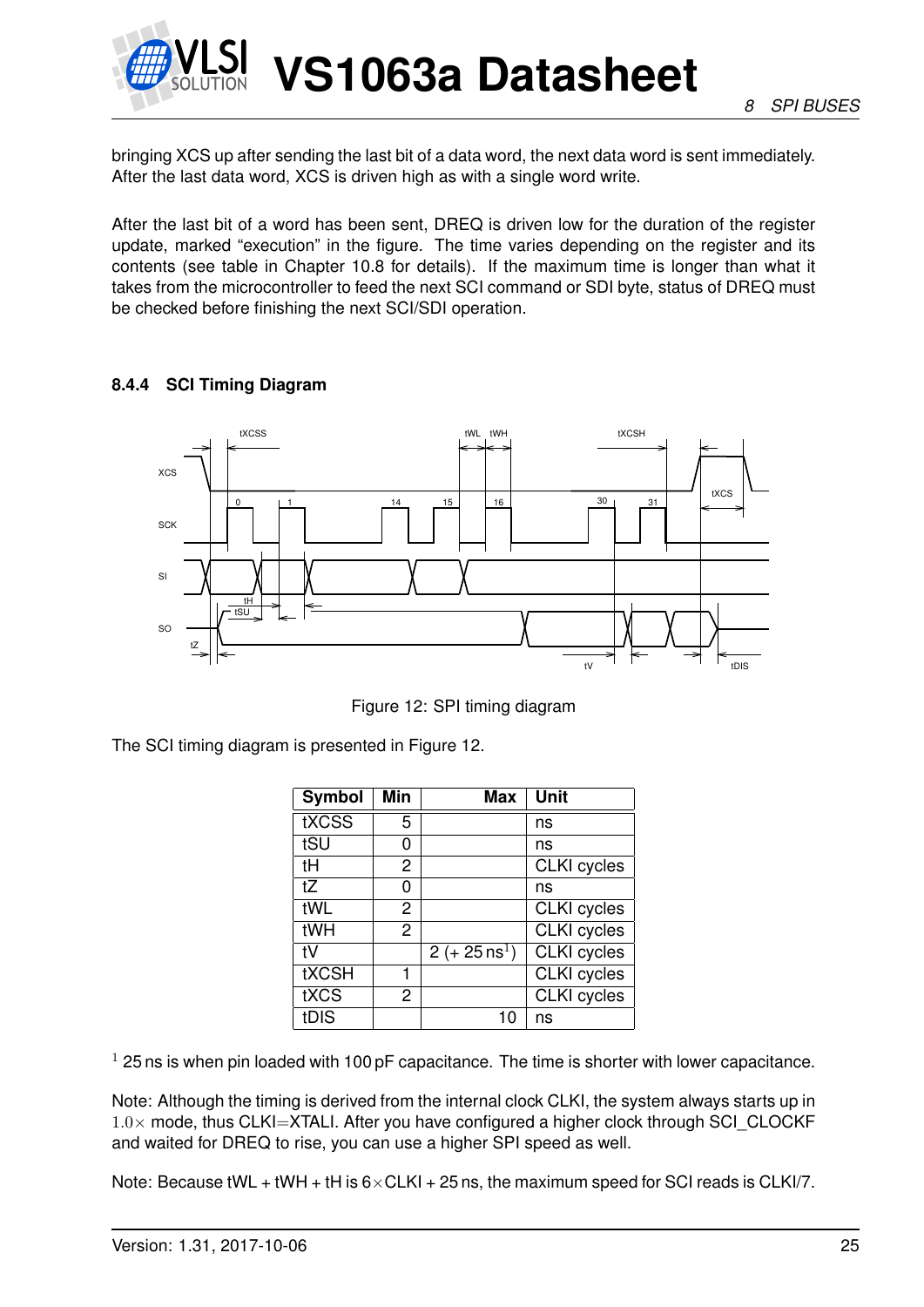

*8 SPI BUSES*

#### <span id="page-25-0"></span>**8.5 SPI Examples with SM\_SDINEW and SM\_SDISHARED set**

#### <span id="page-25-1"></span>**8.5.1 Two SCI Writes**



<span id="page-25-3"></span>Figure 13: Two SCI operations

Figure [13](#page-25-3) shows two consecutive SCI operations. Note that xCS *must* be raised to inactive state between the writes. Also DREQ must be respected as shown in the figure.

#### <span id="page-25-2"></span>**8.5.2 Two SDI Bytes**



<span id="page-25-4"></span>Figure 14: Two SDI bytes

SDI data is synchronized with a raising edge of xCS as shown in Figure [14.](#page-25-4) However, every byte doesn't need separate synchronization.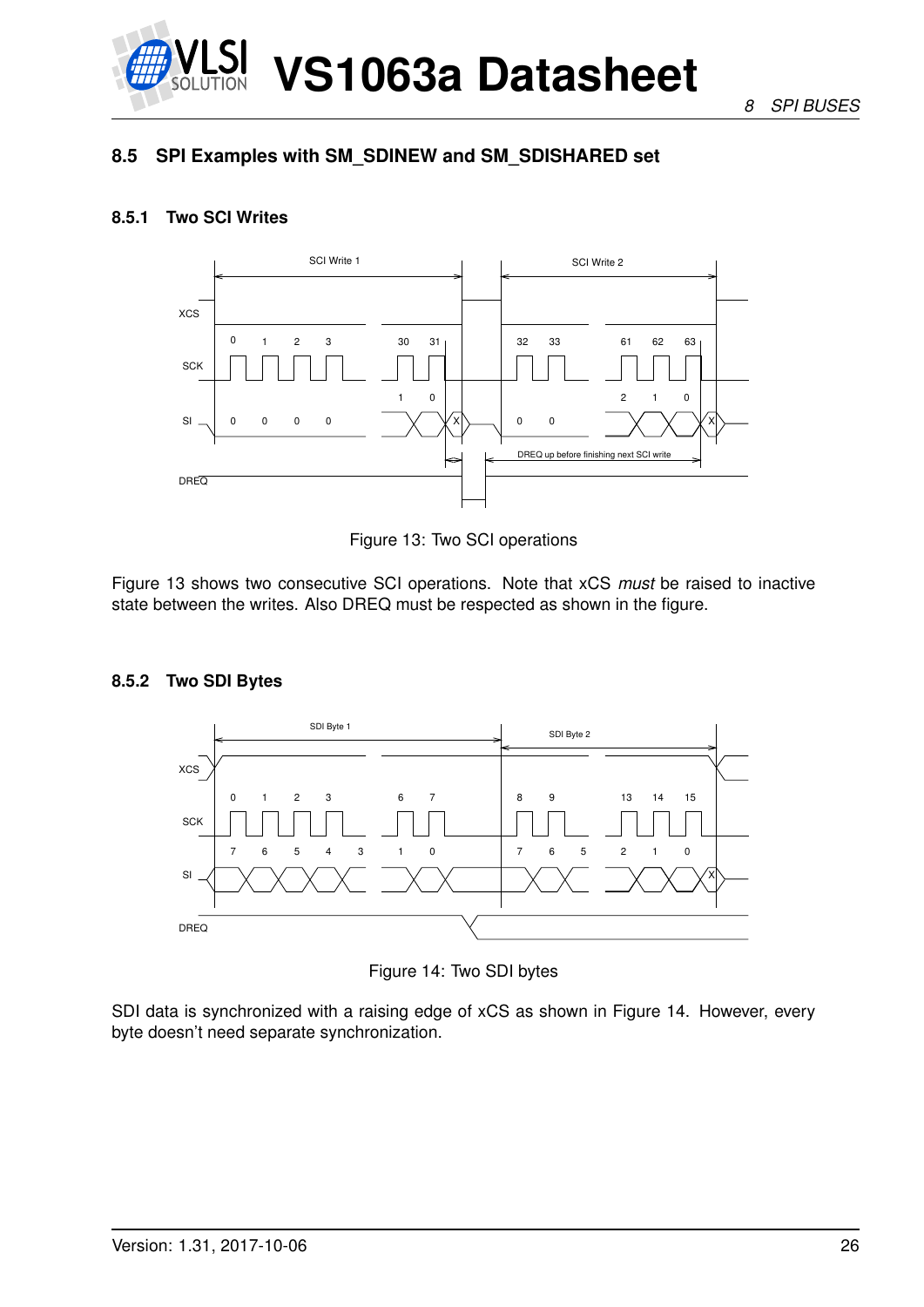

#### <span id="page-26-0"></span>**8.5.3 SCI Operation in Middle of Two SDI Bytes**



<span id="page-26-1"></span>Figure 15: Two SDI bytes separated by an SCI operation

Figure [15](#page-26-1) shows how an SCI operation is embedded in between SDI operations. xCS edges are used to synchronize both SDI and SCI. Remember to respect DREQ as shown in the figure.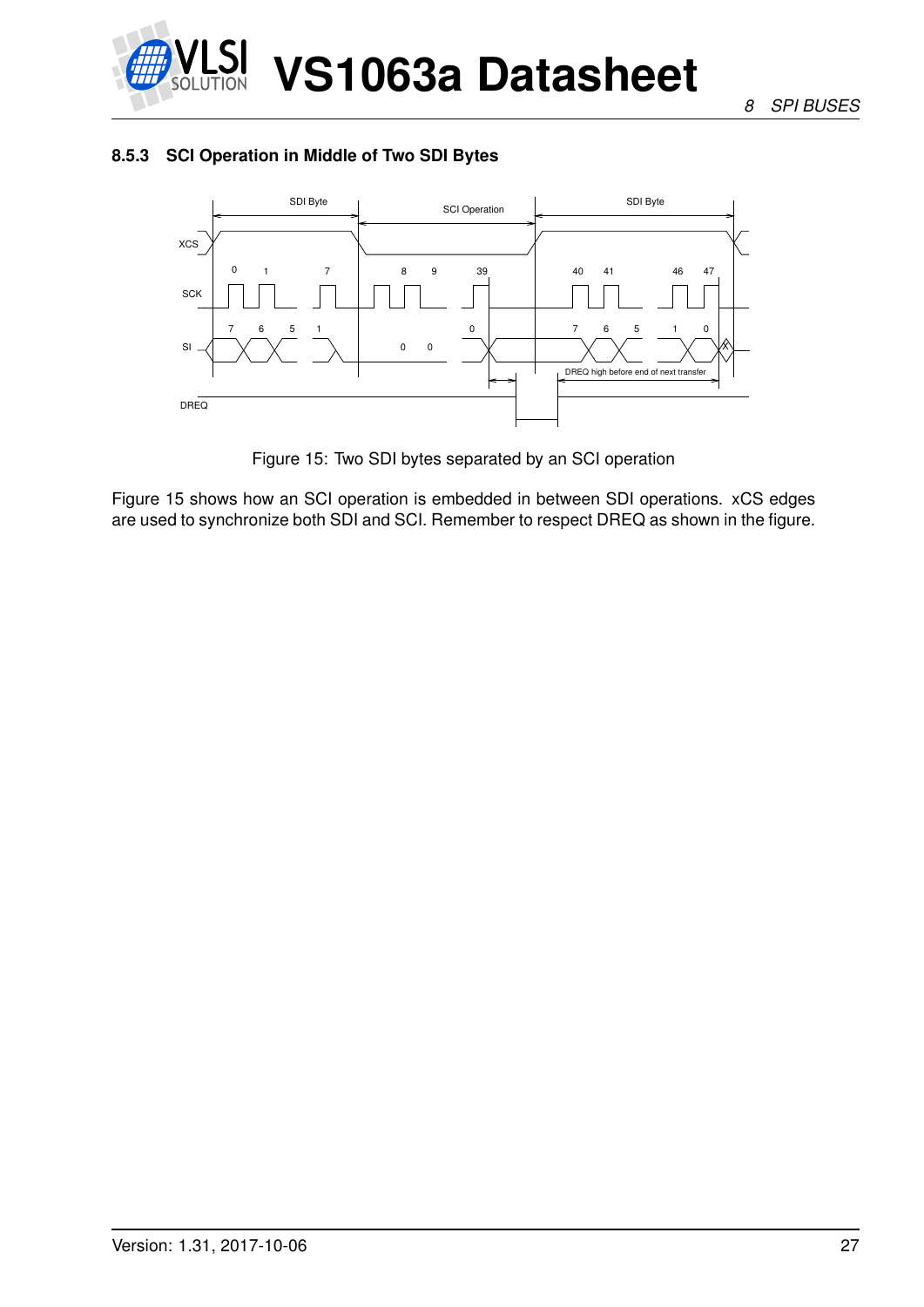

**VS1063a Datasheet** *9 SUPPORTED AUDIO FORMATS*

## <span id="page-27-0"></span>**9 Supported Audio Formats**

#### <span id="page-27-1"></span>**9.1 Supported Audio Formats Overview**

VS1063a supports many audio formats. Some are available as encoders, some as decoders, and some are available as full-duplex codecs.

Acoustic Echo Cancellation (AEC) can be applied to the codecs.

Codecs may be mixed. It is for example possible to decode IMA ADPCM, and at the same time encode in PCM.

The table below shows supported audio Decoders, Encoders, and Full-Duplex Codecs:

| <b>Audio Format</b>           |           | Decoder Encoder Codec |       |
|-------------------------------|-----------|-----------------------|-------|
| MP3 1.0, 2.0, 2.5             | $+^1$     | $+^2$                 |       |
| Ogg Vorbis                    | $\pm$     | $\div$                |       |
| MPEG4/2 AAC-LC+PNS            | $\div$    |                       |       |
| HE-AAC v2 (Level 3), SBR+PS   | $+$       |                       |       |
| <b>FLAC</b>                   | $\ddot{}$ |                       |       |
| WMA 4.0/4.1/7/8/9             | $\ddot{}$ |                       |       |
| MP2 <sup>3</sup>              | $+^{1,3}$ |                       |       |
| (WAV) PCM                     | $\ddot{}$ | $\pm$                 | $\pm$ |
| (WAV) G.711 $\mu$ -law, A-law | $\ddot{}$ | $\ddot{}$             | $\pm$ |
| (WAV) G.722 ADPCM             | $\ddot{}$ | $\ddot{}$             | $\pm$ |
| (WAV) IMA ADPCM               | $\ddot{}$ | $\pm$                 | $\pm$ |

 $1$  Not available in VS8063a

<sup>2</sup> Not available in VS8063a or VS1163a

 $3$  MP2 is optional, it is not activated by default.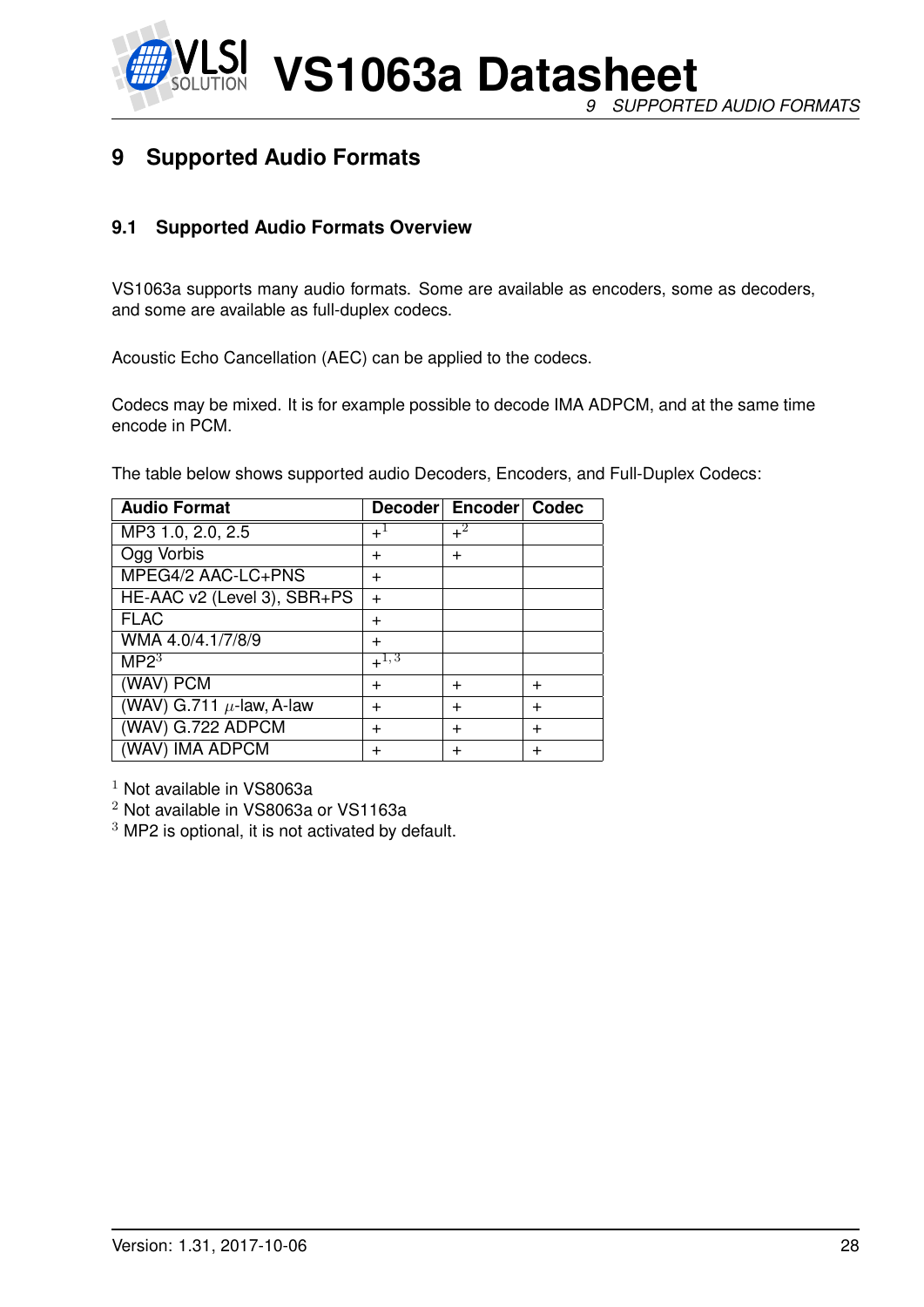

#### <span id="page-28-0"></span>**9.2 Supported Audio Decoders**

| <b>Conventions</b> |                                    |  |  |  |  |  |
|--------------------|------------------------------------|--|--|--|--|--|
|                    | Mark   Description                 |  |  |  |  |  |
|                    | Format is supported                |  |  |  |  |  |
|                    | Format exists but is not supported |  |  |  |  |  |
|                    | Format doesn't exist               |  |  |  |  |  |

#### <span id="page-28-1"></span>**9.2.1 Supported MP3 (MPEG layer III) Decoder Formats (Not VS8063a)**

The VS1063 MP3 decoder is full-accuracy compliant.

MP3 MPEG  $1.0<sup>1</sup>$ :

| Sample rate / Hz | Bitrate / kbit/s |    |    |    |    |    |    |    |                  |     |                  |     |     |     |
|------------------|------------------|----|----|----|----|----|----|----|------------------|-----|------------------|-----|-----|-----|
|                  | 32               | 40 | 48 | 56 | 64 | 80 | 96 | 12 | 128 <sub>1</sub> | 160 | 192 <sub>1</sub> | 224 | 256 | 320 |
| 48000            | ÷                |    |    |    |    |    |    |    |                  |     |                  |     |     |     |
| 44100            | ∸                |    |    |    |    |    |    |    |                  |     |                  |     |     |     |
| 32000            |                  |    |    |    |    |    |    |    |                  |     |                  |     |     |     |

#### MP3 MPEG  $2.0<sup>1</sup>$ :

| Sample rate / Hz |   |                                                                               |  |  |  |  |  | Bitrate / kbit/s |  |  |  |  |  |  |  |  |
|------------------|---|-------------------------------------------------------------------------------|--|--|--|--|--|------------------|--|--|--|--|--|--|--|--|
|                  | 8 | 160<br>96<br>32<br>56<br>128<br>40<br>80<br>48<br>64<br>144<br>6<br>112<br>24 |  |  |  |  |  |                  |  |  |  |  |  |  |  |  |
| 24000            | ∸ |                                                                               |  |  |  |  |  |                  |  |  |  |  |  |  |  |  |
| 22050            | ÷ |                                                                               |  |  |  |  |  |                  |  |  |  |  |  |  |  |  |
| 16000            |   |                                                                               |  |  |  |  |  |                  |  |  |  |  |  |  |  |  |

MP3 MPEG  $2.5<sup>1</sup>$ :

| Sample rate / Hz |   |                                                                              |  |  |  |  |  | Bitrate / kbit/s |  |  |  |  |  |  |  |
|------------------|---|------------------------------------------------------------------------------|--|--|--|--|--|------------------|--|--|--|--|--|--|--|
|                  | 8 | 160<br>56<br>128<br>32<br>64<br>96<br>48<br>80<br>40<br>6<br>12<br>24<br>144 |  |  |  |  |  |                  |  |  |  |  |  |  |  |
| 12000            |   |                                                                              |  |  |  |  |  |                  |  |  |  |  |  |  |  |
| 11025            |   |                                                                              |  |  |  |  |  |                  |  |  |  |  |  |  |  |
| 8000             |   |                                                                              |  |  |  |  |  |                  |  |  |  |  |  |  |  |

<span id="page-28-2"></span> $1$  Also all variable bitrate (VBR) formats are supported.

#### **9.2.2 Supported MP2 (MPEG layer II) Decoder Formats (Not VS8063a)**

Note: Layer II decoding must be specifically enabled from register SCI\_MODE.

| $MP2$ MPEG 1.0: |  |
|-----------------|--|
|-----------------|--|

| Sample rate / Hz |    |                                                                                        |  |  |  |  | Bitrate / kbit/s |  |  |  |  |  |  |     |
|------------------|----|----------------------------------------------------------------------------------------|--|--|--|--|------------------|--|--|--|--|--|--|-----|
|                  | 32 | 224<br>80<br>12 <sup>2</sup><br>28<br>160<br>192<br>256<br>320<br>56<br>96<br>48<br>64 |  |  |  |  |                  |  |  |  |  |  |  | 384 |
| 48000            |    |                                                                                        |  |  |  |  |                  |  |  |  |  |  |  |     |
| 44100            |    |                                                                                        |  |  |  |  |                  |  |  |  |  |  |  |     |
| 32000            |    |                                                                                        |  |  |  |  |                  |  |  |  |  |  |  |     |

MP2 MPEG 2.0:

| Sample rate / Hz |   |                                                                                         |  |  |  |  |  | Bitrate / kbit/s |  |  |  |  |  |  |  |
|------------------|---|-----------------------------------------------------------------------------------------|--|--|--|--|--|------------------|--|--|--|--|--|--|--|
|                  | 8 | 160<br>32<br>56<br>48<br>64<br>80<br>96<br>16<br>1 Ο Ω<br>40<br>-19<br>144.<br>24<br>20 |  |  |  |  |  |                  |  |  |  |  |  |  |  |
| 24000            |   |                                                                                         |  |  |  |  |  |                  |  |  |  |  |  |  |  |
| 22050            |   |                                                                                         |  |  |  |  |  |                  |  |  |  |  |  |  |  |
| 16000            |   |                                                                                         |  |  |  |  |  |                  |  |  |  |  |  |  |  |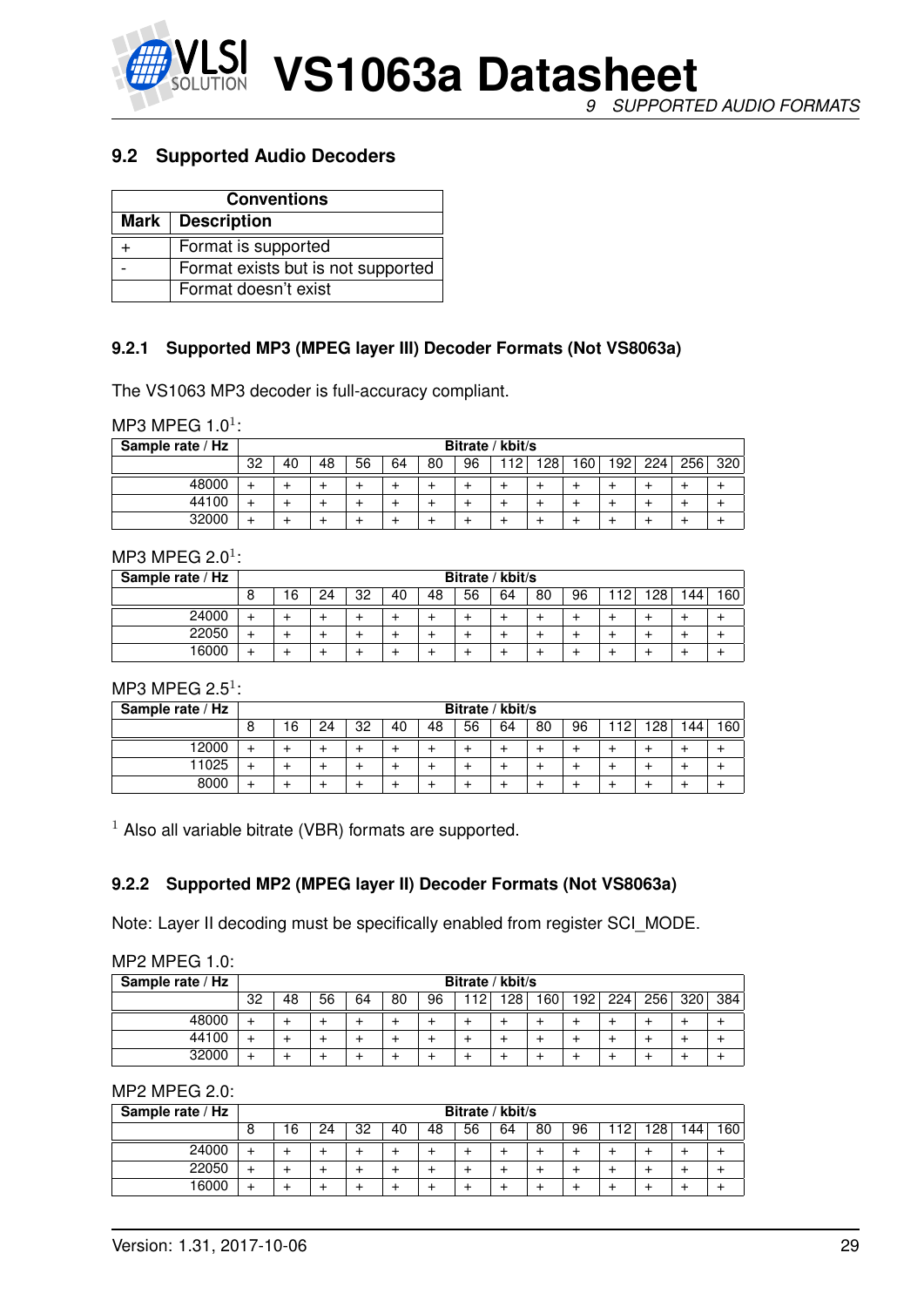

*9 SUPPORTED AUDIO FORMATS*

#### <span id="page-29-0"></span>**9.2.3 Supported Ogg Vorbis Decoder Formats**

| <b>Parameter</b> | Min | Max   | Unit     |
|------------------|-----|-------|----------|
| Channels         |     | ッ     |          |
| Window size      | 64  | 4096  | samples  |
| Sample rate      | 100 | 48000 | Hz.      |
| <b>Bitrate</b>   |     | 700   | kbit/sec |

Of the two Ogg Vorbis floors, only floor 1 is supported. No known encoders since early preliminary releases have ever used floor 0. All one- and two-channel Ogg Vorbis files should be playable with this decoder.

#### <span id="page-29-1"></span>**9.2.4 Supported AAC (ISO/IEC 13818-7 and ISO/IEC 14496-3) Decoder Formats**

VS1063a decodes MPEG2-AAC-LC-2.0.0.0 and MPEG4-AAC-LC-2.0.0.0 streams, i.e. the low complexity profile with maximum of two channels can be decoded. If a stream contains more than one element and/or element type, you can select which one to decode from the 16 singlechannel, 16 channel-pair, and 16 low-frequency elements. The default is to select the first one that appears in the stream.

Dynamic range control (DRC) is supported and can be controlled by the user to limit or enhance the dynamic range of the material that contains DRC information.

Both Sine window and Kaiser-Bessel-derived window are supported.

For MPEG4 pseudo-random noise substitution (PNS) is supported. Short frames (120 and 960 samples) are fully supported when using the *VS1063a Patches* package, available at *http://www.vlsi.fi/en/support/software/vs10xxpatches.html* . Read the documentation for the package for details.

Spectral Band Replication (SBR) level 3, and Parametric Stereo (PS) level 3 are supported (HE-AAC v2). Level 3 means that maximum of 2 channels, sample rates up to and including 48 kHz without and with SBR (with or without PS) are supported. Also, both mixing modes  $(R_a$  and  $R_b$ ), IPD/OPD synthesis and 34 frequency bands resolution are implemented. The downsampled synthesis mode (core coder sample rates  $> 24$  kHz and  $\leq 48$  kHz with SBR) is implemented.

SBR and PS decoding can also be disabled. Also different operating modes can be selected. See config1 and sbrAndPsStatus in Chapter [11.10,](#page-68-0) *Extra parameters*.

If enabled, the internal clock (CLKI) is automatically increased if AAC decoding needs a higher clock. PS and SBR operation is automatically switched off if the internal clock is too slow for correct decoding. Generally HE-AAC v2 files need  $4.5\times$  clock to decode both SBR and PS content. This is why  $3.5 \times + 2.0 \times$  clock is the recommended default.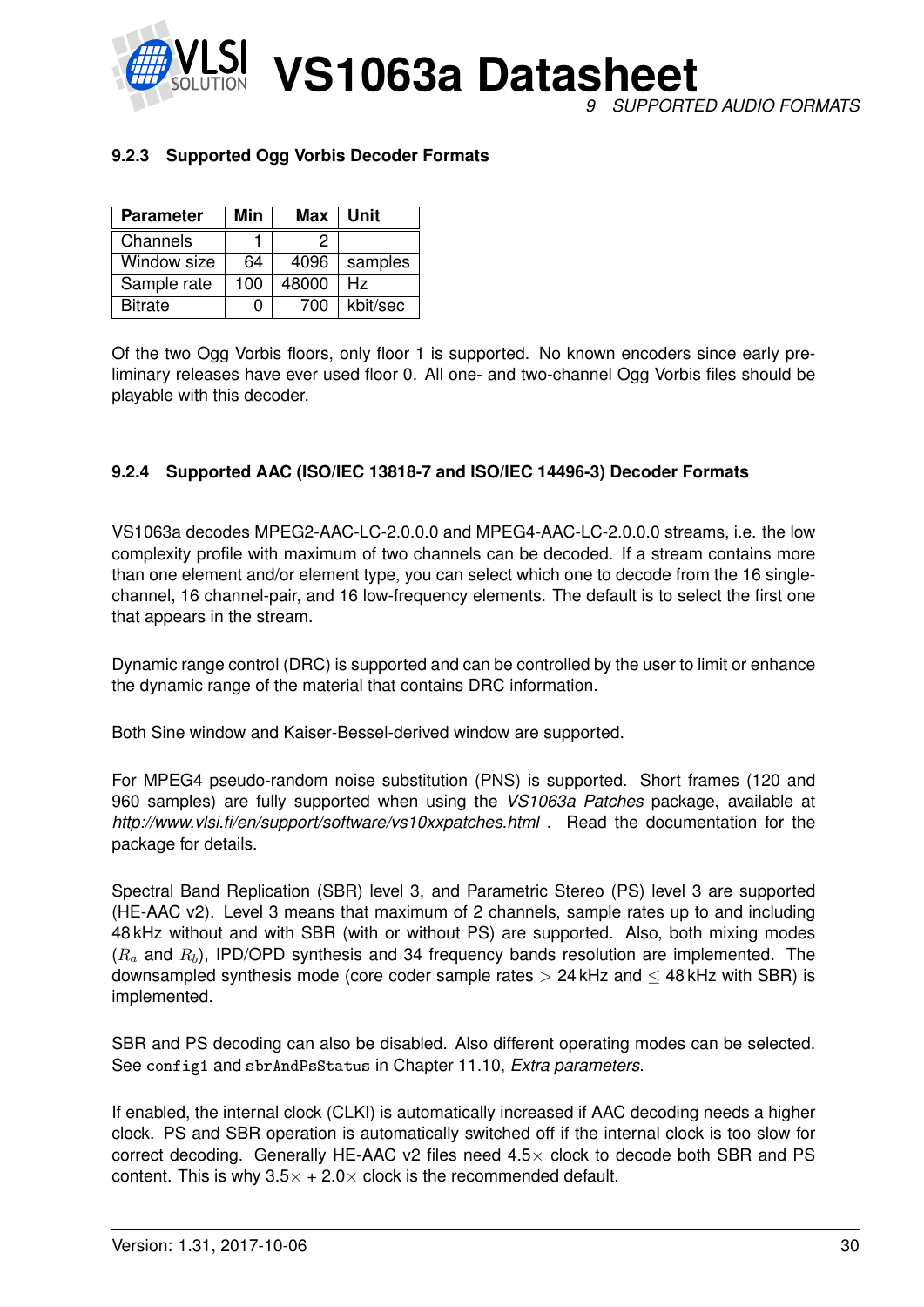

**VS1063a Datasheet** *9 SUPPORTED AUDIO FORMATS*

For AAC the streaming ADTS format is recommended. This format allows easy rewind and fast forward because resynchronization is easily possible.

In addition to ADTS (.aac), MPEG2 ADIF (.aac) and MPEG4 AUDIO (.mp4 / .m4a) files are played, but these formats are less suitable for rewind and fast forward operations. You can still implement these features by using the jump points table, or using slightly less robust but much easier automatic resync mechanism (see Chapter [11.5.4\)](#page-56-1).

Because 3GPP (.3gp) and 3GPPv2 (.3g2) files are just MPEG4 files, those that contain only HE-AAC or HE-AACv2 audio content are played.

**Important Note:** To be able to play the .3gp, .3g2, .mp4 and .m4a files, the **mdat** atom must be the last atom in the MP4 file. Because VS1063a receives all data as a stream, all metadata must be available before the music data is received. Several MP4 file formatters do not satisfy this requirement and some kind of conversion is required. This is also why the streamable ADTS format is recommended.

Programs exist that optimize the .mp4 and .m4a into so-called *streamable* format that has the **mdat** atom last in the file, and thus suitable for web servers' audio streaming. You can use this kind of tool to process files for VS1063a too. For example mp4creator -optimize file.mp4.

| Sample rate / Hz |           |                |                |           | Maximum Bitrate kbit/s - for 2 channels |           |           |           |     |
|------------------|-----------|----------------|----------------|-----------|-----------------------------------------|-----------|-----------|-----------|-----|
|                  | $96$      | 132            | 144            | 192       | 264                                     | 288       | 384       | 529       | 576 |
| 48000            | $\ddot{}$ | $\ddot{}$      | $\ddot{}$      | $\ddot{}$ | $\ddot{}$                               | $\ddot{}$ | $\ddot{}$ | $\ddot{}$ |     |
| 44100            | $\ddot{}$ | +              | $\ddot{}$      | $\ddot{}$ | $\ddot{}$                               | $\ddot{}$ | $\ddot{}$ | $\ddot{}$ |     |
| 32000            | $\ddot{}$ | +              | $\overline{+}$ | $\pm$     | $\ddot{}$                               | $\ddot{}$ | $\ddot{}$ |           |     |
| 24000            | $\ddot{}$ | +              | $\ddot{}$      | $\ddot{}$ | $\ddot{}$                               | $\ddot{}$ |           |           |     |
| 22050            | $\ddot{}$ | +              | $\ddot{}$      | $\ddot{}$ | $\ddot{}$                               |           |           |           |     |
| 16000            | $\ddot{}$ | +              | $\overline{+}$ | $\ddot{}$ |                                         |           |           |           |     |
| 12000            | $\ddot{}$ | $\ddot{}$      | $+$            |           |                                         |           |           |           |     |
| 11025            | $\ddot{}$ | $\overline{+}$ |                |           |                                         |           |           |           |     |
| 8000             | $\ddot{}$ |                |                |           |                                         |           |           |           |     |

 $AAC<sup>12</sup>$ 

 $1$  64000 Hz, 88200 Hz, and 96000 Hz AAC files are played at the highest possible sample rate (48000 Hz with 12.288 MHz XTALI).

 $2$  Also all variable bitrate (VBR) formats are supported. Note that the table gives the maximum bitrate allowed for two channels for a specific sample rate as defined by the AAC specification. The decoder does not actually have a fixed lower or upper limit.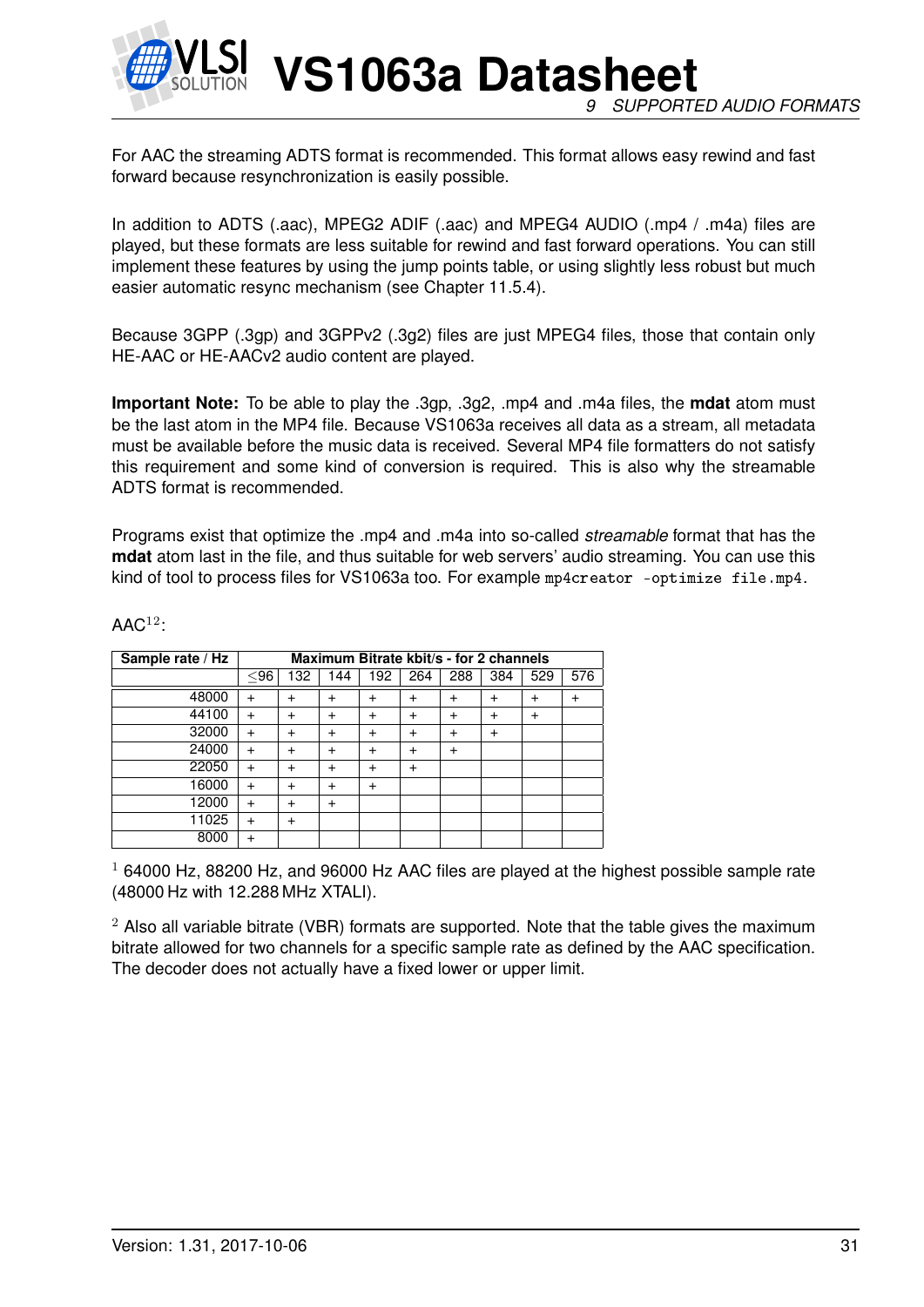

#### <span id="page-31-0"></span>**9.2.5 Supported WMA Decoder Formats**

Windows Media Audio codec versions 2, 7, 8, and 9 are supported. All WMA profiles (L1, L2, and L3) are supported. Previously streams were separated into Classes 1, 2a, 2b, and 3. The decoder has passed Microsoft's conformance testing program. Windows Media Audio Professional and Windows Media Audio Voice are different codecs and are not supported.

| WMA 4.0 / 4.1: |  |
|----------------|--|
|----------------|--|

| <b>Sample Rate</b> |   |   |   |    |    |    |       |       | Bitrate / kbit/s |    |       |           |    |    |     |           |                  |
|--------------------|---|---|---|----|----|----|-------|-------|------------------|----|-------|-----------|----|----|-----|-----------|------------------|
| <b>Hz</b>          | 5 | 6 | 8 | ۱0 | 12 | 16 | 20    | 22    | 32               | 40 | 48    | 64        | 80 | 96 | 128 | 60        | 192 <sub>1</sub> |
| 8000               | + |   | + |    | +  |    |       |       |                  |    |       |           |    |    |     |           |                  |
| 11025              |   |   |   |    |    |    |       |       |                  |    |       |           |    |    |     |           |                  |
| 16000              |   |   |   |    |    |    | $\pm$ |       |                  |    |       |           |    |    |     |           |                  |
| 22050              |   |   |   |    |    | +  | +     | +     | ÷                |    |       |           |    |    |     |           |                  |
| 32000              |   |   |   |    |    |    | $\pm$ | $\pm$ | $\pm$            | +  | ٠     | $\ddot{}$ |    |    |     |           |                  |
| 44100              |   |   |   |    |    |    |       |       | ÷                |    | $\pm$ | +         | ┱  |    |     | $\ddot{}$ |                  |
| 48000              |   |   |   |    |    |    |       |       |                  |    |       |           |    |    |     | $\,^+$    |                  |

#### WMA 7:

| <b>Sample Rate</b> |       |   |   |    |    |    |        |    | Bitrate / kbit/s |    |       |    |    |    |     |    |     |
|--------------------|-------|---|---|----|----|----|--------|----|------------------|----|-------|----|----|----|-----|----|-----|
| <b>Hz</b>          | 5     | 6 | 8 | ١0 | 12 | 16 | 20     | 22 | 32               | 40 | 48    | 64 | 80 | 96 | 128 | 60 | 192 |
| 8000               | $\pm$ | + | ÷ |    | +  |    |        |    |                  |    |       |    |    |    |     |    |     |
| 11025              |       |   |   |    |    |    |        |    |                  |    |       |    |    |    |     |    |     |
| 16000              |       |   |   |    |    | +  | $\div$ |    |                  |    |       |    |    |    |     |    |     |
| 22050              |       |   |   |    |    | +  | $\pm$  | +  | $\pm$            |    |       |    |    |    |     |    |     |
| 32000              |       |   |   |    |    |    | $\pm$  |    | ٠                | ┷  | $\pm$ |    |    |    |     |    |     |
| 44100              |       |   |   |    |    |    |        |    | $\pm$            |    | ÷     |    |    |    | +   | +  | +   |
| 48000              |       |   |   |    |    |    |        |    |                  |    |       |    |    |    | +   | +  |     |

#### WMA 8:

| <b>Sample Rate</b> |       |   |   |    |    |    |       |    | Bitrate / kbit/s |    |    |    |    |    |    |    |     |
|--------------------|-------|---|---|----|----|----|-------|----|------------------|----|----|----|----|----|----|----|-----|
| Hz                 | 5     | 6 | 8 | 10 | 12 | 16 | 20    | 22 | 32               | 40 | 48 | 64 | 80 | 96 | 28 | 60 | 192 |
| 8000               | $\pm$ | + |   |    | +  |    |       |    |                  |    |    |    |    |    |    |    |     |
| 11025              |       |   |   | +  |    |    |       |    |                  |    |    |    |    |    |    |    |     |
| 16000              |       |   |   |    |    |    | ٠     |    |                  |    |    |    |    |    |    |    |     |
| 22050              |       |   |   |    |    |    | ٠     | +  | +                |    |    |    |    |    |    |    |     |
| 32000              |       |   |   |    |    |    | $\pm$ |    |                  |    | +  |    |    |    |    |    |     |
| 44100              |       |   |   |    |    |    |       |    | +                |    |    |    |    |    |    | ٠  |     |
| 48000              |       |   |   |    |    |    |       |    |                  |    |    |    |    |    |    |    |     |

#### WMA 9:

| <b>Sample Rate</b> |   |   |   |        |           |    |    |    |                | Bitrate / kbit/s |    |              |    |    |                 |    |     |     |        |
|--------------------|---|---|---|--------|-----------|----|----|----|----------------|------------------|----|--------------|----|----|-----------------|----|-----|-----|--------|
| Hz                 | 5 | 6 | 8 | 10     | 2         | 16 | 20 | 22 | 32             | 40               | 48 | 64           | 80 | 96 | 128             | 60 | 192 | 256 | 320    |
| 8000               | + |   | ÷ |        | $\ddot{}$ |    |    |    |                |                  |    |              |    |    |                 |    |     |     |        |
| 11025              |   |   | ÷ | $\,^+$ |           |    |    |    |                |                  |    |              |    |    |                 |    |     |     |        |
| 16000              |   |   |   | +      |           |    | +  |    |                |                  |    |              |    |    |                 |    |     |     |        |
| 22050              |   |   |   |        |           | ٠  |    | ٠  | $\pm$          |                  |    |              |    |    |                 |    |     |     |        |
| 32000              |   |   |   |        |           |    | +  |    |                |                  |    |              |    |    |                 |    |     |     |        |
| 44100              |   |   |   |        |           |    | +  |    | $\overline{+}$ |                  |    | +            |    |    | $^{\mathrm{+}}$ |    |     |     | $\div$ |
| 48000              |   |   |   |        |           |    |    |    |                |                  |    | $\mathrm{+}$ |    |    | $^{\mathrm{+}}$ |    | +   |     |        |

In addition to these expected WMA decoding profiles, all other bitrate and sample rate combinations are supported, including variable bitrate WMA streams. Note that WMA does not consume the bitstream as evenly as MP3, so you need a higher peak transfer capability for clean playback at the same bitrate.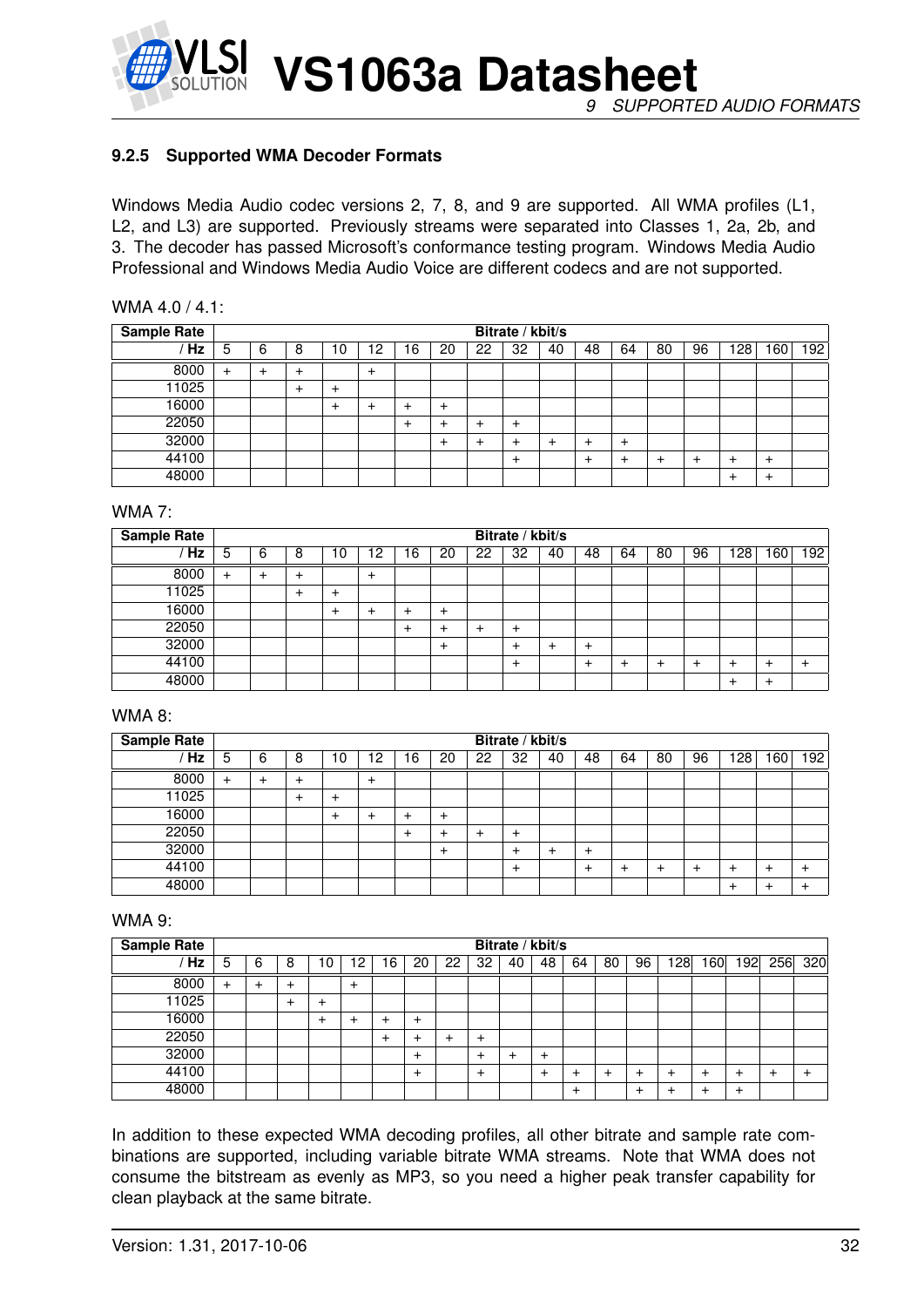

**VS1063a Datasheet** *9 SUPPORTED AUDIO FORMATS*

#### <span id="page-32-0"></span>**9.2.6 Supported FLAC Decoder Formats**

The FLAC decoder provides very high quality by providing lossless audio decompression.

Up to 48 kHz and 24-bit FLAC files with up to two channels are supported.

Because of the high data rate, the requirements for data transfer are much higher than for lossy codecs. Because of compression, audio buffer being shorter than the default FLAC block size, and some design choices in the FLAC format itself, the peak data transfer rate must be even higher than the sustained data rate required for uncompressed WAV files.

The FLAC decoder lowers the peak data transfer requirement a little by providing a larger stream buffer (12 KiB).

#### <span id="page-32-1"></span>**9.2.7 Supported RIFF WAV Decoder Formats**

The following RIFF WAV formats are supported, with 1 or 2 audio channels and any sample rate up to  $XTALI/256$  (48 kHz with 12.288 MHz clock).

| <b>Format</b> | <b>Name</b>         | <b>Comments</b>                                                |
|---------------|---------------------|----------------------------------------------------------------|
| 0x01          | <b>PCM</b>          | 32, 24, 16 and 8 bits                                          |
| 0x03          | <b>IEEE FLOAT</b>   | <b>IEEE</b> floating point data                                |
| 0x06          | <b>ALAW</b>         | non-linear-quantized 8-bit samples (G.711 A-law)               |
| 0x07          | <b>MULAW</b>        | non-linear-quantized 8-bit samples (G.711 $\mu$ -law)          |
| 0x11          | <b>IMA ADPCM</b>    | 4 bits per sample                                              |
| 0x55          | MPEGLAYER3          | For supported MP3 modes, see Chapter 9.2.1                     |
| 0x65          | G722 ADPCM          | two samples in 8 bits, same as 0x28f                           |
| 0x28f         | ADPCM G722          | two samples in 8 bits, same as 0x65                            |
| 0xfffe        | <b>Extended PCM</b> | 32, 24, 16 and 8 bits, default channel configuration supported |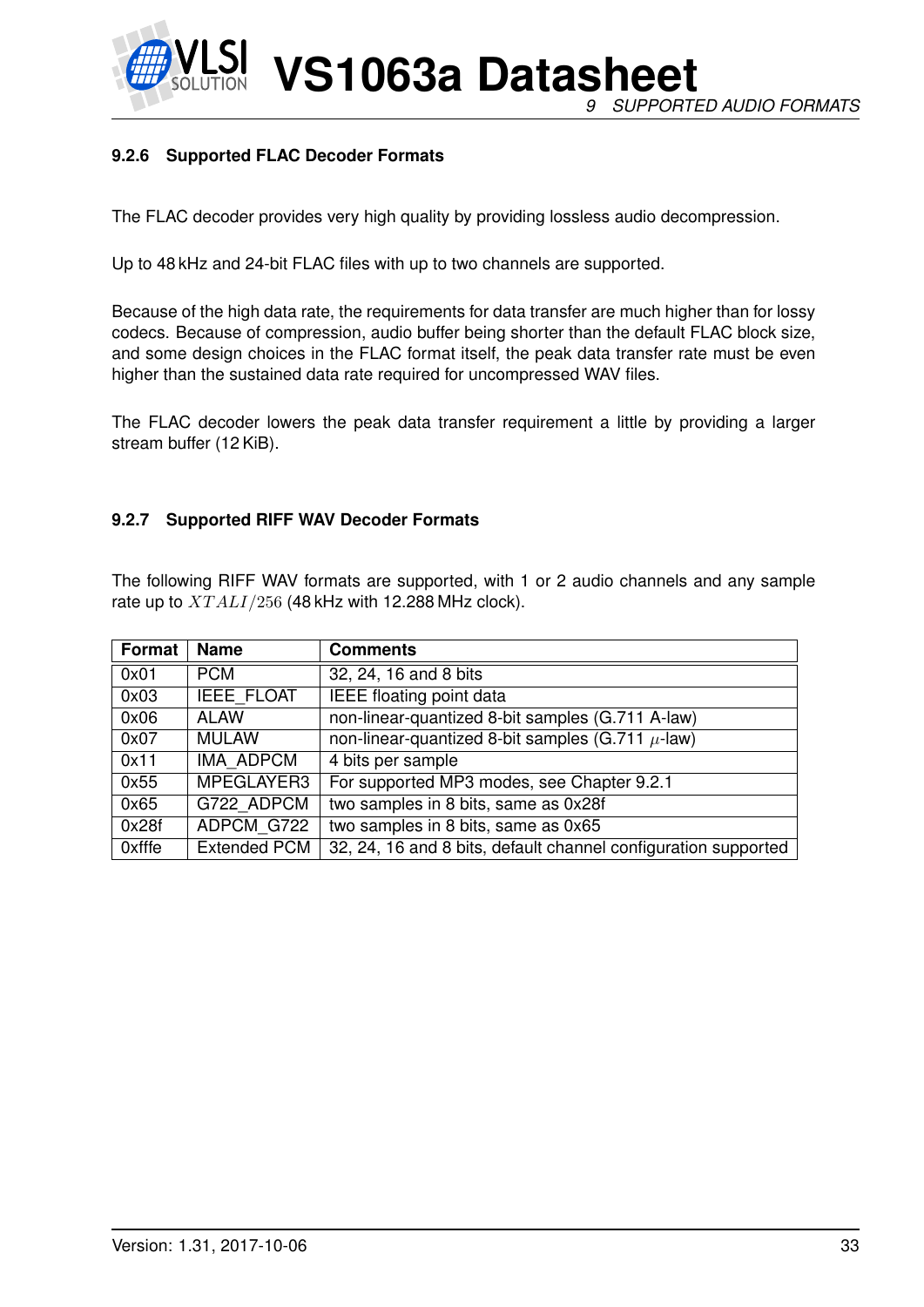

#### <span id="page-33-1"></span><span id="page-33-0"></span>**9.3 Supported Audio Encoding Formats**

#### **9.3.1 Supported MP3 (MPEG layer III) Encoding Formats (VS1063a Only)**

VS1063a supports all MP3 sample rates and bitrates, in stereo and mono, both with constant bit-rate (CBR) or variable bitrate (VBR). The following tables apply to constant bit-rate.

| <b>Conventions</b> |                                                                                              |  |  |  |  |  |  |  |
|--------------------|----------------------------------------------------------------------------------------------|--|--|--|--|--|--|--|
| Symbol             | <b>Description</b>                                                                           |  |  |  |  |  |  |  |
| $++$               | Format is supported and recommended for this channel configuration and bitrate.              |  |  |  |  |  |  |  |
|                    | Format is supported.                                                                         |  |  |  |  |  |  |  |
| X                  | Format is supported but use is strongly discouraged for quality reasons.                     |  |  |  |  |  |  |  |
| v                  | Format is supported but for best quality lower sample rate with same bitrate is recommended. |  |  |  |  |  |  |  |
|                    | Format is supported but lower bitrate will give same quality.                                |  |  |  |  |  |  |  |
|                    | Format exists but isn't supported.                                                           |  |  |  |  |  |  |  |
|                    | Format doesn't exist.                                                                        |  |  |  |  |  |  |  |

#### MPEG 1.0 layer III (MP3 full-rates), stereo:

| Sample rate / Hz |    | Bitrate / kbit/s, stereo |              |    |    |    |    |     |     |       |     |     |         |  |
|------------------|----|--------------------------|--------------|----|----|----|----|-----|-----|-------|-----|-----|---------|--|
|                  | 32 | 40                       | 48           | 56 | 64 | 80 | 96 | 112 | 128 | l 60l | 192 | 224 | 256 320 |  |
| 48000            |    |                          | $\mathbf{v}$ | v  | v  | v  | v  |     |     |       |     |     |         |  |
| 44100            |    |                          |              | v  | v  | v  |    |     |     |       |     |     |         |  |
| 32000            |    |                          |              | v  | v  |    |    |     |     |       |     |     |         |  |

MPEG 2.0 & 2.5 layer III (MP3 low rates), stereo:

| Sample rate / Hz |                 | Bitrate / kbit/s, stereo |                 |         |           |                 |                  |                 |                 |         |    |       |    |     |
|------------------|-----------------|--------------------------|-----------------|---------|-----------|-----------------|------------------|-----------------|-----------------|---------|----|-------|----|-----|
|                  | 8               | 16                       | 24              | 32      | 40        | 48              | 56               | 64              | 80              | 96      | 12 | 128   | 44 | 160 |
| 24000            | x               | v                        |                 | v       | v         | v               | v                | $\div$          | $^{\mathrm{+}}$ | $^{++}$ | ┿  | +     | ٠  |     |
| 22050            | x               | v                        |                 | v       | v         | v               | $\div$           |                 |                 | +       | ┿  | +     |    |     |
| 16000            | x               | v                        |                 | ν       | +         | +               | ÷                | $^{\mathrm{+}}$ |                 |         |    |       |    |     |
| 12000            | v               | v                        |                 | +       | $^{++}$   | $^{\mathrm{+}}$ | $^{\mathrm{++}}$ |                 |                 |         |    | $\pm$ |    |     |
| 11025            | v               | v                        |                 | ┿       | $\ddot{}$ | +               | ٠                |                 |                 |         | ┿  |       |    |     |
| 8000             | $^{\mathrm{+}}$ | $^{++}$                  | $^{\mathrm{+}}$ | $^{++}$ | +         | +               | $\pm$            |                 |                 |         |    |       |    |     |

MPEG 1.0 layer III (MP3 full-rates), mono:

| Sample rate / Hz |    | Bitrate / kbit/s, mono |    |    |    |    |    |    |     |     |     |     |         |  |
|------------------|----|------------------------|----|----|----|----|----|----|-----|-----|-----|-----|---------|--|
|                  | 32 | 40                     | 48 | 56 | 64 | 80 | 96 | 12 | 128 | 160 | 192 | 224 | 256 320 |  |
| 48000            |    |                        |    |    |    |    |    |    | - 1 |     |     |     |         |  |
| 44100            |    |                        |    |    |    |    |    |    |     |     |     |     |         |  |
| 32000            |    |                        |    |    |    |    |    |    |     |     |     |     |         |  |

#### MPEG 2.0 & 2.5 layer III (MP3 low rates), mono:

| Sample rate / Hz |         | Bitrate / kbit/s, mono |                  |                 |         |                 |       |        |    |    |     |     |     |     |
|------------------|---------|------------------------|------------------|-----------------|---------|-----------------|-------|--------|----|----|-----|-----|-----|-----|
|                  | 8       | 16                     | 24               | 32              | 40      | 48              | 56    | 64     | 80 | 96 | 112 | 128 | 144 | 160 |
| 24000            | v       | v                      | ÷                | $\mathbf +$     | $\pm$   | $^{\mathrm{+}}$ | ٠     | $\div$ |    | +  | +   |     |     |     |
| 22050            | v       | v                      |                  | ٠               | +       | $\ddot{}$       | $\pm$ |        |    |    | ┿   |     |     |     |
| 16000            | v       | v                      |                  | $^{\mathrm{+}}$ | $^{++}$ | $\pm$           | ٠     |        |    |    |     |     |     |     |
| 12000            | v       | v                      | $^{\mathrm{++}}$ | ٠               | +       | $\pm$           | ┿     | $\div$ |    |    |     |     |     |     |
| 11025            | v       | v                      | +                | ᆠ               | +       | $\pm$           | ٠     |        |    |    |     |     |     |     |
| 8000             | $^{++}$ | $^{\mathrm{+}}$        |                  | ᆠ               | +       | $\pm$           |       |        |    |    |     |     |     |     |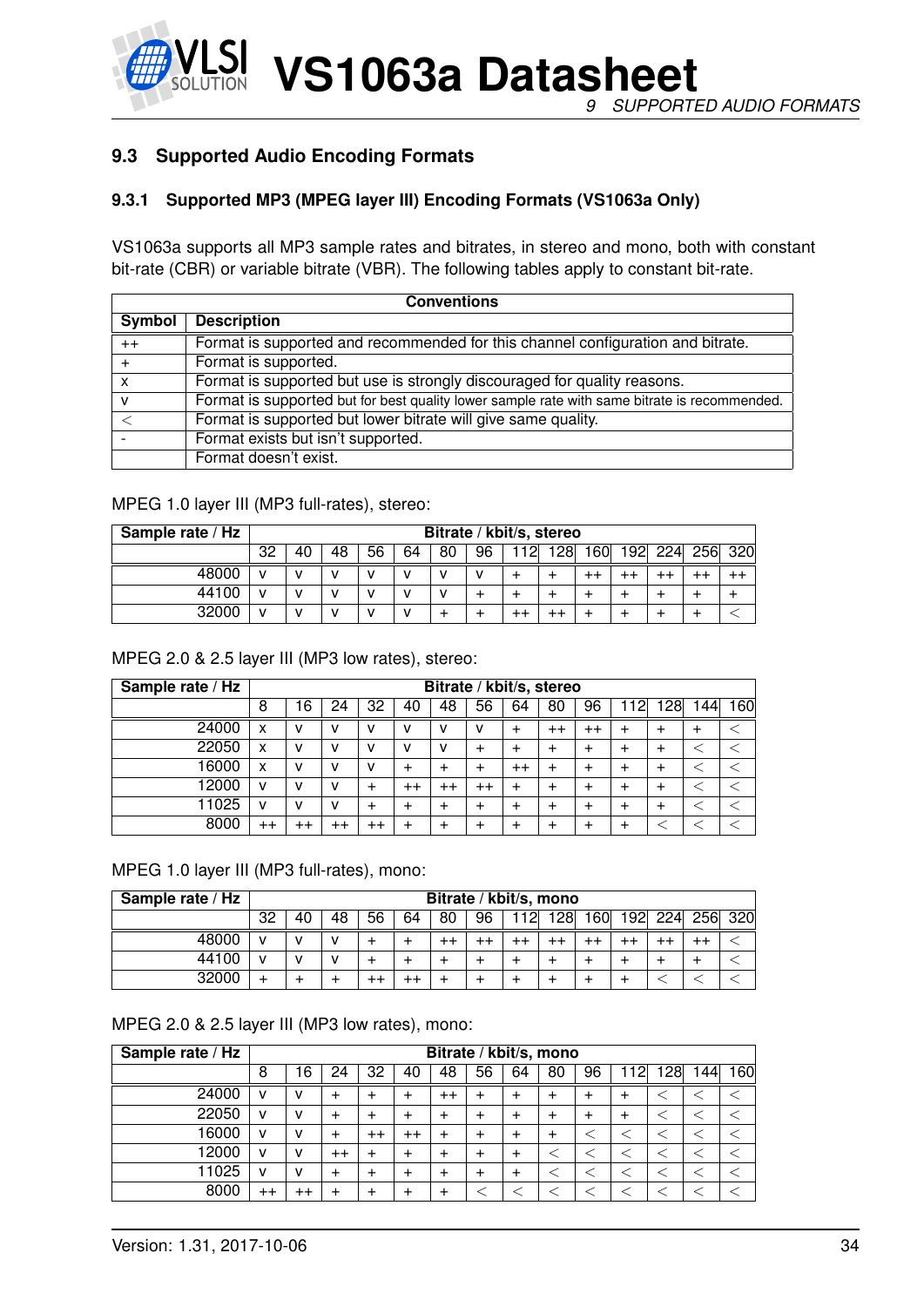

*9 SUPPORTED AUDIO FORMATS*

#### <span id="page-34-0"></span>**9.3.2 Supported Ogg Vorbis Encoding Formats**

The Ogg Vorbis Encoder supports encoding in mono and stereo, with any sample rate between 8. . . 48 kHz, and with different quality settings. Ogg Vorbis is always encoded using variable bitrate (VBR).

Some example setting profiles are provided below. Note, however, that the encoder is not limited to these configurations.

The "Voice" profiles are intended for speech applications.

| Voice: 8000 Hz mono    |  |  |  |  |  |  |  |  |    |    |  |
|------------------------|--|--|--|--|--|--|--|--|----|----|--|
| <b>Quality setting</b> |  |  |  |  |  |  |  |  |    |    |  |
| <b>Typical kbit/s</b>  |  |  |  |  |  |  |  |  | nr | 25 |  |

"Wideband Voice" is intended to be used when high speech quality is required.

| Wideband Voice: 16000 Hz mono |  |  |  |     |  |    |     |  |    |    |    |
|-------------------------------|--|--|--|-----|--|----|-----|--|----|----|----|
| <b>Quality setting</b>        |  |  |  |     |  |    |     |  |    |    |    |
| Typical kbit/s                |  |  |  | 1 O |  | 25 | ⊸ - |  | 43 | 49 | 55 |

"Wideband Stereo Voice" is intended to be used when high speech quality with directional information is required.

| Wideband Stereo Voice: 16000 Hz stereo |  |    |    |    |    |    |    |    |  |
|----------------------------------------|--|----|----|----|----|----|----|----|--|
| <b>Quality setting</b>                 |  |    |    |    |    |    |    |    |  |
| <b>Typical kbit/s</b>                  |  | 18 | 26 | 34 | 42 | 50 | 65 | 96 |  |

When extremely high quality speech is required, use the "HiFi Voice" profiles.

| HiFi Voice, 48000 Hz mono |     |  |    |    |  |    |    |  |  |  |
|---------------------------|-----|--|----|----|--|----|----|--|--|--|
| <b>Quality setting</b>    |     |  |    |    |  |    |    |  |  |  |
| <b>Typical kbit/s</b>     | -37 |  | 57 | 68 |  | 88 | 99 |  |  |  |

The "Music" profiles are intended for HiFi music.

| HiFi Voice, 48000 Hz stereo |    |  |     |  |     |     |                  |     |     |     |     |
|-----------------------------|----|--|-----|--|-----|-----|------------------|-----|-----|-----|-----|
| <b>Quality setting</b>      |    |  |     |  |     |     |                  |     |     |     |     |
| <b>Typical kbit/s</b>       | 53 |  | ് 9 |  | 129 | 148 | 185 <sub>1</sub> | 222 | 259 | 296 | 333 |

#### <span id="page-34-1"></span>**9.3.3 Supported RIFF WAV Encoding Formats**

The following RIFF WAV formats are supported in encoding and codec modes with one or two channels and sample rates up to  $XTALI/256$  (48 kHz with 12.288 MHz clock).

| Format | <b>Name</b>      | <b>Comments</b>                                     |
|--------|------------------|-----------------------------------------------------|
| 0x01   | <b>PCM</b>       | 16 and 8 bits linear PCM                            |
| 0x06   | ALAW             | A-law, non-linear-quantized 8-bit samples           |
| 0x07   | <b>MULAW</b>     | $\mu$ -law, non-linear-quantized 8-bit samples      |
| 0x11   | <b>IMA ADPCM</b> | IMA ADPCM, 4 bits per sample, 505 samples per block |
| 0x28f  | ADPCM G722       | G722 subband ADPCM, two samples in 8 bits           |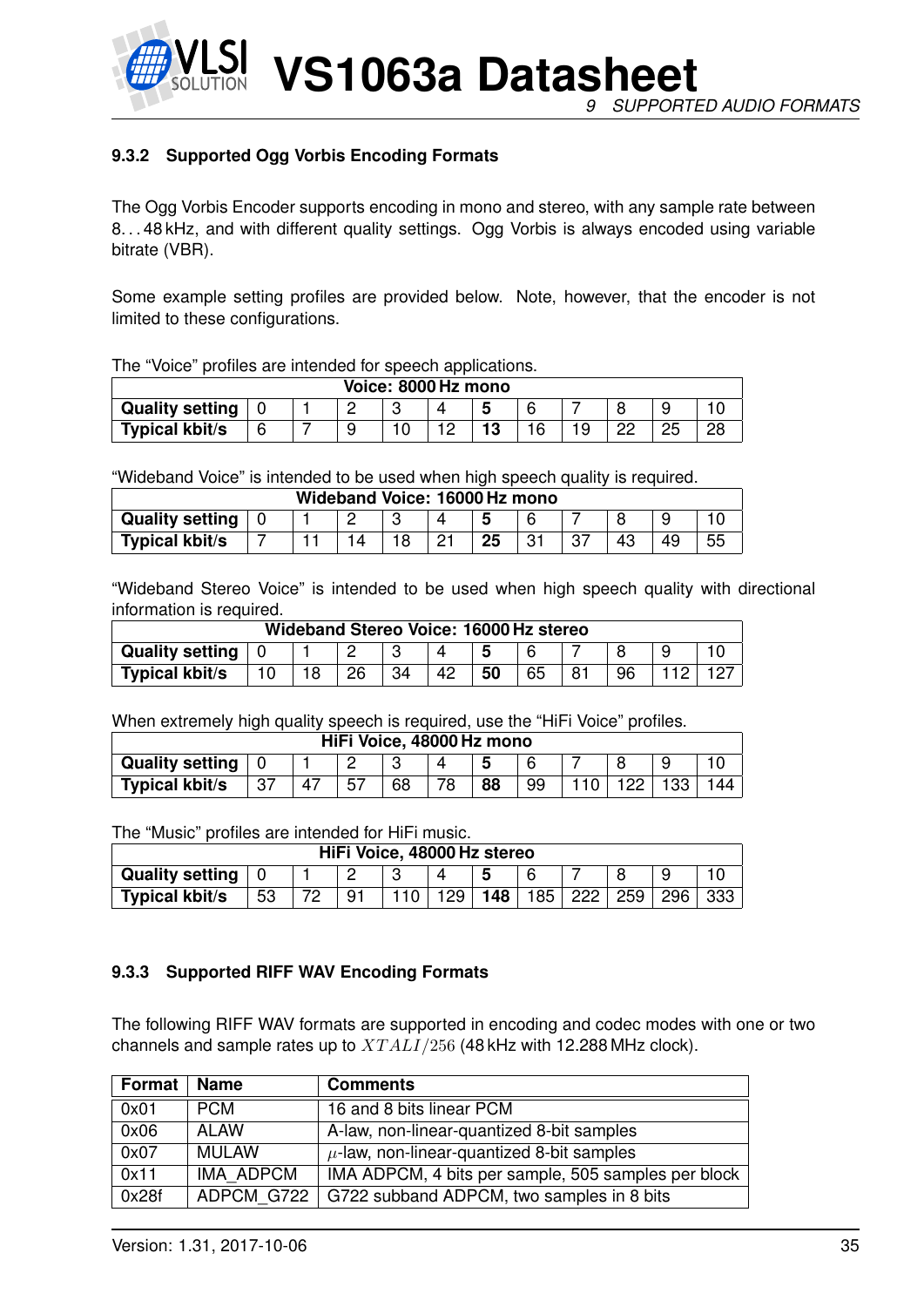

## <span id="page-35-0"></span>**10 Functional Description**

#### <span id="page-35-1"></span>**10.1 Main Features**

VS1063a is based on a proprietary digital signal processor, VS\_DSP. It contains all the code and data memory needed for Ogg Vorbis, MP3, AAC, WMA, FLAC and WAV PCM + ADPCM audio decoding together with serial interfaces, a multirate stereo audio DAC and analog output amplifiers and filters.

Also MP3, OGG, PCM, ADPCM,  $\mu$ -law, A-law and G.722 audio encoding is supported using a microphone amplifier and/or line-level inputs and a stereo A/D converter.

For streaming applications there exists a codec mode that supports full-duplex operation using PCM, ADPCM,  $\mu$ -law, A-law or G.722 formats. The formats and sample rates don't have to be the same in both directions.

A UART is provided for debugging purposes to connect with VLSI Solution's Integrated Developments Environment VSIDE.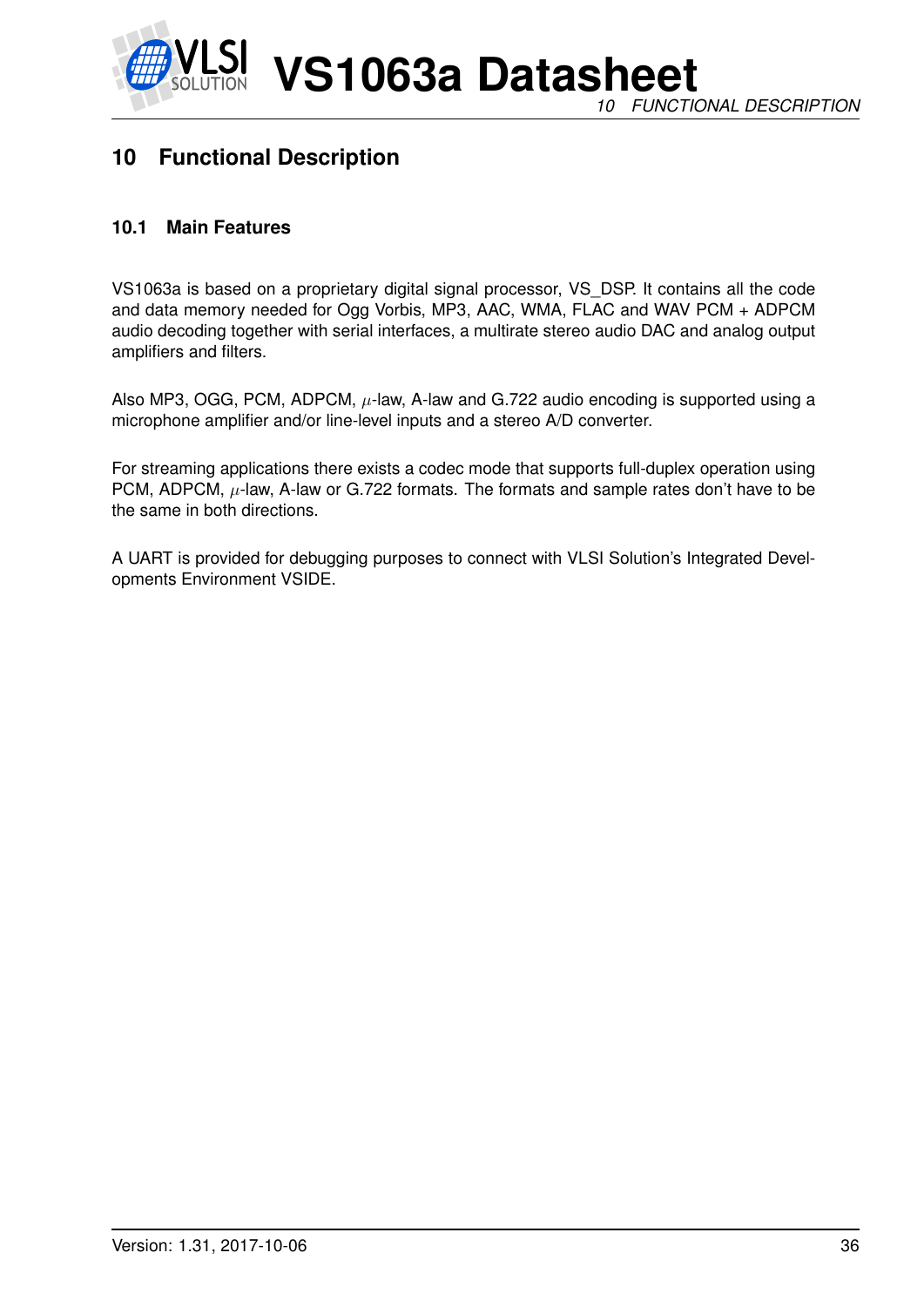

*FUNCTIONAL DESCRIPTION* 

# <span id="page-36-1"></span>**10.2 Decoder Data Flow of VS1063a**



<span id="page-36-0"></span>Figure 16: Decoder data flow of VS1063a

Figure [16](#page-36-0) presents the decoder dataflow of VS1063a.

First, depending on the audio data, and provided encoding mode is not set (register SCI\_MODE but SM\_ENCODE is 0), audio bitstream is received from the SDI bus and decoded.

After decoding, if SCI AIADDR is non-zero, user plugin code is executed from the address pointed to by that register. For more details, see VS1063a Programmer's Guide.

Then data may be sent to the Bass Enhancer and Treble Control depending on the SCI\_BASS register. If SCI BASS is 0, but EQ5 Enable bit in Extra Parameters register playMode is 1, the the 5-channel equalizer is used.

Next, if bit speedShifterEnable of Extra Parameters register playMode is 1, Speed Shifter is called. Otherwise, and if EarSpeakerLevel is not 0, headphone processing is done.

At this stage, and if Extra Parameters register playMode bit monoOutputSelect is 1, audio is converted to mono.

If Extra Parameters register playMode bit pause is 1, audio transmission is stopped.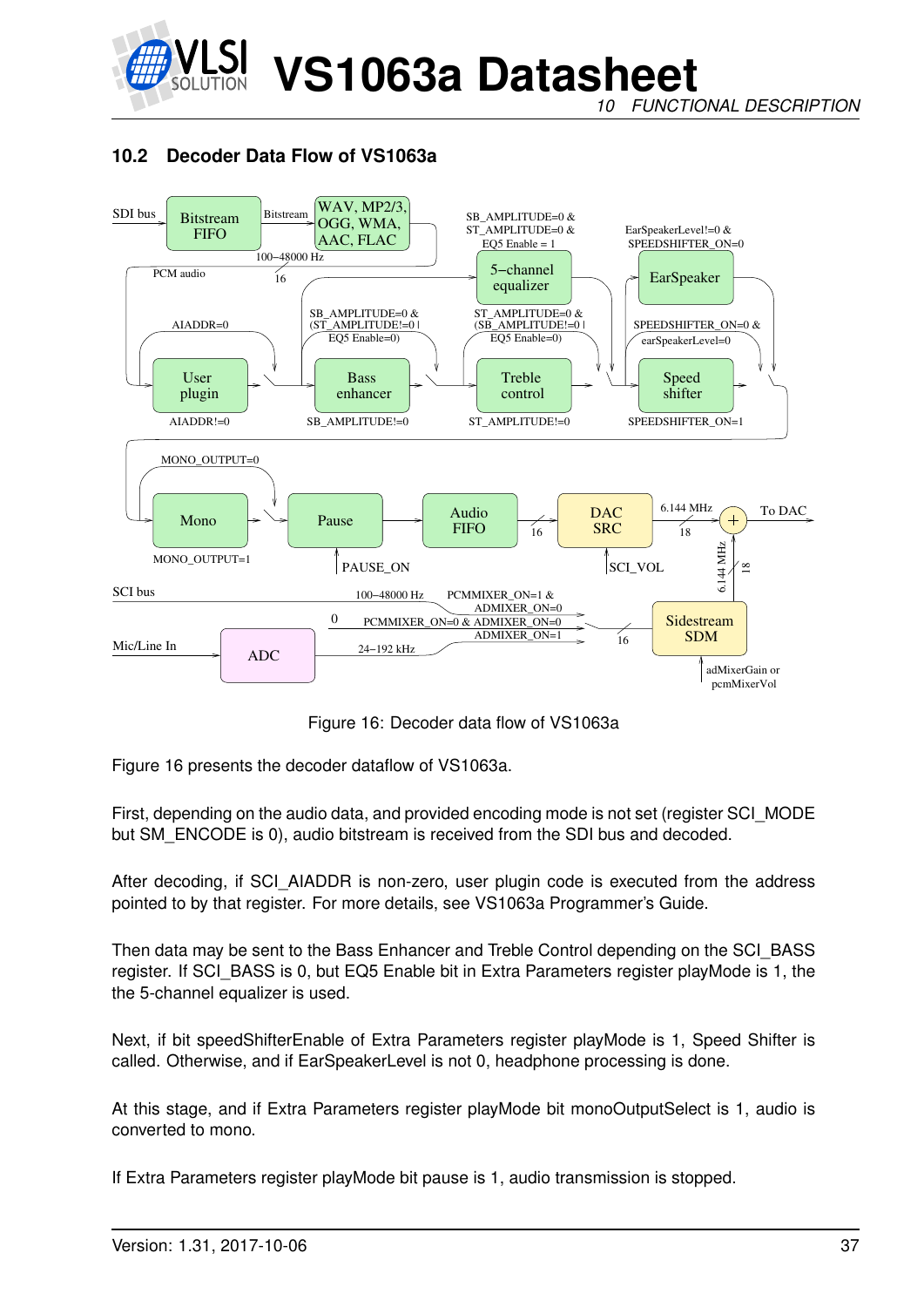

**VS1063a Datasheet FUNCTIONAL DESCRIPTION** 

After that the data is fed to the Audio FIFO. The size of the audio FIFO is 2048 stereo ( $2\times16$ -bit) samples, or 8 KiB.

Now decoded and processed audio is upconverted by a sample rate converter. At the same stage volume control is applied. After this step main audio is combined with an optional sidestream which may be either PCM samples coming through the SCI bus or analog data from the line/mic input.

The sample rate converter upsamples all different sample rates to XTALI/2 (typically 6.144 MHz) with 18-bit precision. Volume control is performed in the upsampled domain. New volume settings are loaded only when the upsampled signal crosses the zero point (or after a timeout). This zero-crossing detection almost completely removes all audible noise that occurs when volume is suddenly changed.

The sample rate conversion to a common sample rate removes the need for complex PLLbased clocking schemes and allows a sample rate accuracy of approximately 0.09 Hz with one fixed input clock frequency. Because there is no PLL, the converter is natively jitter free. The output from the converter is a stereo in-phase analog signal. The oversampled output is lowpass filtered by an on-chip analog filter. This signal is then forwarded to the earphone amplifier.

# <span id="page-37-1"></span>**10.3 Encoder Data Flow of VS1063a**



<span id="page-37-0"></span>Figure 17: Encoder data flow of VS1063a

Figure [17](#page-37-0) presents the encoder dataflow of VS1063a.

Depending on which sample rate the user has requested, data is read from the Analog-to-Digital Converter with one of sample rates of 12, 24, or 48 kHz. A 10 Hz subsonic high-pass filter (not shown in the figure) is applied to the signal.

Here audio is split into two: one path going to monitoring, the other path going to the encoder.

Depending on whether the signal needs to be resampled, it may be fed to the Resampler Sample Rate Converter that is used for sample rate fine tuning, and/or to the Software decimator which can decimate the signal by 2 or 3. (E.g. if chosen sample rate is 8 kHz, it will be digitized at 24 kHz, then downsampled by 3 with the Software decimator).

From the decimator stages, audio is fed to the Audio in FIFO, from which the encoder reads the samples.

The bitstream generated by the encoder is fed to the Bitstream out FIFO. The data is then either read through SCI by the user or output by the VS1063a to the UART.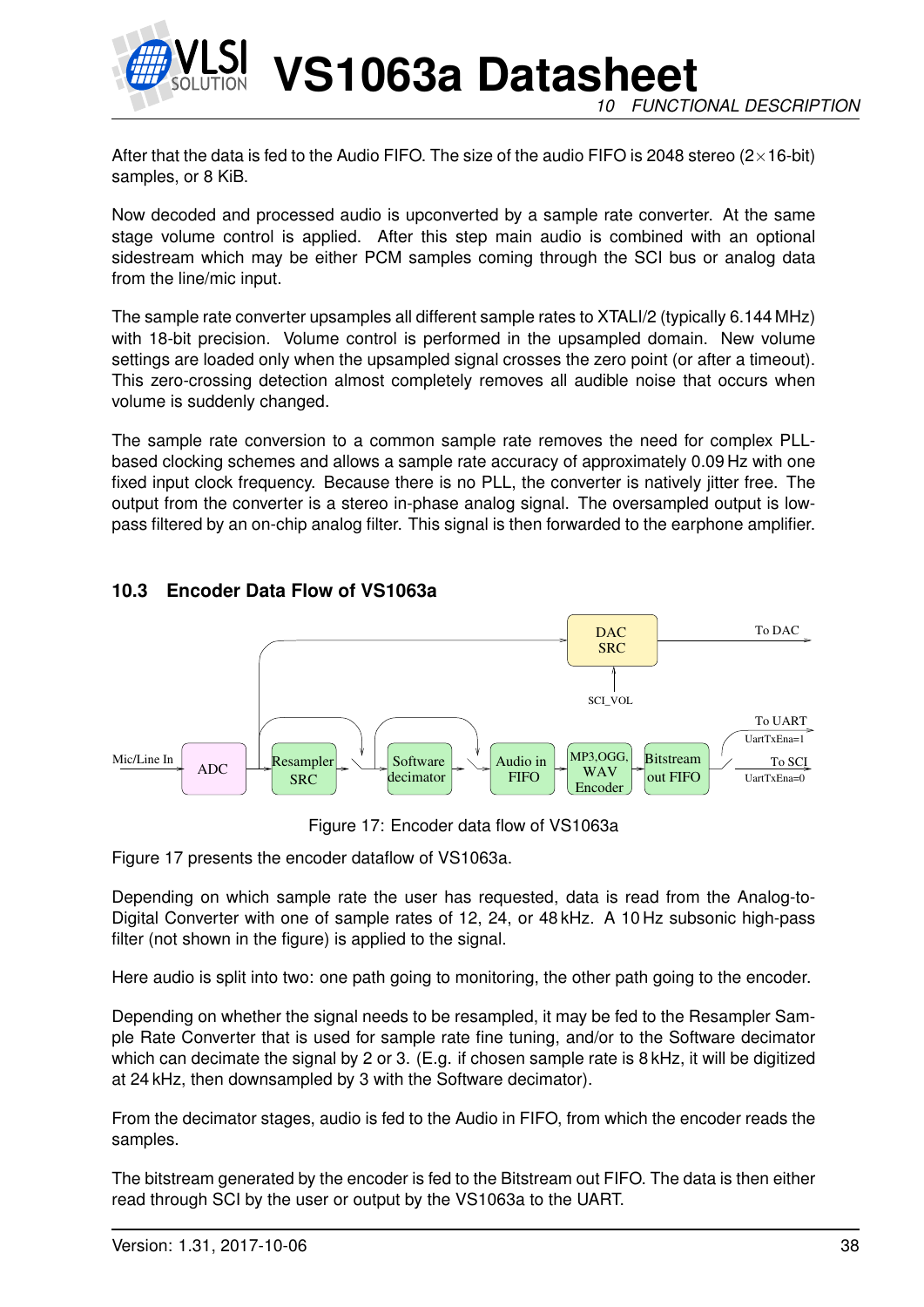

*FUNCTIONAL DESCRIPTION* 

# **10.4 Codec Data Flow of VS1063a**



<span id="page-38-0"></span>Figure 18: Codec data flow of VS1063a

Figure [18](#page-38-0) presents the codec dataflow of VS1063a.

The decoder and encoder paths are almost similar as in the decoder and encoder data flow Chapters [10.2](#page-36-1) and [10.3,](#page-37-1) except that there is no decoder audio side path and the amount of sample rates in the encoder is much more limited because the Resampler SRC is not used.

A new path is opened when Acoustic Echo Cancellation (AEC) is active. In this case there is a feedback from the output path to the input path.

Note: Do not use Speed Shifter or Pause in Codec mode.

Note: Do not use EarSpeaker if AEC is active.

Note: If AEC is used, encoding and decoding sample rates must be the same. Otherwise they may be different.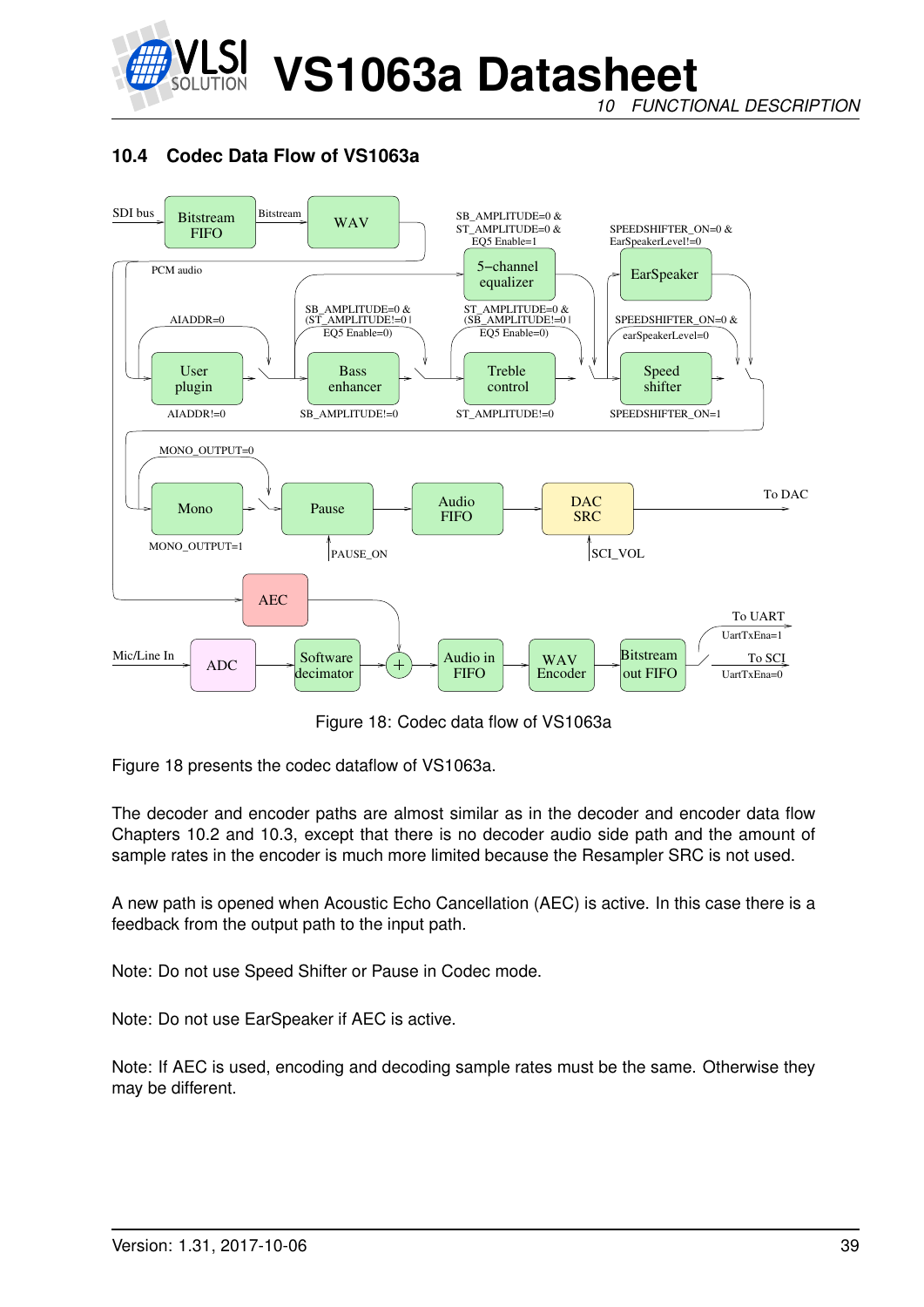#### *10 FUNCTIONAL DESCRIPTION*

# **10.5 EarSpeaker Spatial Processing**

While listening to headphones the sound has a tendency to be localized inside the head. The sound field becomes flat and lacking the sensation of dimensions. This is an unnatural, awkward and sometimes even disturbing situation. This phenomenon is often referred in literature as 'lateralization', meaning 'in-the-head' localization. Long-term listening to lateralized sound may lead to listening fatigue.

All real-life sound sources are external, leaving traces to the acoustic wavefront that arrives to the ear drums. From these traces, the auditory system of the brain is able to judge the distance and angle of each sound source. In loudspeaker listening the sound is external and these traces are available. In headphone listening these traces are missing or ambiguous.

EarSpeaker processes sound to make listening via headphones more like listening to the same music from real loudspeakers or live music. Once EarSpeaker processing is activated, the instruments are moved from inside to the outside of the head, making it easier to separate the different instruments (see Figure [19\)](#page-39-0). The listening experience becomes more natural and pleasant, and the stereo image is sharper as the instruments are widely on front of the listener instead of being inside the head.



<span id="page-39-0"></span>Figure 19: EarSpeaker externalized sound sources vs. normal inside-the-head sound

Note that EarSpeaker differs from any common spatial processing effects, such as echo, reverb, or bass boost. EarSpeaker accurately simulates the human auditory model and real listening environment acoustics. Thus is does not change the tonal character of the music by introducing artificial effects.

For how to set EarSpeaker registers, see Chapter [11.10.8.](#page-77-0)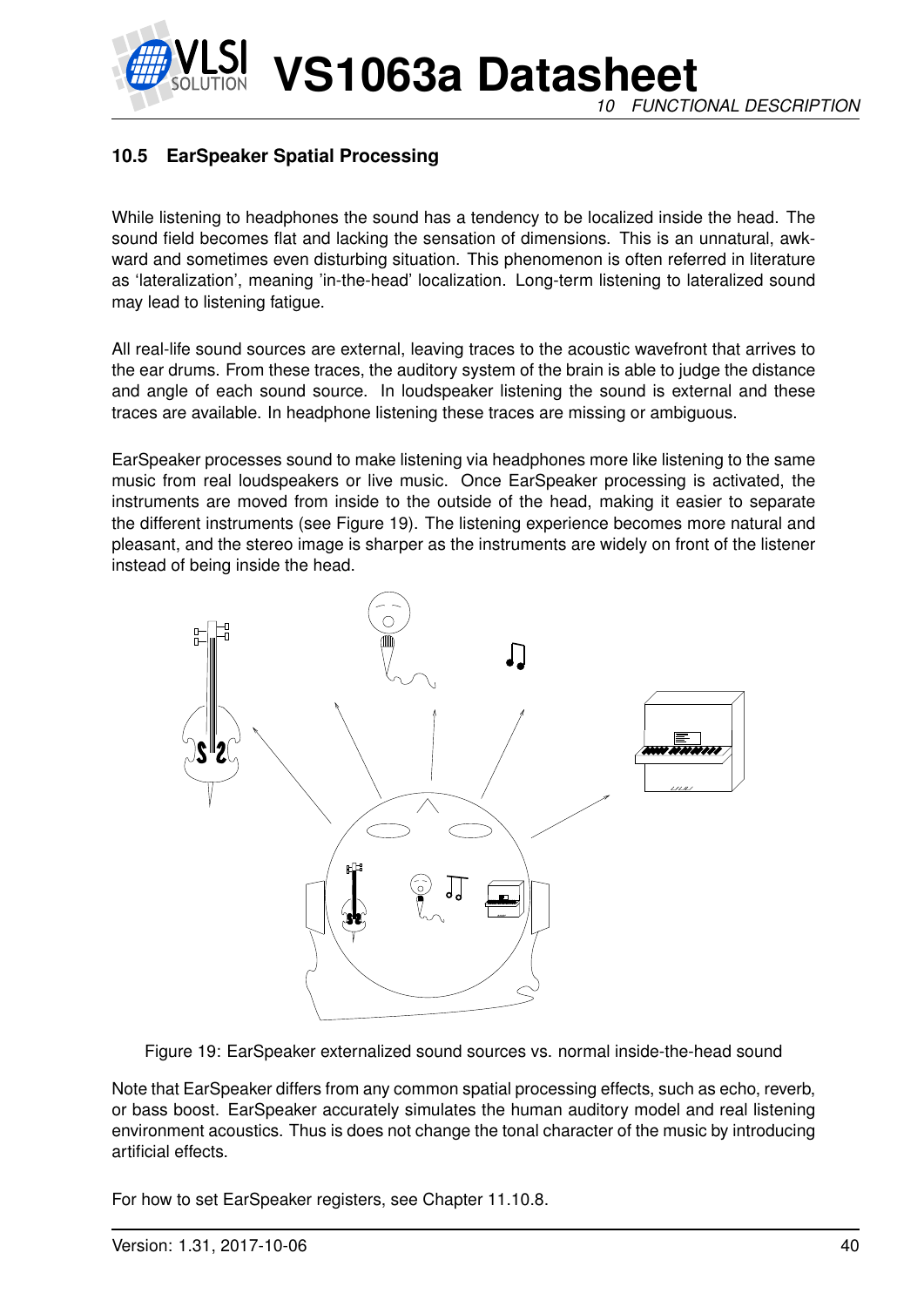

# **10.6 Serial Data Interface (SDI)**

The serial data interface is meant for transferring compressed data for the different decoders of VS1063a.

If the input of the decoder is invalid or it is not received fast enough, analog outputs are automatically muted.

Also several different tests may be activated through SDI as described in Chapter [11.](#page-53-0)

# **10.7 Serial Control Interface (SCI)**

The serial control interface is compatible with the SPI bus specification. Data transfers are always 16 bits. VS1063a is controlled by writing and reading the registers of the interface.

The main controls of the serial control interface are:

- control of the operation mode, clock, and builtin effects
- access to status information and header data
- receiving encoded data in recording mode
- uploading and controlling user programs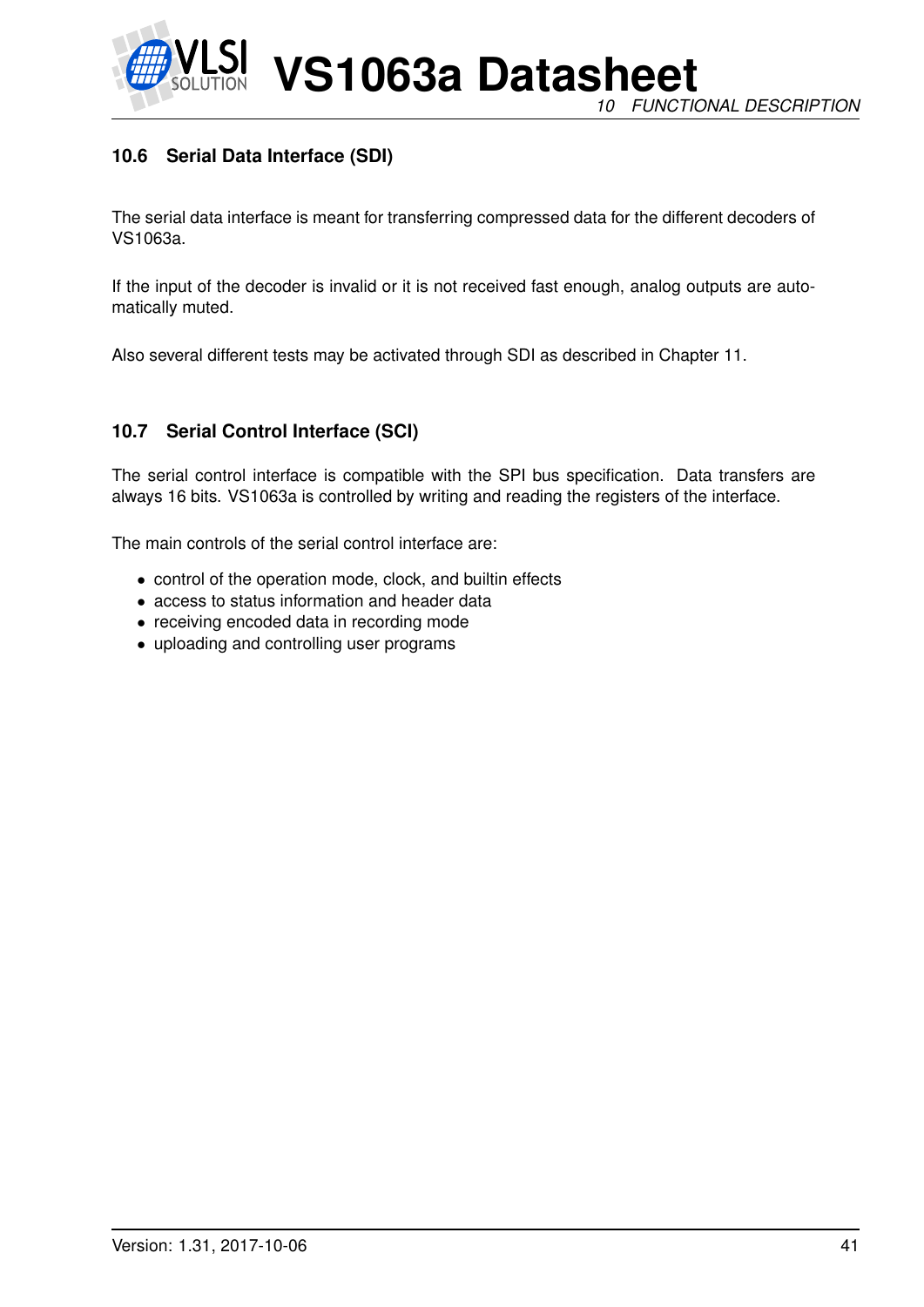

# <span id="page-41-0"></span>**10.8 SCI Registers**

VS1063a sets DREQ low when it detects an SCI operation (this delay is 16 to 40 CLKI cycles depending on whether an interrupt service routine is active) and restores it when it has processed the operation. The duration depends on the operation. If DREQ is low when an SCI operation is performed, it also stays low after SCI operation processing.

If DREQ is high before an SCI operation, do not start a new SCI/SDI operation before DREQ is high again. If DREQ is low before an SCI operation because the SDI can not accept more data, make certain there is enough time to complete the operation before sending another.

|     | <b>SCI registers</b> |                     |                        |                     |                                |  |
|-----|----------------------|---------------------|------------------------|---------------------|--------------------------------|--|
| Reg | Typ.                 | Reset               | Write Time $^1$        | <b>Name</b>         | <b>Description</b>             |  |
| 0x0 | rw                   | $0x4000^6$          | $80$ CLKI <sup>4</sup> | <b>SCI MODE</b>     | Mode control                   |  |
| 0x1 | rw                   | 0x000C <sup>3</sup> | 80 CLKI                | <b>SCI STATUS</b>   | Status of VS1063a              |  |
| 0x2 | rw                   | $\Omega$            | 80 CLKI                | <b>SCI BASS</b>     | Built-in bass/treble control   |  |
| 0x3 | rw                   | $\mathbf 0$         | 1200 $XTALI5$          | <b>SCI CLOCKF</b>   | Clock freq $+$ multiplier      |  |
| 0x4 | rw                   | $\mathbf 0$         | <b>100 CLKI</b>        | SCI DECODE TIME     | Decode time in seconds         |  |
| 0x5 | rw                   | $\mathbf 0$         | 450 CLK $1^2$          | <b>SCI AUDATA</b>   | Misc. audio data               |  |
| 0x6 | rw                   | $\mathbf 0$         | <b>100 CLKI</b>        | <b>SCI WRAM</b>     | RAM write/read                 |  |
| 0x7 | rw                   | $\mathbf 0$         | <b>100 CLKI</b>        | <b>SCI WRAMADDR</b> | Set address for RAM write/read |  |
| 0x8 | r                    | $\mathbf 0$         | 80 CLKI                | <b>SCI HDAT0</b>    | Stream header data 0           |  |
| 0x9 | r                    | $\mathbf 0$         | 80 CLKI                | <b>SCI HDAT1</b>    | Stream header data 1           |  |
| 0xA | rw                   | $\mathbf 0$         | 210 CLKI $^2$          | <b>SCI AIADDR</b>   | Start address of application   |  |
| 0xB | rw                   | $\mathbf 0$         | 80 CLKI                | SCI VOL             | Volume control                 |  |
| 0xC | rw                   | $\mathbf 0$         | $80$ CLKI <sup>2</sup> | <b>SCI AICTRL0</b>  | Application control register 0 |  |
| 0xD | rw                   | $\mathbf 0$         | $80$ CLKI <sup>2</sup> | <b>SCI AICTRL1</b>  | Application control register 1 |  |
| 0xE | rw                   | $\mathbf 0$         | $80$ CLKI <sup>2</sup> | <b>SCI AICTRL2</b>  | Application control register 2 |  |
| 0xF | rw                   | $\mathbf 0$         | 80 CLKI <sup>2</sup>   | <b>SCI AICTRL3</b>  | Application control register 3 |  |

 $1$  This is the worst-case time that DREQ stays low after writing to this register. The user may choose to skip the DREQ check for those register writes that take less than 100 clock cycles to execute and use a fixed delay instead.

 $2$  In addition, the cycles spent in the user application/plugin routine must be counted.

 $3$  Firmware changes the value of this register immediately to 0x68 (analog enabled), and after a short while to 0x60 (analog drivers enabled).

 $4$  When mode register write specifies a software reset the worst-case time is 22000 XTALI cycles.

<sup>5</sup> If the clock multiplier is changed, writing to SCI\_CLOCKF register may force internal clock to run at  $1.0 \times$  XTALI for a while. Thus it is not a good idea to send SCI or SDI bits while this register update is in progress.

 $6$  Firmware changes the value of this register immediately to 0x4800.

Reads from all SCI registers complete in under 100 CLKI cycles, except for SCI\_AIADDR, which may take 200 cycles. In addition the cycles spent in the user application/plugin routine must be counted to the read time of SCI\_AIADDR, SCI\_AUDATA, and SCI\_AICTRL0. . . 3.

Some bits in SCI\_MODE and SCI\_STATUS are hardware bits; other registers only control the firmware. See *VS1063a Hardware Guide* for details.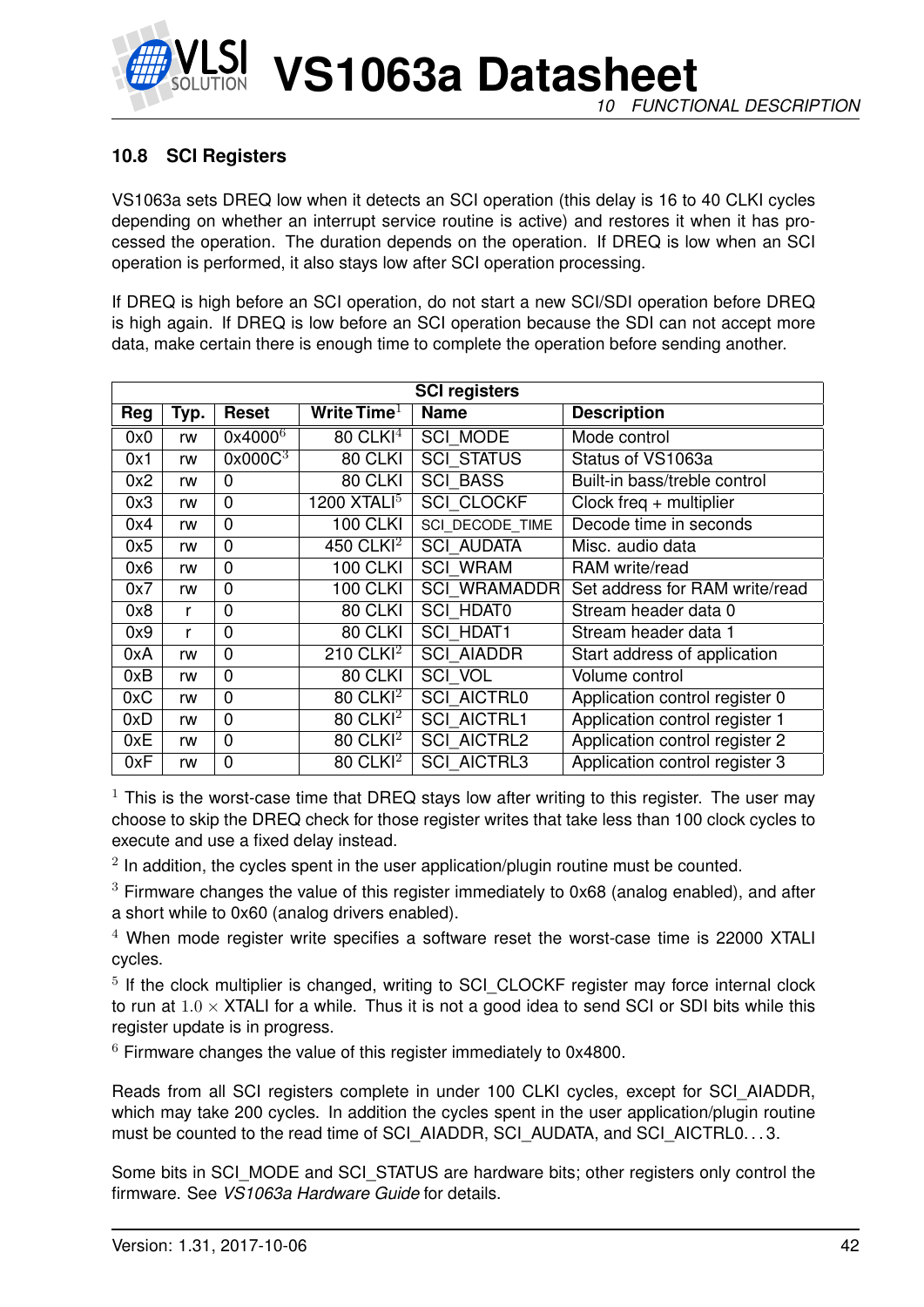

*10 FUNCTIONAL DESCRIPTION*

# <span id="page-42-0"></span>**10.8.1 SCI\_MODE (RW)**

SCI\_MODE is used to control the operation of VS1063a and defaults to 0x0800 (SM\_SDINEW set).

Note: "Mode" in the following table tells if that bit is a hardware (HW) or software (SW) control.

| <b>SCI MODE bits</b>     |                 |                        |                              |                |                       |
|--------------------------|-----------------|------------------------|------------------------------|----------------|-----------------------|
| <b>Name</b>              | <b>Bit</b>      | <b>Mode</b>            | <b>Function</b>              | <b>Value</b>   | <b>Description</b>    |
| SM DIFF                  | 0               | <b>SW</b>              | <b>Differential</b>          | $\overline{0}$ | normal in-phase audio |
|                          |                 |                        |                              | 1              | left channel inverted |
| SM LAYER12               | 1               | $\overline{\text{SW}}$ | <b>Allow MPEG layer II</b>   | $\overline{0}$ | no                    |
|                          |                 |                        |                              | 1              | ves                   |
| <b>SM RESET</b>          | $\overline{2}$  | $\overline{\text{SW}}$ | Soft reset                   | $\overline{0}$ | no reset              |
|                          |                 |                        |                              | 1              | reset                 |
| SM_CANCEL                | $\overline{3}$  | $\overline{\text{SW}}$ | Cancel decoding current file | $\overline{0}$ | no                    |
|                          |                 |                        |                              | 1              | yes                   |
|                          | 4               | $\overline{\text{SW}}$ | reserved                     | $\overline{0}$ | right                 |
|                          |                 |                        |                              | 1              | wrong                 |
| <b>SM TESTS</b>          | $\overline{5}$  | $\overline{\text{SW}}$ | <b>Allow SDI tests</b>       | $\overline{0}$ | not allowed           |
|                          |                 |                        |                              | 1              | allowed               |
|                          | 6               | <b>SW</b>              | reserved                     | $\overline{0}$ | right                 |
|                          |                 |                        |                              | 1              | wrong                 |
|                          | 7               | $\overline{\text{SW}}$ | reserved                     | $\overline{0}$ | right                 |
|                          |                 |                        |                              | 1              | wrong                 |
| <b>SM DACT</b>           | 8               | HW                     | <b>DCLK</b> active edge      | $\overline{0}$ | rising                |
|                          |                 |                        |                              | 1              | falling               |
| <b>SM SDIORD</b>         | $\overline{9}$  | $\overline{HW}$        | SDI bit order                | $\overline{0}$ | <b>MSb first</b>      |
|                          |                 |                        |                              | 1              | <b>MSb last</b>       |
| <b>SM SDISHARE</b>       | $\overline{10}$ | HW                     | Share SPI chip select        | $\Omega$       | no                    |
|                          |                 |                        |                              | 1              | yes                   |
| SM_SDINEW                | $\overline{11}$ | $\overline{HW}$        | VS10xx native SPI modes      | 0              | no                    |
|                          |                 |                        |                              | 1              | yes                   |
| <b>SM ENCODE</b>         | $\overline{12}$ | $\overline{\text{SW}}$ | <b>Activate Encoding</b>     | $\overline{0}$ | no                    |
|                          |                 |                        |                              | 1              | yes                   |
| $\overline{\phantom{0}}$ | $\overline{13}$ | <b>SW</b>              | $\blacksquare$               | $\overline{0}$ | right                 |
|                          |                 |                        |                              | 1              | wrong                 |
| SM LINE1                 | 14              | HW                     | MIC / LINE1 selector         | $\overline{0}$ | <b>MICP</b>           |
|                          |                 |                        |                              | 1              | LINE1                 |
| <b>SM CLK RANGE</b>      | $\overline{15}$ | HW                     | Input clock range            | $\overline{0}$ | $1213$ MHz            |
|                          |                 |                        |                              | 1              | 2426 MHz              |

When SM\_DIFF is set, the player inverts the left channel output. For a stereo input this creates virtual surround, and for a mono input this creates a differential left/right signal.

SM\_LAYER12 enables MPEG 1.0 and 2.0 layer II decoding in addition to layer III.

Software reset is initiated by setting SM\_RESET to 1. This bit is cleared automatically.

If you want to stop decoding in the middle of a stream, set SM\_CANCEL, and continue sending data honouring DREQ. When SM\_CANCEL is detected by a codec, it will stop decoding and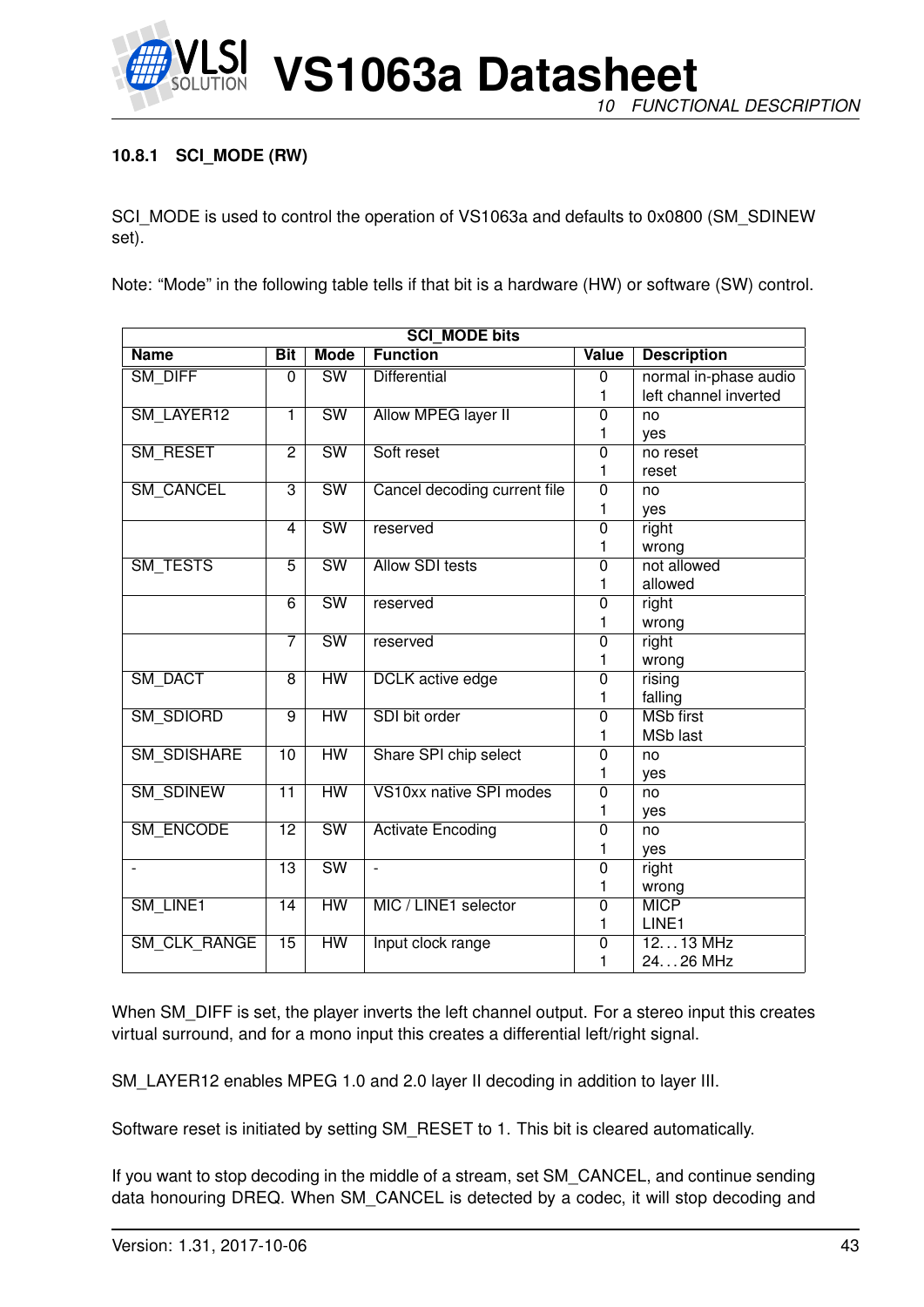

**VS1063a Datasheet** *10 FUNCTIONAL DESCRIPTION*

return to the main loop. The stream buffer content is discarded and the SM\_CANCEL bit cleared. SCI\_HDAT1 will also be cleared. See Chapter [11.5.2](#page-55-0) for details.

If SM\_TESTS is set, SDI tests are allowed. For more details on SDI tests, look at Chapter [11.11.](#page-82-0)

SM\_DACT defines the active edge of data clock for SDI. When '0', data is read at the rising edge, when '1', data is read at the falling edge.

When SM\_SDIORD is clear, bytes on SDI are sent MSb first. By setting SM\_SDIORD, the user may reverse the bit order for SDI, i.e. bit 0 is received first and bit 7 last. Bytes are, however, still sent in the default order. This register bit has no effect on the SCI bus.

Setting SM\_SDISHARE makes SCI and SDI share the same chip select, as explained in Chapter [8.1,](#page-17-0) if also SM\_SDINEW is set.

Setting SM\_SDINEW will activate VS10xx native serial modes as described in Chapters [8.1.1](#page-17-1) and [8.3.1.](#page-19-0) Note, that this bit is set as a default when VS1063a is started up.

By activating SM\_ENCODE and SM\_RESET at the same time, the user will activate the encoding or codec mode (see Chapters [11.6](#page-58-0) and [11.7\)](#page-66-0). However, note that if the recommended *VS1063a Patches* package is used (*http://www.vlsi.fi/en/support/software/vs10xxpatches.html*), then audio encoding is started as instructed in the manual of the package.

SM\_LINE\_IN is used to select the left-channel input for analog input. If '0', differential microphone input pins MICP and MICN are used; if '1', line-level MICP/LINEIN1 pin is used.

SM\_CLK\_RANGE activates a clock divider in the XTAL input. When SM\_CLK\_RANGE is set, the clock is divided by 2 at the input. From the chip's point of view e.g. 24 MHz becomes 12 MHz. SM\_CLK\_RANGE should be set as soon as possible after a chip reset.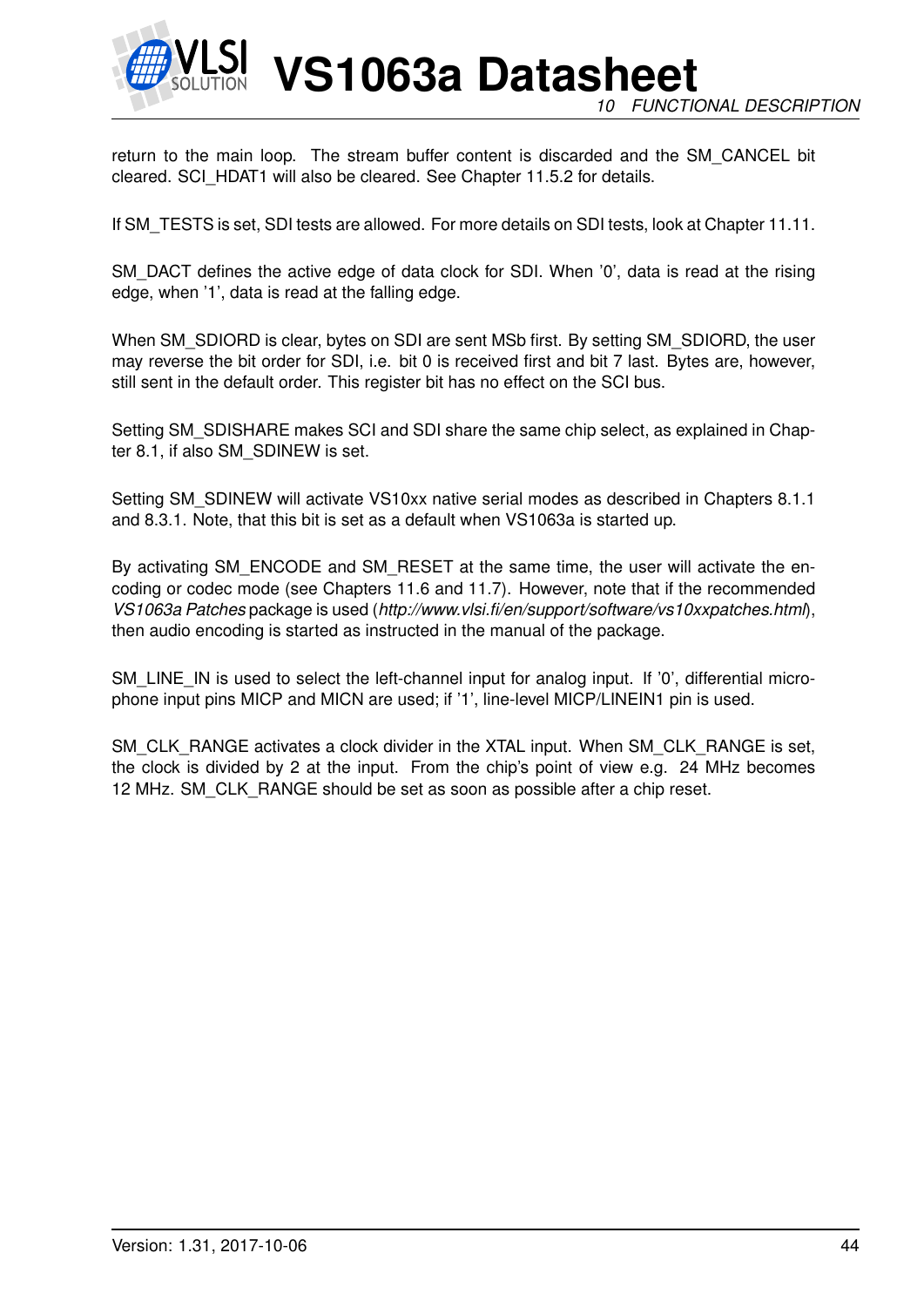

#### **10.8.2 SCI\_STATUS (RW)**

SCI\_STATUS contains information on the current status of VS1063a. It also controls some low-level things that the user does not usually have to care about.

Note: "Mode" in the following table tells if that bit is a hardware (HW) or software (SW) control.

| <b>SCI STATUS bits</b>  |             |             |                                                                            |
|-------------------------|-------------|-------------|----------------------------------------------------------------------------|
| <b>Name</b>             | <b>Bits</b> | <b>Mode</b> | <b>Description</b>                                                         |
| SS DO NOT JUMP          | 15          | <b>SW</b>   | Header in decode, do not fast forward/rewind                               |
| <b>SS SWING</b>         | 14:12       | HW.         | Set swing to $+0$ dB, $+0.5$ dB, , or $+3.5$ dB                            |
| <b>SS VCM OVERLOAD</b>  | 11          | HW          | GBUF overload indicator '1' = overload                                     |
| <b>SS VCM DISABLE</b>   | 10          | HW.         | GBUF overload detection '1' = disable                                      |
|                         | 9:8         | <b>SW</b>   | reserved                                                                   |
| <b>SS VER</b>           | 7:4         | <b>SW</b>   | Version                                                                    |
| <b>SS APDOWN2</b>       | 3           | HW.         | Analog driver powerdown                                                    |
| <b>SS APDOWN1</b>       | 2           | HW.         | Analog internal powerdown                                                  |
| SS_AD_CLOCK             |             | HW          | AD clock select, $0' = 6$ MHz, $1' = 3$ MHz                                |
| <b>SS REFERENCE SEL</b> | 0           | HW.         | Reference voltage selection, $0' = 1.23 \text{ V}$ , $1' = 1.65 \text{ V}$ |

SS\_DO\_NOT\_JUMP is set when a WAV, Ogg Vorbis, WMA, MP4, or AAC-ADIF header is being decoded and jumping to another location in the file is not allowed. If you use soft reset or cancel, clear this bit yourself or it can be accidentally left set.

SS SWING allows you to go above the 0 dB volume setting. Value 0 is normal mode, 1 gives +0.5 dB, and 2 gives +1.0 dB. Settings from 3 to 7 cause the DAC modulator to be overdriven and should not be used. You can use SS\_SWING with I2S to control the amount of headroom.

VS1063a contains GBUF protection circuit which disconnects the GBUF driver when too much current is drawn, indicating a short-circuit to ground. SS\_VCM\_OVERLOAD is high while the overload is detected. SS\_VCM\_DISABLE can be set to disable the protection feature.

SS\_VER is 0 for VS1001, 1 for VS1011, 2 for VS1002, 3 for VS1003, 4 for VS1053 and VS8053, 5 for VS1033, 6 for VS1063/VS1163, and 7 for VS1103.

SS\_APDOWN2 controls analog driver powerdown. SS\_APDOWN1 controls internal analog powerdown. These bits are meant to be used by the system firmware only.

If the user wants to powerdown VS1063a with a minimum power-off transient, set SCI\_VOL to 0xffff, then wait for at least a few milliseconds before activating reset.

SS\_AD\_CLOCK can be set to divide the AD modulator frequency by 2 if XTALI is in the 24. . . 26 MHz range.

If AVDD is at least 3.3 V, SS\_REFERENCE\_SEL can be set to select 1.65 V reference voltage to increase the analog output swing.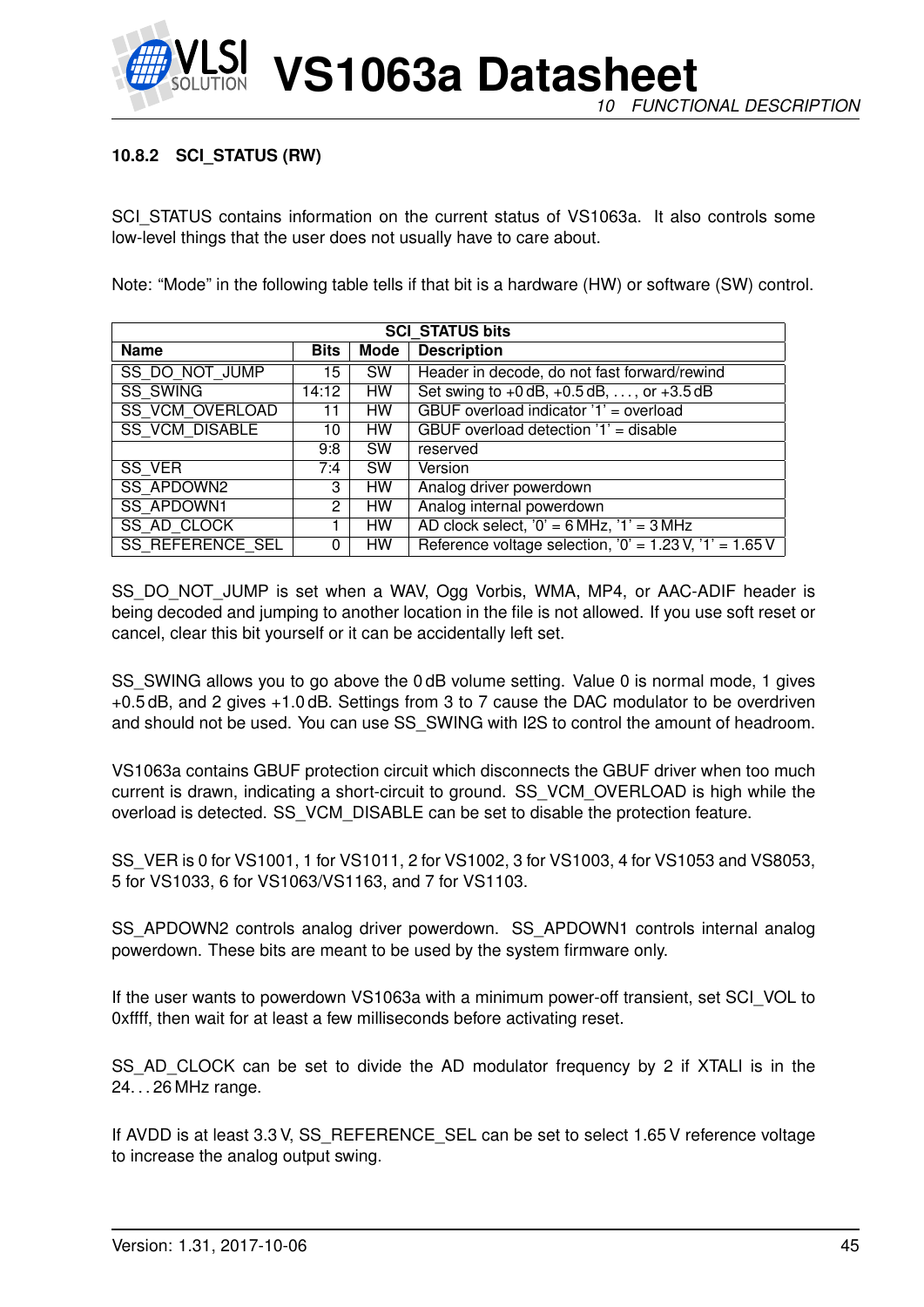

#### **10.8.3 SCI\_BASS (RW)**

| <b>SCI BASS bits</b> |             |                                                 |  |
|----------------------|-------------|-------------------------------------------------|--|
| <b>Name</b>          | <b>Bits</b> | <b>Description</b>                              |  |
| ST AMPLITUDE         | 15:12       | Treble Control in 1.5 dB steps $(-87, 0 = off)$ |  |
| ST FREQLIMIT         | 11:8        | Lower limit frequency in 1000 Hz steps $(115)$  |  |
| <b>SB AMPLITUDE</b>  | 7:4         | Bass Enhancement in 1 dB steps $(015, 0 = off)$ |  |
| SB FREQLIMIT         | 3:0         | Lower limit frequency in 10 Hz steps $(215)$    |  |

The Bass Enhancer VSBE is a bass boosting DSP algorithm, which tries to take the most out of the users earphones without causing clipping.

VSBE is activated when SB\_AMPLITUDE is non-zero. SB\_AMPLITUDE should be set to the user's preferences, and SB\_FREQLIMIT to roughly 1.5 times the lowest frequency the user's audio system can reproduce. For example setting SCI BASS to 0x00f6 will have 15 dB enhancement below 60 Hz.

Note: Because VSBE tries to avoid clipping, it gives the best bass boost with dynamical music material, or when the playback volume is not set to maximum. It also does not create bass: the source material must have some bass to begin with.

Treble Control VSTC is activated when ST\_AMPLITUDE is non-zero. For example setting SCI\_BASS to 0x7a00 will have 10.5 dB treble enhancement at and above 10 kHz.

Bass Enhancer uses about 2.5 MIPS and Treble Control 1.2 MIPS at 44100 Hz sample rate. Both can be on simultaneously.

In VS1063a bass and treble initialization and volume change is delayed until the next batch of samples are sent to the audio FIFO. Thus, unlike with earlier VS10XX chips, audio interrupts can no longer be missed when SCI\_BASS or SCI\_VOL is written to.

When either the Bass Enhancer or Treble Control is active, the 5-band equalizer (Chapter [11.10.6\)](#page-75-0) is not run.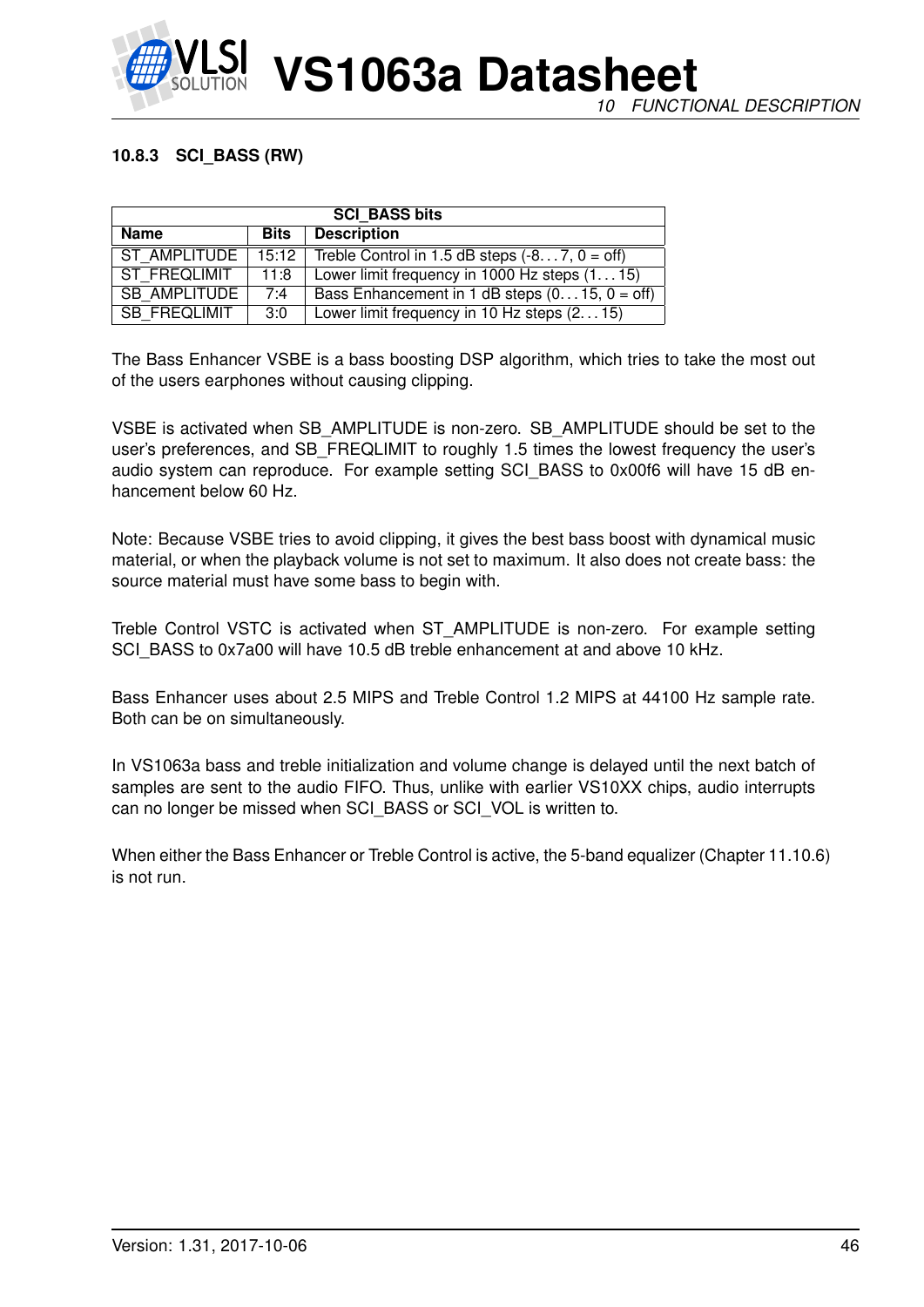

# <span id="page-46-0"></span>**10.8.4 SCI\_CLOCKF (RW)**

The external clock multiplier SCI register SCI\_CLOCKF is presented in the table below.

| <b>SCI CLOCKF bits</b> |               |                             |  |
|------------------------|---------------|-----------------------------|--|
| <b>Name</b>            | Bits          | <b>Description</b>          |  |
| SC MULT                | 15:13         | Clock multiplier            |  |
| SC ADD                 | 12:11         | Allowed multiplier addition |  |
| SC FREQ                | 10: 0 $\vert$ | Clock frequency             |  |

SC\_MULT activates the built-in clock multiplier. This will multiply XTALI to create a higher CLKI. When the multiplier is changed by more than  $0.5\times$ , the chip runs at  $1.0\times$  clock for a few hundred clock cycles. The values are as follows:

| <b>SC MULT</b> | <b>MASK</b> | <b>CLKI</b>               |
|----------------|-------------|---------------------------|
| 0              | 0x0000      | <b>XTALI</b>              |
| 1              | 0x2000      | <b>XTALI</b> $\times$ 2.0 |
| 2              | 0x4000      | <b>XTALI</b> $\times$ 2.5 |
| 3              | 0x6000      | $XTALI \times 3.0$        |
| 4              | 0x8000      | <b>XTALI</b> $\times$ 3.5 |
| 5              | 0xa000      | $XTALI \times 4.0$        |
| 6              | 0xc000      | <b>XTALI</b> $\times$ 4.5 |
| 7              | 0xe000      | $XTALI \times 5.0$        |

SC\_ADD tells how much the decoder firmware is allowed to add to the multiplier specified by SC MULT if more cycles are temporarily needed to decode a WMA or AAC stream. The values are:

| SC ADD | MASK   | <b>Max multiplier addition</b>   |
|--------|--------|----------------------------------|
|        | 0x0000 | No modification is allowed       |
|        | 0x0800 | $XTALI \times 1.0$               |
| ာ      | 0x1000 | $\overline{X}$ TALI $\times 1.5$ |
| 3      | 0x1800 | $\sqrt{X}$ TALI $\times$ 2.0     |

If SC\_FREQ is non-zero, it tells that the input clock XTALI is running at something else than 12.288 MHz. XTALI is set in 4 kHz steps. The formula for calculating the correct value for this register is  $\frac{XTALI-8000000}{4000}$  (XTALI is in Hz).

Note: because maximum sample rate is  $\frac{XTALL}{256}$ , all sample rates are not available if XTALI  $< 12.288$  MHz.

Note: Automatic clock change can only happen when decoding WMA and AAC files. Automatic clock change is done one  $0.5\times$  at a time. This does not cause a drop to  $1.0\times$  clock and you can use the same SCI and SDI clock throughout the file.

Example: If SCI CLOCKF is 0x8BE8, SC MULT = 4, SC ADD = 1 and SC FREQ =  $0x3E8 = 1000$ . This means that XTALI =  $1000 \times 4000 + 8000000 = 12$  MHz. The clock multiplier is set to  $3.5\times$ XTALI = 42 MHz, and the maximum allowed multiplier that the firmware may automatically choose to use is  $(3.5 + 1.0) \times$ XTALI = 54 MHz.

For how high to set SCI\_CLOCKF, see Chapter [11.13,](#page-85-0) *Clock Speed Requirements*, on page [86,](#page-85-0)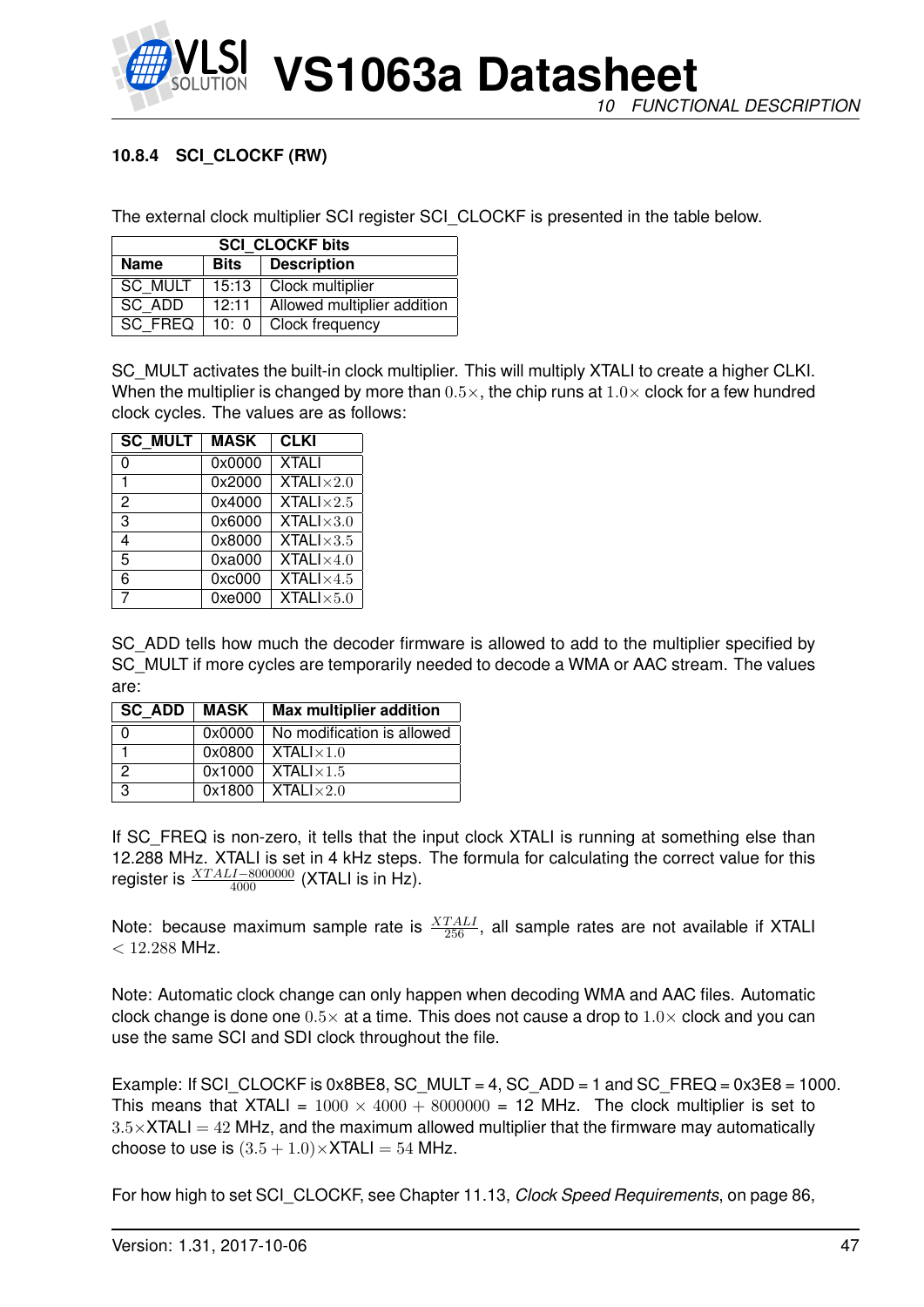

#### **10.8.5 SCI\_DECODE\_TIME (RW)**

When decoding correct data, current decoded time is shown in this register in full seconds.

The user may change the value of this register. In that case the new value should be written twice to make absolutely certain that the change is not overwritten by the firmware. A write to SCI\_DECODE\_TIME also resets the bitRatePer100 calculation.

SCI\_DECODE\_TIME is reset at every hardware and software reset. It is not cleared when decoding of a file ends to allow the decode time to proceed automatically with looped files and with seamless playback of multiple files.

With fast playback (see the playSpeed extra parameter) the decode time also counts faster.

Some codecs (WMA and Ogg Vorbis) can also indicate the absolute play position, see the positionMsec extra parameter in Chapter [11.10.](#page-68-0)

#### **10.8.6 SCI\_AUDATA (RW)**

When decoding correct data, the current sample rate and number of channels can be found in bits 15:1 and 0 of SCI\_AUDATA, respectively. Bits 15:1 contain the sample rate divided by two, and bit 0 is 0 for mono data and 1 for stereo. Writing to SCI\_AUDATA will change the sample rate directly.

Example: 44100 Hz stereo data reads as 0xAC45 (44101).

Example: 11025 Hz mono data reads as 0x2B10 (11024).

Example: Writing 0xAC80 sets sample rate to 44160 Hz, stereo mode does not change.

To reduce digital power consumption when idle, you can write a low sample rate to SCI\_AUDATA.

#### **10.8.7 SCI\_WRAM (RW)**

SCI\_WRAM is used to upload application programs and data to instruction and data RAMs. The start address must be initialized by writing to SCI\_WRAMADDR prior to the first write/read of SCI\_WRAM. One 16-bit data word can be transferred with one SCI\_WRAM write/read. As the instruction word is 32 bits long, two consecutive writes/reads are needed for each instruction word. The byte order is big-endian (i.e. most significant words first). After each full-word write/read, the internal pointer is autoincremented.

#### **10.8.8 SCI\_WRAMADDR (W)**

SCI\_WRAMADDR is used to set the program address for following SCI\_WRAM writes/reads. Use an address offset from the following table to access X, Y, I or peripheral memory.

| <b>WRAMADDR</b> | Dest. addr.     | Bits/       | <b>Description</b>     |
|-----------------|-----------------|-------------|------------------------|
| Start End       | Start End       | <b>Word</b> |                        |
| $0x00000x3$ FFF | $0x00000x3$ FFF | 16          | X data RAM             |
| 0x40000x7FFF    | $0x00000x3$ FFF | 16          | Y data RAM             |
| $0x80000x8$ FFF | $0x00000x0$ FFF | 32          | <b>Instruction RAM</b> |
| 0xC0000xC0BF    | 0xC0000xC0BF    | 16          | 1/O                    |
| 0xC0C00xC0FF    | 0x1E000x1E3F    | 16          | parametric x           |
| $0xE0000x$ FFFF | 0xE0000xFFFF    | 16          | Y data RAM             |

Note: Unless otherwise specified, only user areas in X, Y, and instruction memory should be accessed.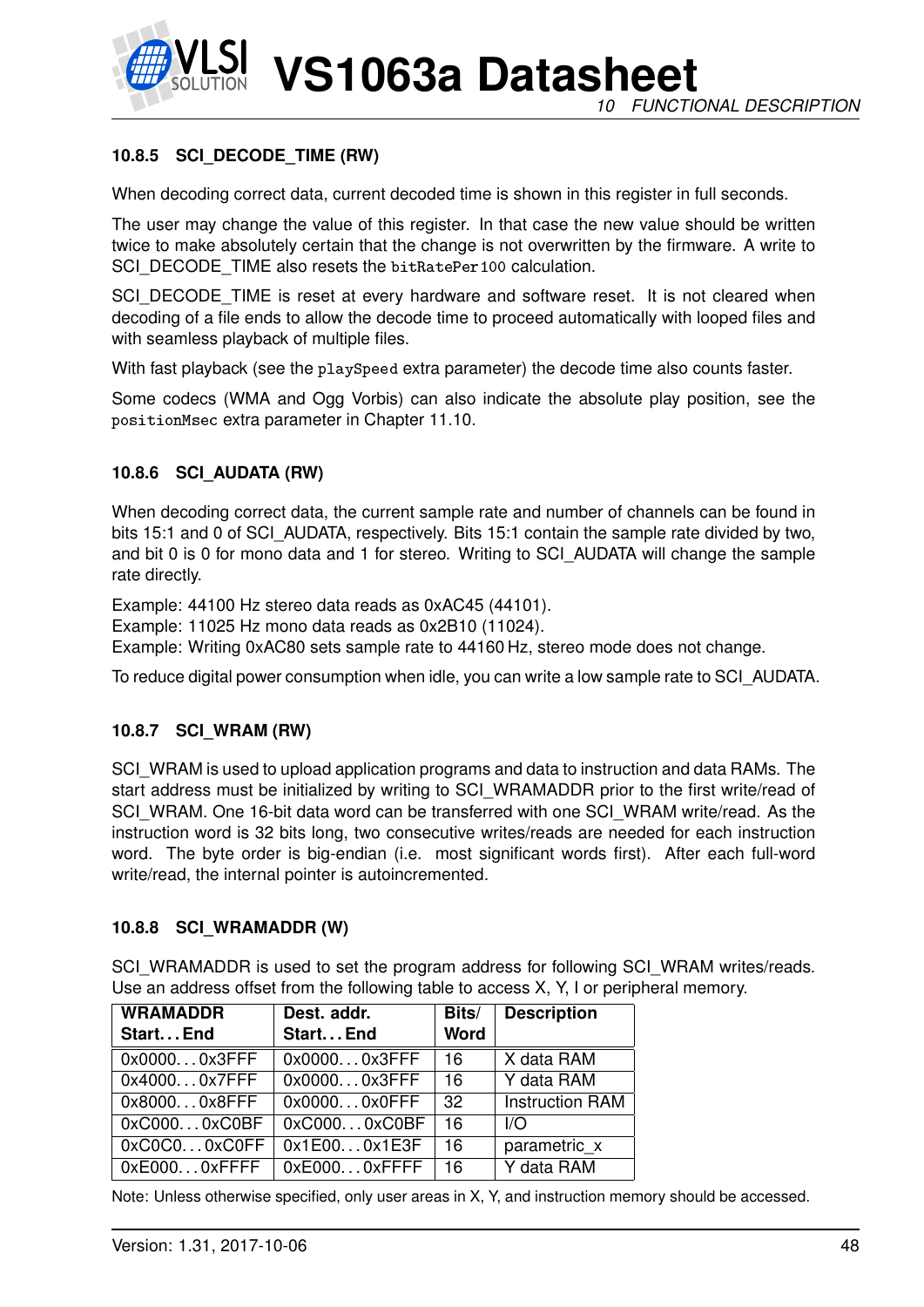# **10.8.9 SCI\_HDAT0 and SCI\_HDAT1 (R)**

For WAV files, SCI\_HDAT1 contains 0x7665 ("ve"). SCI\_HDAT0 contains the data rate measured in bytes per second for all supported RIFF WAVE formats. To get the bitrate of the file, multiply the value by 8.

Note: if bitrate is over 524280 bit/s, SCI\_HDAT1 value saturates to 65535.

For AAC ADTS streams, SCI\_HDAT1 contains 0x4154 ("AT"). For AAC ADIF files, SCI\_HDAT1 contains 0x4144 ("AD"). For AAC .mp4 / .m4a files, SCI\_HDAT1 contains 0x4D34 ("M4"). SCI\_HDAT0 contains the average data rate in bytes per second. To get the bitrate of the file, multiply the value by 8.

For WMA files, SCI\_HDAT1 contains 0x574D ("WM") and SCI\_HDAT0 contains the data rate measured in bytes per second. To get the bitrate of the file, multiply the value by 8.

For Ogg Vorbis files, SCI\_HDAT1 contains 0x4F67 "Og". SCI\_HDAT0 contains the average data rate in bytes per second. To get the bitrate of the file, multiply the value by 8.

When FLAC format is detected, SCI\_HDAT1 contains "fL" (0x664c). SCI\_HDAT0 contains the average data rate in byte quadruples per second. To get the bitrate of the file, multiply the value by 32.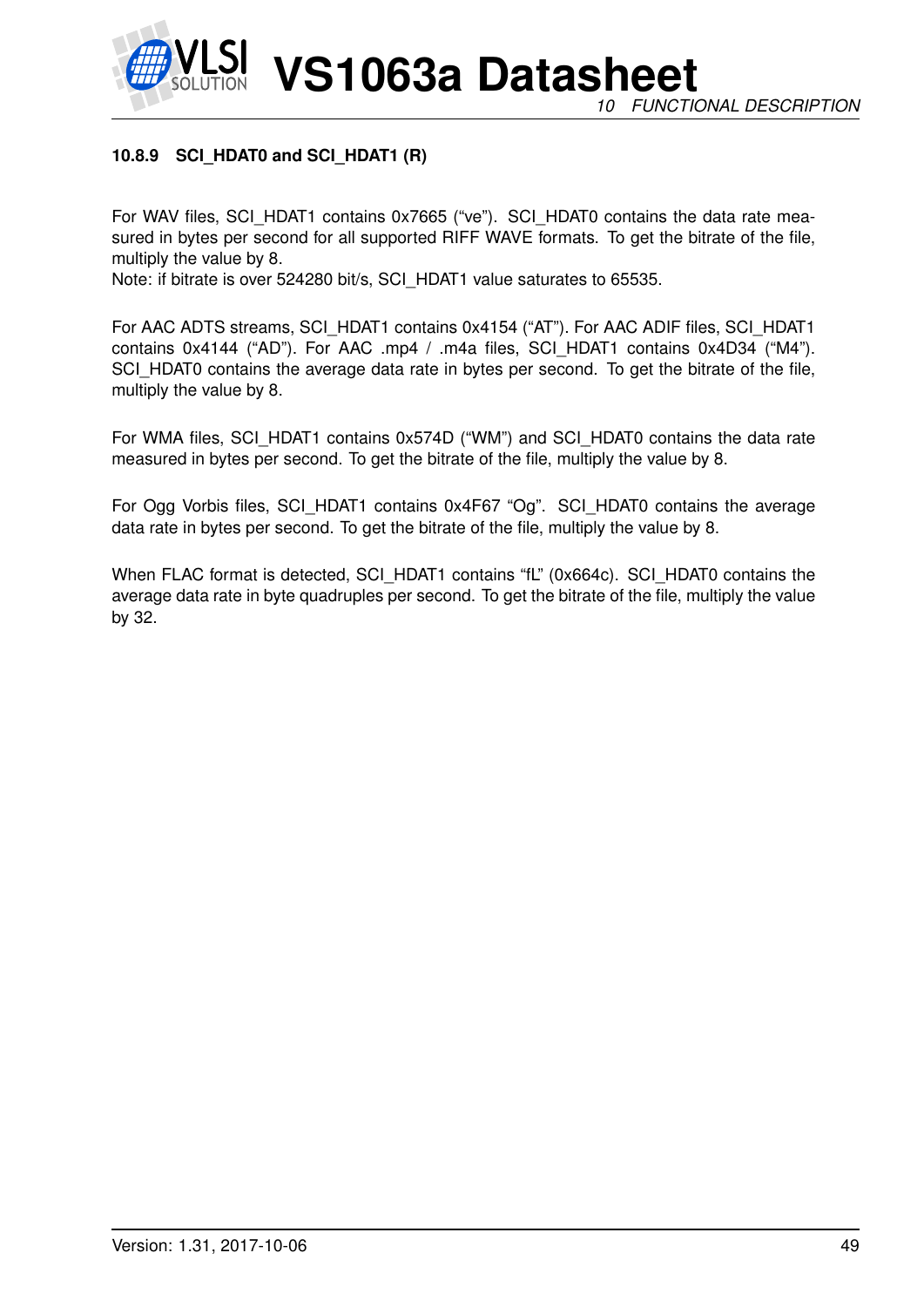

*10 FUNCTIONAL DESCRIPTION*

For MP3 and MP2 files, SCI\_HDAT1 is between 0xFFE0 and 0xFFFF. SCI\_HDAT1 / 0 contain the following:

| SCI HDAT1 and SCI HDAT0 bits for MP3/2/1 |                 |                         |                                |  |  |
|------------------------------------------|-----------------|-------------------------|--------------------------------|--|--|
| <b>Bit</b>                               | <b>Function</b> | Value                   | <b>Explanation</b>             |  |  |
| HDAT1[15:5]                              | syncword        | $\overline{2047}$       | stream valid                   |  |  |
| <b>HDAT1[4:3]</b>                        | $\overline{ID}$ | 3                       | ISO 11172-3 MPG 1.0            |  |  |
|                                          |                 | 2                       | ISO 13818-3 MPG 2.0 (1/2-rate) |  |  |
|                                          |                 | 1                       | MPG 2.5 (1/4-rate)             |  |  |
|                                          |                 | 0                       | MPG 2.5 (1/4-rate)             |  |  |
| <b>HDAT1[2:1]</b>                        | layer           | $\overline{3}$          | I(MP1)                         |  |  |
|                                          |                 | 2                       | $II$ (MP2)                     |  |  |
|                                          |                 | 1                       | III (MP3)                      |  |  |
|                                          |                 | 0                       | reserved                       |  |  |
| <b>HDAT1[0]</b>                          | protect bit     | $\overline{1}$          | No CRC                         |  |  |
|                                          |                 | 0                       | CRC protected                  |  |  |
| HDAT0[15:12]                             | bitrate         |                         | see bitrate table              |  |  |
| HDAT0[11:10]                             | samplerate      | $\overline{3}$          | reserved                       |  |  |
|                                          |                 | 2                       | 32/16/ 8 kHz                   |  |  |
|                                          |                 | 1                       | 48/24/12 kHz                   |  |  |
|                                          |                 | 0                       | 44/22/11 kHz                   |  |  |
| HDAT0[9]                                 | pad bit         | 1                       | additional slot                |  |  |
|                                          |                 | 0                       | normal frame                   |  |  |
| HDAT0[8]                                 | private bit     |                         | not defined                    |  |  |
| HDAT0[7:6]                               | mode            | 3                       | mono                           |  |  |
|                                          |                 | $\overline{c}$          | dual channel                   |  |  |
|                                          |                 | 1                       | joint stereo                   |  |  |
|                                          |                 | $\overline{0}$          | stereo                         |  |  |
| HDAT0[5:4]                               | extension       |                         | see ISO 11172-3                |  |  |
| HDAT0[3]                                 | copyright       | 1                       | copyrighted                    |  |  |
|                                          |                 | 0                       | free                           |  |  |
| <b>HDAT0[2]</b>                          | original        | 1                       | original                       |  |  |
|                                          |                 | 0                       | copy                           |  |  |
| HDAT0[1:0]                               | emphasis        | $\overline{\mathbf{3}}$ | CCITT J.17                     |  |  |
|                                          |                 | 2                       | reserved                       |  |  |
|                                          |                 | 1                       | 50/15 microsec                 |  |  |
|                                          |                 | 0                       | none                           |  |  |

When read, SCI\_HDAT0 and SCI\_HDAT1 contain header information that is extracted from MP3 stream currently being decoded. After reset both registers are cleared, indicating no data has been found yet.

The "sample rate" field in SCI\_HDAT0 is interpreted according to the following table:

| SCI HDAT0 field "sample rate" |        |        |            |  |
|-------------------------------|--------|--------|------------|--|
| <b>Value</b>                  | $ID=3$ | $ID=2$ | $ID = 0,1$ |  |
| З                             |        |        |            |  |
| 2                             | 32000  | 16000  | 8000       |  |
|                               | 48000  | 24000  | 12000      |  |
| ი                             | 44100  | 22050  | 11025      |  |

The "bitrate" field in HDAT0 is read according to the following table. Notice that for variable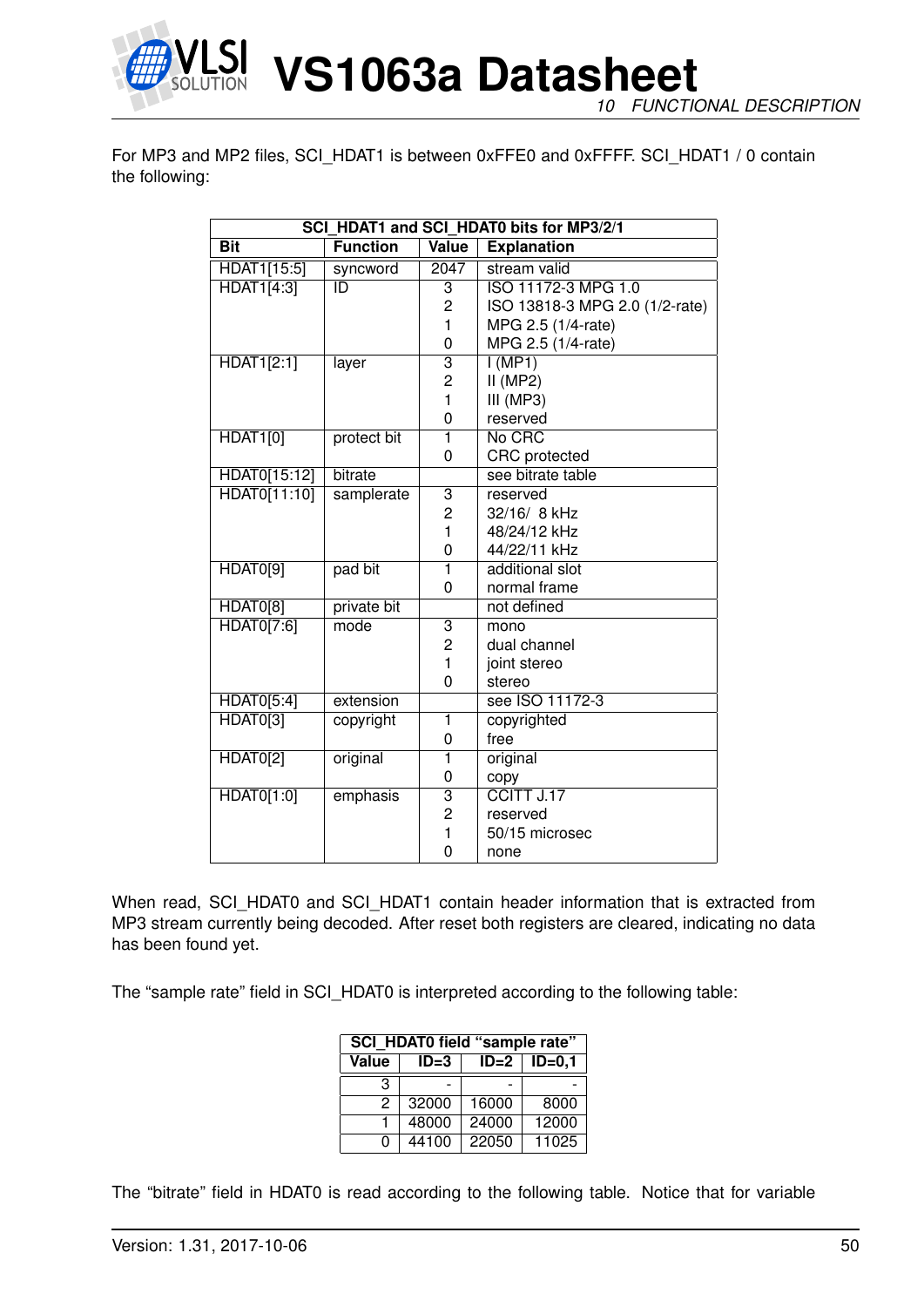

*10 FUNCTIONAL DESCRIPTION*

bitrate stream the value changes constantly.

| <b>SCI HDAT0 field "bitrate"</b> |           |                |           |                 |
|----------------------------------|-----------|----------------|-----------|-----------------|
|                                  |           | Layer II (MP2) |           | Layer III (Mp3) |
| <b>Value</b>                     | $ID=3$    | $ID=0,1,2$     | $ID = 3$  | $ID=0,1,2$      |
|                                  |           | kbit/s         |           | kbit/s          |
| 15                               | forbidden | forbidden      | forbidden | forbidden       |
| 14                               | 384       | 160            | 320       | 160             |
| 13                               | 320       | 144            | 256       | 144             |
| 12                               | 256       | 128            | 224       | 128             |
| 11                               | 224       | 112            | 192       | 112             |
| 10                               | 192       | 96             | 160       | 96              |
| 9                                | 160       | 80             | 128       | 80              |
| 8                                | 128       | 64             | 112       | 64              |
| 7                                | 112       | 56             | 96        | 56              |
| 6                                | 96        | 48             | 80        | 48              |
| 5                                | 80        | 40             | 64        | 40              |
| 4                                | 64        | 32             | 56        | 32              |
| 3                                | 56        | 24             | 48        | 24              |
| 2                                | 48        | 16             | 40        | 16              |
| 1                                | 32        | 8              | 32        | 8               |
| 0                                |           |                |           |                 |

The average data rate in bytes per second can be read from memory, see the bitRatePer100 extra parameter. This variable contains the byte rate for all codecs. To get the bitrate of the file, multiply the value by 100, and to get the kilobitrate, make a rounded divide by 10.

The bitrate calculation is not automatically reset between songs, but it can also be reset without a software or hardware reset by writing to SCI\_DECODE\_TIME.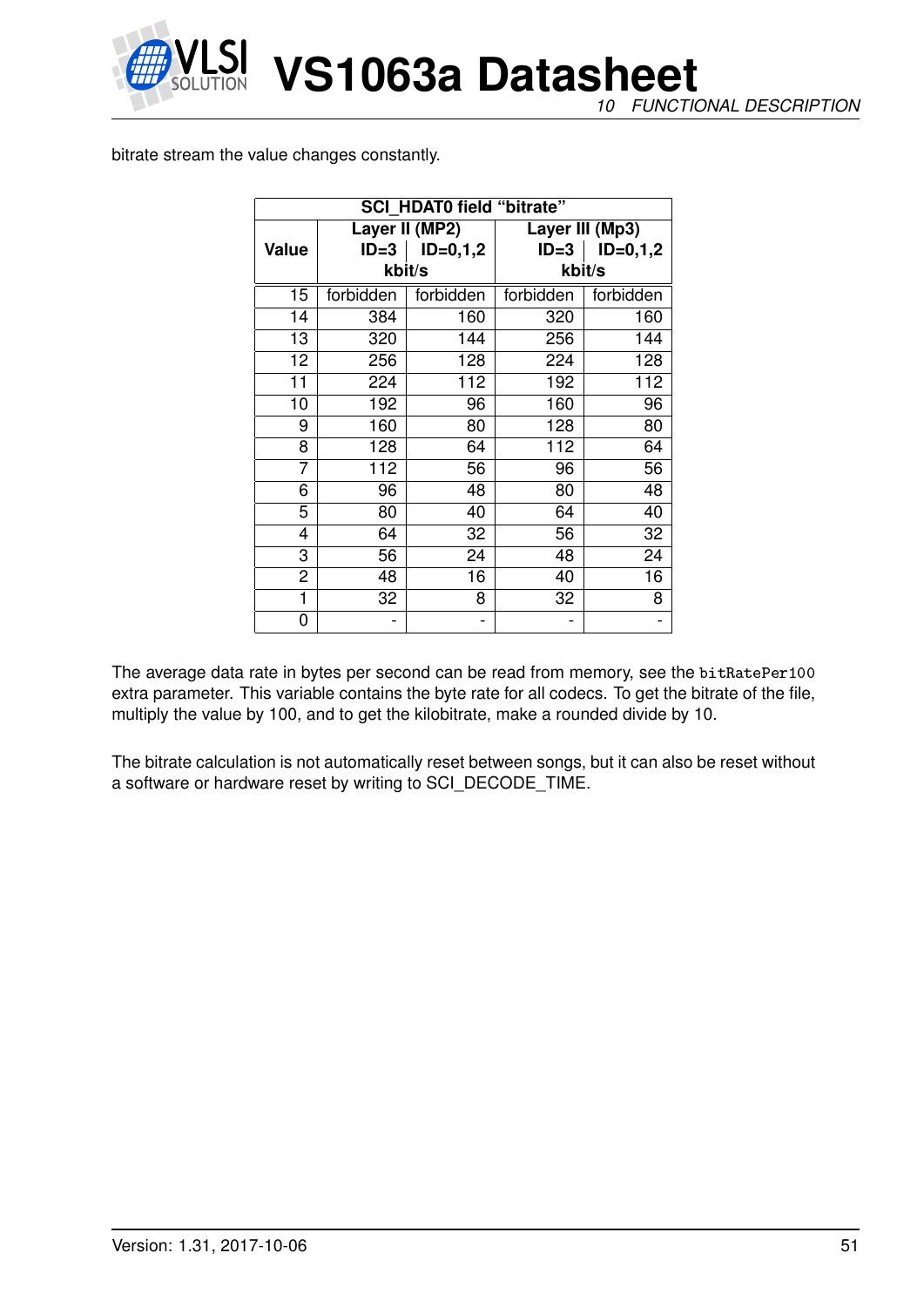

#### **10.8.10 SCI\_AIADDR (RW)**

SCI\_AIADDR defines the start address of the application/plugin code that has been uploaded earlier with SCI\_WRAMADDR and SCI\_WRAM registers. If no application code is used, this register should not be written to, or it should be written zero.

Note: Reading SCI\_AIADDR is not recommended.

For more details on how to write user applications and plugins, see VS1063 Programmer's Guide.

#### **10.8.11 SCI\_VOL (RW)**

SCI VOL is a volume control for the player hardware. The most significant byte of the volume register controls the left channel volume, the low part controls the right channel volume. The channel volume sets the attenuation from the maximum volume level in 0.5 dB steps. Maximum volume is 0x0000 and total silence but with the output drivers on is 0xFEFE. Setting SCI\_VOL to 0xFFFF will activate analog powerdown mode.

| <b>SCI VOL bits</b> |  |                                                              |  |  |
|---------------------|--|--------------------------------------------------------------|--|--|
| <b>Name</b>         |  | <b>Bits</b>   Description                                    |  |  |
| SVOL LEFT           |  | 15:8   Left channel attenuation from maximum in 1/2 dB steps |  |  |
| SVOL RIGHT          |  | 7:0   Right channel attenuation from maximum in 1/2 dB steps |  |  |

Example: for a volume of -2.0 dB for the left channel and -3.5 dB for the right channel: (2.0/0.5)  $= 4$ , 3.5/0.5 = 7  $\rightarrow$  SCI VOL = 0x0407.

Example: SCI\_VOL =  $0x2424 \rightarrow$  both left and right volumes are  $0x24$  \* -0.5 = -18.0 dB.

In VS1063a bass and treble initialization and volume change is delayed until the next batch of samples are sent to the audio FIFO. This delays the volume setting slightly. The hardware volume control has zero-cross detection, which almost completely removes all audible noise that occurs when volume is changed.

Note: After hardware reset the volume is set to full volume. Resetting the software does not reset the volume setting.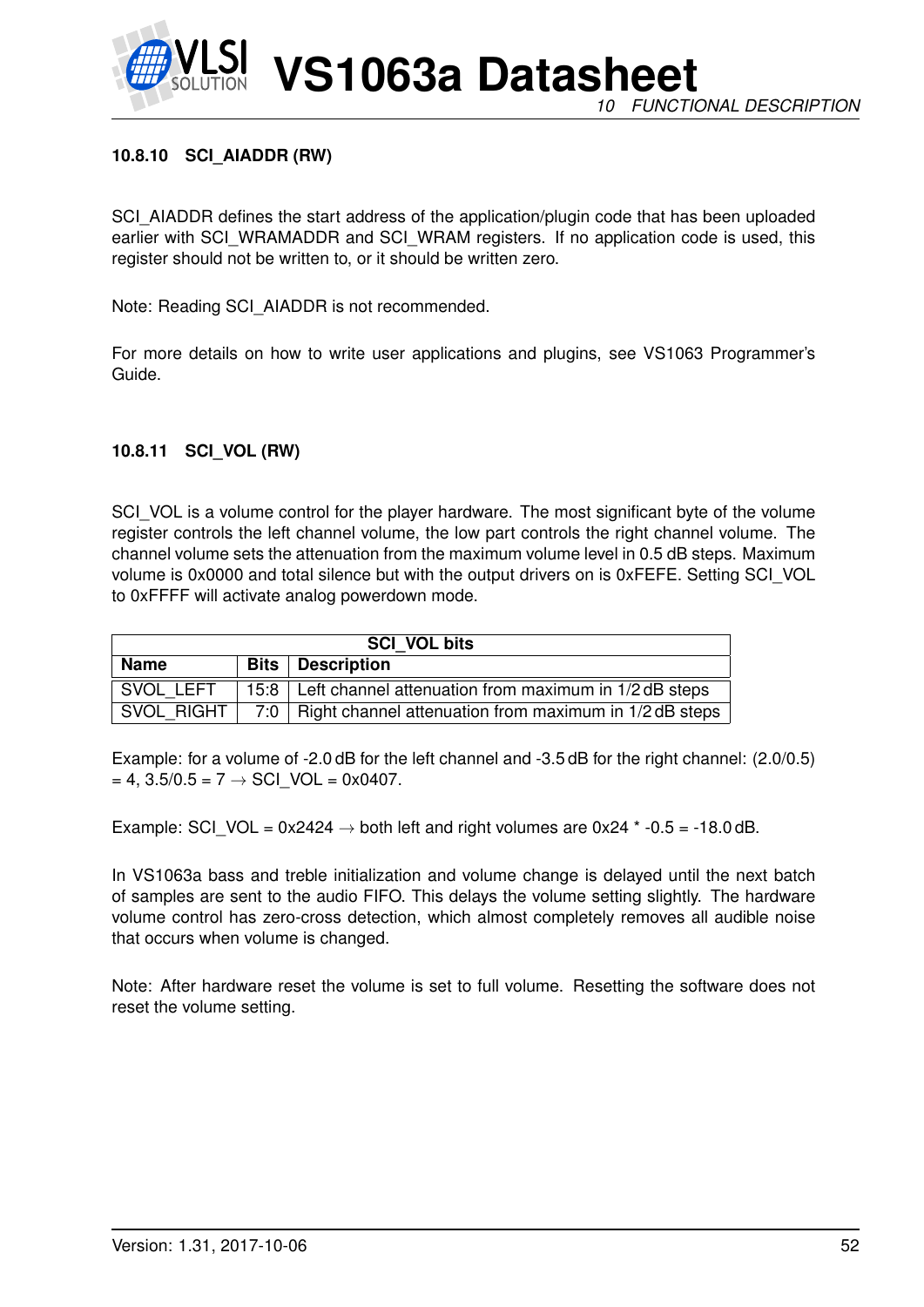

# **10.8.12 SCI\_AICTRL[x] (RW)**

SCI\_AICTRL[x] registers (x=[0...3]) can be used to access the user's application/plugin program.

The SCI\_AICTRL registers are also used as parameter registers when encoding audio. See Chapter [11.6](#page-58-0) for details.

For more details on how to write user applications, see VS1063 Programmer's Guide.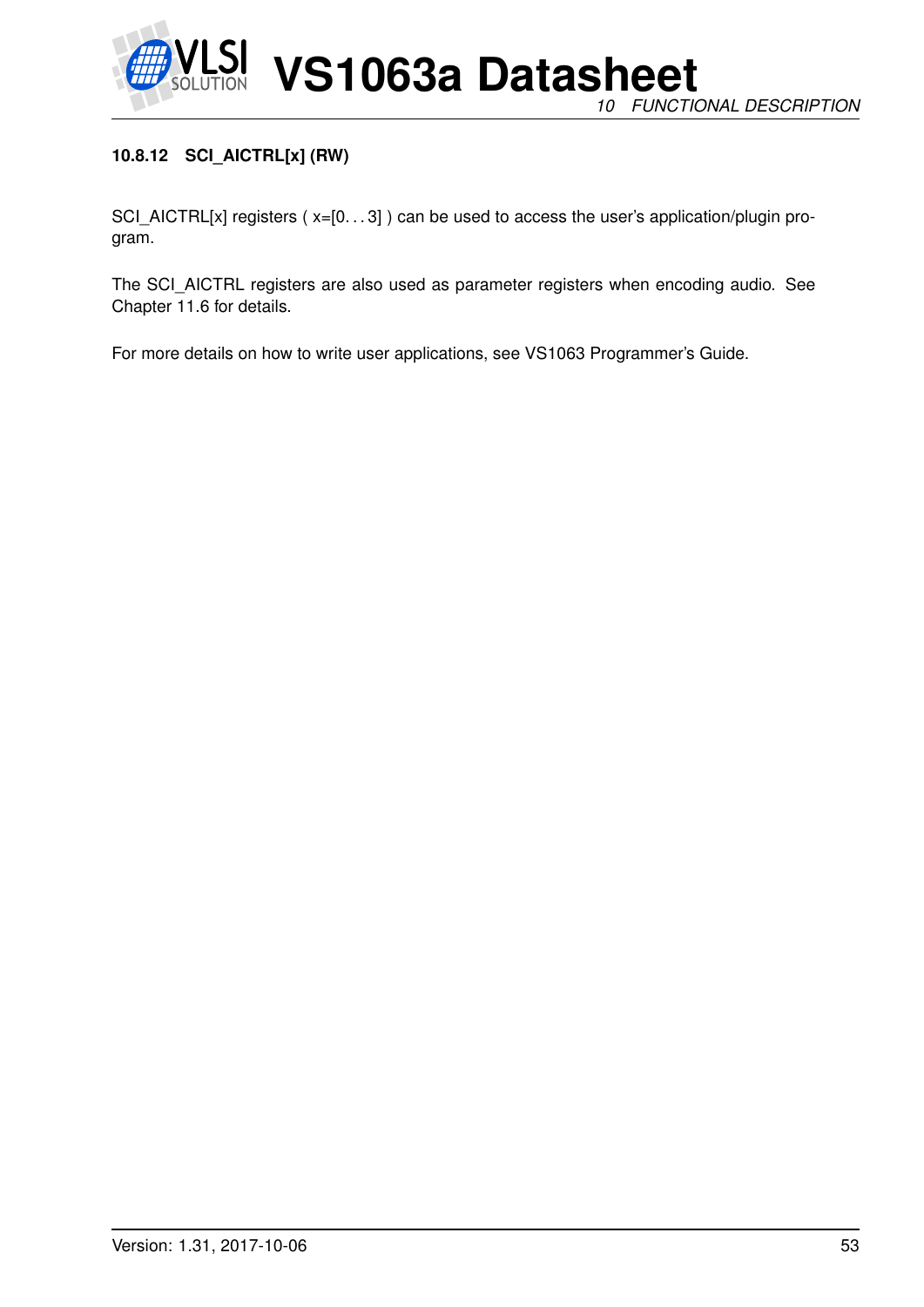

# <span id="page-53-0"></span>**11 Operation**

# **11.1 Clocking**

VS1063a operates on a single, nominally 12.288 MHz fundamental frequency master clock. This clock can be generated by external circuitry (connected to pin XTALI) or by the internal clock crystal interface (pins XTALI and XTALO). This clock is used by the analog parts and determines the highest available sample rate. With 12.288 MHz clock all sample rates up to 48000 Hz are available.

VS1063a can also use 24. . . 26 MHz clocks, but in this case SM\_CLK\_RANGE in the SCI\_MODE register has to be set to 1 after stertup. The system clock is then internally divided by 2 at the clock input and the IC gets a 12. . . 13 MHz input clock.

# **11.2 Hardware Reset**

When the XRESET signal is driven low, VS1063a is reset and all the control registers and internal states are set to the initial values. XRESET-signal is asynchronous to any external clock. The reset mode doubles as a full-powerdown mode, where both digital and analog parts of VS1063a are in minimum power consumption stage, and where clocks are stopped. Also XTALO is grounded.

When XRESET is asserted, all output pins go to their default states. All input pins will go to high-impedance state (input state), except SO, which is still controlled by XCS.

After a hardware reset (or at power-up) DREQ will stay down for around 22000 clock cycles, which means an approximate 1.8 ms delay if VS1063a is run at 12.288 MHz. After this the user should set such basic software registers as SCI\_MODE, SCI\_BASS, SCI\_CLOCKF, and SCI\_VOL before starting decoding. See Chapter [10.8](#page-41-0) for details.

If the input clock is 24. . . 26 MHz, SM\_CLK\_RANGE should be set as soon as possible after a chip reset without waiting for DREQ.

Internal clock can be multiplied with a PLL. Supported multipliers through the SCI\_CLOCKF register are  $1.0 \times ... 5.0 \times$  the input clock. Reset value for Internal Clock Multiplier is  $1.0 \times$ . Wait until DREQ rises, then write e.g. value 0xB000 to SCI\_CLOCKF (register 3). See Chapters [10.8.4](#page-46-0) and [11.13](#page-85-0) for details on good values for SCI\_CLOCKF.

Before VS1063a is used it is recommended to load and run the current *VS1063a Patches* package. It is is available at *http://www.vlsi.fi/en/support/software/vs10xxpatches.html* .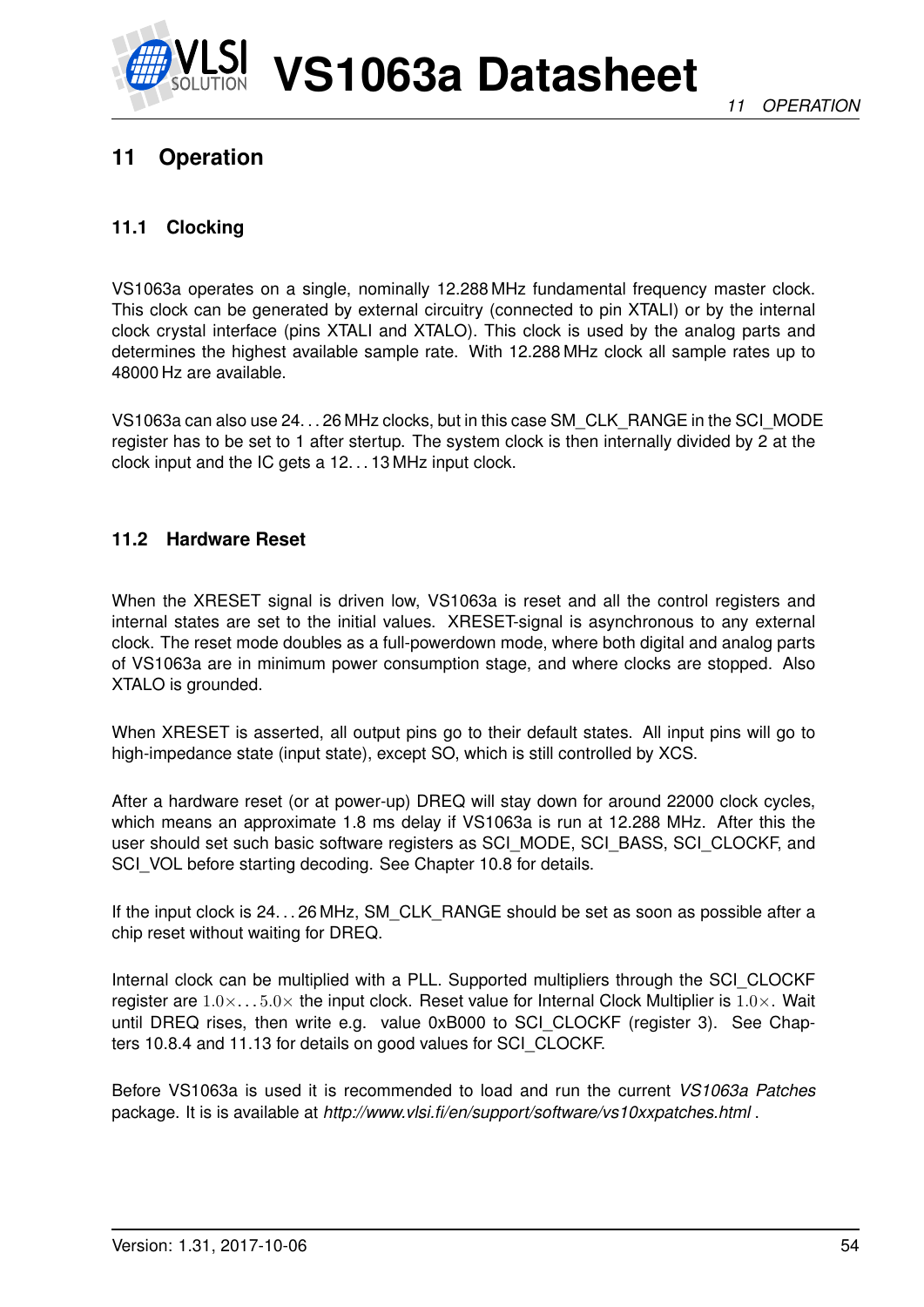# **11.3 Software Reset**

In some cases the decoder software has to be reset. This is done by activating bit SM\_RESET in register SCI MODE (Chapter [10.8.1\)](#page-42-0). Then wait for at least 2  $\mu$ s, then look at DREQ. DREQ will stay down for about 22000 clock cycles, which means an approximate 1.8 ms delay if VS1063a is run at 12.288 MHz. When DREQ goes high, you may continue playback as usual.

As opposed to all earlier VS10XX chips, it is not recommended to do a software reset between songs. This way the user may be sure that even files with low sample rates or bitrates are played right to their end.

After each software reset it is recommended to load and run the current *VS1063a Patches* package. It is available at *http://www.vlsi.fi/en/support/software/vs10xxpatches.html* .

# **11.4 Low Power Mode**

If you need to keep the system running while not decoding data, but need to lower the power consumption, you can use the following tricks.

- Select the 1.0× clock by writing 0x0000 to SCI\_CLOCKF. This disables the PLL and saves some power.
- Write a low non-zero value, such as 0x0010 to SCI\_AUDATA. This will reduce the sample rate and the number of audio interrupts required. Between audio interrupts the VSDSP core will just wait for an interrupt, thus saving power.
- Turn off all audio post-processing (tone controls, EarSpeaker, etc).
- If possible for the application, write 0xffff to SCI\_VOL to disable the analog drivers.

To return from low-power mode, revert register values in reverse order.

Note: The low power mode consumes significantly more electricity than hardware reset.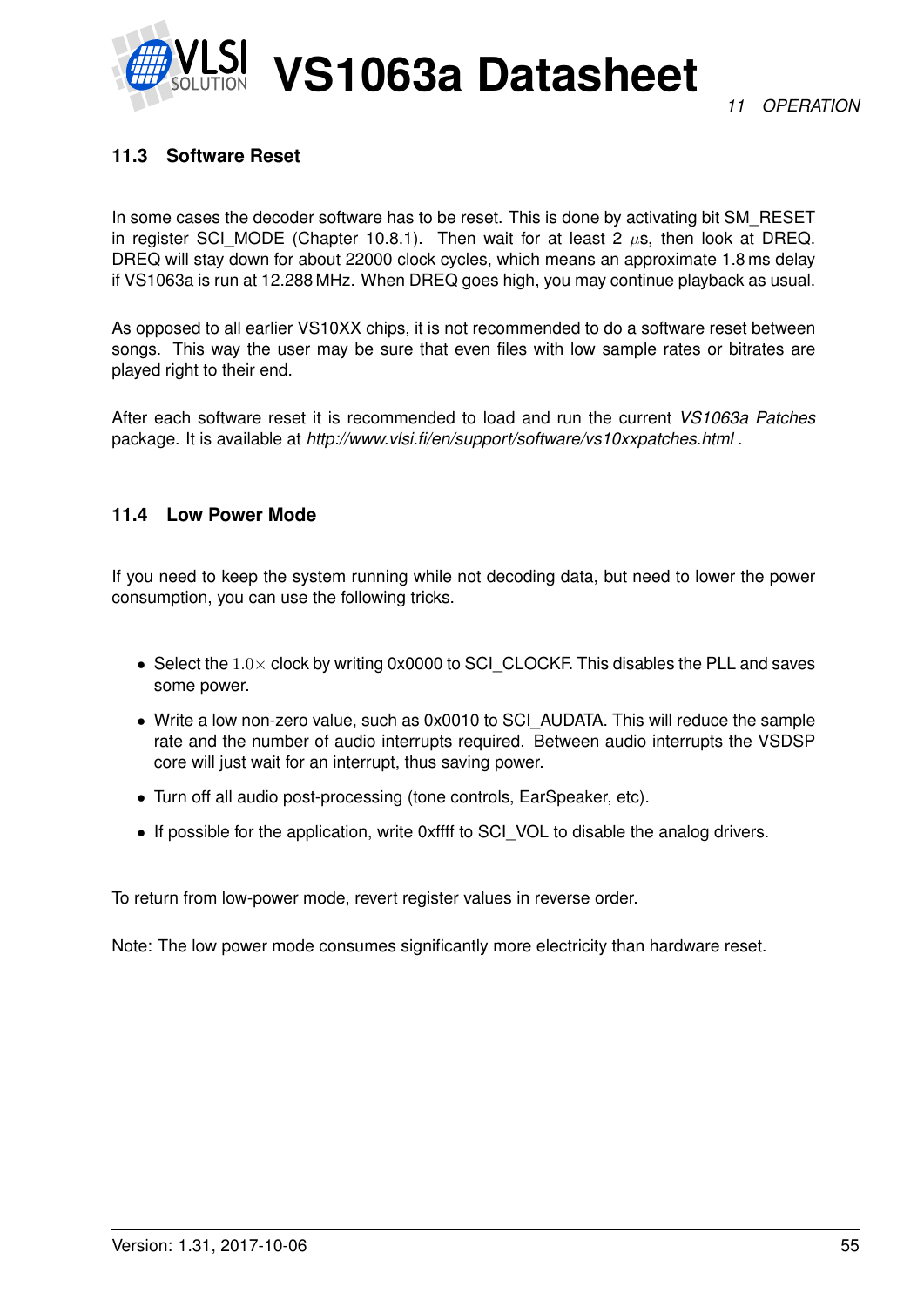

# **11.5 Decode Mode**

This is the normal operation mode of VS1063a. SDI data is decoded. Decoded samples are converted to analog domain by the internal DAC. If no decodable data is found, SCI\_HDAT0 and SCI\_HDAT1 are set to 0.

When there is no input for decoding, VS1063a goes into idle mode (lower power consumption than during decoding) and actively monitors the serial data input for valid data.

#### <span id="page-55-1"></span>**11.5.1 Playing a Whole File**

This is the default playback mode.

- 1. Send an audio file to VS1063a.
- 2. Read extra parameter value endFillByte (Chapter [11.10\)](#page-68-0).
- 3. Send at least 2052 bytes of endFillByte[7:0]. For FLAC you should send 12288 endFill-Bytes when ending a file.
- 4. Set SCI\_MODE bit SM\_CANCEL.
- 5. Send at least 32 bytes of endFillByte[7:0].
- 6. Read SCI\_MODE. If SM\_CANCEL is still set, go to 5. If SM\_CANCEL hasn't cleared after sending 2048 bytes, do a software reset (this should be extremely rare).
- 7. The song has now been successfully sent. HDAT0 and HDAT1 should now both contain 0 to indicate that no format is being decoded. Return to 1.

#### <span id="page-55-0"></span>**11.5.2 Cancelling Playback**

Cancelling playback of a song is a normal operation when the user wants to jump to another song while doing playback.

- 1. Send a portion of an audio file to VS1063a.
- 2. Set SCI\_MODE bit SM\_CANCEL.
- 3. Continue sending audio file, but check SM\_CANCEL after every 32 bytes of data. If it is still set, goto 3. If SM\_CANCEL doesn't clear after 2048 bytes or one second, do a software reset (this should be extremely rare).
- 4. When SM\_CANCEL has cleared, read extra parameter value endFillByte (Chapter [11.10\)](#page-68-0).
- 5. Send 2052 bytes of endFillByte[7:0]. For FLAC you should send 12288 endFillBytes.
- 6. HDAT0 and HDAT1 should now both contain 0 to indicate that no format is being decoded. You can now send the next audio file.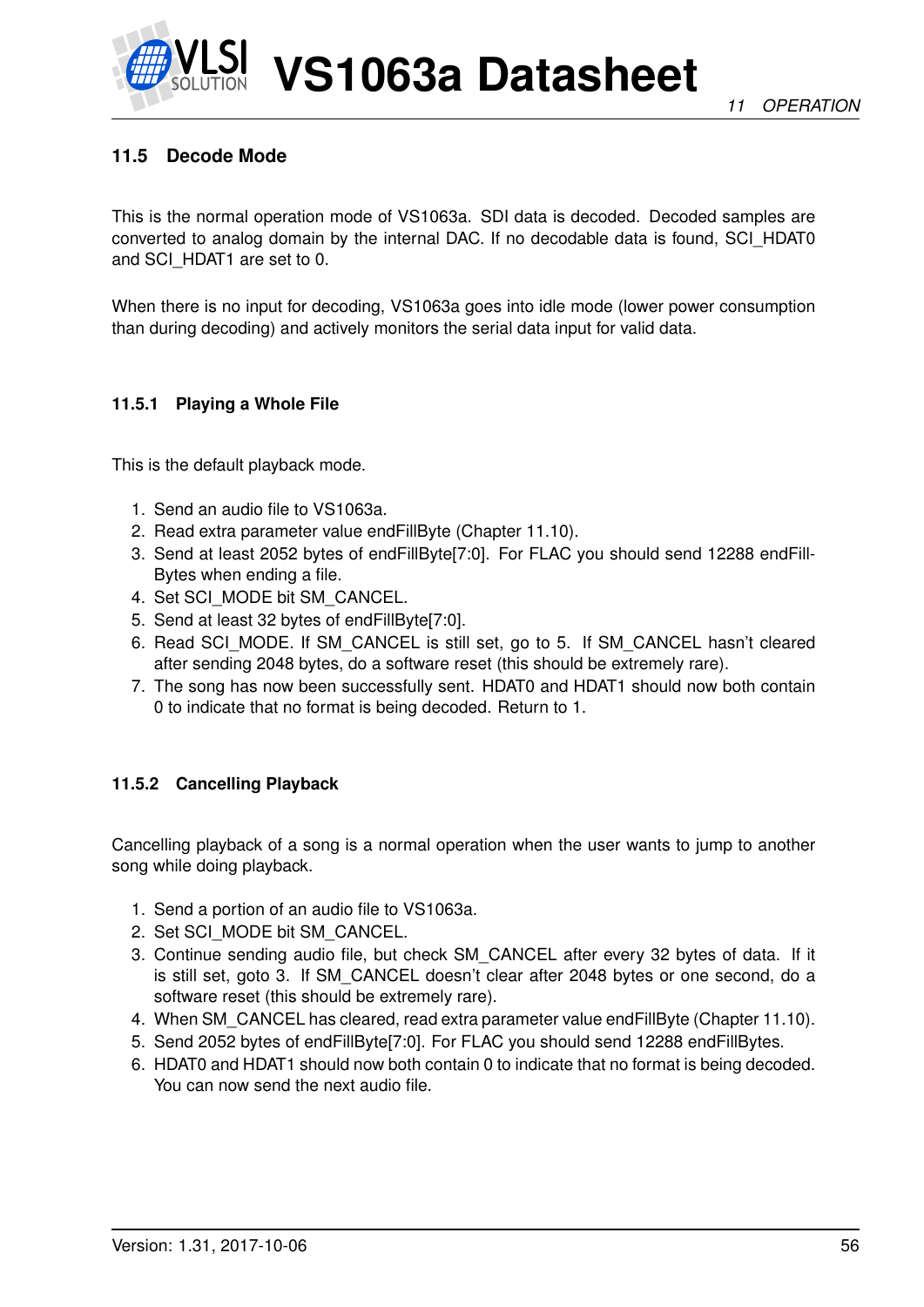

### **11.5.3 Fast Play**

VS1063a allows fast audio playback. If your microcontroller can feed data fast enough to the VS1063a, this is the preferred way to fast forward audio.

- 1. Start sending an audio file to VS1063a.
- 2. To set fast play, set extra parameter value playSpeed (Chapter [11.10\)](#page-68-0).
- 3. Continue sending audio file.
- 4. To exit fast play mode, write 1 to playSpeed.

To estimate whether or not your microcontroller can feed enough data to VS1063a in fast play mode, see contents of extra parameter value bitRatePer100 (Chapter [11.10\)](#page-68-0). Note that bitRate-Per100 contains the data speed of the file played back at nominal speed even when fast play is active.

Note: Play speed is not reset when song is changed.

#### **11.5.4 Fast Forward and Rewind without Audio**

To do fast forward and rewind you need the capability to do random access to the audio file. Unfortunately fast forward and rewind isn't available at all times, like when file headers are being read.

- 1. Send a portion of an audio file to VS1063a.
- 2. When random access is required, read SCI\_STATUS bit SS\_DO\_NOT\_JUMP. If that bit is set, random access cannot be performed, so go back to 1.
- 3. Read extra parameter value endFillByte (Chapter [11.10\)](#page-68-0).
- 4. Send at least 2048 bytes of endFillByte[7:0].
- 5. Jump forwards or backwards in the file.
- 6. Continue sending the file.

Note: It is recommended that playback volume is decreased by e.g. 10 dB when fast forwarding/rewinding.

Note: Register DECODE\_TIME does not take jumps into account.

#### **11.5.5 Maintaining Correct Decode Time**

When fast forward and rewind operations are performed, there is no way to maintain correct decode time for most files. However, WMA and Ogg Vorbis files offer exact time information in the file. To use accurate time information whenever possible, use the following algorithm: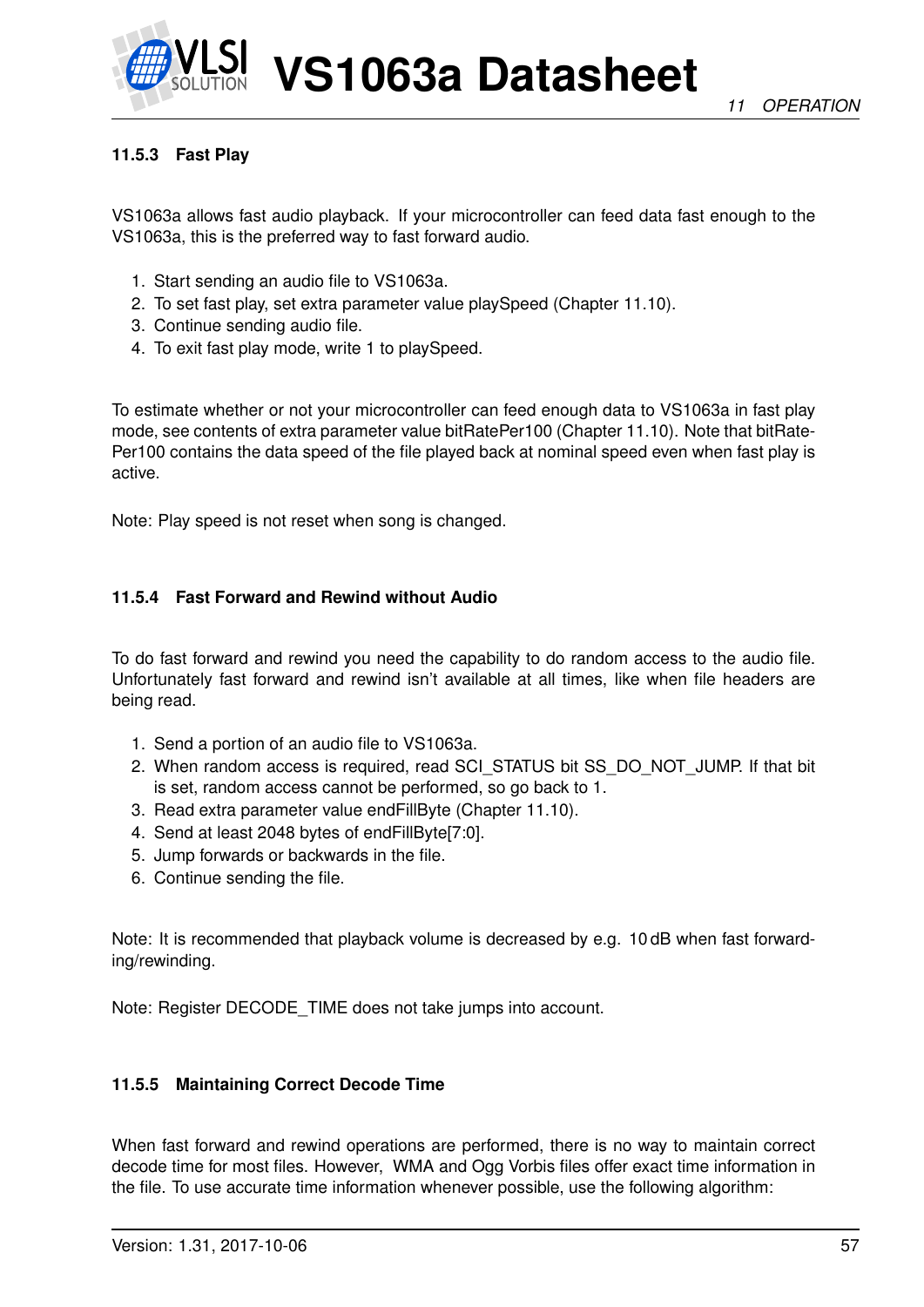

- 1. Start sending an audio file to VS1063a.
- 2. Read extra parameter value pair positionMsec (Chapter [11.10\)](#page-68-0).
- 3. If positionMsec is -1, show you estimation of decoding time using DECODE\_TIME (and your estimate of file position if you have performed fast forward / rewind operations).
- 4. If positionMsec is not -1, use this time to show the exact position in the file.

#### **11.5.6 Feeding PCM Data**

VS1063a can be used as a PCM decoder by sending a WAV file header, followed by PCM data. If the length sent in the WAV header is 0xFFFFFFFF, VS1063a will stay in PCM mode indefinitely (or until SM\_CANCEL has been set). 8-bit (unsigned) linear and 16-bit (signed, 2's complement) linear audio is supported in mono or stereo. A WAV header looks like this:

| <b>File Offset</b> | <b>Field Name</b>    | <b>Size</b>    | <b>Bytes</b>                  | <b>Description</b>                              |
|--------------------|----------------------|----------------|-------------------------------|-------------------------------------------------|
| 0                  | ChunkID              | 4              | "RIFF"                        |                                                 |
| 4                  | ChunkSize            | 4              | Oxff Oxff Oxff Oxff           |                                                 |
| 8                  | Format               | 4              | "WAVE"                        |                                                 |
| 12                 | SubChunk1ID          | 4              | "fmt "                        |                                                 |
| 16                 | SubChunk1Size        | 4              | 0x10 0x0 0x0 0x0              | 16                                              |
| 20                 | AudioFormat          | $\overline{2}$ | 0x10x0                        | Linear PCM                                      |
| 22                 | <b>NumOfChannels</b> | $\overline{2}$ | C <sub>0</sub> C <sub>1</sub> | 1 for mono, 2 for stereo                        |
| 24                 | SampleRate           | 4              | S0 S1 S2 S3                   | 0x1f40 for 8 kHz                                |
| 28                 | <b>ByteRate</b>      | 4              | R0 R1 R2 R3                   | 0x3e80 for 8 kHz 16-bit mono                    |
| 32                 | <b>BlockAlign</b>    | 2              | A0 A1                         | 0x02 0x00 for mono, 0x04 0x00 for stereo 16-bit |
| 34                 | <b>BitsPerSample</b> | 2              | <b>B0 B1</b>                  | 0x10 0x00 for 16-bit data                       |
| 52                 | SubChunk2ID          | 4              | "data"                        |                                                 |
| 56                 | SubChunk2Size        | 4              | Oxff Oxff Oxff Oxff           | Data size                                       |

The rules to calculate the four variables are as follows:

- $S =$  sample rate in Hz, e.g. 44100 for 44.1 kHz.
- For 8-bit data  $B = 8$ , and for 16-bit data  $B = 16$ .
- For mono data  $C = 1$ , for stereo data  $C = 2$ .
- $A = \frac{C \times B}{8}$  $\frac{\times B}{8}$ .
- $R = S \times A$ .

Note: When playing back PCM, VS1063a ignores  $R$  and  $A$ . You may set them to anything if you don't intend the datastreams to be sent to any other devices.

Example: A 44100 Hz 16-bit stereo PCM header would read as follows: 0000 52 49 46 46 ff ff ff ff 57 41 56 45 66 6d 74 20 |RIFF....WAVEfmt | 0010 10 00 00 00 01 00 02 00 44 ac 00 00 10 b1 02 00 |........D.......| 0020 04 00 10 00 64 61 74 61 ff ff ff ff ff |....data....|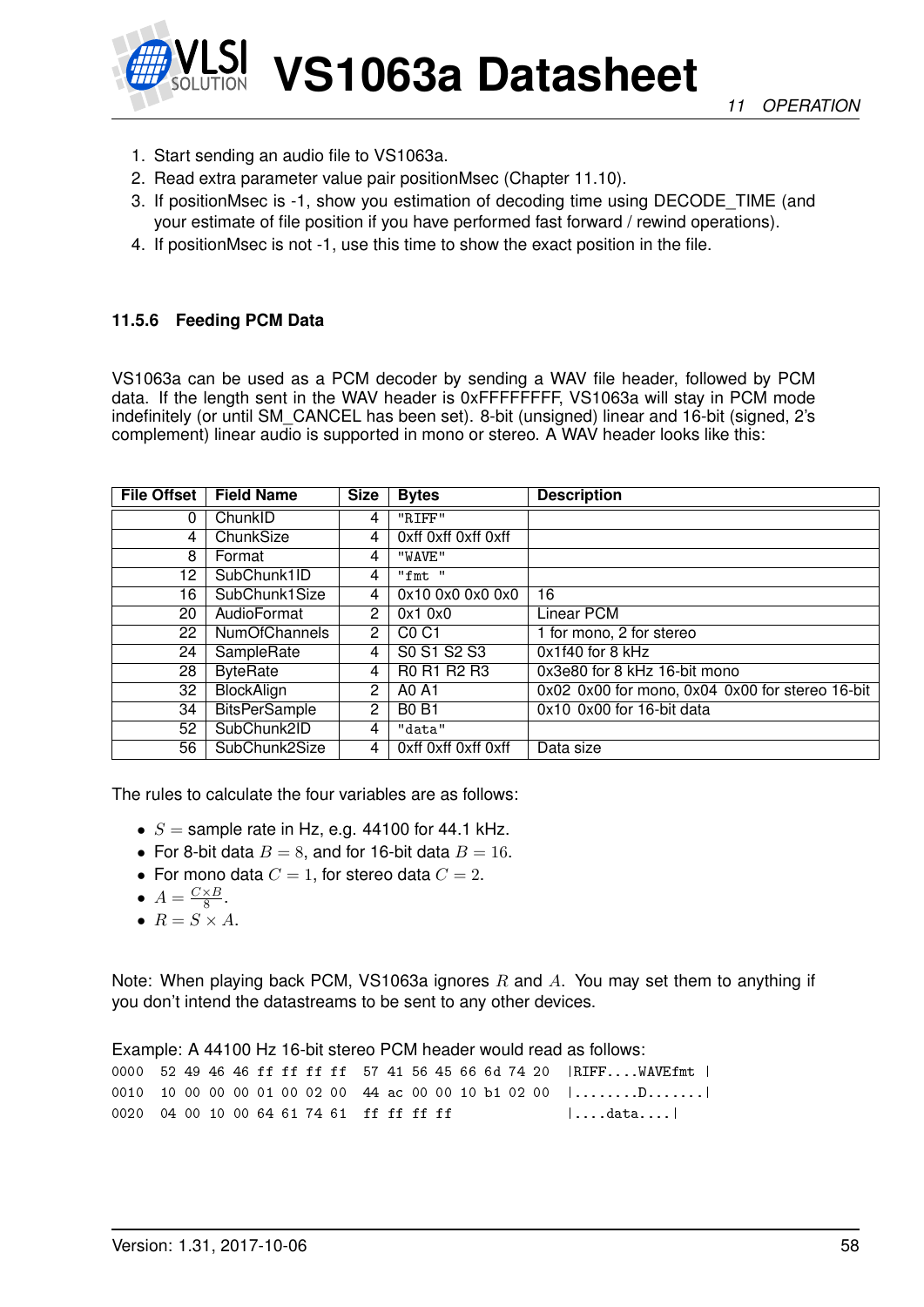

# <span id="page-58-0"></span>**11.6 Encode Mode**

This chapter explains how to use the encoding and codec modes of VS1063a.

VS1063 has a stereo ADC, thus also two-channel (separate AGC, if AGC enabled) and stereo (common AGC, if AGC enabled) modes are available. Mono encoding can select either left or right channel, or a mono down-mix of the left and right channels. The left channel is either MIC or LINE1 depending on the SCI\_MODE register, the right channel is LINE2.

#### <span id="page-58-1"></span>**11.6.1 Encoding Control Registers**

| Register            | <b>Bits</b> | <b>Description</b>                                                        |
|---------------------|-------------|---------------------------------------------------------------------------|
| SCI_MODE            | 2, 12, 14   | Start ENCODE mode, select MIC/LINE1                                       |
| <b>SCI AICTRL0</b>  | 15:0        | Sample Rate 800048000 Hz (read at encoding startup)                       |
| <b>SCI AICTRL1</b>  | 15:0        | Encoding gain (1024 = $1 \times$ ) or 0 for automatic gain control        |
| <b>SCI AICTRL2</b>  | 15:0        | Maximum autogain amplification (1024 = $1 \times$ , 65535 = 64 $\times$ ) |
| <b>SCI AICTRL3</b>  | 15          | codec mode (both encode and decode)                                       |
|                     | 14          | AEC enable                                                                |
|                     | 13          | UART (8N1) TX enable                                                      |
|                     | 12          | reserved, set to 0                                                        |
|                     | 11          | Pause enable                                                              |
|                     | 10          | No RIFF WAV header inserted (or expected in codec mode)                   |
|                     | 8:9         | reserved, set to 0                                                        |
|                     | 7:4         | Encoding format 06                                                        |
|                     | 3           | Reserved, set to 0                                                        |
|                     | 2:0         | ADC mode $0. 4$                                                           |
| <b>SCI WRAMADDR</b> | 150         | Quality / bitrate selection for Ogg Vorbis and MP3                        |

If you use the *VS1063a Patches* package (highly recommended), activate encoding mode by first setting the bit SM\_ENCODE in register SCI\_MODE, then writing 0x50 to SCI\_AIADDR. Otherwise, activate encoding by setting bits SM\_RESET and SM\_ENCODE in SCI\_MODE. Note that recording may fail without the *VS1063a Patches* package.

Line input 1 is used instead of differential mic input if SM LINE1 is set. Before activating encoding, user **must** write the right values to SCI\_AICTRL0, SCI\_AICTRL3, and SCI\_WRAMADDR. These values are only read at encoding startup. SCI\_AICTRL1 and SCI\_AICTRL2 can be altered anytime, but it is preferable to write good init values before activation.

SCI\_AICTRL1 controls linear encoding gain. The gain is  $\frac{AICTRL1}{1024}$ , so 1024 is equal to digital gain 1.0, 2000 is 1.95, 512 is 0.5 and so on. If the user wants to use automatic gain control (AGC), SCI\_AICTRL1 should be set to 0. Typical speech applications usually are better off using AGC, as this takes care of relatively uniform speech loudness in encodings.

SCI\_AICTRL2 controls the maximum AGC gain. This can be used to limit the amplification of noise when there is no signal. If SCI\_AICTRL2 is zero, the maximum gain is initialized to 65535  $(64\times)$ , i.e. whole range is used.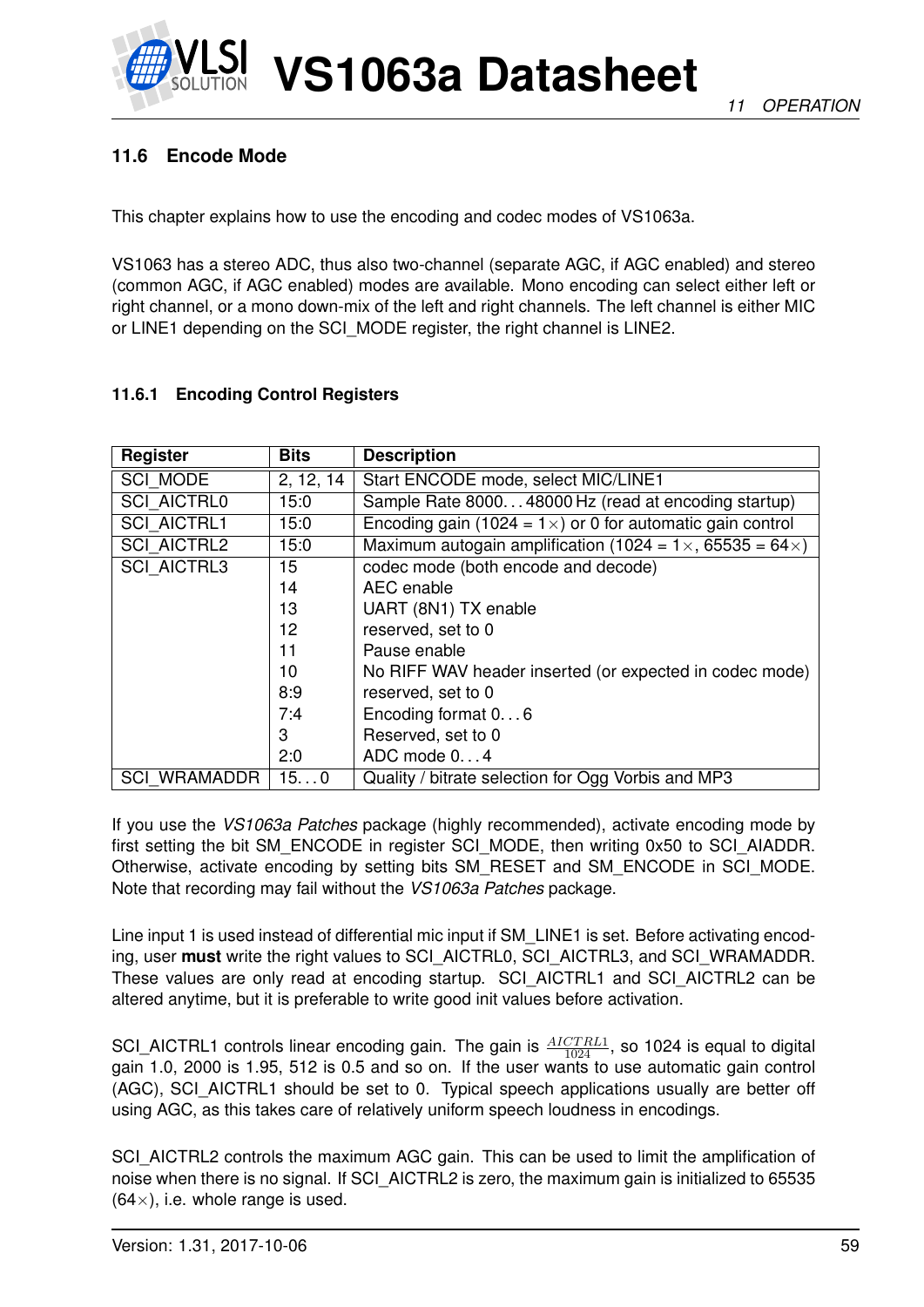

If SCI AICTRL3 bit 15 is set at startup, codec mode is initialized. If MP3 and Ogg Vorbis formats are specified, the configuration bit is ignored and codec mode is not available. In codec mode the encoded data is provided through HDAT0 and HDAT1, and data to be decoded is expected through the serial data interface (SDI). In codec mode, and with certain restrictions, it is also possible to activate bit 14, AEC (Ecoustic Echo Cancellation). For details on how to use AEC, see *VS1063a Application Note: AEC with VS1063a*, available at *http://www.vlsi.fi/en/support/applicationnotes.html* .

If SCI\_AICTRL3 bit 13 is set at encode/codec startup, UART transmission of data is initialized with parameters taken from parametric\_x.i.encoding (see Chapter [11.10.9,](#page-78-0) *Parametric: Encoding*, for details). If you want to use UART transmission, first initialize the required fields of the parametric\_x.i.encoding structure, then set the SCI\_AICTRL3 UART TX enable bit, and only after that start the encoding/codec mode using SCI\_MODE register. When in UART mode, do *not* read data through SCI\_HDAT0 and SCI\_HDAT1!

SCI AICTRL3 bits 4 to 7 select the encoding format.  $0 = IMA ADPCM$ ,  $1 = PCM$ ,  $2 = G.711$  $\mu$ -law, 3 = G.711 A-law, 4 = G.722 ADPCM, 5 = Ogg Vorbis, 6 = MP3. Note: If MP3 encoding is attempted with VS1163a or VS8063a, Ogg Vorbis will be encoded.

SCI AICTRL3 bits 0 to 2 select the ADC mode and implicitly the number of channels.  $0 = joint$ stereo (common AGC),  $1 =$  dual channel (separate AGC),  $2 =$  left channel,  $3 =$  right channel,  $4 =$  mono downmix.

SCI\_WRAMADDR sets the quality / bit rate selection for Ogg Vorbis and MP3 encoding. For WAV formats this setting is not used. Use value 0xe080 for constant bitrate of 128 kbps. Note that WRAMADDR is read at encoder startup, so modifying it later does not change the settings.

| <b>Bits</b> | <b>Description</b>                                                       |
|-------------|--------------------------------------------------------------------------|
| 15:14       | Bitrate mode, $0 =$ Quality Mode, $1 =$ VBR, $2 =$ ABR, $3 =$ CBR        |
| 13:12       | Bitrate multiplier, $0 = 10$ , $1 = 100$ , $2 = 1000$ , $3 = 10000$      |
| 11          | Encoder-specific, Ogg Vorbis: 1=use parametric_x.i.encoding.serialNumber |
| 10          | Encoder-specific, Ogg Vorbis: 1=limited frame length                     |
|             | $mp3$ : 1 = do not use bit-reservoir                                     |
| 9           | Used internally, set to 0.                                               |
| 8:0         | Bitrate base 0 to 511 (or quality 0 to 9 if Quality Mode selected).      |

The bitrate base and bitrate multipler define a target bitrate value. For example 2 in multiplier and 128 in base means 128 kbit/s. The bitrate mode selects how the bitrate and bitrate multiplier fields are interpreted. In variable bitrate (VBR) mode the bitrate and bitrate multiplier fields sets a very relaxed average bitrate. Currently the average bitrate mode (ABR) equals VBR mode in both encoders. In Quality Mode bitrate multiplier is ignored and the bitrate base field value sets encoding quality from 0 to 9.

SCI\_WRAMADDR bit 10 is encoder-specific. When set with the MP3 encoder, the bit reservoir will not be used. When set with Ogg Vorbis encoder, the bit requests a smaller output delay.

SCI\_WRAMADDR bit 11 is encoder-specific. When set with Ogg Vorbis encoder, the stream serial number is fetched from parametric\_x.i.encoding.serialNumber.

Note: When recording,  $parametric_x.i.encoding.chamelMax contains the maximum abso$ lute value encountered in the corresponding channel since the last clear of the variable. In mono modes only channelMax<sup>[0]</sup> is updated.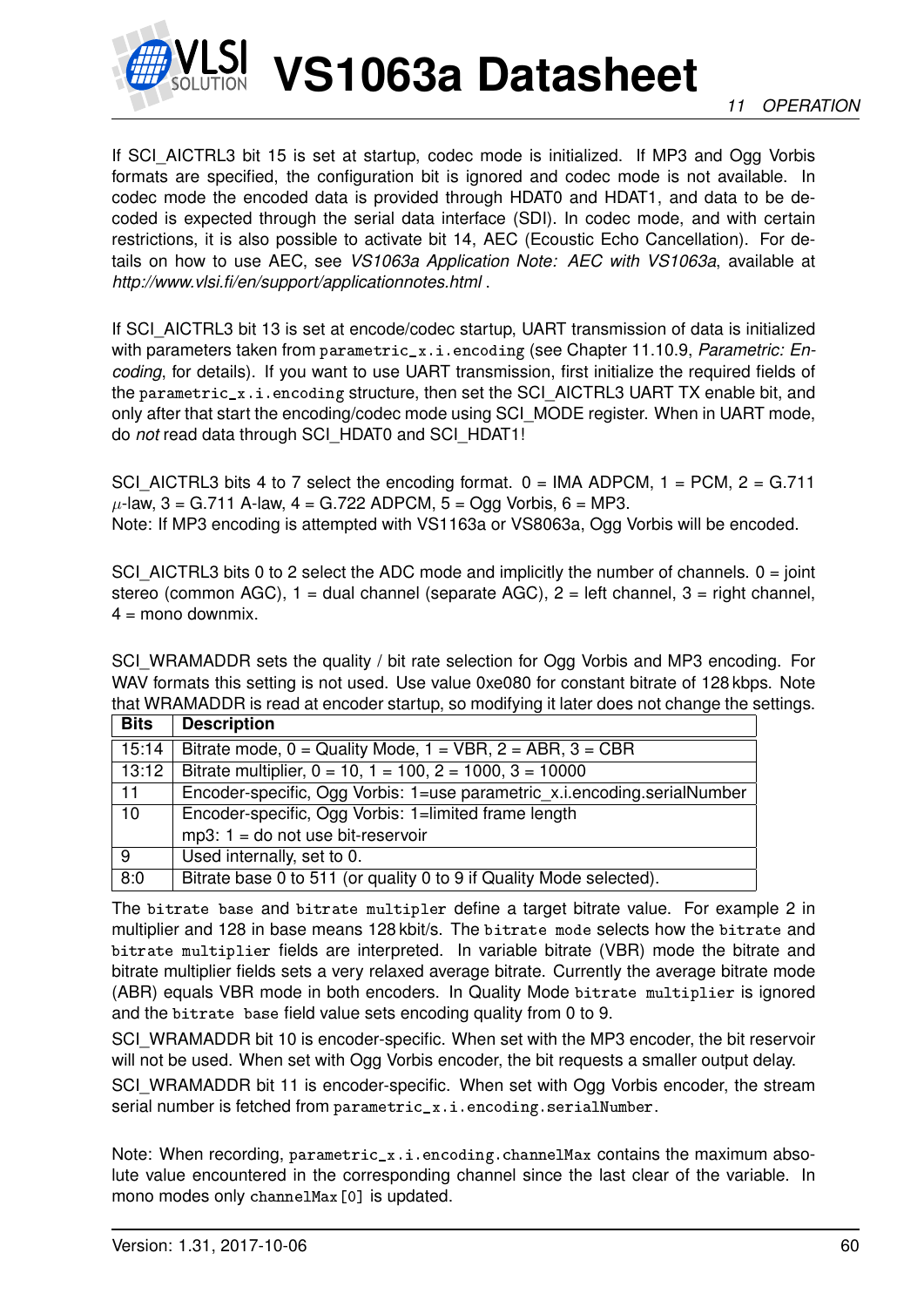

# **11.6.2 The Encoding Procedure**

The encoding procedure from start to finish goes as follows:

- 1. Pre-initialization; Setup system:
	- Load the *VS1063a Patches* package, available at *http://www.vlsi.fi/en/support/software/vs10xxpatches.html* . Note that the package is *required* for conforming MP3 bitstreams. It also correct several other recording issues that might otherwise appear.
- 2. Initialization; Set sample rate and parameters:
	- SCI\_CLOCKF for clock:  $4.5\times$  for all encoders except Ogg Vorbis (Chapters [11.6.9](#page-64-0) and [11.13\)](#page-85-0).
	- SCI\_AICTRL0 for sample rate (SCI\_WRAMADDR for bitrate/quality setting)
	- SCI\_AICTRL1 for gain/AGC
	- SCI\_AICTRL2 for AGC max gain
	- SCI\_AICTRL3 for channel selection, encoding format and options
	- If used, fill in UART configuration.
	- If used, fill in Ogg Vorbis serial number.
	- SCI\_WRAMADDR to set bitrate/quality (MP3 and Ogg Vorbis only)
	- Activate encoding with one of the two ways:
		- **–** *Highly recommended:* If using the *VS1063a Patches* package start encoding by setting bit SM\_ENCODE in SCI\_MODE, then write 0x50 to SCI\_AIADDR.
		- **–** (If you don't use the *VS1063a Patches* package, start encoding mode by setting SM\_ENCODE and SM\_RESET in register SCI\_MODE.)
- 3. Recording:
	- Depending on whether you selected SCI or UART data transfers with bit 13 of SCI\_AICTRL3, read data through SCI\_HDAT0/SCI\_HDAT1 as described in Chapter [11.6.3,](#page-61-0) or through the UART.
- 4. Finalizing recording:
	- When you want to finish encoding a file, set bit SM\_CANCEL in SCI\_MODE.
	- After a while (typically less than 100 ms), SM CANCEL will be cleared by VS1063a.
	- If using SCI for data transfers, read all remaining words using SCI\_HDAT1/SCI\_HDAT0. Then read parametric  $x$ .endFillByte. If the most significant bit (bit 15) is set to 1, then the file is of an odd length and bits 7:0 contain the last byte that still should be written to the output file. Now write 0 to endFillByte.
	- When all samples have been transmitted, SM\_ENCODE bit of SCI\_MODE will be cleared by VS1063a, and SCI\_HDAT1 and SCI\_HDAT0 are cleared.
- 5. Now you can give a software reset to enter player mode or start encoding again.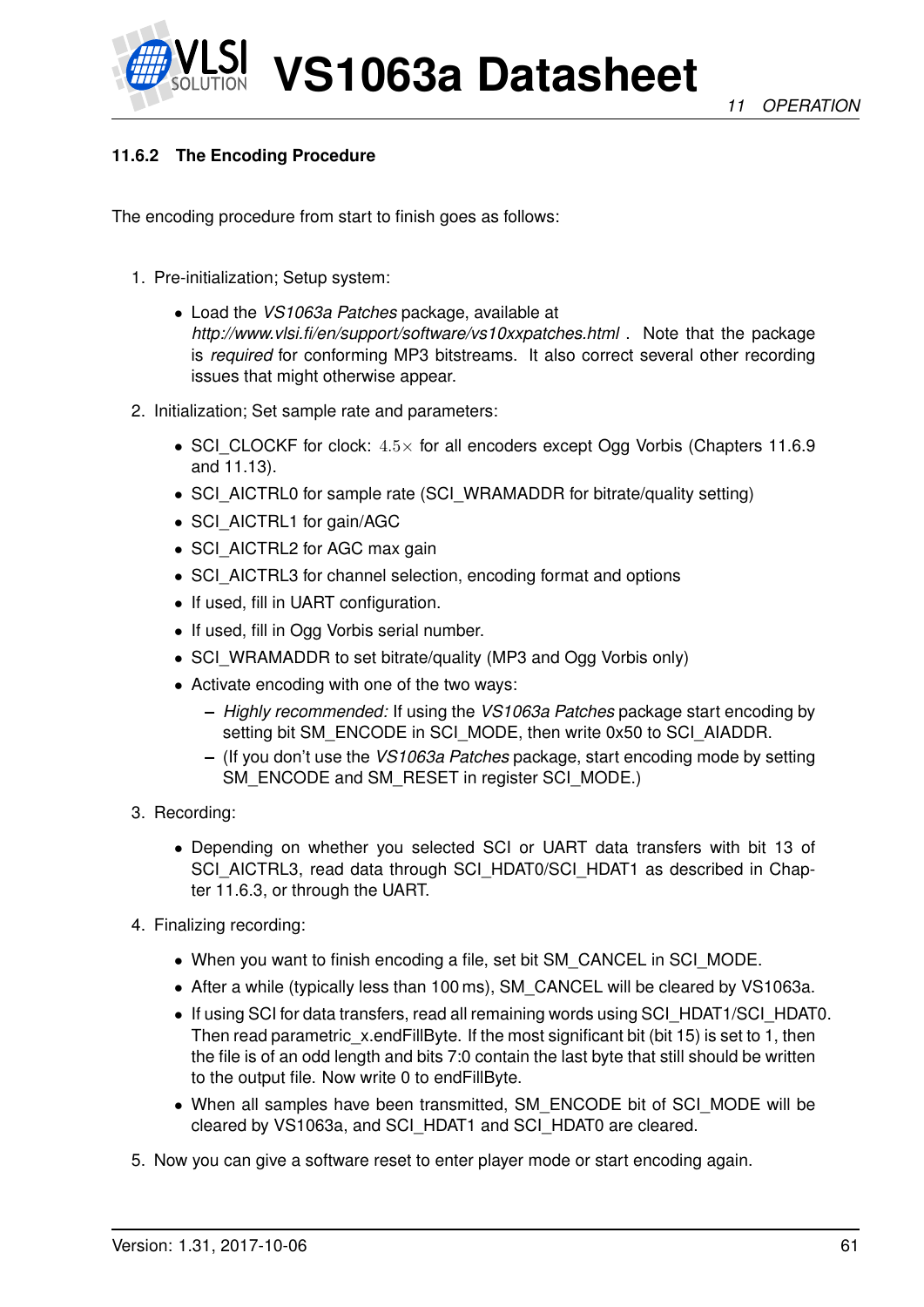

Example of Encoding initialization including loading *VS1063a Patches* (highly recommended):

```
// First command line loads VS1063a Patches. The patch package can be
// loaded from http://www.vlsi.fi/en/support/software/vs10xxpatches.html
// This package is required for best MP3 quality and correct monitoring.
LoadUserCode(vs1063apatch);
WriteVS10xxRegister(SCI_AICTRL0, 48000U); // 48 kHz
WriteVS10xxRegister(SCI_AICTRL1, 1024U); // Manual gain at 1.0x
WriteVS10xxRegister(SCI_AICTRL3, 0x60); // Stereo MP3 (Ogg Vorbis w/ VS1163a)
WriteVS10xxRegister(SCI_WRAMADDR, 0xE0C0); // Set bitrate to CBR 192 kbit/s
WriteVS10xxRegister(SCI_MODE, ReadVS10xxRegister(SCI_MODE) |
                              SM_ENCODE | SM_LINE1); // Set record parameters
WriteVS10xxRegister(SCI_AIADDR, 0x50); // Activate recording
```
The previous code sets 48 kHz stereo MP3 recording with manual gain control set at  $1\times$  $(= 0$  dB).

Example of initialization without loading *VS1063a Patches*. This method is not recommended, because e.g. MP3 recordings may have bit errors, and there may be other issues.

```
// Note that this method doesn't load and use the VS1063a Patches package.
// Without the package, MP3 files cannot be properly recorded. There may
// also be other issues, with e.g. audio channel allocation and setting
// the samplerate. VLSI Solution does not support this recording method.
WriteVS10xxRegister(SCI_AICTRL0, 16000U); // 16 kHz
WriteVS10xxRegister(SCI_AICTRL1, 0); // Manual gain 0 = AGC on
WriteVS10xxRegister(SCI_AICTRL2, 4096U); // AGC max gain 4.0x
WriteVS10xxRegister(SCI_AICTRL3, 2); // Mono IMA ADPCM
WriteVS10xxRegister(SCI_MODE,
                    (ReadVS10xxRegister(SCI_MODE) | SM_RESET | SM_ENCODE) &
                    ~SM_LINE1); // Microphone input, activate
```
The previous code sets 16 kHz downmix mono IMA ADPCM recording from the left channel using the microphone amplifier, with automatic gain control and maximum amplification of  $4\times$  $(= +12$  dB).

#### <span id="page-61-0"></span>**11.6.3 Reading Encoded Data Through SCI**

After encoding mode has been activated, registers SCI\_HDAT0 and SCI\_HDAT1 have new functions.

The encoding data buffer is 3712 16-bit words. The fill status of the buffer can be read from SCI\_HDAT1. If SCI\_HDAT1 is greater than 0, you can read that many 16-bit words from SCI\_HDAT0. If the data is not read fast enough, the buffer overflows and returns to empty state.

The encoded data is read from SCI\_HDAT0 and written into file as follows. The high 8 bits of SCI\_HDAT0 should be written as the first byte to a file, then the low 8 bits. Note that this is contrary to the default operation of some 16-bit microcontrollers, and you may have to take extra care to do this right.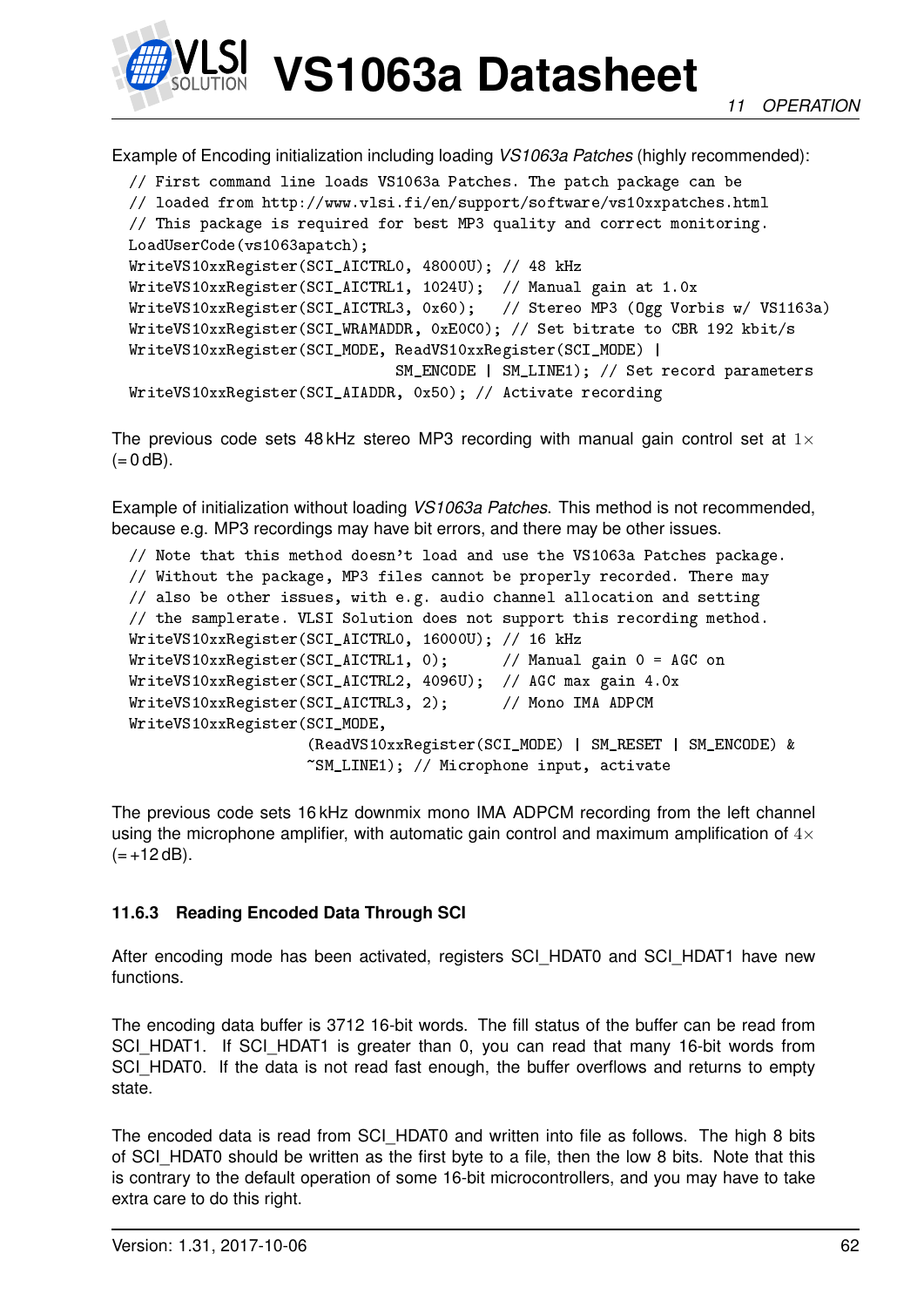#### **11.6.4 File Headers**

VS1063 automatically creates a suitable header for the selected encoding mode. If you have selected MP3 or Ogg Vorbis, the headers will be in those formats, otherwise you get a RIFF WAV header with the correct sample rate, number of channels, and other information. (If you have set bit 10 of SCI\_AICTRL3, the RIFF WAV header is not generated.) When you finish encoding you have to fix the RIFF size and data size fields.

The following shows a header for a 8 kHz mono  $\mu$ -law WAV file. Note that 2- and 4-byte values are little-endian (least significant byte first).

00000000 52 49 46 46 ff ff ff ff 57 41 56 45 66 6d 74 20 |RIFFT ..WAVEfmt | 00000010 14 00 00 00 07 00 01 00 40 1f 00 00 40 1f 00 00 |........@...@...| 00000020 01 00 08 00 02 00 01 00 64 61 74 61 ff ff ff ff |........data, ..|

| VS1063a RIFF WAV Header |                      |                |                     |                          |  |
|-------------------------|----------------------|----------------|---------------------|--------------------------|--|
| <b>File Offset</b>      | <b>Field Name</b>    | <b>Size</b>    | <b>Bytes</b>        | <b>Description</b>       |  |
| 0                       | ChunkID              | 4              | "RIFF"              | <b>RIFF</b> ident        |  |
| 4                       | ChunkSize            | 4              | F0 F1 F2 F3         | File size - 8            |  |
| 8                       | Format               | 4              | "WAVE"              | <b>WAVE</b> ident        |  |
| 12 <sup>2</sup>         | SubChunk1ID          | 4              | "fmt"               | fmt ident                |  |
| 16                      | SubChunk1Size        | 4              | 0x14 0x0 0x0 0x0    | 20                       |  |
| 20                      | AudioFormat          | $\overline{2}$ | 0x07 0x0            | Audio format             |  |
| 22                      | <b>NumOfChannels</b> | $\overline{2}$ | 0x01 0x00           | 1 for mono, 2 for stereo |  |
| 24                      | SampleRate           | 4              | 0x40 0x1f 0x00 0x00 | $0x1f40 = 8000 Hz$       |  |
| 28                      | <b>ByteRate</b>      | 4              | 0x40 0x1f 0x00 0x00 | Bytes per second         |  |
| 32                      | <b>BlockAlign</b>    | $\overline{2}$ | 0x01 0x00           | 1 byte per block         |  |
| 34                      | <b>BitsPerSample</b> | $\overline{2}$ | 0x08 0x00           | 8 bits / sample          |  |
| 36                      | Extra size           | $\overline{2}$ | 0x02 0x00           | 2 extra bytes            |  |
| 38                      | Samples per block    | $\mathbf{2}$   | 0x01 0x00           | 1 sample per block       |  |
| 40                      | SubChunk3ID          | 4              | "data"              | Data ident               |  |
| 44                      | SubChunk3Size        | 4              | D0 D1 D2 D3         | Data size (File Size-48) |  |
| 48                      | Samples              |                |                     | data                     |  |

Because VS1063a cannot know in advance how long the recording will be, it will set both RIFF ChunkSize and Data SubChunk3Size fields  $F$  and  $D$  to 0xFFFFFFFF. You have to fill in correct values for  $F$  and  $D$  after finishing encoding.

Below is an example of a valid header for a 44.1 kHz mono PCM file that has a final length of 1798772 (0x1B7274) bytes:

|  |  |  |  |  |  |  |  | 0000 52 49 46 46 6c 72 1b 00 57 41 56 45 66 6d 74 20   RIFF1rWAVEfmt                     |
|--|--|--|--|--|--|--|--|------------------------------------------------------------------------------------------|
|  |  |  |  |  |  |  |  | 0010 14 00 00 00 01 00 01 00 80 bb 00 00 00 77 01 00 $  \dots \dots \dots \dots \dots  $ |
|  |  |  |  |  |  |  |  | 0020 02 00 10 00 02 00 01 00 64 61 74 61 44 72 1b 00  dataDr                             |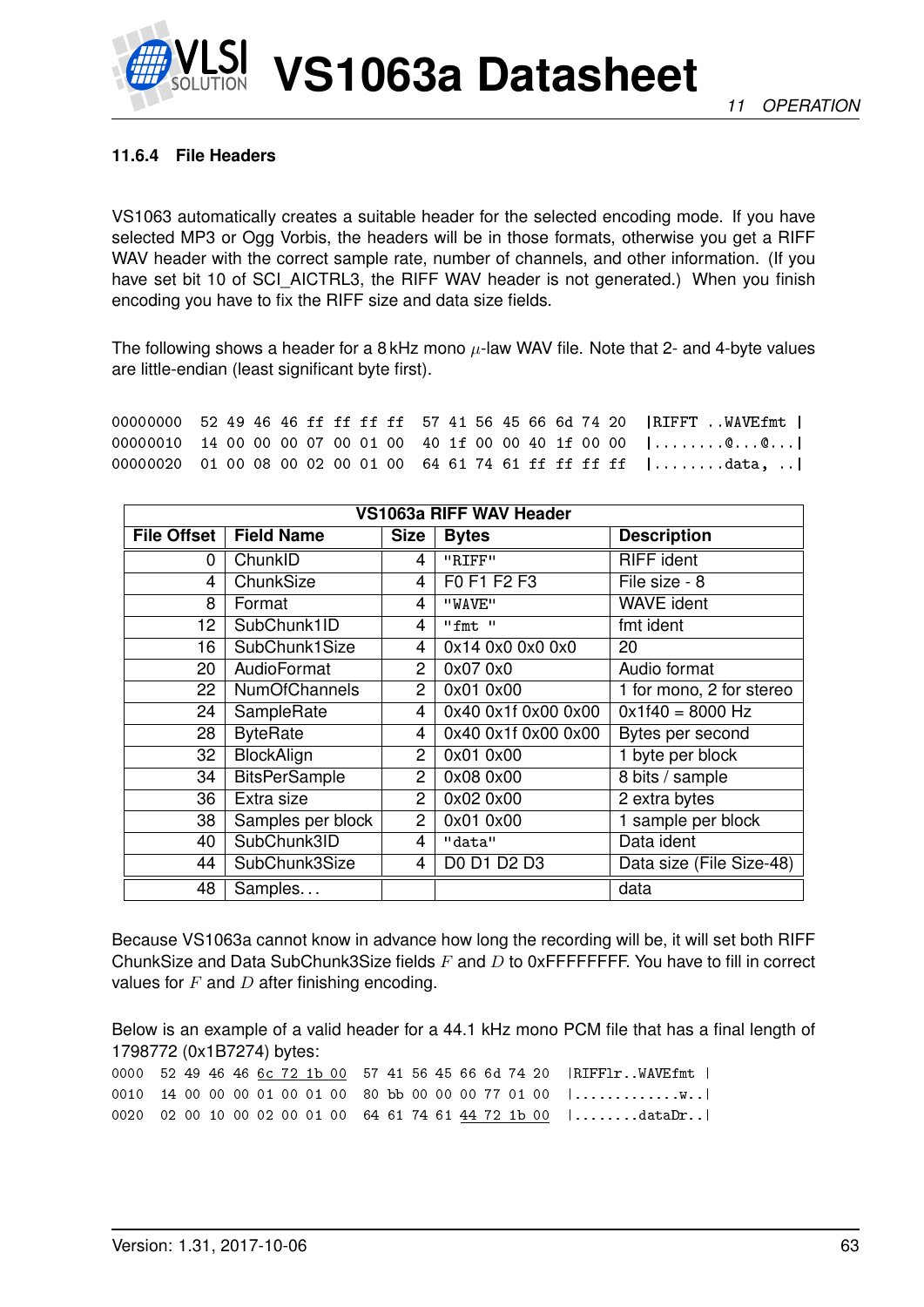

# **11.6.5 Playing Encoded Data**

In order to play back your encoding, all you need to do is to provide the file through SDI as you would with any audio file.

#### **11.6.6 Encoder Sample Rate Considerations**

For encoder sample rates to work accurately, it is recommended to load and run the *VS1063a Patches* package. It is is available at *http://www.vlsi.fi/en/support/software/vs10xxpatches.html* .

When the *VS1063a Patches* package, v1.2 or higher, is installed, then almost all recording sample rates for almost all encoders can be represented accurately. The only exception is Stereo Ogg Vorbis recording at over 32 kHz, in which case recording speed may not be accurate.

Below is a encoding sample rate accuracy table for all standard MP3 sample rates, with nominal crystal speed XTALI = 12.288 MHz.

|                 | Example encoder sample rates, XTALI = 12.288 MHz |              |                                                   |  |  |  |  |
|-----------------|--------------------------------------------------|--------------|---------------------------------------------------|--|--|--|--|
| Requested $f_s$ | Actual $f_s$                                     | <b>Error</b> | <b>Note</b>                                       |  |  |  |  |
| 48000 Hz        | 48000 Hz                                         | 0.00%        |                                                   |  |  |  |  |
| 44100 Hz        | 44100 Hz                                         | 0.00%        | All except Ogg Vorbis stereo.                     |  |  |  |  |
| 44100 Hz        | 44201 Hz                                         | $+0.23%$     | Ogg Vorbis stereo; not recommended for streaming. |  |  |  |  |
| 32000 Hz        | 32000 Hz                                         | 0.00%        |                                                   |  |  |  |  |
| 24000 Hz        | 24000 Hz                                         | 0.00%        |                                                   |  |  |  |  |
| 22050 Hz        | 22050 Hz                                         | 0.00%        |                                                   |  |  |  |  |
| 16000 Hz        | 16000 Hz                                         | 0.00%        |                                                   |  |  |  |  |
| 12000 Hz        | 12000 Hz                                         | 0.00%        |                                                   |  |  |  |  |
| 11025 Hz        | 11025 Hz                                         | 0.00%        |                                                   |  |  |  |  |
| 8000 Hz         | 8000 Hz                                          | 0.00%        |                                                   |  |  |  |  |

#### **11.6.7 Encode Monitoring Volume**

In VS1063a writing to the SCI\_VOL register during encoding mode will update monitoring volume.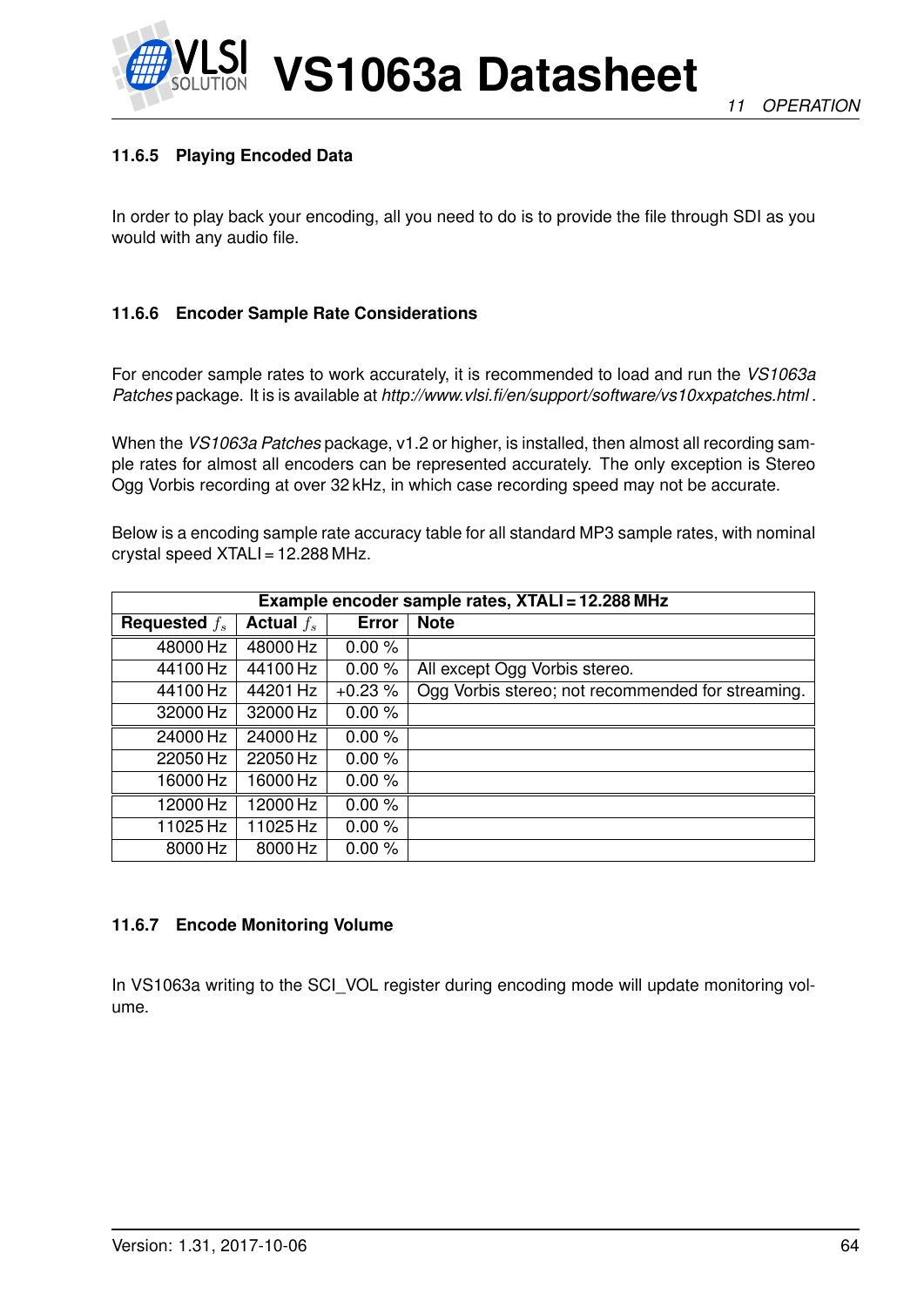

# **11.6.8 MP3 (format 5) Encoder Specific Considerations (VS1063a Only)**

The MP3 encoder supports all bitrates and sample rates of the MP3 format, both in mono and stereo. For details of supported and recommended modes, see Chapter [9.3.1.](#page-33-0) Notice particularly that only the MP3 official sample rates are supported (8000, 11025, 12000, 16000, 22050, 24000, 32000, 44100 and 48000 Hz). If you try to start MP3 encoding with any other sample rate, the encoder will silently fail.

Quality mode, VBR, CBR are the main modes supported by the encoder. If ABR is selected, VBR mode is used instead. When Quality mode is selected, 5 is designed to be "near PCM quality" for the given sample rate.

The so-called MP3 bit reservoir offers a way to more efficiently encode MP3 files. To make streaming more resilient to transmission errors, encoder only makes bit reservoir references one frame back.

For some streaming applications it may be beneficial to turn the bit reservoir off by setting bit 10 of register SCI\_WRAMADDR before activating encoding. This will make frames more selfcontained. When using ABR/VBR/Quality encoding, turning bit reservoir off will increase the bitrate approximately 4...16 kbit/s. Turning bit reservoir off in CBR mode is strongly discouraged as it will have a huge impact in quality and coding efficiency.

Note: If MP3 encoding is attempted with VS1163a or VS8063a, Ogg Vorbis will be encoded.

#### <span id="page-64-0"></span>**11.6.9 Ogg Vorbis (format 6) Encoder Specific Considerations**

The Ogg Vorbis encoder supports a wide range of bitrates and all sample rates at 8...48 kHz. in mono and stereo. For some examples of supported modes, see Chapter [9.3.2.](#page-34-0)

Quality mode is the main mode supported by the encoder. If VBR is selected, the value is internally converted to a quality value between 0. . . 9, and this value is used. If ABR or CBR is selected, VBR mode is used instead. When Quality mode is selected, 5 is designed to be "near PCM quality" for the given sample rate.

When silence is detected, the bitstream width may be reduced by up to 90 %. Because the encoder attempts to make Ogg frames as long as possible (up to 4 KiB), this means that in such a case the frame delay may grow dramatically, which may cause problems for streaming systems. To avoid this, the user may set register SCI\_WRAMADDR bit 10 before activating encoding. This will instruct the encoder to create a frame always after at least 1024 but not more than 2048 samples have been generated in an Ogg frame.

The Ogg stream default serial number is 0xfecaadab. If the user wants to change it, he should, before activating encoding, write to parametric\_x.i.encoding.serialNumber (Chapter [11.10\)](#page-68-0) and set bit 11 of register SCI\_WRAMADDR.

If you run the Ogg Vorbis encoder in stereo, and with a sample rate of 40 kHz or higher, set the clock multiplier register SCI CLOCKF to at least  $5.0\times$  (e.g. SCI CLOCKF = 0xe000). Otherwise SCI\_CLOCKF =  $4.5\times$  is enough.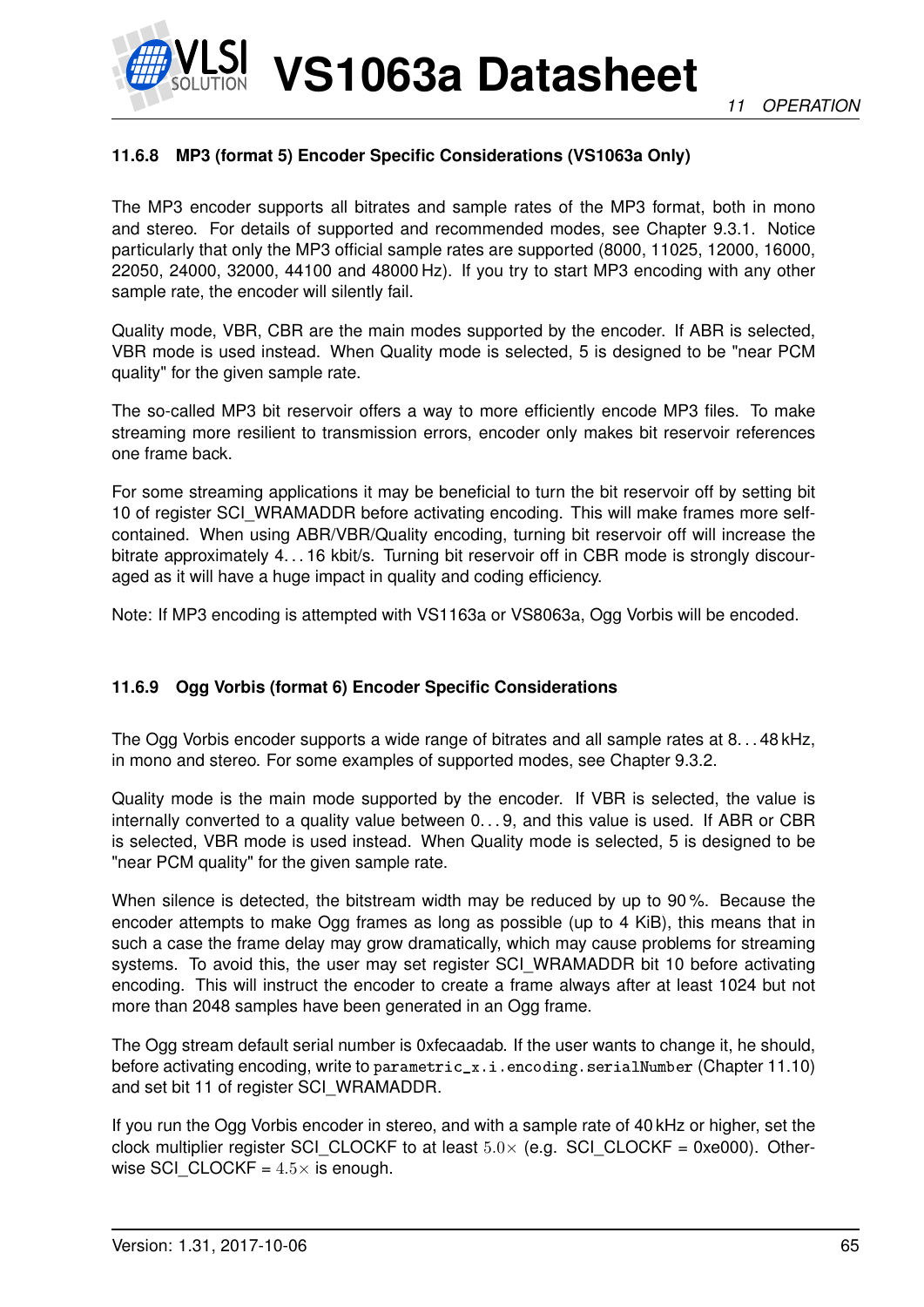

# **11.6.10 Estimated Minimum Encoder/Decoder Delays**

This Chapter presents the estimated absolute minimum encoder/decoder total delays between two VS1063a ICs. In addition to these numbers come all data transfer times from the transmitting to the receiving unit, as well as the playback VS1063a's audio buffer if it is not kept to a minimum by the user.

The following symbols are used:

 $-f_s$  = sample rate

 $-d_m$  = minimum encoder/decoder delay in milliseconds

Note! Delays have been calculated for standard MP3 sample rates. Other encoders can also encode non-standard sample rates up to 48 kHz.

| $f_s$ / Hz | <b>PCM/G.711/</b> | IMA / ms            |                    | MP3 / ms | Ogg <sup>1</sup> / ms |
|------------|-------------------|---------------------|--------------------|----------|-----------------------|
|            | G.722/ms          | normal <sup>2</sup> | $\mathbf{codec}^3$ |          |                       |
| 48000      | 3                 | 14                  | 4                  | 97       | 124                   |
| 44100      | 3                 | 15                  | 4                  | 105      | 135                   |
| 32000      | 3                 | 19                  | 4                  | 143      | 185                   |
| 24000      | 3                 | 25                  | 4                  | 118      | 125                   |
| 22050      | 3                 | 26                  | 4                  | 128      | 140                   |
| 16000      | 3                 | 35                  | 5                  | 175      | 190                   |
| 12000      | 3                 | 46                  | 5                  | 233      | 250                   |
| 11025      | 3                 | 49                  | 5                  | 253      | 270                   |
| 8000       | 3                 | 66                  | 6                  | 347      | 200                   |

<sup>1</sup> Numbers apply if "limited frame length" (bit 10 of register SCI WRAMADDR) is set. If the bit is not set, encoder/decoder delay can be up to several seconds. See Chapter [11.6.1,](#page-58-1) Encoding Control Registers, for details on how to set the "limited frame length" bit.

<sup>2</sup> When IMA ADPCM is decoded in decoder mode. Encoder can be in encoder or codec mode.

<sup>3</sup> When IMA ADPCM is decoded in codec mode. Encoder can be in encoder or codec mode.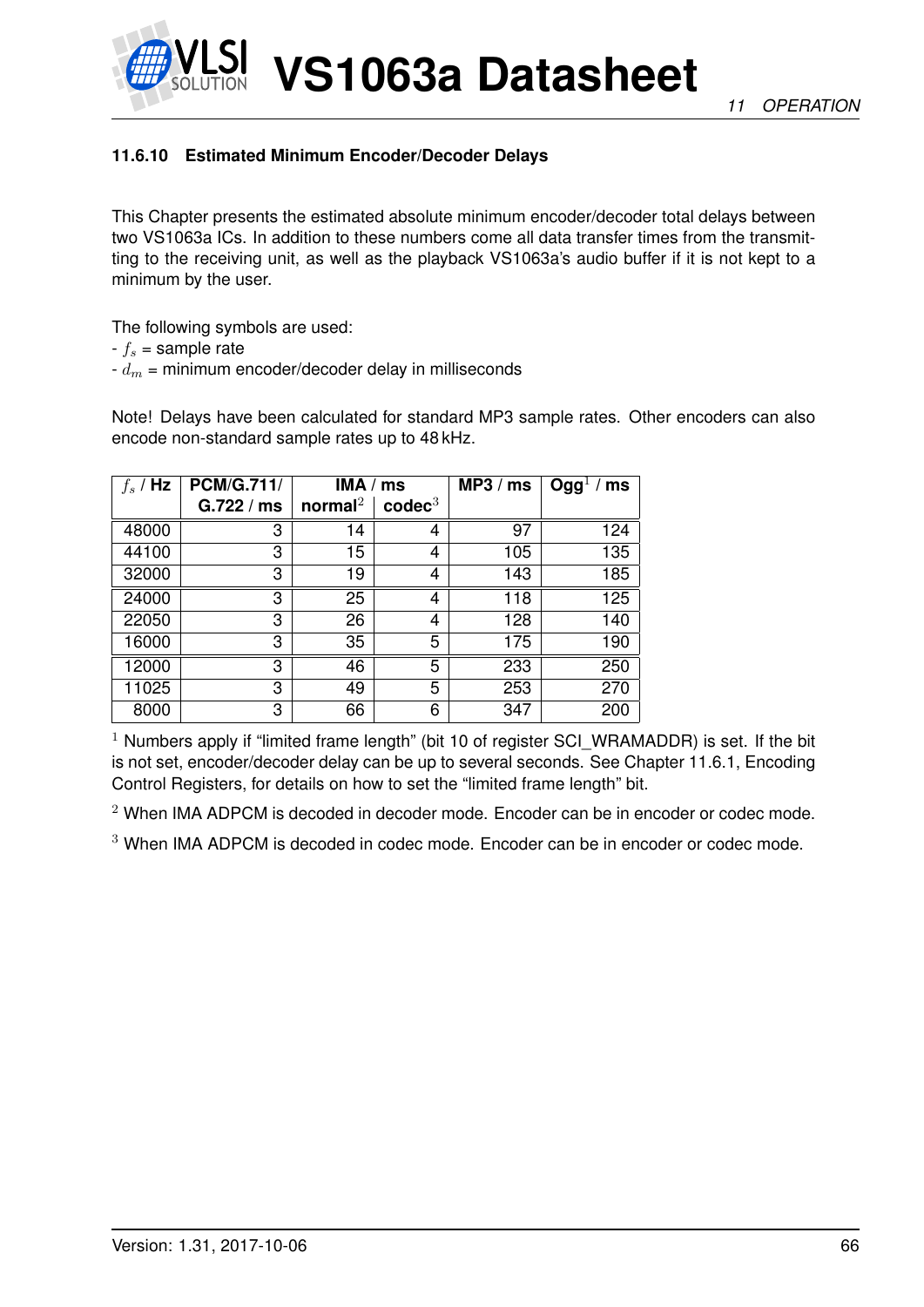



# <span id="page-66-0"></span>**11.7 Codec Mode (Full-Duplex)**

In codec mode VS1063a encodes and decodes separate signal paths at the same time, acting as a full-duplex device.

However, there are some restrictions in codec mode. The sample rate should be XTALI/256, XTALI/512, XTALI/1024 or XTALI/1536 (with XTALI = 12.288 MHz, supported sample rates are 48000, 24000, 12000 or 8000 Hz). MP3 and Ogg Vorbis formats are not available.

A RIFF WAV header is automatically generated in the encoded data. Encoded data is read through SCI\_HDAT1 and SCI\_HDAT0 like in encoding mode (except if UART mode is used).

The data to be decoded is sent to SDI like in decoding mode. The format, number of channels and sample rate are determined from a RIFF WAV header. If you have set bit 10 of SCI\_AICTRL3, the RIFF WAV header is not expected and the format, number of channels and rate are set to the ones used in encoding.

If you use Codec Mode at its largest data transfer rates, i.e. 48 kHz 16-bit PCM written through SDI and read through SCI, you have to set the clock multiplier SCI CLOCKF to  $5.0\times$ .

Note: the RIFF WAV parser used in the codec mode decoder is a simplified one.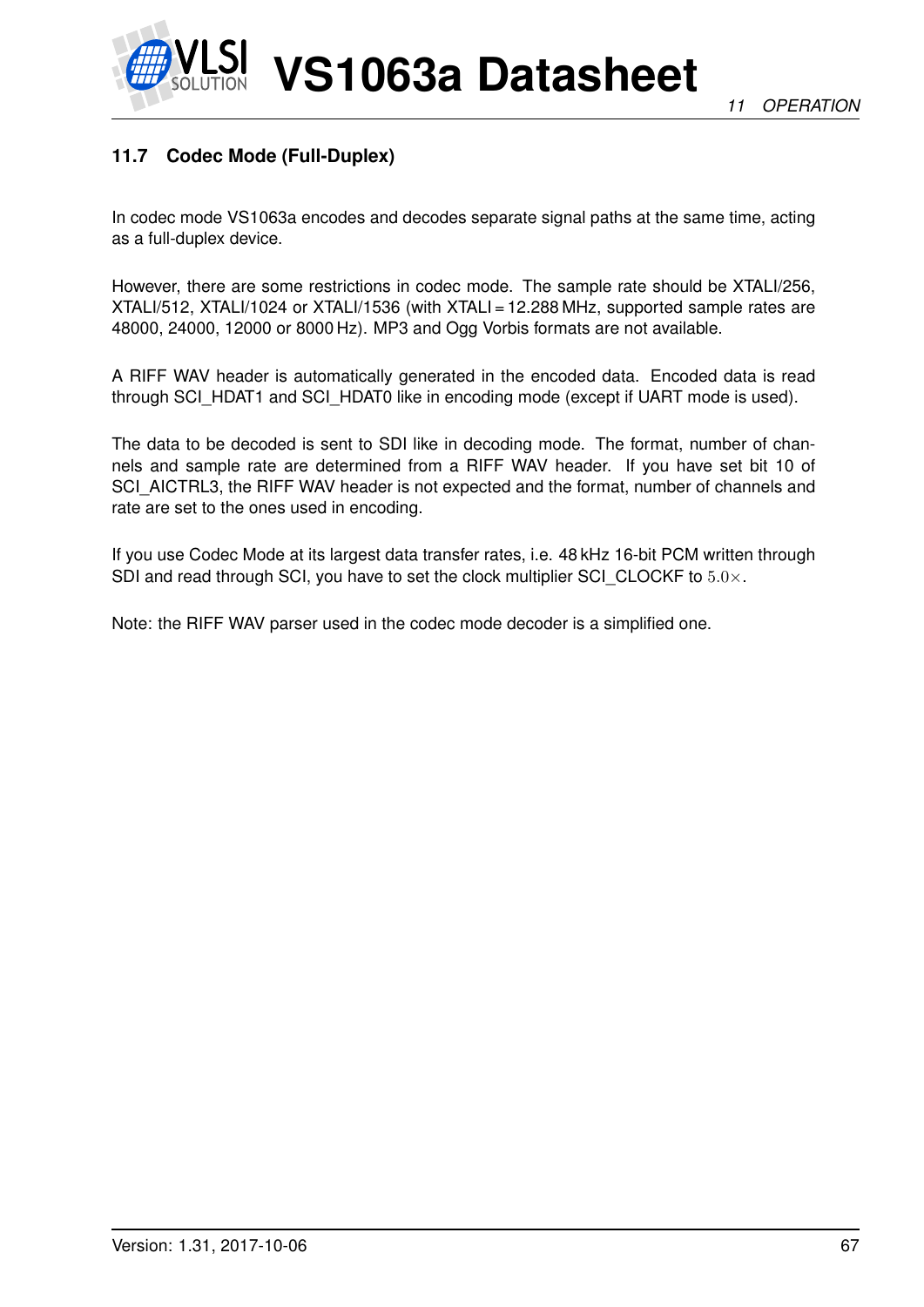

# **11.8 SPI Boot**

If GPIO0 is set with a pull-up resistor to 1 at boot time, VS1063a tries to boot from external SPI memory.

SPI boot redefines the following pins:

| <b>Normal Mode</b> | <b>SPI Boot Mode</b> |
|--------------------|----------------------|
| GPIO0              | <b>xCS</b>           |
| GPIO1              | <b>CLK</b>           |
| <b>DREQ</b>        | <b>MOSI</b>          |
| GPIO <sub>2</sub>  | <b>MISO</b>          |

The memory has to be an SPI Bus Serial EEPROM with 16-bit or 24-bit addresses. The serial speed used by VS1063a is 245 kHz with the nominal 12.288 MHz clock. The first three bytes in the memory have to be 0x50, 0x26, 0x48.

The exact record format is explained in the VS1063a Programmer's Guide.

#### **11.9 I2C Boot**

VS1063 also supports boot from I2C EEPROM. I2C boot is only tried if GPIO0 is pulled high, but the required boot ident is not found from SPI EEPROM. When GPIO0 is low, boot is not tried and normal decoding mode is entered.

I2C boot redefines the following pins:

|       | Normal Mode   SPI Boot Mode  |
|-------|------------------------------|
| GPIO0 | high = enable $SPI/IZC$ boot |
| GPIO4 | <b>SDA</b>                   |
| GPIO6 | SCL                          |

Both SDA and SCL has to have an external pull-up.

The memory has to be an I2C EEPROM with 8-bit or 16-bit address. The serial speed used by VS1063a is <100 kHz with the nominal 12.288 MHz clock. The boot record format is the same as for SPI boot.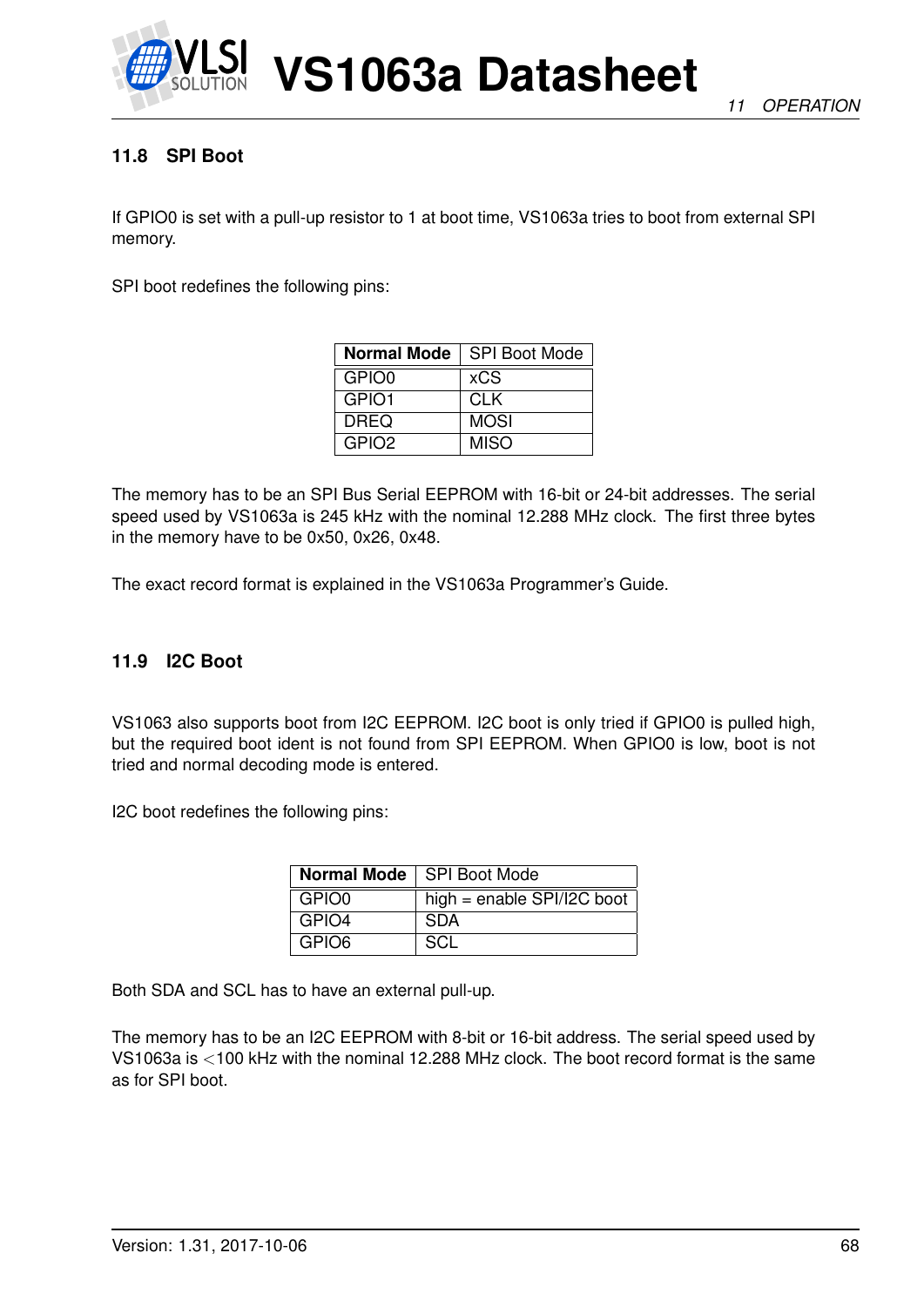

# <span id="page-68-0"></span>**11.10 Extra Parameters (Parametric Structure)**

The following parametric structure is in X memory at address 0x1e00 and can be used to set extra parameters or get information. SCI\_WRAMADDR addresses 0xc0c0...0xc0ff are mapped to parametric structure addresses 0x1e00. . . 0x1e3f. Also, when an address between 0xc0c0 to 0xc0ff is written to SCI\_WRAMADDR, sdiFree and audioFill are updated.

```
#define PARAMETRIC_VERSION 0x0004
struct parametric { /* configs are not cleared between files */<br>u_int32 chipID; /*0x1e00/01 Initialized at reset for your conv
                      /*0x1e00/01 Initialized at reset for your convenience*/
 u_int16 version; /*0x1e02 - structure version */
  u_int16 config1; /*0x1e03 wamf ---C ppss RRRR */
  s\_int16 playSpeed; /*0x1e04 0,1 = normal speed, 2 = twice, etc. */
  u_int16 bitRatePer100; /*0x1e05 average bitrate divided by 100 */
  u_int16 endFillByte; /*0x1e06 which byte value to send after file */
 s_int32 rateTune; /*0x1e07..8 samplerate tune in +-1ppm steps. V4*/<br>u_int16 playMode; /*0x1e09 play and processing enables V4 */
                         /*0x1e09 play and processing enables V4 */
  s_int32 sampleCounter; /*0x1e0a..b sample counter. V4*/
  u_int16 vuMeter; /*0x1e0c VU meter result V4*/
  u_int16 adMixerGain; /*0x1e0d AD mixer attenuation in 3dB steps -3..-31*/
 u_int16 adMixerConfig; /*0x1e0e AD mixer config, bits 5-4=rate, 7-6=mode */
  u_int16 pcmMixerRate; /*0x1e0f PCM mixer samplerate (read when enabled)*/
  u_int16 pcmMixerFree; /*0x1e10 PCM mixer FIFO free state */
  u_int16 pcmMixerVol; /*0x1e11 PCM mixer volume 0..191 (-0.5dB steps) */
  u_int16 eq5Params[10]; /*0x1e12..0x1e1b 5-channel EQ parameters */
  u_int16 eq5Updated; /*0x1e1c write as non-zero to recalculate filters.*/
  u_int16 speedShifter; /*0x1e1d Speed Shifter speed 0x4000 == 1.0x V4 */
  u_int16 earSpeakerLevel; /*0x1e1e EarSpeaker level, 0 = off. V4*/
 u_int16 sdiFree; /*0x1e1f SDI FIFO free in words. V4*/
  u_int16 audioFill; /*0x1e20 Audio buffer fill in stereo samples. V4*/
  u_int16 reserved[4]; /*0x1e21..24 */
  u_int32 latestSOF; /*0x1e25/1e26 latest start of frame V4 */
  u_int32 positionMsec; /*0x1e27-28 play position if known. V3*/
  s_int16 resync; /*0x1e29 > 0 for automatic m4a, ADIF, WMA resyncs*/
  /* 42 words */union \{ /* 22 available -- these are not cleared at software reset! */
   u_int16 generic[22]; /*1e2a*/
    struct {<br>s_int16 txUartDiv;
                                  /*1e2a direct set of UART divider*/
      s_int16 txUartByteSpeed; /*1e2b set UART byte speed (txUartDiv=0)*/
      u_int16 txPauseGpio; /*1e2c mask: a high level pauses tx*/
      s_int16 aecAdaptMultiplier; /* 2 for default */
      s_int16 reserved[14];
      u_int16 channelMax[2]; /*1e3c,1e3d for record level monitoring*/
     u_int32 serialNumber; /*1e3e,1e3f for Ogg Vorbis if enabled in WRAMADDR(11)*/
   } encoding;
    struct {
     u_int32 curPacketSize;
      u_int32 packetSize;
   } wma; /* 4*/
    struct {
      u_int16 sceFoundMask; /*1e2a single-channel-el. found since last clr*/
      u_int16 cpeFoundMask; /*1e2b channel-pair-el. found since last clr*/
      u_int16 lfeFoundMask; /*1e2c low-frequency-el. found since last clr*/
      u_int16 playSelect; /*1e2d 0 = first any, initialized at aac init */
     s_int16 dynCompress; /*1e2e -8192=1.0, initialized at aac init */
      s_int16 dynBoost; /*1e2f 8192=1.0, initialized at aac init */
      /* playSelect: 0 = first sce or cpe or lfe
         xxxx0001 first sce xxxx0010 first cpe
         xxxx0011 first lfe eeee0101 sce eeee
                               eeee0111 lfe eeee */u_int16 sbrAndPsStatus; /*0x1e30 V3 gotSBR/upsampling/gotPS/PSactive*/
     u_int16 sbrPsFlags; /*0x1e31 V4*/
   } aac; /* 3*/
    struct {
     s_int16 gain; /* 0x1e2a proposed gain offset, default = -12 */
   } vorbis;
 } i;
};
```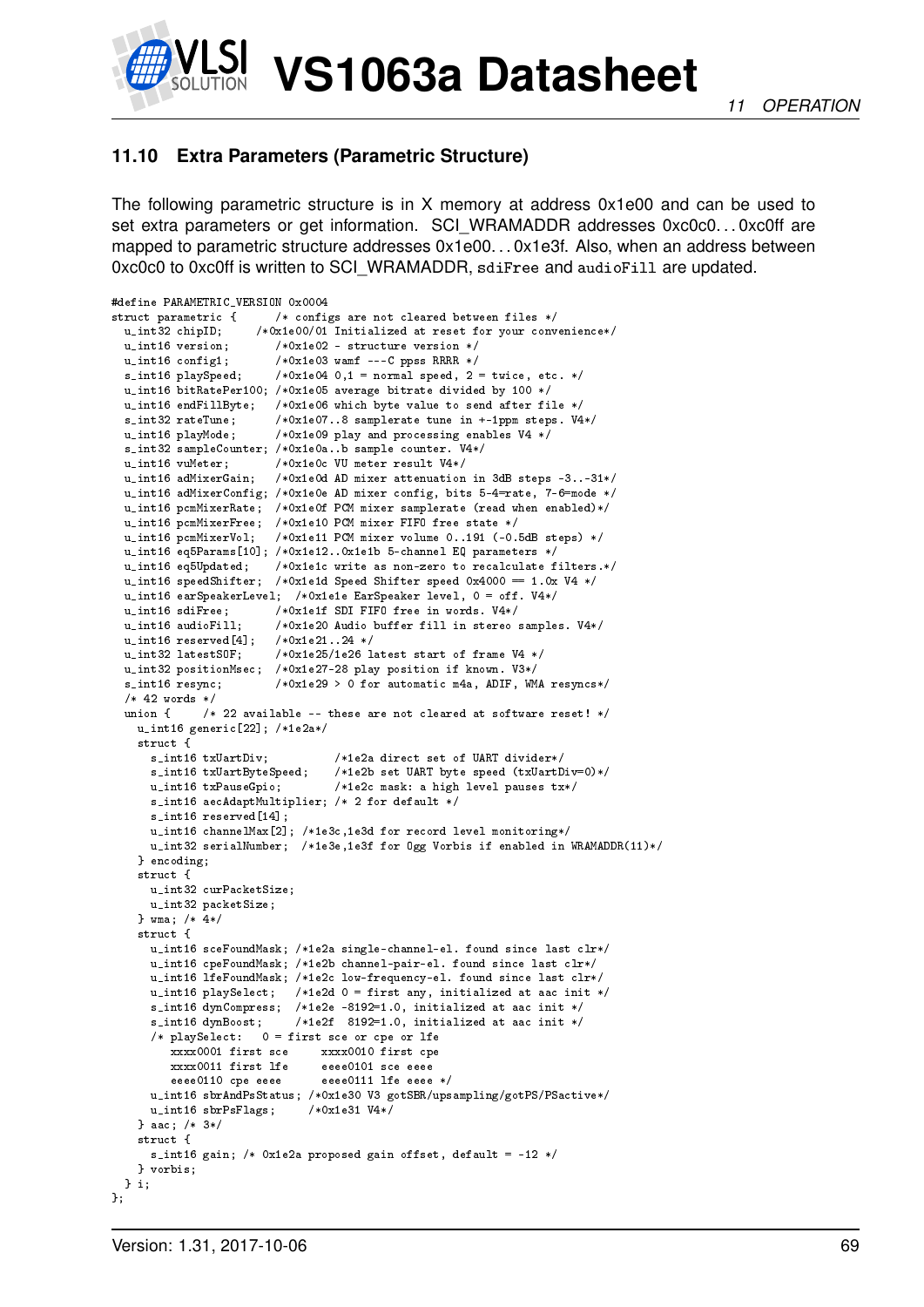

#### **11.10.1 Parametric: chipID, version, config1**

| <b>Parameter</b> | Address   | Usage                                                  |
|------------------|-----------|--------------------------------------------------------|
| chipID           | 0x1e00-01 | Fuse-programmed unique ID (cosmetic copy of the fuses) |
| version          | 0x1e02    | Structure version - 0x0004                             |
| config1          | 0x1e03    | Miscellaneous configuration                            |

The fuse-programmed ID is read at startup and copied into the chipID field. If not available, the value will be all zeros.

The version field can be used to determine the layout of the rest of the structure. The version number is changed when the structure is changed. For VS1063a the structure version is 4.

config1 sets miscellanous settings. Bits 12 to 15 can be used by the user to easily disable certain decoders. Disabling FLAC may be useful in standalone applications to increase the data memory available for the application. The default reset value for config1 is 0x0010.

| config1 |                                    |  |  |
|---------|------------------------------------|--|--|
| bits    | <b>Usage</b>                       |  |  |
| 15      | $1 =$ Disable WMA decoding         |  |  |
| 14      | $1 =$ Disable AAC decoding         |  |  |
| 13      | $1 =$ Disable MP3 decoding         |  |  |
| 12      | $1 =$ Disable FLAC decoding        |  |  |
| 11:9    | Reserved, set to 0                 |  |  |
| 8       | $1 =$ Disable CRC checking for MP3 |  |  |
| 7:6     | <b>AAC PS configuration</b>        |  |  |
| 5:4     | <b>AAC SBR configuration</b>       |  |  |
| 3:0     | not used in VS1063a                |  |  |

Bits 7 to 4 in config1 can be used to control the SBR (Spectral Band Replication) and PS (Parametric Stereo) decoding. Bits 5 and 4 select SBR mode and bits 7 and 6 select PS mode. These configuration bits are useful if your AAC license does not cover SBR and/or PS.

| config1(5:4)     | <b>Usage</b>                                         |
|------------------|------------------------------------------------------|
| '00'             | normal mode, upsample ≤24 kHz AAC files              |
| $\overline{01'}$ | do not automatically upsample <24 kHz AAC files, but |
|                  | enable upsampling if SBR is encountered (default)    |
| '10'             | never upsample                                       |
| '11'             | disable SBR (also disables PS)                       |

| config1 $(7:6)$ | <b>Usage</b>                                           |
|-----------------|--------------------------------------------------------|
| '00'            | normal mode, process PS if it is available             |
| '01'            | process PS if it is available, but in downsampled mode |
| '10'            | reserved                                               |
| '11'            | disable PS processing                                  |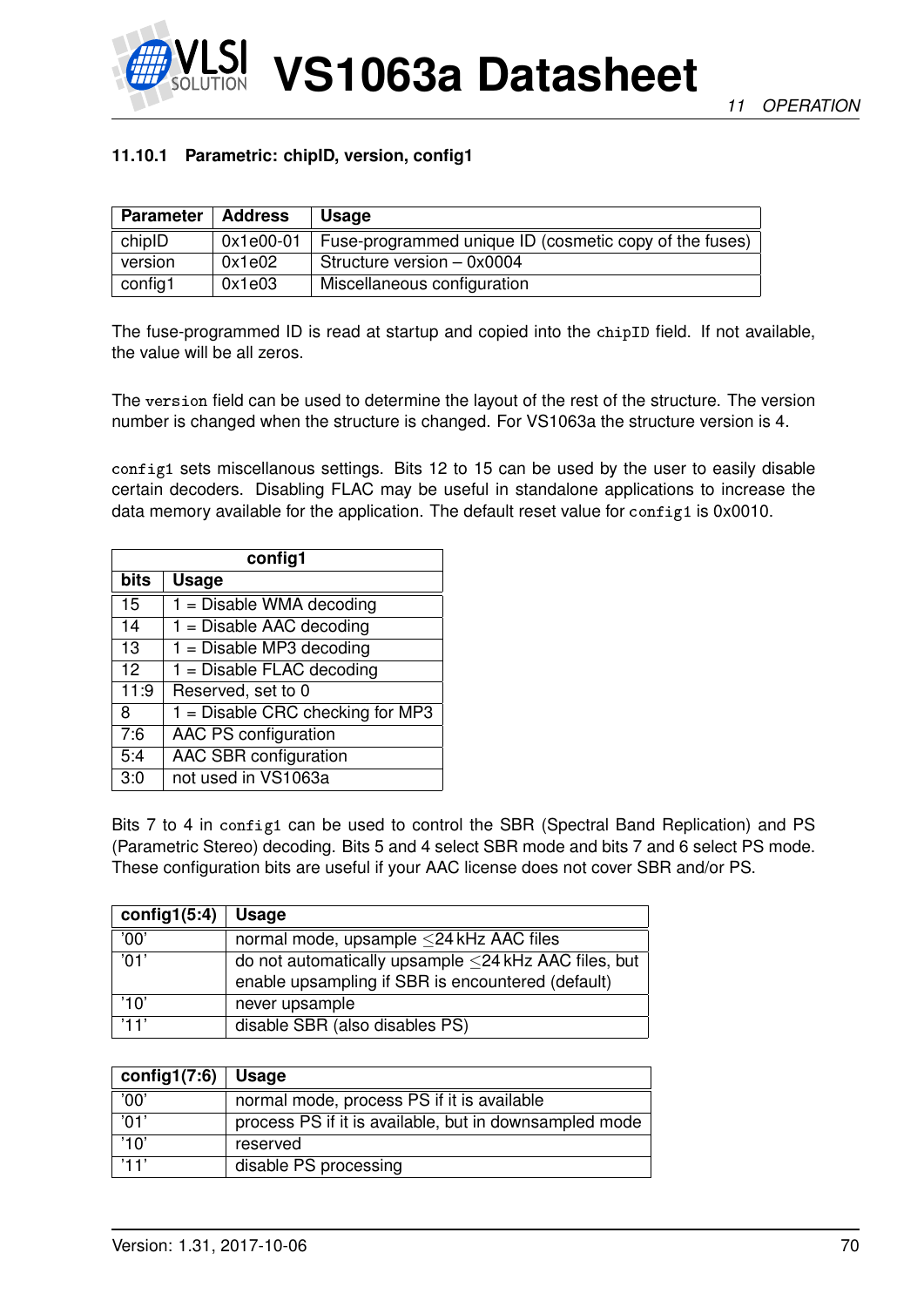

# **11.10.2 Parametric: Player Configurations**

| <b>Parameter</b> | <b>Address</b> | <b>Usage</b>                                               |  |
|------------------|----------------|------------------------------------------------------------|--|
| playSpeed        | 0x1e04         | $0,1$ = normal speed, $2$ = double, $3$ = three times etc. |  |
| bitRatePer100    | 0x1e05         | average bitrate divided by 100                             |  |
| endFillByte      | 0x1e06         | byte to send after file                                    |  |
| rateTune         | 0x1e07:1e08    | sample rate finetune in $+1$ ppm steps                     |  |
| playMode         | 0x1e09         | mono, pause, and extra audio processing selects            |  |
| sampleCounter    | 0x1e0a:1e0b    | sample counter                                             |  |
| sdiFree          | 0x1e1f         | SDI FIFO free space in words                               |  |
| audioFill        | 0x1e20         | Audio buffer fill in stereo samples                        |  |
| latestSOF        | 0x1e25:1e26    | latest start of frame                                      |  |
| positionMsec     | 0x1e27:1e28    | File position in milliseconds, if available                |  |
| resync           | 0x1e29         | Automatic resync selector                                  |  |

playSpeed makes it possible to fast forward songs. Decoding of the bitstream is performed, but only each playSpeed frames are played. For example by writing 4 to playSpeed will play the song four times as fast as normal, if you are able to feed the data with that speed. Write 0 or 1 to return to normal speed. SCI\_DECODE\_TIME will also count faster. All current codecs support the playSpeed configuration.

bitRatePer100 contains the average bitrate divided by 100. The value is updated once per second and it can be used to calculate an estimate of the remaining playtime. This value is also available in SCI\_HDAT0 for all codecs except MP3, MP2, and MP1.

endFillByte indicates what byte value to send after file is sent before SM\_CANCEL.

rateTune finetunes the sample rate in 1 ppm steps. This is useful in streaming applications where long-term buffer fullness is used to adjust the sample rate very accurately. Zero is normal speed, positive values speed up, negative values slow down. To calculate rateTune for a speed, use  $(x-1.0) * 1000000$ . For example 5.95% speedup  $(1.0595-1.0) * 1000000 = 59500$ .

playMode provides mono and pause select bits. It also contains some extra processing block enables. Setting the pause bit will immediately stop audio sample output. Samples already in the audio buffer will be played, but stream buffer is not read until pause bit is cleared. The mono select averages left and right channel so LEFT and RIGHT outputs will be the same. Other bits are explained separately.

| playMode    |                          |                        |  |  |
|-------------|--------------------------|------------------------|--|--|
| <b>bits</b> | <b>Name</b>              | <b>Usage</b>           |  |  |
| 6           | PLAYMODE SPEEDSHIFTER ON | Speedshifter enable    |  |  |
| 5           | PLAYMODE EQ5 ON          | EQ5 enable             |  |  |
| 4           | PLAYMODE PCMMIXER ON     | PCM Mixer enable       |  |  |
| 3           | PLAYMODE ADMIXER ON      | AD Mixer enable        |  |  |
| 2           | PLAYMODE VUMETER ON      | <b>VU Meter enable</b> |  |  |
| 1           | PLAYMODE PAUSE ON        | Pause enable           |  |  |
| 0           | PLAYMODE MONO OUTPUT     | Mono output select     |  |  |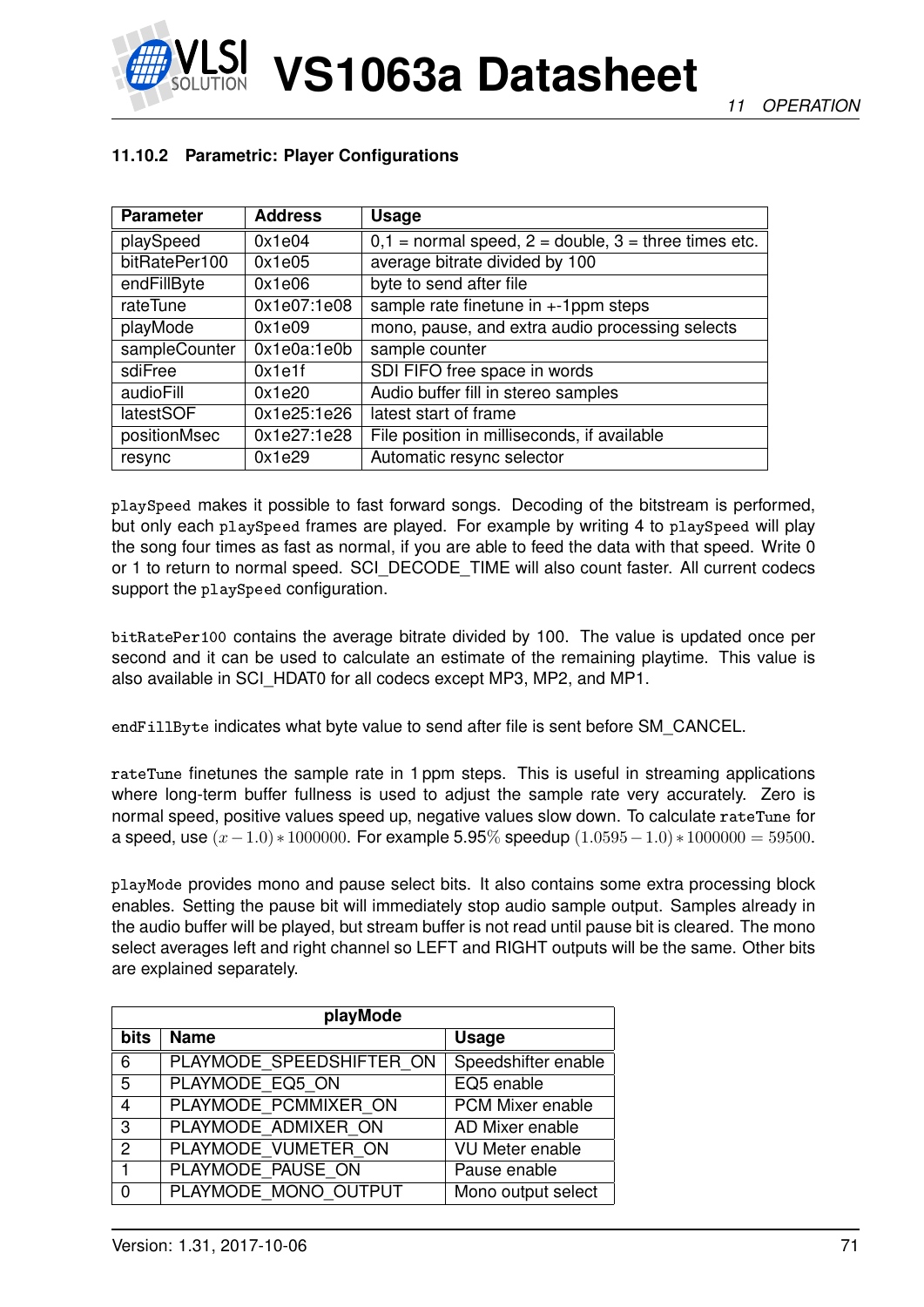

sampleCounter advances for each played sample and is initialized by Ogg Vorbis decoding.

sdiFree and audioFill can be used to monitor and control the playback delay in special applications. sdiFree and audioFill are updated when WRAMADDR is written with values from 0xc0c0 to 0xc0ff. These translate to parametric stucture addresses 0x1e00. . . 0x1e3f automatically. So, write 0xc0df to WRAMADDR, and then read WRAM twice to get both sdiFree and audioFill.

latestSOF returns the position of the current (AAC) or next (WMA) beginning of a frame. You can use this information to implement glitch-free A-B loop or rewind.

positionMsec is a field that gives the current play position in a file in milliseconds, regardless of rewind and fast forward operations. The value is only available in codecs that can determine the play position from the stream itself. Currently WMA and Ogg Vorbis provide this information. If the position is unknown, this field contains -1.

resync field is used to force a resynchronization to the stream for WMA and AAC (ADIF, .mp4 / .m4a) instead of ending the decode at first error. This field can be used to implement almost perfect fast forward and rewind for WMA and AAC (ADIF, .mp4 / .m4a). The user should set this field before performing data seeks if they are not in packet or data block boundaries. The field value tells how many tries are allowed before giving up. The value 32767 gives infinite tries.

The resync field is set to 32767 after a reset to make resynchronization the default action, but it can be cleared after reset to restore the old action. When resync is set, every file decode should always end as described in Chapter [11.5.1.](#page-55-1)

When resync is required, WMA and AAC codecs now enter broadcast/stream mode where file size information is ignored. Also, the file size and data size information of WAV files are ignored when  $resync$  is non-zero. The user must use SM\_CANCEL or software reset to end decoding.

Note: WAV, WMA, ADIF, and .mp4 / .m4a files begin with a metadata or header section, which must be fully processed before any fast forward or rewind operation. SS\_DO\_NOT\_JUMP (in SCI\_STATUS) is clear when the header information has been processed and jumps are allowed.

```
#define CFG1_NOWMA (1<<15)
#define CFG1_NOAAC (1<<14)
#define CFG1_NOMP3 (1<<13)
#define CFG1_NOFLAC (1<<12) /* To allow more memory for the user */
#define CFG1_PSNORMAL (0<<6)
#define CFG1_PSDOWNSAMPLED (1<<6) /* PS in downsampled mode */
                          (3<<6) /* no PS */
#define CFG1_SBRNORMAL (0<<4)
#define CFG1_SBRNOIMPLICIT (1<<4) /* default! */
#define CFG1_SBRDOWNSAMPLED (2<<4) /* never upsample */
#define CFG1_SBROFF (3<<4) /* no SBR or PS */
#define CFG1_MP3_NOCRC (1<<8) /* turn off CRC checking*/
                          (1<0) /* for MIDI (n/a VS1063) */
#define AAC_SBR_PRESENT 1
#define AAC_UPSAMPLE_ACTIVE 2
#define AAC_PS_PRESENT 4
#define AAC_PS_ACTIVE 8
```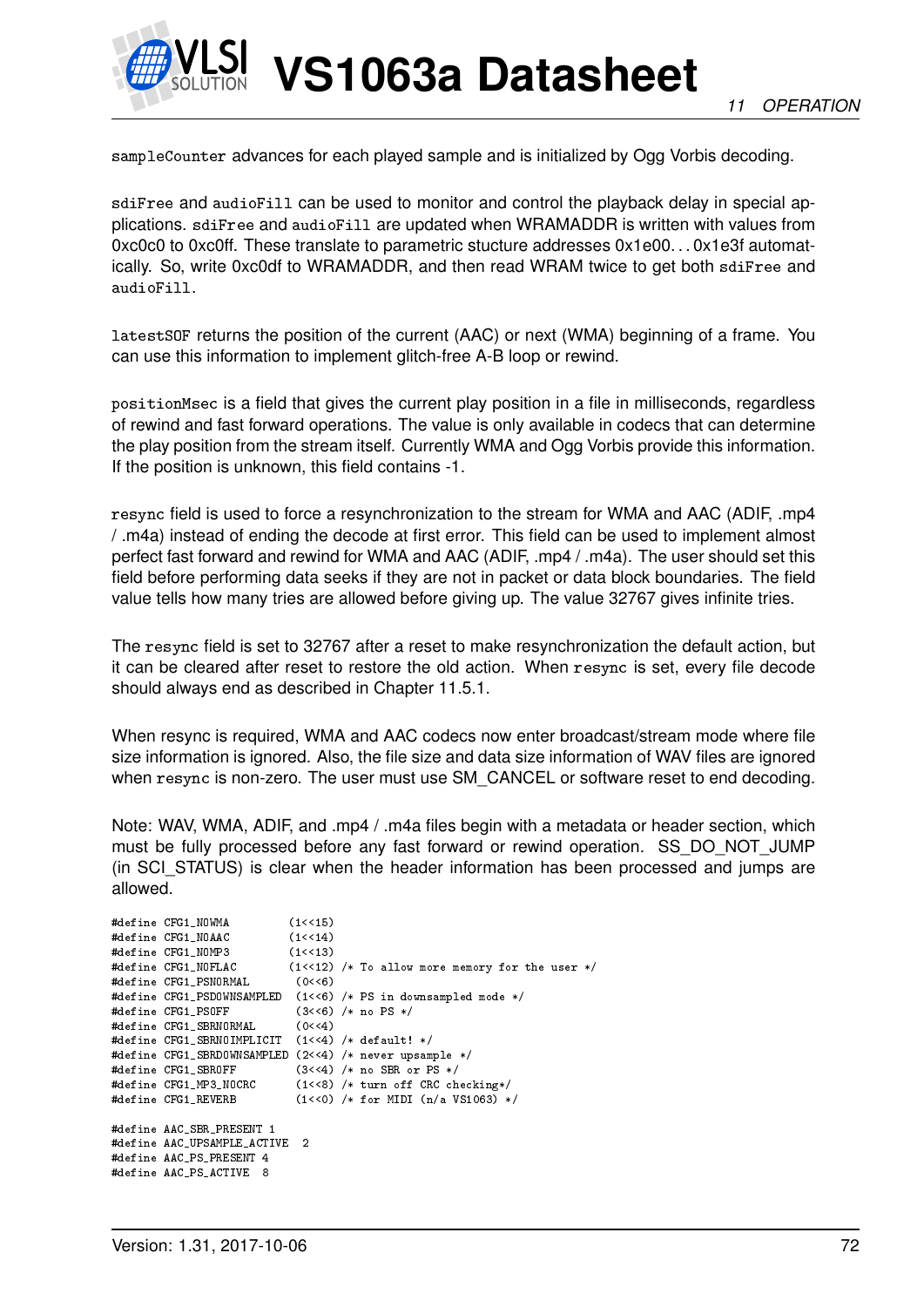

Notice that reading two-word variables through the SCI\_WRAMADDR and SCI\_WRAM interface is only partly atomic. In VS1063 a write to SCI\_WRAMADDR reads ahead two words that it provides to SCI\_WRAM, so the two halfs of a long variable are sampled together. But as the write to the variable may not be protected from interrupts, the SCI interrupt may occur between the update of the low and high parts of the variable.

It is quite improbable though. If you want to make certain the value is correct, read it twice and compare the results.

## **11.10.3 Parametric: VU Meter**

| Parameter   Address   Usage |        |                                       |
|-----------------------------|--------|---------------------------------------|
| playMode                    | 0x1e09 | bit 2: VU meter enable                |
| vuMeter                     | 0x1e0c | VU meter result (if VU meter enabled) |

VU Meter takes the absolute maximum of the output samples and reports it in 3dB steps from 0 to 32, separately for left and right channel. Bits 15. . . 8 of parametric x. vuMeter contain the left channel result, bits 7...0 contain the right channel result.

VU Meter uses about 0.2 MIPS of processing power at 48 kHz sample rate.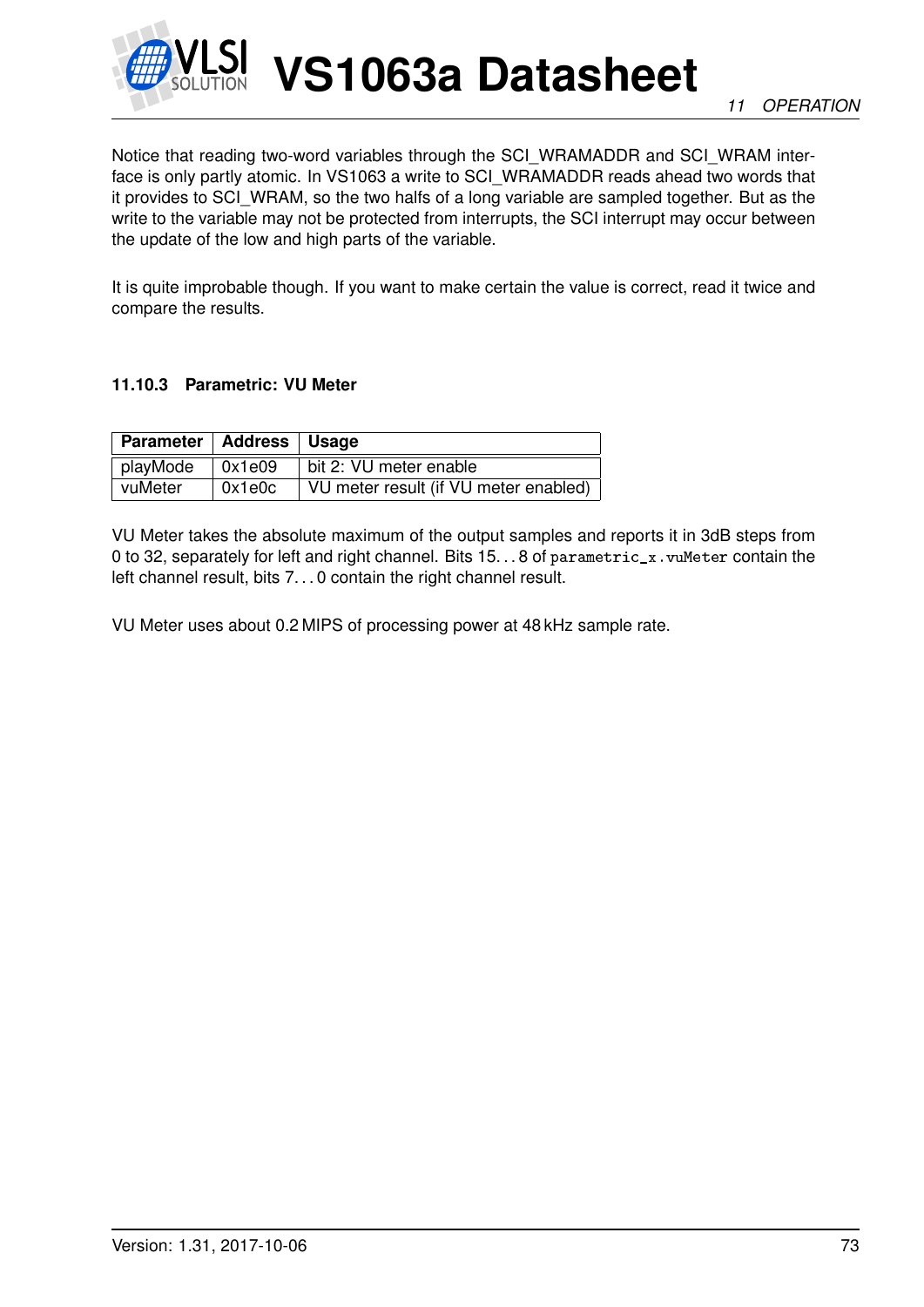

### **11.10.4 Parametric: AD Mixer**

| <b>Parameter</b>       | Address   Usage |                                         |
|------------------------|-----------------|-----------------------------------------|
| playMode               | 0x1e09          | bit 3: AD Mixer enable                  |
| adMixerGain            | 0x1e0d          | AD mixer attenuation in 3dB steps -3-31 |
| adMixerConfig   0x1e0e |                 | AD mixer config                         |

| #define ADMIXER_RATEMASK   | (3<<4)                |  |         |
|----------------------------|-----------------------|--|---------|
| #define ADMIXER_RATE192    | $(0<<4)$ /* 5 MIPS    |  | $\ast/$ |
| #define ADMIXER RATE96     | $(1<<4)$ /* 2.5 MIPS  |  | $\ast/$ |
| #define ADMIXER_RATE48     | $(2<<4)$ /* 1.25 MIPS |  | $\ast/$ |
| #define ADMIXER_RATE24     | $(3<<4)$ /* 0.6 MIPS  |  | $\ast/$ |
| #define ADMIXER_MODEMASK   | (3 < 6)               |  |         |
| #define ADMIXER MODESTEREO | (0<6)                 |  |         |
| #define ADMIXER MODEMONO   | (1<6)                 |  |         |
| #define ADMIXER MODELEFT   | (2<<6)                |  |         |
| #define ADMIXER MODERIGHT  | (3<<6)                |  |         |

AD Mixer allows to mix MIC or LINE inputs with any decoded audio format. Four modes are provided: stereo, mono down-mix of left and right channels, left channel, right channel.

The mix gain can be set in 3 dB steps using adMixerGain. The mixing sample rate can be 24 kHz, 48 kHz, 96 kHz, or 192 kHz. The higher the rate, the better the quality, but also the more processing power is required.

In practice 48 kHz is good enough quality for all applications (takes 1.25 MIPS), using 96 kHz and 192 kHz are only recommended if you use I2S with those rates.

The AD Mixer configuration adMixerConfig must be set before AD Mixer enable bit is set in playMode. The gain control can be adjusted at any time.

AD Mixer and PCM Mixer can not be on simultaneously. AD Mixer overrides PCM Mixer.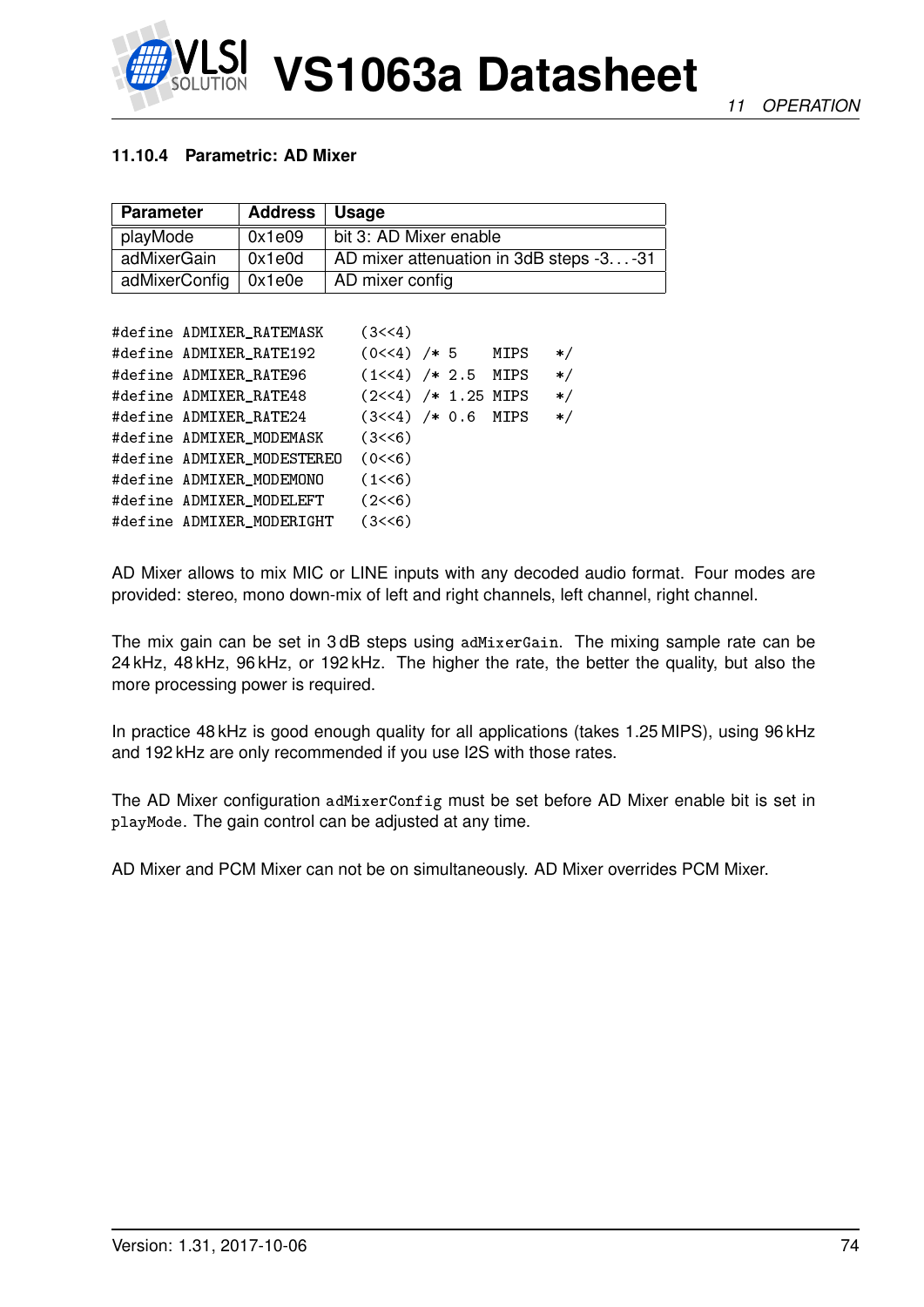

# **11.10.5 Parametric: PCM Mixer**

| <b>Parameter</b>      | <b>Address</b> | Usage                                 |
|-----------------------|----------------|---------------------------------------|
| playMode              | 0x1e09         | bit 4: PCM Mixer enable               |
| pcmMixerRate   0x1e0f |                | PCM mixer sample rate                 |
| pcmMixerFree          | 0x1e10         | PCM mixer FIFO free state             |
| pcmMixerVol           | 0x1e11         | PCM mixer volume 0191 (-0.5 dB steps) |

The PCM Mixer allows a mono 16-bit linear PCM stream be played back during any audio format playback. Because the SDM audio side path does not have any interpolation, the PCM audio is automatically upsampled to at least 22000 Hz to keep good audio quality.

The PCM sample rate is configured from pcmMixerRate, and it must be written before PCM Mixer is enabled from the playMode variable. With the nominal 12.288 MHz clock the sample rates 8000 Hz, 12000 Hz, 16000 Hz, 24000 Hz, 32000 Hz, 48000 Hz are exact. You can use other rates as well, but they are not exact (for example 11025 Hz, 22050 Hz and 44100 Hz play 0.23% too fast).

The PCM data is to be written to SCI\_AICTRL0 register, and pcmMixerFree tells how much space is in the PCM FIFO (you can send up to this many words). Note that SCI multiple write can be used to write multiple words with minimal overhead.

pcmMixerVol controls volume independently of the normal playback volume. Values from 0 to 182 control PCM volume in 0.5dB steps. Note: to prevent sigma-delta modulator overflow, SCI\_VOL should be at least 2dB (0x0404), and the sum of SCI\_VOL and pcmMixerVol attenuations at least 6dB (12). If you have not set large enough attenuations, the PCM Mixer adjusts the registers automatically to have at least these values. To have absolutely safe scaling, have 6dB (0x0c0c) or more in both SCI VOL and pcmMixerVol.

The processing power needed depends on the sample rate, e.g.  $8$  kHz = 4.0 MIPS, 16 kHz = 6.8 MIPS, 24 kHz =  $4.9$  MIPS, 32 kHz =  $6.5$  MIPS.

Processing will be automatically disabled after a 0.125-second timeout when samples are not being written to SCI\_AICTRL0. The processing is resumed when there are at least 128 samples in the PCM FIFO (1/4 full).

AD Mixer and PCM Mixer can not be on simultaneously. AD Mixer overrides PCM Mixer.

```
s_int16 samples[32];
s_int16 availSpace;
WriteSciReg(SCI_WRAMADDR, 0x1e10);
available = ReadSciReg(SCI_WRAM);if (availSpace >= 32) {
 ReadSamples(samples, 32);
 WriteSciRegMultiple(SCI_AICTRL0, samples, 32);
}
```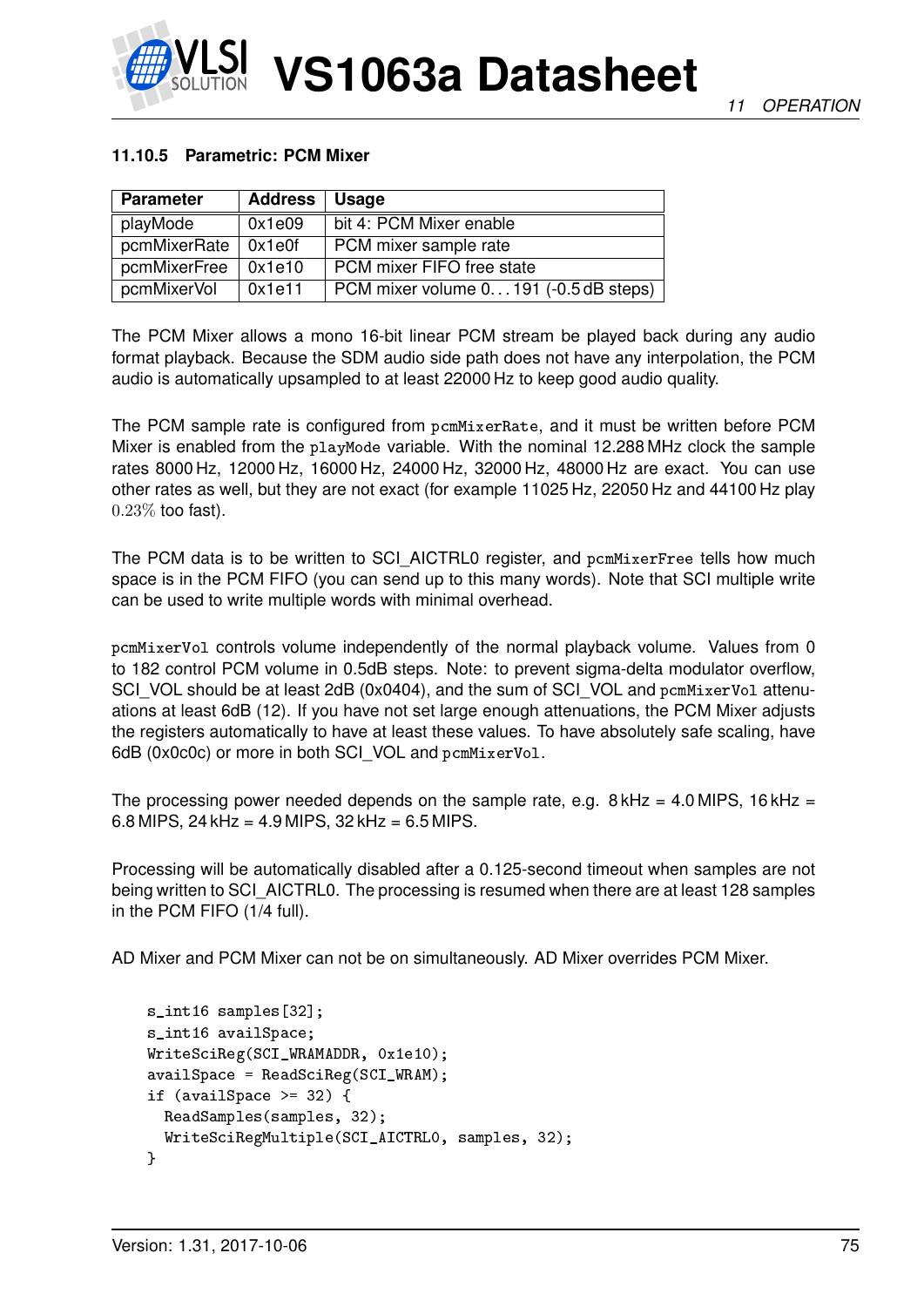

# **11.10.6 Parametric: EQ5 5-band Equalizer**

| <b>Parameter</b>            | <b>Address</b> | <b>Usage</b>                              |
|-----------------------------|----------------|-------------------------------------------|
| playMode                    | 0x1e09         | bit 5: EQ5 enable                         |
| eq5Params $\vert$ 0x1e12/1b |                | Frequency/gain pairs                      |
| eq5Update $\vert$ 0x1e1c    |                | Indicator that settings have been changed |

The 5-band equalizer allows attenuating or enhancing five frequency ranges by up to  $\pm$ 16 dB.

The 5-band equalizer takes its parameters from eq5Params array, which needs to be written before the EQ5 is enabled from bit 5 of playMode. If the settings are changed while EQ5 is active, new settings can be forced to be taken into use by writing a non-zero value to eq5Update.

Currently EQ5 and Bass/Treble control can not be active at the same time. Bass and treble controls override EQ5.

| <b>Parameter</b> | <b>Address</b> | Low   | High  | <b>Usage</b>                   |
|------------------|----------------|-------|-------|--------------------------------|
| eq5Dummy         | 0x1e12         | 0     | 0     | Not used                       |
| eq5Level1        | 0x1e13         | -32   | 32    | Bass level in 1/2 dB steps     |
| eq5Freq1         | 0x1e14         | 20    | 150   | Bass/Mid-Bass cutoff in Hz     |
| eq5Level2        | 0x1e15         | $-32$ | 32    | Mid-Bass level in 1/2 dB steps |
| eq5Freq2         | 0x1e16         | 50    | 1000  | Mid-Bass/Mid cutoff in Hz      |
| eq5Level3        | 0x1e17         | $-32$ | 32    | Mid level in 1/2 dB steps      |
| eq5Freq3         | 0x1e18         | 1000  | 15000 | Mid/Mid-High cutoff in Hz      |
| eq5Level4        | 0x1e19         | $-32$ | 32    | Mid-High level in 1/2 dB steps |
| eq5Freq4         | 0x1e1a         | 2000  | 15000 | Mid-High/Treble cutoff in Hz   |
| eq5Level5        | 0x1e1b         | $-32$ | 32    | Treble level in 1/2 dB steps   |

eq5Params are as follows:

Freq values must be strictly ascending: e.g. eq5Freq2 must be higher than eq5Freq1, so e.g. combination eq5Freq1=80, eq5Freq2=50 is not allowed.

Example: Vector 0, 24, 70, 12, 300, -6, 3000, 4, 8000, 12 emphasizes bass and treble a lot. However, see below.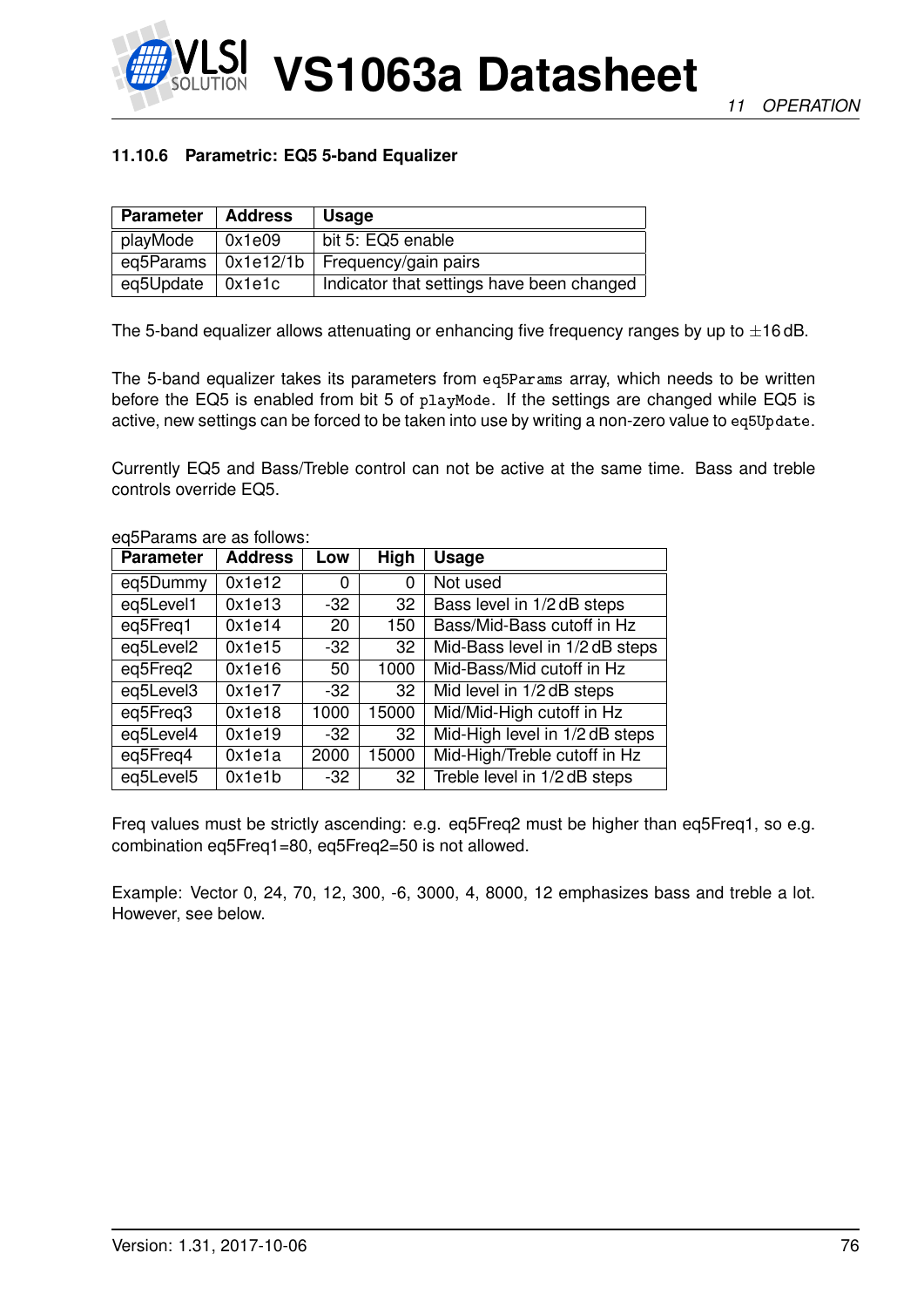

To avoid distortion caused by audio clipping, the equalizer internally limits maximum gain for each band so that eq5LevelX + MAX(SVOL\_LEFT, SVOL\_RIGHT)  $\leq$  0 dB (see Chapter [10.8.11](#page-51-0) on page [52\)](#page-51-0).



<span id="page-76-0"></span>Figure 20: Example EQ5 response request

Example: Using the previous example, with a requested frequency response of (+12 dB, +6 dB, -3 dB, +2 dB, +6 dB) as presented in Figure [20,](#page-76-0) and using different volume settings, we get the responses of Figure [21.](#page-76-1) Note that because the maximum requested enhancement is +12 dB, the request can only be fulfilled accurately if volume is set to -12 dB or lower.



<span id="page-76-1"></span>Figure 21: Example EQ5 responses at different volume settings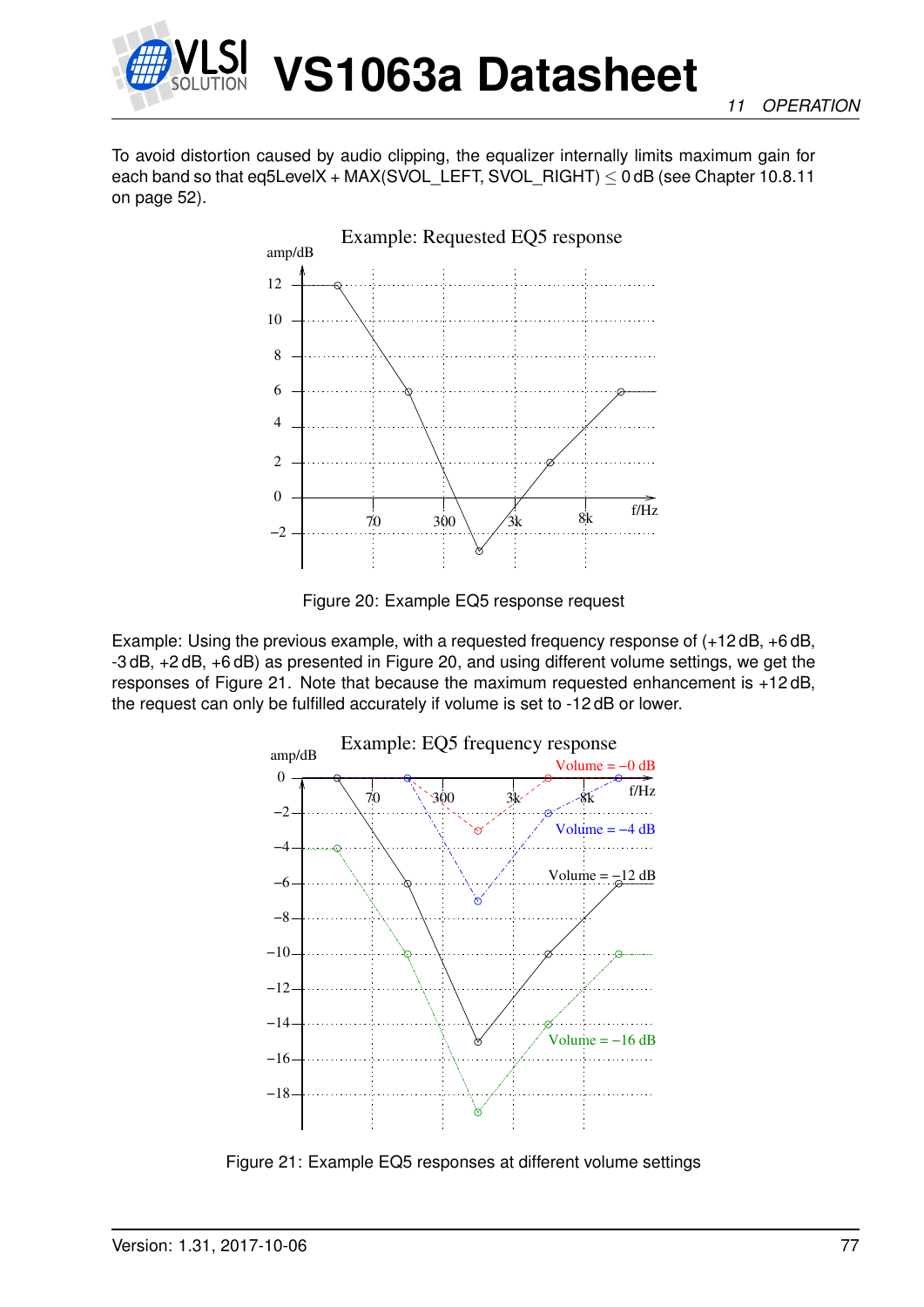

## **11.10.7 Parametric: Speed Shifter**

| <b>Parameter</b>            | Address   Usage |                                      |
|-----------------------------|-----------------|--------------------------------------|
| playMode                    | 0x1e09          | bit 6: SpeedShifter enable           |
| speedShifter $\vert$ 0x1e1d |                 | Speed Shifter speed, $0x4000 = 1.0x$ |

Speed Shifter allows the playback tempo to be changed without changing the playback pitch. The playback tempo is  $\frac{speedShifter}{16384}$ , i.e. 16384 is the normal speed. The minimum speed is 0.68x (11141) and maximum speed 1.64x (26869).

If you want to change pitch without changing tempo, adjust the speed and compensate by also adjusting the sample rate. For example two semitones is  $2^{-2/12} = 0.8909$ , so set the Speed Shifter to  $2^{-2/12}$   $*$  16384 = 14596 and set rateTune to  $(2^{2/12} - 1)$   $*$  1000000 = 122462.

Speed Shifter and EarSpeaker can not be used at the same time. Speed Shifter overrides EarSpeaker.

#### **11.10.8 Parametric: EarSpeaker**

| <b>Parameter</b>         | Address   Usage |                                    |
|--------------------------|-----------------|------------------------------------|
| earSpeakerLevel   0x1e1e |                 | EarSpeaker level, $0 = \text{off}$ |

EarSpeaker Spatial Processing is a headphone externalizer algorithm. For information of the algorithm and what it does, see Chapter [10.5,](#page-39-0) *EarSpeaker Spatial Processing*.

EarSpeaker processing can be adjusted using earSpeakerLevel. Different levels simulate a little different type of acoustical situation, suiting different personal preferences and types of recording.

- *0*: Best option when listening through loudspeakers or if the audio to be played contains binaural preprocessing.
- *12000*: Suited for listening to normal musical scores with headphones, very subtle.
- *38000*: Suited for listening to normal musical scores with headphones, moves sound source further away than *minimal*.
- *50000*: Suited for old or 'dry' recordings.

EarSpeaker uses approximately 11 MIPS at 48 kHz sample rate.

Speed Shifter and EarSpeaker can not be used at the same time. Speed Shifter overrides EarSpeaker.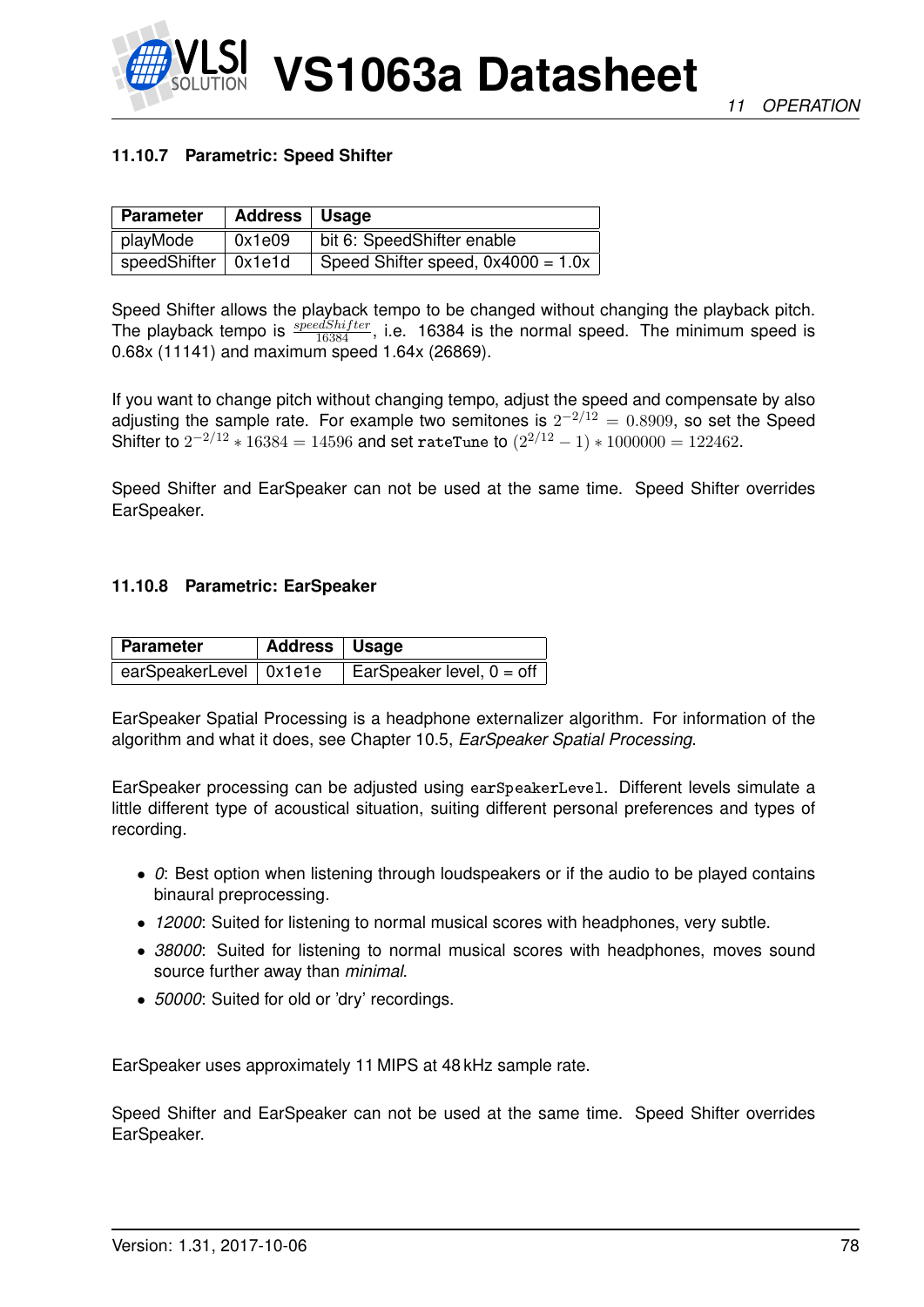



# <span id="page-78-0"></span>**11.10.9 Parametric: Encoding**

These registers are valid when encoding audio.

| <b>Parameter</b>   | <b>Address</b> | <b>Usage</b>                                         |
|--------------------|----------------|------------------------------------------------------|
| txUartDiv          | 0x1e2a         | Direct register value to UART DIV                    |
| txUartByteSpeed    | 0x1e2b         | Uart byte speed if $txUartDiv = 0$                   |
| txPauseGpio        | 0x1e2c         | GPIO mask for flow control                           |
| aecAdaptMultiplier | 0x1e2d         | Set to 2 when using AEC                              |
| channelMax         | 0x1e3c/3d      | For record level monitoring                          |
| serialNumber       | 0x1e3e/3f      | Serial # for Ogg Vorbis here if SCI_WRAMADDR(11) = 1 |

txUartDiv and txUartByteSpeed are used to set the UART speed. For low speeds, it is easiert to set the speed through txUartByteSpeed, which is the bit speed divided by 10 (e.g. 11520 for 115200 bps). If the speed is high, it is more accurate to use  $txUartDiv$  which directly controls VS1063a's register UART\_DIV (see *VS1063a Hardware Guide* for details). Below are examples for UART values with two different core clock speeds.

|           | <b>Example UART values when encoding</b><br>XTALI = 12.288 MHz, SCI CLOCKF = 0xC000 -> CLKI = 55.296 MHz |             |                 |              |  |
|-----------|----------------------------------------------------------------------------------------------------------|-------------|-----------------|--------------|--|
| txUartDiv | txUartByteSpeed                                                                                          | Nominal/bps | <b>Real/bps</b> | <b>Error</b> |  |
| 0         | 960                                                                                                      | 9600        | 9600            | 0.00%        |  |
| 0         | 11520                                                                                                    | 115200      | 115200          | 0.00%        |  |
| 0         | 46080                                                                                                    | 460800      | 460800          | $0.00\%$     |  |
| 0         | 50000                                                                                                    | 500000      | 498162          | $-0.37%$     |  |
| 0x040b    |                                                                                                          | 1000000     | 1005382         | $+0.54%$     |  |
| 0x0025    | O                                                                                                        | 1500000     | 1494486         | $-0.37%$     |  |
| 0x0307    |                                                                                                          | 2000000     | 1974857         | $-1.26%$     |  |

|           | <b>Example UART values when encoding</b>                     |             |                 |              |  |  |  |
|-----------|--------------------------------------------------------------|-------------|-----------------|--------------|--|--|--|
|           | XTALI = 12.288 MHz, SCI_CLOCKF = 0xB000 -> CLKI = 67.584 MHz |             |                 |              |  |  |  |
| txUartDiv | txUartByteSpeed                                              | Nominal/bps | <b>Real/bps</b> | <b>Error</b> |  |  |  |
|           | 960                                                          | 9600        | 9600            | 0.00%        |  |  |  |
| 0x6106    |                                                              | 115200      | 114939          | $-0.23%$     |  |  |  |
| 0x1407    | 0                                                            | 460800      | 459755          | $-0.23%$     |  |  |  |
| 0x0e09    | O                                                            | 500000      | 500622          | $+0.12%$     |  |  |  |
| 0x0311    | 0                                                            | 1000000     | 993882          | $-0.61\%$    |  |  |  |
| 0x0409    | 0                                                            | 1500000     | 1501867         | $+0.12%$     |  |  |  |
| 0x0111    |                                                              | 2000000     | 1987765         | $-0.61%$     |  |  |  |

Note: UARTs are typically speed error tolerant up to at least  $\pm 2\%$ .

Note: UART needs 10 bits to transmit one 8-bit byte. So, as an example, the largest bit rate that can be transmitted 115200 bit/s is  $115200 \times \frac{8}{10} = 92160$  bit/s.

txPauseGpio is a four-bit bitmask (bit 0 for pin GPIO0 through bit 3 for pin GPIO3). If any of the GPIO inputs in the bitmask is high, UART transmission is temporarily paused. Note that pause should not be held up long enough for an encoder buffer overflow to occur.

Example: If txPauseGpio is 1, then raising GPIO0 will temporarily pause UART transmission.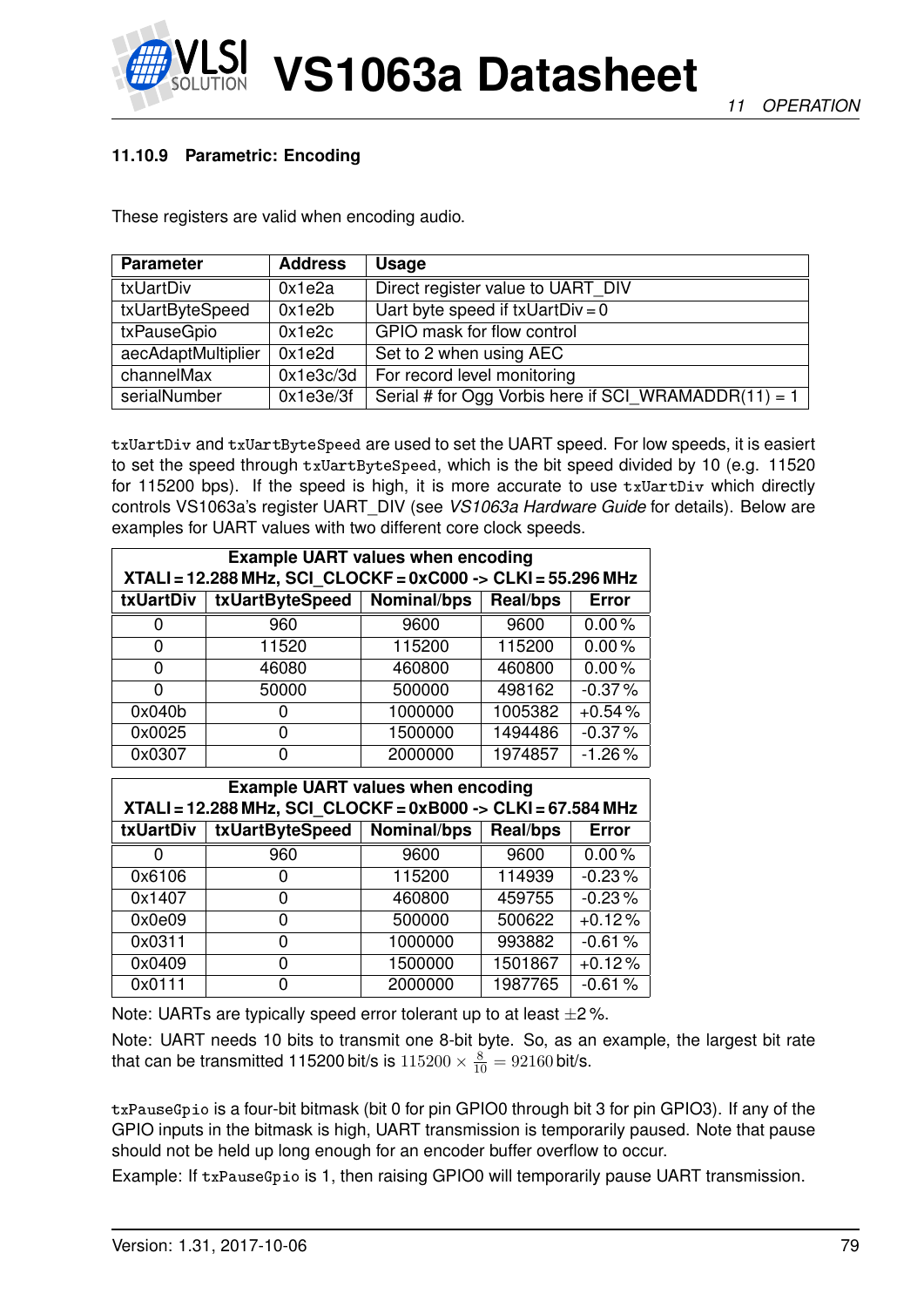

If AEC is active, then aecAdaptMultiplier is used for configuring it. Unless specifically told to do otherwise, set it to 2.

The highest absolute sample value for the left and right channel can be read from channelMax [0] and channelMax[1], respectively. To reset the values, write zeroes to them after reading. Note that these are the maximum values from the input, *not* maximum values after encoding. Lossy encoding like MP3 or Ogg Vorbis may change the largest values in the encoded data.

If you want your Ogg Vorbis recording to have another serial than the default one (highly recommended), write the serial number to serialNumber and set SCI\_WRAMADDR bit 11 before activating recording.

## **11.10.10 Parametric: WMA**

These registers are valid when decoding WMA audio.

| <b>Parameter</b> | Address | ∣Usage                                                                         |
|------------------|---------|--------------------------------------------------------------------------------|
|                  |         | curPacketSize $\vert$ 0x1e2a/2b $\vert$ The size of the packet being processed |
| packetSize       |         | $0x1e2c/2d$ The packet size in ASF header                                      |

The ASF header packet size is available in packetSize. With this information and a packet start offset from latestSOF you can parse the packet headers and skip packets in ASF files.

WMA decoder can also increase the internal clock automatically when it detects that a file can not be decoded correctly with the current clock. The maximum allowed clock is configured with the SCI\_CLOCKF register.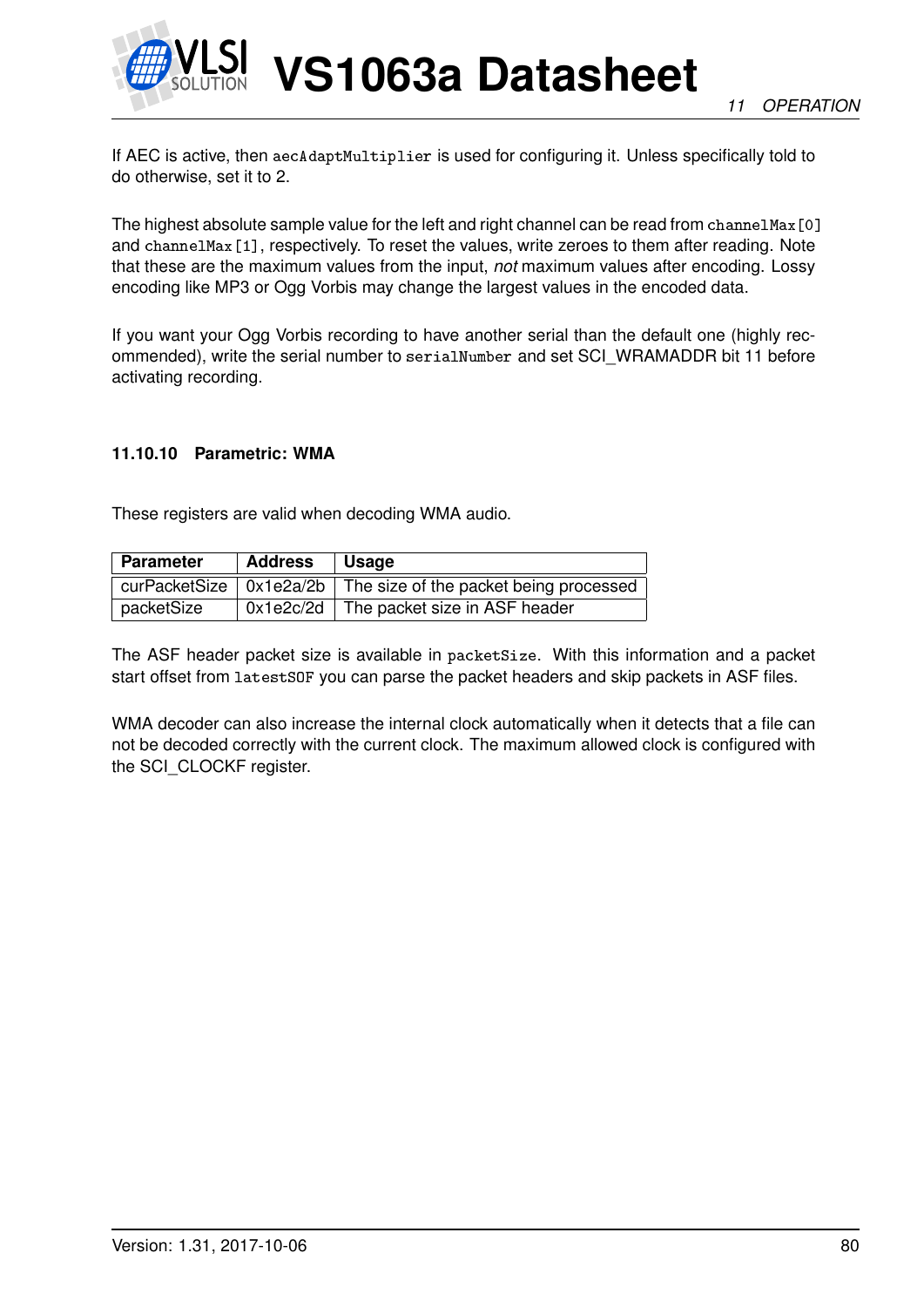

*11 OPERATION*

## **11.10.11 Parametric: AAC**

These registers are valid when decoding AAC audio.

| <b>Parameter</b>    | <b>Address</b> | <b>Usage</b>                            |
|---------------------|----------------|-----------------------------------------|
| config1             | 0x1e03(7:4)    | SBR and PS select                       |
| sceFoundMask        | 0x1e2a         | Single channel elements found           |
| cpeFoundMask        | 0x1e2b         | Channel pair elements found             |
| <b>IfeFoundMask</b> | 0x1e2c         | Low frequency elements found            |
| playSelect          | 0x1e2d         | Play element selection                  |
| dynCompress         | 0x1e2e         | Compress coefficient for DRC, -8192=1.0 |
| dynBoost            | 0x1e2f         | Boost coefficient for DRC, 8192=1.0     |
| sbrAndPsStatus      | 0x1e30         | SBR and PS available flags              |
| sbrAndPsFlags       | 0x1e31         | SBR and PS mode                         |

For an explanation on config1 AAC bits, see Chapter [11.10.1.](#page-69-0)

playSelect determines which element to decode if a stream has multiple elements. The value is set to 0 each time AAC decoding starts, which causes the first element that appears in the stream to be selected for decoding. Other values are: 0x01 - select first single channel element (SCE), 0x02 - select first channel pair element (CPE), 0x03 - select first low frequency element (LFE),  $S * 16 + 5$  - select SCE number S,  $P * 16 + 6$  - select CPE number P,  $L * 16 + 7$  select LFE number L. When automatic selection has been performed, playSelect reflects the selected element.

sceFoundMask, cpeFoundMask, and lfeFoundMask indicate which elements have been found in an AAC stream since the variables have last been cleared. The values can be used to present an element selection menu with only the available elements.

dynCompress and dynBoost change the behavior of the dynamic range control (DRC) that is present in some AAC streams. These are also initialized when AAC decoding starts.

sbrAndPsStatus indicates spectral band replication (SBR) and parametric stereo (PS) status.

| Bit | <b>Usage</b>       |
|-----|--------------------|
| O   | <b>SBR</b> present |
|     | upsampling active  |
| 2   | PS present         |
| З   | <b>PS</b> active   |

sbrAndPsFlags indicates the current spectral band replication (SBR) and parametric stereo (PS) mode in bits 7:4 in the same order as in config1 SBR and PS bits 7:4.

AAC decoder can also increase the internal clock automatically when it detects that a file can not be decoded correctly with the current clock. The maximum allowed clock is configured with the SCI\_CLOCKF register.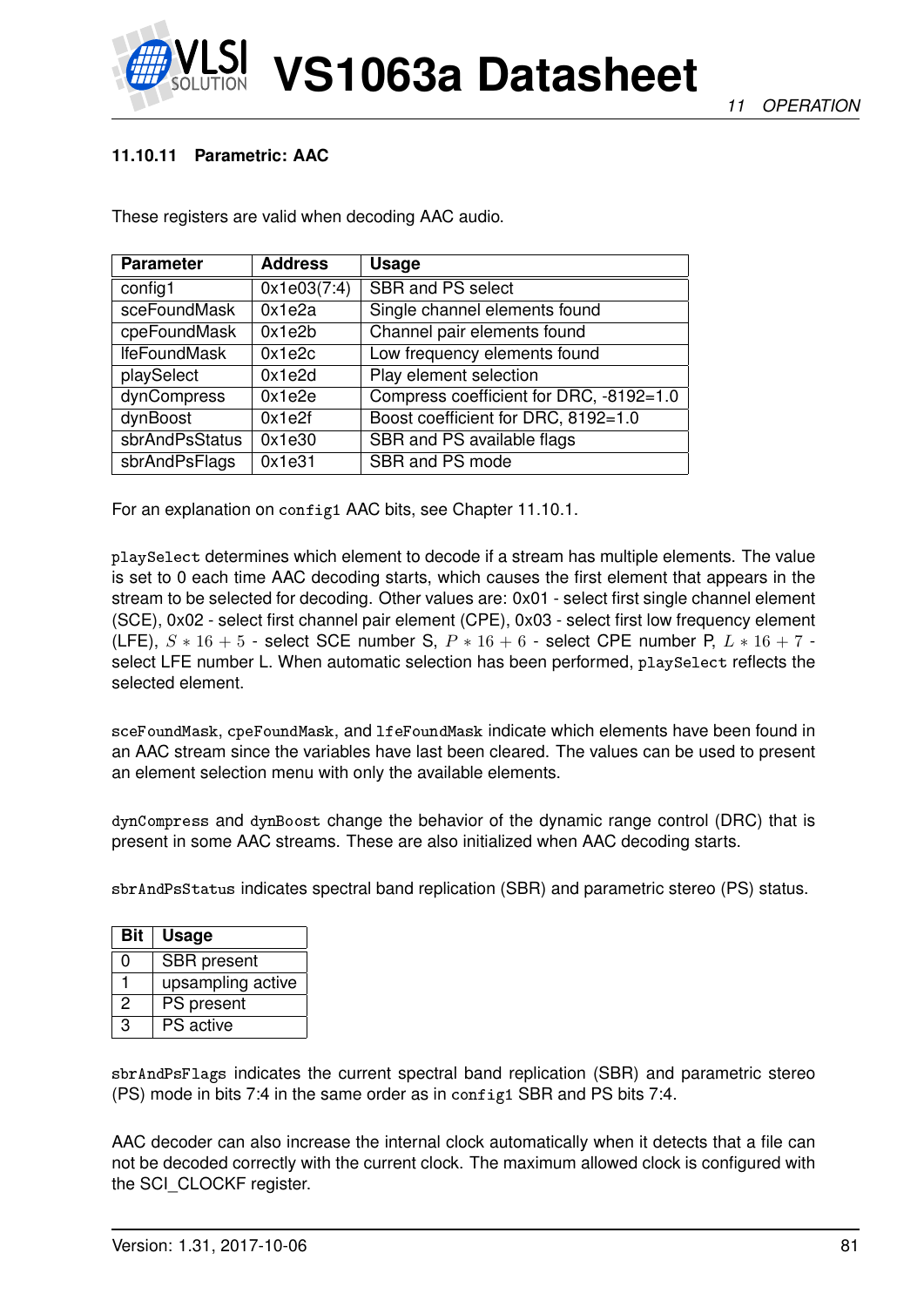

If even the highest allowed clock is too slow to decode an AAC file with SBR and PS components, the advanced decoding features are automatically dropped one by one until the file can be played. First the parametric stereo processing is dropped (the playback becomes mono). If that is not enough, the spectral band replication is turned into downsampled mode (reduced bandwidth). As the last resort the spectral band replication is fully disabled. Dropped features are restored at each song change.

## **11.10.12 Parametric: Ogg Vorbis**

These registers are valid when decoding Ogg Vorbis audio.

| Parameter   Address   Usage |        |                              |
|-----------------------------|--------|------------------------------|
| gain                        | 0x1e2a | Preferred Replay Gain offset |

Ogg Vorbis decoding supports Replay Gain technology. The Replay Gain technology is used to automatically give all songs a matching volume so that the user does not need to adjust the volume setting between songs.

If the Ogg Vorbis decoder finds a REPLAYGAIN\_ALBUM\_GAIN tag in the song header, the tag is parsed and the decoded gain setting is written to the gain parameter. If REPLAYGAIN\_ALBUM\_GAIN is not available, REPLAYGAIN\_TRACK\_GAIN is used. If even REPLAYGAIN TRACK GAIN is not available, a default of -6 dB (gain value -12) is set.

For more information about Replay Gain, see *http://en.wikipedia.org/wiki/Replay\_Gain* and *http://www.replaygain.org/* .

The player software can use the gain value to adjust the volume level. Negative values mean that the volume should be decreased, positive values mean that the volume should be increased.

For example gain = -11 means that volume should be decreased by  $5.5 \text{ dB } (-11/2 = -5.5)$ , and left and right attenuation should be increased by 11. When  $gain = 2$  volume should be increased by 1 dB  $(2/2 = 1.0)$ , and left and right attenuation should be decreased by 2. Because volume setting can not go above +0 dB, the value should be saturated.

| Gain               | <b>Volume</b> | <b>SCI VOL (Volume-Gain)</b> |
|--------------------|---------------|------------------------------|
| $-11$ ( $-5.5$ dB) | $0 (+0.0 dB)$ | $0x0b0b$ ( $-5.5dB$ )        |
| $-11$ ( $-5.5dB$ ) | $3(-1.5dB)$   | 0x0e0e (-7.0 dB)             |
| $+2 (+1.0 dB)$     | $0 (+0.0 dB)$ | $0x0000 (+0.0 dB)$           |
| $+2 (+1.0 dB)$     | $1(-0.5dB)$   | $0x0000 (+0.0 dB)$           |
| $+2 (+1.0 dB)$     | $4 (-2.0 dB)$ | $0x0202$ (-1.0 dB)           |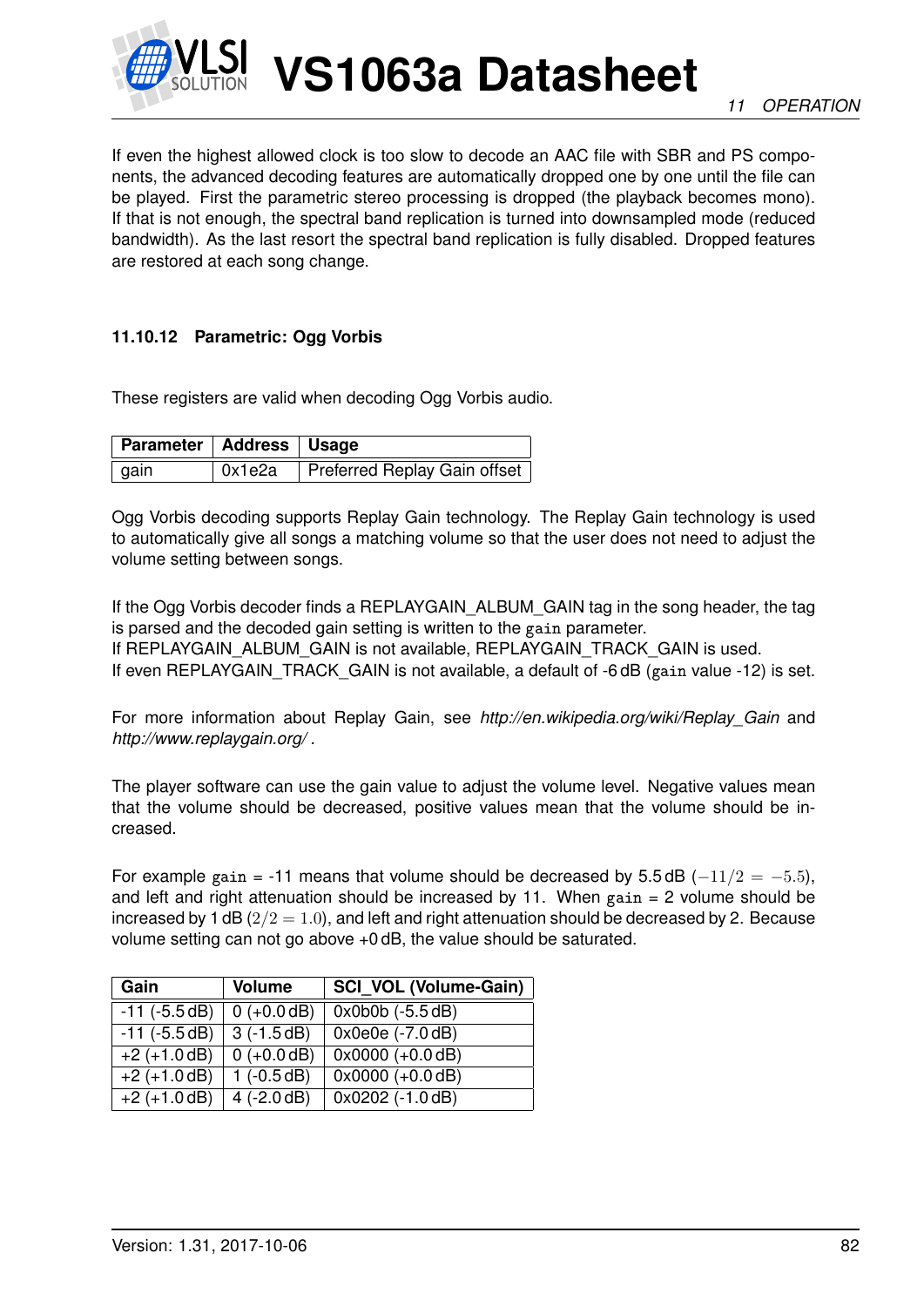

# <span id="page-82-0"></span>**11.11 SDI Tests**

There are several test modes in VS1063a, which allow the user to perform memory tests, SCI bus tests, and several different sine wave tests.

All tests are started in a similar way: VS1063a is hardware reset, SM\_TESTS is set, and then a test command is sent to the SDI bus. Each test is started by sending a 4-byte special command sequence, followed by 12 zeros. The sequences are described below.

# **11.11.1 Sine Test**

Sine test is initialized with the 16-byte sequence  $0x53$   $0xEF$   $0x6E$   $n 0 0 0 0 0 0 0 0 0 0 0 0$ , where  $n$  defines the sine test to use.  $n$  is defined as follows:

| $n$ bits                  |  |                                  |  |
|---------------------------|--|----------------------------------|--|
| Name   Bits   Description |  |                                  |  |
| $F_s I dx$                |  | 7:5   Sample Rate index          |  |
| $\varsigma$               |  | $\overline{4:0}$ Sine skip speed |  |

| $F_s I dx$ | $F_{\rm e}$ | $F_s I dx$ | $F$ .    |
|------------|-------------|------------|----------|
|            | 44100 Hz    |            | 24000 Hz |
|            | 48000 Hz    | -5         | 16000 Hz |
| 2          | 32000 Hz    | հ          | 11025 Hz |
| З          | 22050 Hz    |            | 12000 Hz |

The frequency of the sine to be output can now be calculated from  $F = F_s \times \frac{S}{128}$ .

Example: Sine test is activated with value 126, which is 0b011111110. Breaking  $n$  to its components,  $F_s I dx = 0b011 = 3$  and thus  $F_s = 22050 Hz$ .  $S = 0b11110 = 30$ , and thus the final sine frequency  $F = 22050Hz \times \frac{30}{128} \approx 5168Hz$ .

To exit the sine test, send the 16-byte sequence 0x45 0x78 0x69 0x74 0 0 0 0 0 0 0 0 0 0 0 0.

Note: Sine test signals go through the digital volume control, so it is possible to test channels separately.

# **11.11.2 Pin Test**

Pin test is activated with the 16-byte sequence 0x50 0xED 0x6E 0x54 0 0 0 0 0 0 0 0 0 0 0 0. This test is meant for chip production testing only.

# **11.11.3 SCI Test**

Sci test is initialized with the 16-byte sequence 0x53 0x70 0xEE  $n \times 0 \times 0$  0 0 0 0 0 0 0 0 0, where  $n$  is the register number to test. The content of the given register is read and copied to SCI\_HDAT0. If the register to be tested is HDAT0, the result is copied to SCI\_HDAT1.

Example: if  $n$  is 0, contents of SCI register 0 (SCI\_MODE) is copied to SCI\_HDAT0.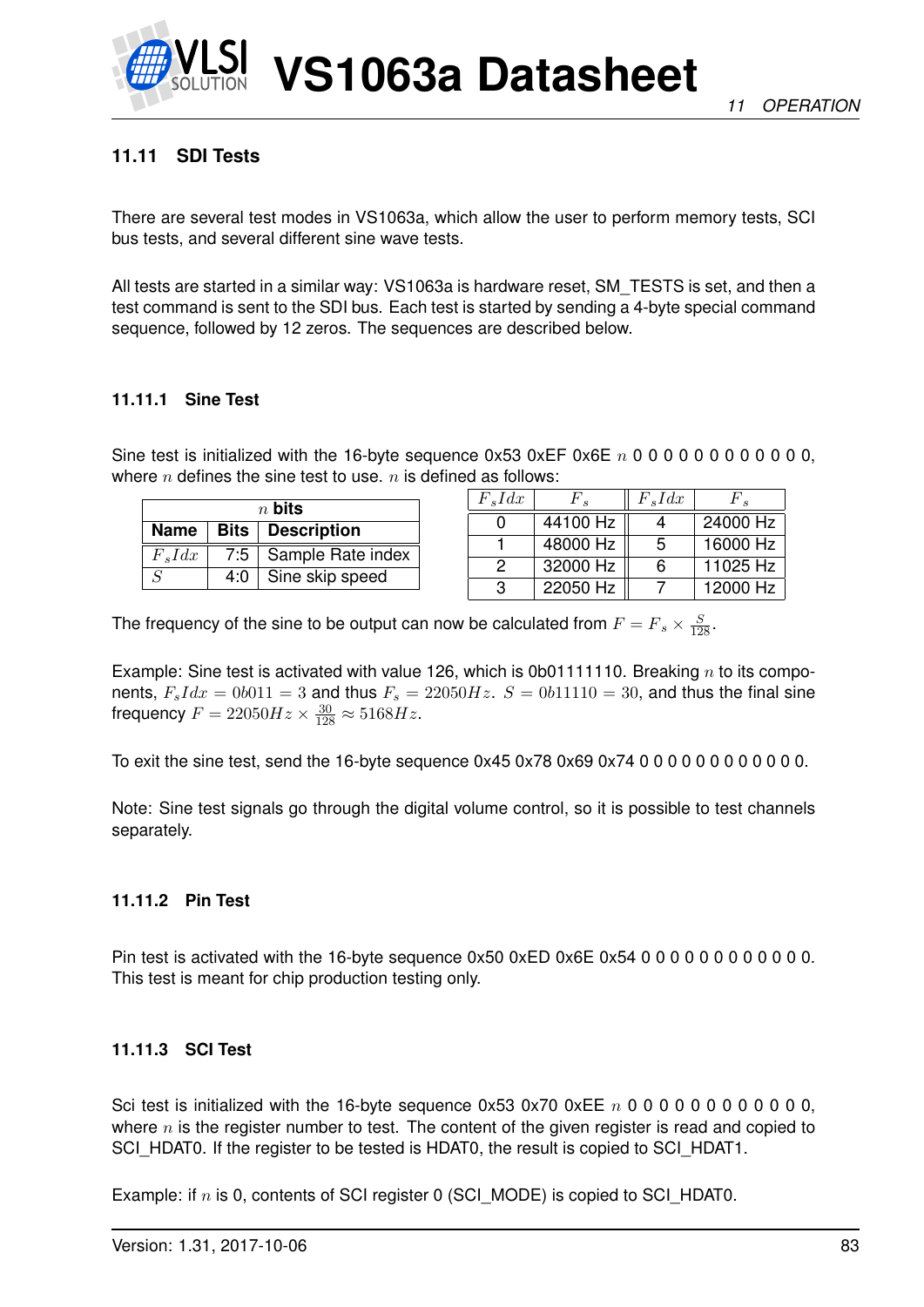

# **11.11.4 Memory Test**

Memory test mode is initialized with the 16-byte sequence 0x4D 0xEA 0x6D 0x54 0 0 0 0 0 0 0 0 0 0 0 0. After this sequence, wait for 1100000 clock cycles. The result can be read from the SCI register SCI\_HDAT0, and 'one' bits are interpreted as follows:

| Bit(s)         | Mask   | Meaning              |
|----------------|--------|----------------------|
| 15             | 0x8000 | <b>Test finished</b> |
| 14:10          |        | Unused               |
| 9              | 0x0200 | Mux test succeeded   |
| 8              | 0x0100 | Good MAC RAM         |
| 7              | 0x0080 | Good I RAM           |
| 6              | 0x0040 | Good Y RAM           |
| 5              | 0x0020 | Good X RAM           |
| 4              | 0x0010 | Good I ROM 1         |
| 3              | 0x0008 | Good I ROM 2         |
| $\overline{2}$ | 0x0004 | Good Y ROM           |
| 1              | 0x0002 | Good X ROM 1         |
| 0              | 0x0001 | Good X ROM 2         |
|                | 0x83ff | All ok               |

Memory tests overwrite the current contents of the RAM memories.

# **11.11.5 New Sine and Sweep Tests**

A more frequency-accurate sine test can be started and controlled from SCI. SCI\_AICTRL0 and SCI\_AICTRL1 set the sine frequencies for left and right channel, respectively. These registers, volume (SCI\_VOL), and sample rate (SCI\_AUDATA) can be set before or during the test. Write 0x4020 to SCI\_AIADDR to start the test.

SCI\_AICTRLn can be calculated from the desired frequency and DAC sample rate by:

$$
SCI\_AICTRLn = F_{sin} \times 65536/F_s
$$

The maximum value for SCI\_AICTRLn is 0x8000U. For the best S/N ratio for the generated sine, three LSb's of the SCI AICTRLn should be zero. The resulting frequencies  $F_{sin}$  can be calculated from the DAC sample rate  $F_s$  and SCI\_AICTRL0 / SCI\_AICTRL1 using the following equation.

$$
F_{sin} = SCI\_AICTRLn \times F_s/65536
$$

Sine sweep test can be started by writing 0x4022 to SCI\_AIADDR.

Both these tests use the normal audio path, thus also SCI\_BASS, differential output mode, and EarSpeaker settings have an effect.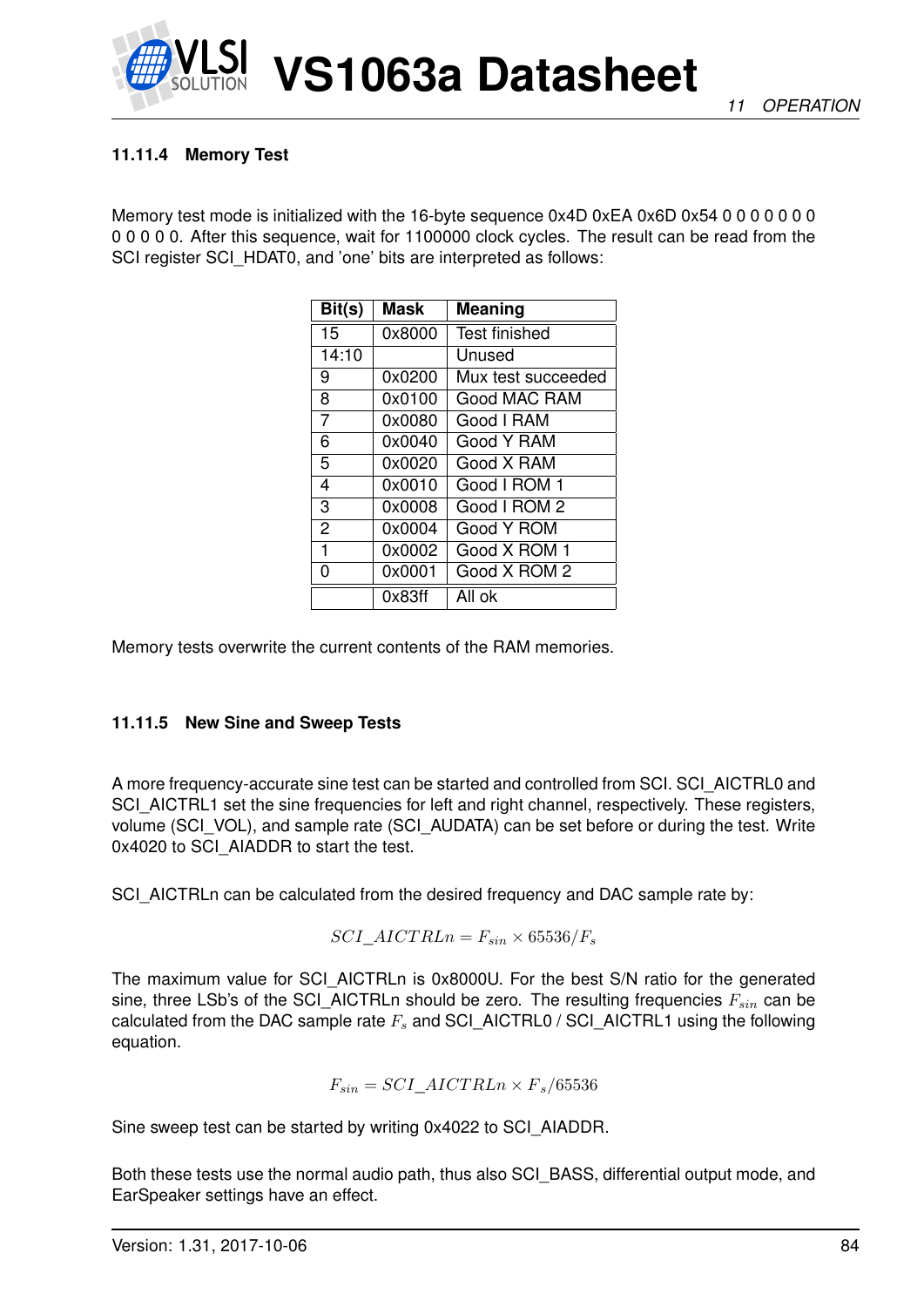

# **11.12 I2S Output**

VS1063a can optionally output audio also to 16-bit I2S in addition to the default analog outputs. The pins used for I2S output are I2S\_SCLK, I2S\_SDATA, I2S\_LROUT (called LRCLK in some DAC datasheets), and optionally I2S MCLK.

To get standard sample rates, XTALI must be either 12.288 MHz or 24.576 MHz. The I2S output is taken after VS1063a's high-quality digital DAC sample rate converter, so its sample rate is independent from the audio sample rate. So, as an example, it is possible to play back MP3 files at 8000 Hz or 44100 Hz and have clean I2S output at 48 kHz. See Chapter *VS1063a Hardware DAC Audio Paths* from *VS1063a Hardware Guide* for details.

Some external I2S digital-to-analog converters require a separate 12.288 MHz clock signal I2S\_MCLK.

The table below presents register values for all available I2S sample rates, both with and without I2S\_MCLK.

| <b>Register values for I2S operation</b> |                                |                      |                       |                 |
|------------------------------------------|--------------------------------|----------------------|-----------------------|-----------------|
| <b>GPIO DDR</b>                          | <b>I2S</b> CONFIG <sup>1</sup> | <b>XTALI Divider</b> | <b>Sample Rate</b>    | <b>I2S MCLK</b> |
| (addr 0xC017)                            | (addr 0xC040)                  |                      |                       |                 |
| 0x00                                     | 0x0                            |                      | I2S off               | Off             |
| 0xD <sub>0</sub>                         | 0x4                            | $256^2$              | $48$ kHz <sup>3</sup> | Off             |
| 0xD <sub>0</sub>                         | 0x5                            | $128^{2}$            | $96$ kHz <sup>3</sup> | Off             |
| 0xD <sub>0</sub>                         | 0x6                            | $64^2$               | 192 kHz $^3$          | Off             |
| 0x20                                     | 0x8                            |                      | I2S off               | On              |
| 0xF0                                     | 0xC                            | $256^2$              | 48 kHz $3$            | On              |
| 0xF0                                     | 0xD                            | $128^{2}$            | $96$ kHz <sup>3</sup> | On              |
| 0xF0                                     | 0xE                            | $64^2$               | 192 $kHz3$            | On              |

<sup>1</sup> For more detailed information on register I2S\_CONFIG, see Chapter *I2S DAC Interface* from *VS1063a Hardware Guide*.

<sup>2</sup> Multiply by 2 if SM\_CLK\_RANGE is set.

 $3$  XTALI=12.288 MHz and SM\_CLK\_RANGE=0, or XTALI=24.576 MHz and SM\_CLK\_RANGE=1.

Example: If XTALI = 12.288 MHz, and you want I2S output at 48 kHz with the I2S MCLK signal, do the following:

First write 0xC017 to register SCI\_WRAMADDR, then 0x00f0 to SCI\_WRAM.

Now write 0xC040 to register SCI\_WRAMADDR, and finally 0x000c to SCI\_WRAM.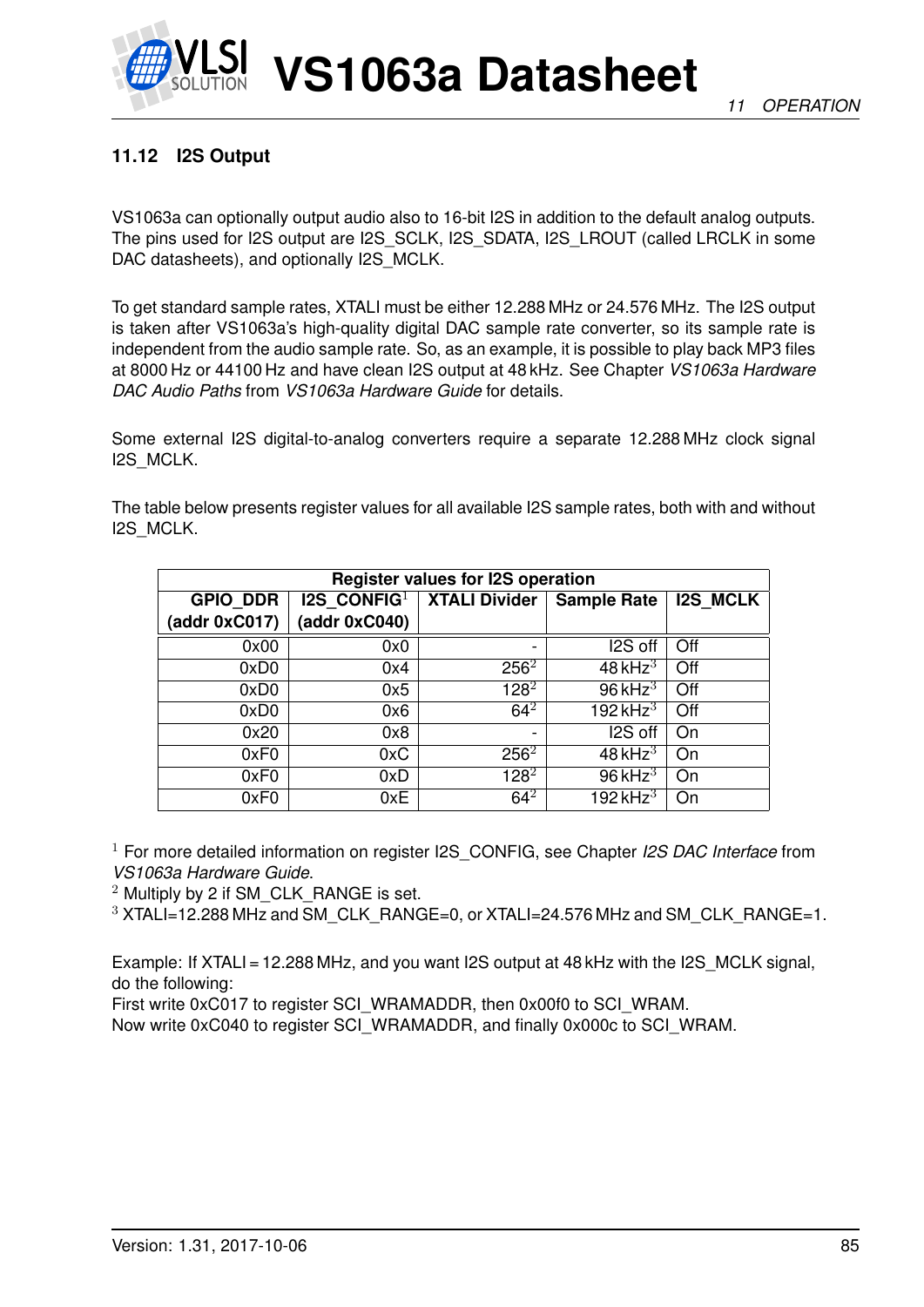# **11.13 Clock Speed Requirements**

When given the highest allowed clock speed VS1063a is capable of decoding or encoding all audio formats with all audio processing. However, to save power it might be useful to run VS1063a at a lower clock speed when all options are not used. This Chapter presents the processing power requirements for the worst case of each VS1063a processing algorithm.

Note: All requirements in this chapter are simulated estimates.

## **11.13.1 Clock Speed Requirements for Decoders**

The table below presents worst-case clock speed requirements for VS1063a decoders. The clock speeds include both the decoder and all audio signal path overheads.

| <b>Decoders</b> |             |                                                 |
|-----------------|-------------|-------------------------------------------------|
| Algorithm       | <b>MIPS</b> | <b>Comments</b>                                 |
| MP <sub>2</sub> | 18          | 384 kbit/s CBR, 48 kHz stereo                   |
| MP <sub>3</sub> | 30          | 320 kbit/s CBR, 48 kHz stereo                   |
| AAC-LC          | 30          | 300 kbit/s VBR, 48 kHz stereo                   |
| AAC-HE          | 55          | 80 kbit/s CBR, 48 kHz stereo                    |
| AAC-HE2         | 55          | 39 kbit/s CBR, 48 kHz stereo                    |
| Ogg Vorbis      | 36          | 300 kbit/s VBR, 48 kHz stereo                   |
| <b>WMA</b>      | 55          | 22 kbit/s, 32 kHz stereo, Class 4 (Level 2) LPC |
| <b>WAV</b>      | 12          | 389 kbit/s, 48 kHz IMA ADPCM stereo             |
| <b>WAV</b>      | 12.         | 1536 kbit/s, 48 kHz 16-bit PCM stereo           |

### **11.13.2 Clock Speed Requirements for Encoders**

The following tables are worst cases for the encoders, with XTALI = 12.288 MHz. For Ogg Vorbis values for several sample rates are presented. The clock speeds include both the decoder and all audio signal path overheads.

| <b>Encoders</b>  |             |                                                           |
|------------------|-------------|-----------------------------------------------------------|
| <b>Algorithm</b> | <b>MIPS</b> | <b>Comments</b>                                           |
| MP <sub>3</sub>  | 61          | 320 kbit/s, 44.1 kHz stereo                               |
| Ogg Vorbis       | $67^{1}$    | Quality 7 (nominal 183 kbit/s), 32 kHz stereo             |
| Ogg Vorbis       | $67^{1}$    | Quality 7 (nominal 222 kbit/s), 44.1 kHz stereo           |
| <b>WAV</b>       | 55          | 44.1 kHz stereo IMA ADPCM (most CPU intensive WAV format) |
| G.722            | 55          | 16 kHz stereo (standard only requires 16 kHz mono)        |

<sup>1</sup> Requires 5.5 $\times$  clock multiplier. There are no direct settings to do this, but you can set the base clock multiplier to e.g.  $4.0 \times$  and clock adder to  $1.5 \times$ . In this case, if input clock XTALI = 12.288 MHz, then SCI $CLOCKF = 0xB000$ .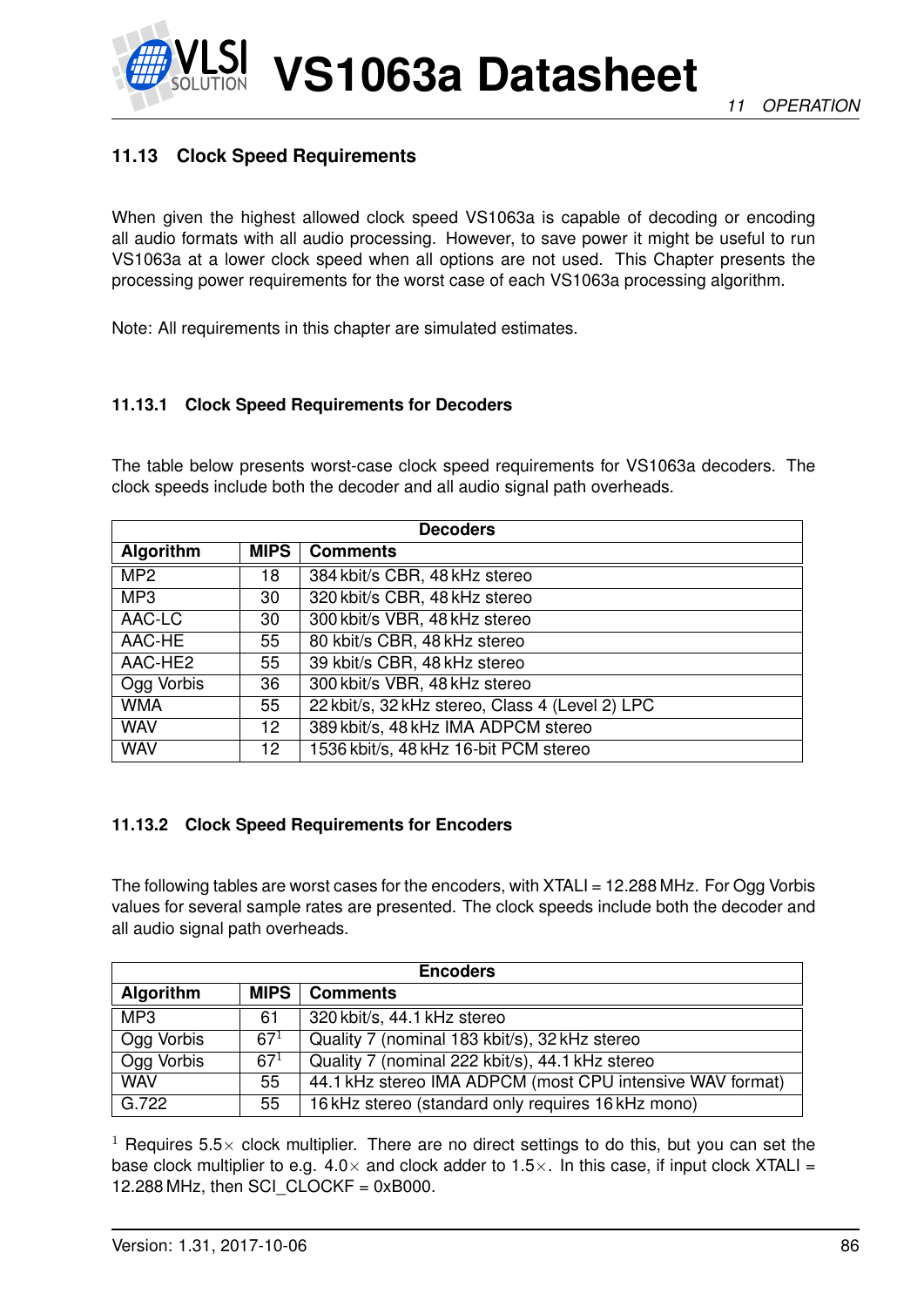

**11.13.3 Clock Speed Requirements for DSP Algorithms**

The following table shows the required processing power for different algorithm options of VS1063a.

**VS1063a Datasheet**

Unless otherwise stated, the processing power numbers in the table below are calculated for a worst-case 48 kHz stereo stream. If audio is running at a lower sample rate, processing power requirements will proportionally be lower (e.g. at 24 kHz the processing power requirement will be halved).

| <b>Audio Processing</b> |             |                                  |
|-------------------------|-------------|----------------------------------|
| Algorithm               | <b>MIPS</b> | <b>Comments</b>                  |
| <b>Bass Control</b>     | 2.5         | SCI BASS bits 7:0                |
| <b>Treble Control</b>   | 1.3         | SCI BASS bits 15:8               |
| EarSpeaker              | 11.0        |                                  |
| <b>PCM Mixer</b>        | 6.5         | When PCM audio running at 32 kHz |
|                         | 4.9         | When PCM audio running at 24 kHz |
|                         | 6.8         | When PCM audio running at 16 kHz |
|                         | 4.0         | When PCM audio running at 8 kHz  |
| <b>AD Mixer</b>         | 5.0         | When AD converter is at 192 kHz  |
|                         | 2.5         | When AD converter is at 96 kHz   |
|                         | 1.3         | When AD converter is at 48 kHz   |
|                         | 0.6         | When AD converter is at 24 kHz   |
| <b>VU</b> Meter         | 0.2         |                                  |
| Mono Output             | 0.3         |                                  |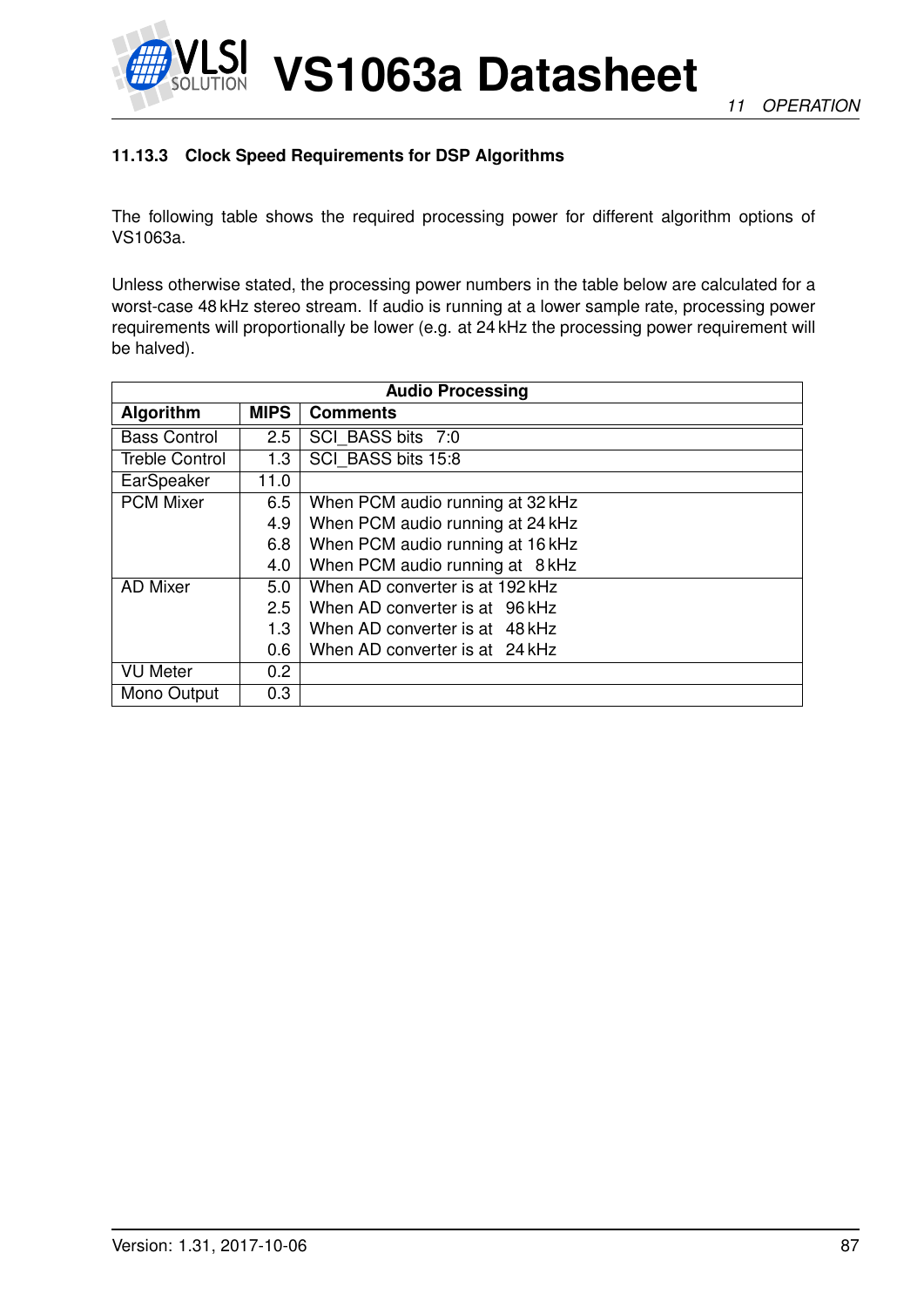

# **12 VS1063a Version Changes**

This chapter describes the lastest and most important changes done to VS1063a

# **12.1 Firmware Changes Between VS1053b and VS1063a, 2011-04-13**

VS1063a is a pin-compatible firmware upgrade to the VS1053b.

#### **Completely new or major changes:**

- Added MP3, Ogg Vorbis,  $\mu$ -law, A-law and G.722 encoding.
- Added codec mode.
- Removed MIDI and MPEG layer I (MP1) decoders.
- Layers II and III: new, more robust and accurate decoding. MP3 is now full accuracy compliant. Use at least  $2.5 \times$  clock to decode all MP3 bitrates and sample rates.
- CRC checking added for layer III files that contain CRC. CRC checking can be disabled.
- Keeps track of the valid data in bit reservoir, which allows noiseless start of decoding in the middle of an mp3 file.
- Sample Rate finetuning in parametric x.rateTune.
- Added hooks for detecting and decoding user audio formats.
- WRAMADDR 0xc0c0...0xc0ff is mapped to parametric x structure.
- Support reading u\_int32's (almost) atomically through WRAM.
- Reading of stream and audio buffer fill states possible.
- Proportional and fixed-width font in data ROM for standalone applications.
- WAV decoding supports 24-bit and 32-bit and floating-point formats.
- RIFF-WAV header is generated automatically in WAV encoding (and codec) modes. The user needs to fix the RIFF size and data size fields to make them valid WAV files.
- Sample-exact sample rate and volume change.
- Added mono mode and pause mode for player (parametric\_x.playMode)
- Added FLAC decoding up to 2 channels.
- Added VU meter.
- Added AD mixer.
- Added PCM mixer.
- Added Speed shifter.
- AAC, WMA, MP3 and FLAC decoding can be individually disabled using bits in parametric\_x.config1.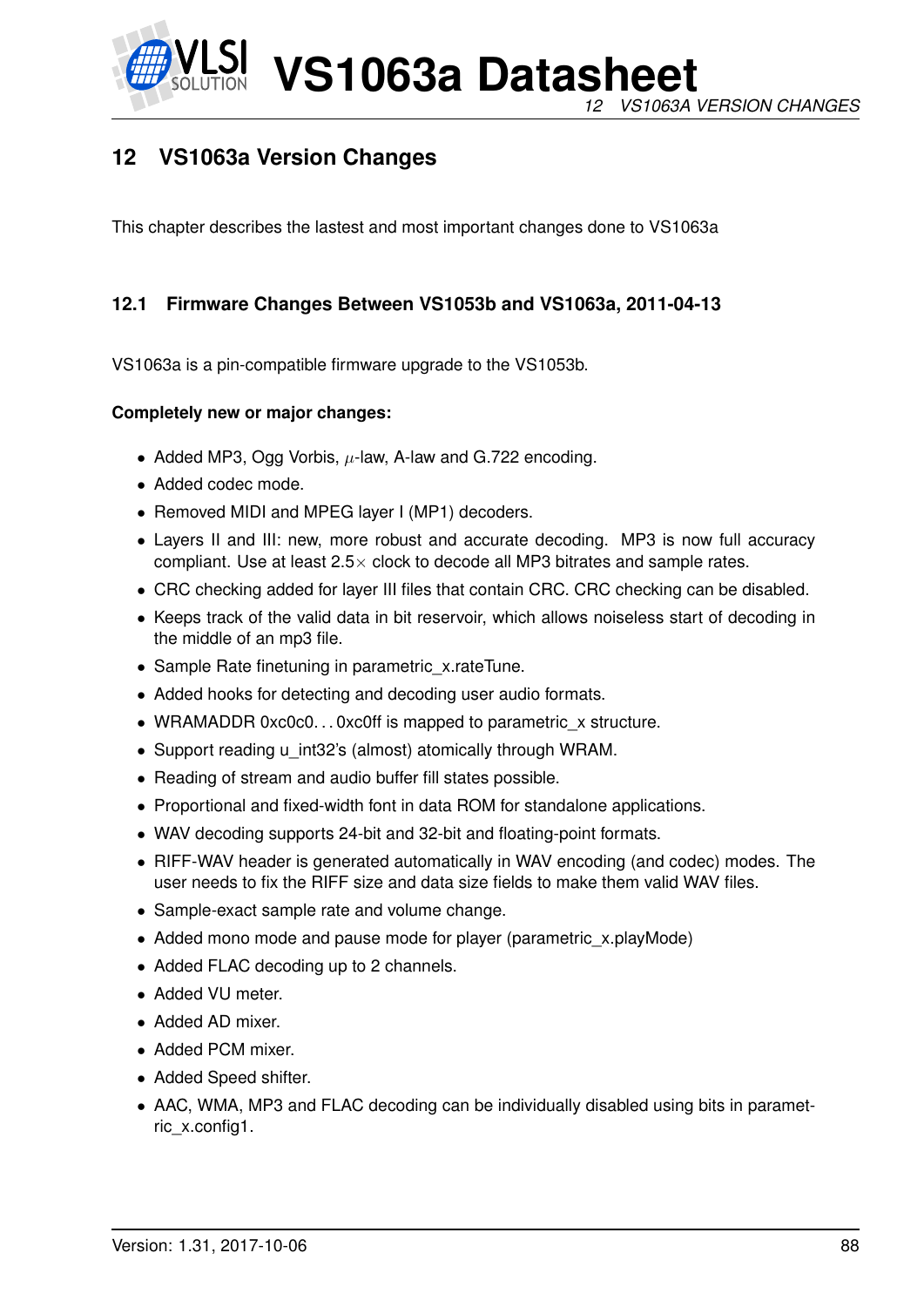

### **Minor changes and bug fixes:**

- IROM4 switched off and DO\_NOT\_JUMP cleared in software reset also.
- Handles SM\_CANCEL also for mp3 (clears stream buffer).
- Fixed a problem when the first 'OggS' in Ogg Vorbis file was spanning the end and beginning of stream buffer.
- AAC feature drop works in non-implicit upsample mode, and was also otherwise improved.
- Default AAC decoding mode is non-implicit upsample, i.e. upsample only when SBR/PS is detected. This allows to save power with ≤24 kHz files that do not have SBR.
- Ogg Vorbis sets rate only when it changes, allowing the user to override the rate.
- Output volume is now updated in encoding/codec modes.
- Bitrate calculation uses 32-bit second counter.
- Does not clear GPIO DDR if SPI boot is not tried, so I2S will remain active if you need to use a soft reset. If boot is tried (GPIO0 is high at startup) but fails, restores old GPIO\_DDR value.
- Subsonic filter always run for ADC inputs.
- EarSpeaker control is now in parametric x and gives finer control.
- New adcMode 4 gives mono-downmix of left and right channels.
- Bass Enhancer is now full stereo.
- WMA fix: sflength must be non-zero.
- MP4 fix: first audio block does not need to start the beginning of the mdat atom.
- AAC fix: works now correctly even if PS header is not available at the first SBR block.
- AAC fix: PNS information was overwritten in transition frames.
- 1.65V reference voltage select (SCI\_STATUS(0)) and 3 MHz ADC mode (SCI\_STATUS(1)) now work.
- Extra parameter byteRate replaced with bitRatePer100. The new field works consistently with all codecs.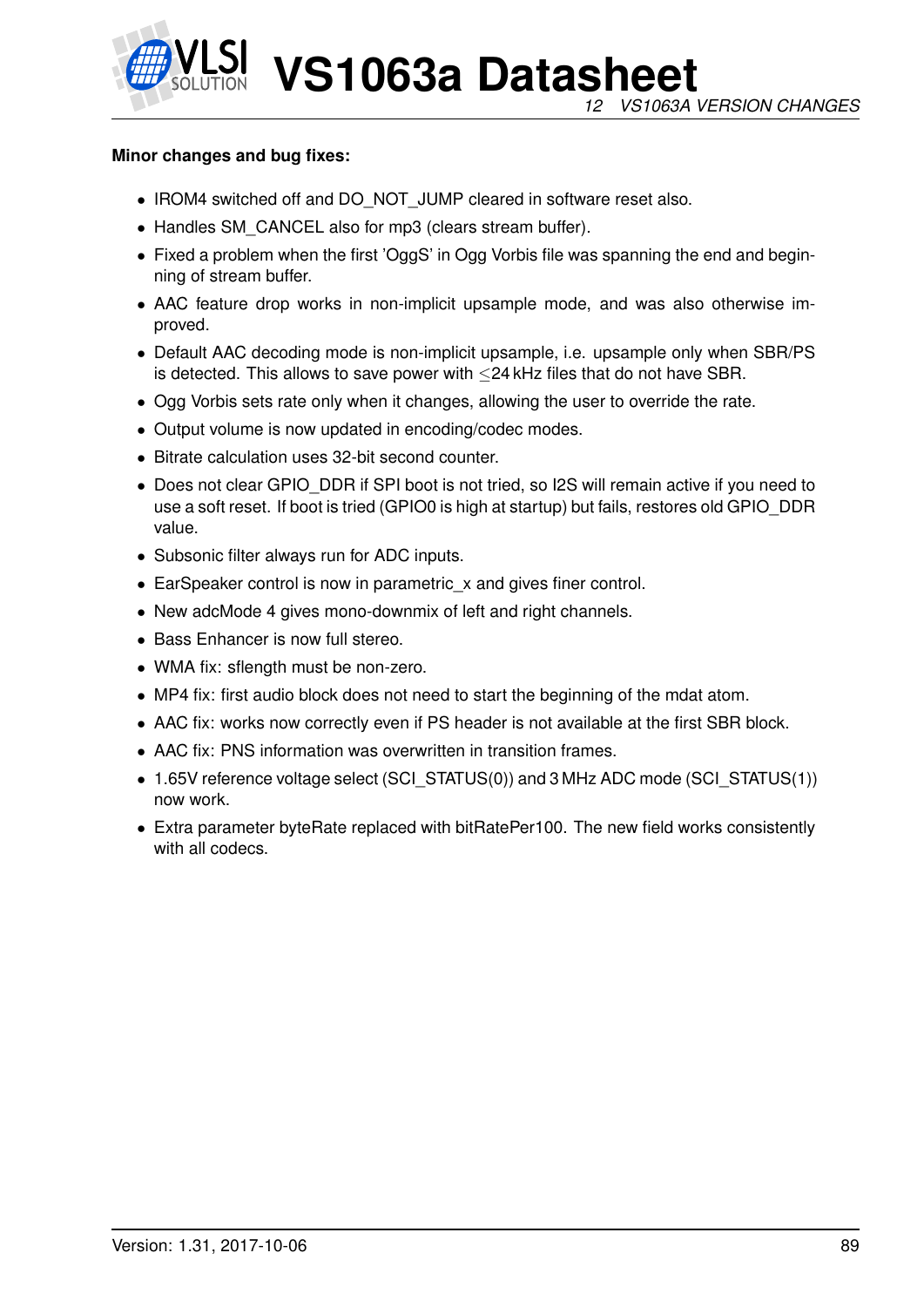

# **13 VS1063a Errata**

This Chapter describes the firmware and other bugs found in VS1063a, and their status. A current version of this list is available at

*http://www.vsdsp-forum.com/phpbb/viewtopic.php?f=10&t=424* .

- Sine test (and other tests) started through SDI requires additional 7-8 zero bytes.
	- **–** Workaround: send 12 zero bytes after sending an SDI test command.
	- **–** Starting from datasheet v1.00 Chapter [11.11,](#page-82-0) SDI Tests, includes this information.
- Encoding (especially) with 48kHz rate can leave the monitoring volume at zero (off) when SCI\_VOL is 0.
	- **–** Fixed in vs1063a-patches package v1.03.
- MP3 encoding uses a wrong huffman code in one of the encoding tables, causing highfrequency noise. Seems to be highly dependent on the audio material. **–** Fixed in vs1063a-patches package v1.03.
- 20110930: When using codec mode without headers, the playback rate is set to adcrate (48/24/12 kHz) instead of the requested rate.
	- **–** Fixed in vs1063a-patches package v1.10.
- 20111027: Disabling, then enabling ADC (DECIM) can cause channels to be swapped.
	- **–** If encoding twice without hardware reset in-between, channels can be swapped.
	- **–** If encoding after using ADMixer (without hw reset in-between), channels can be swapped.
	- **–** If using ADMixer after encoding (without hw reset in-between), channels can be swapped.
	- **–** If using ADMixer with two different rates (without hw reset in-between), channels can be swapped.
	- **–** Switching ADMixer on/off with the same rate is ok. (If no software reset in-between.)

Workaround1: give a hardware reset (or watchdog reset) after each encoding and change of ADMixer rate.

Workaround2: when you re-activate ADC (DECIM) use a special routine to detect/fix channel swap.

- **–** Encoding/codec mode fixed in vs1063a-patches package v1.10
- **–** ADMixer fixed in vs1063a-patches package v1.2
- 20111031: MP3 encoding overwrites quantizer selectors for the highest used band (13- 16kHz).
	- **–** Fixed in vs1063a-patches package v1.10.
- 20111103: When using codec mode without headers with PCM mode there is no sound output because the sample size defaults to 0 bits.
	- **–** Fixed in vs1063a-patches package v1.11.
- 20111114: MP4 decoding is lacking one StreamDiscard()
	- **–** Fixed in vs1063a-patches package v1.2.
- 20111116: FLAC decoding does not set DO\_NOT\_JUMP bit during header decode. **–** Fixed in vs1063a-patches package v1.2.
- 20111122: ADMixer reads configuration from wrong variable (thus always stereo 192k). **–** Fixed in vs1063a-patches package v1.2.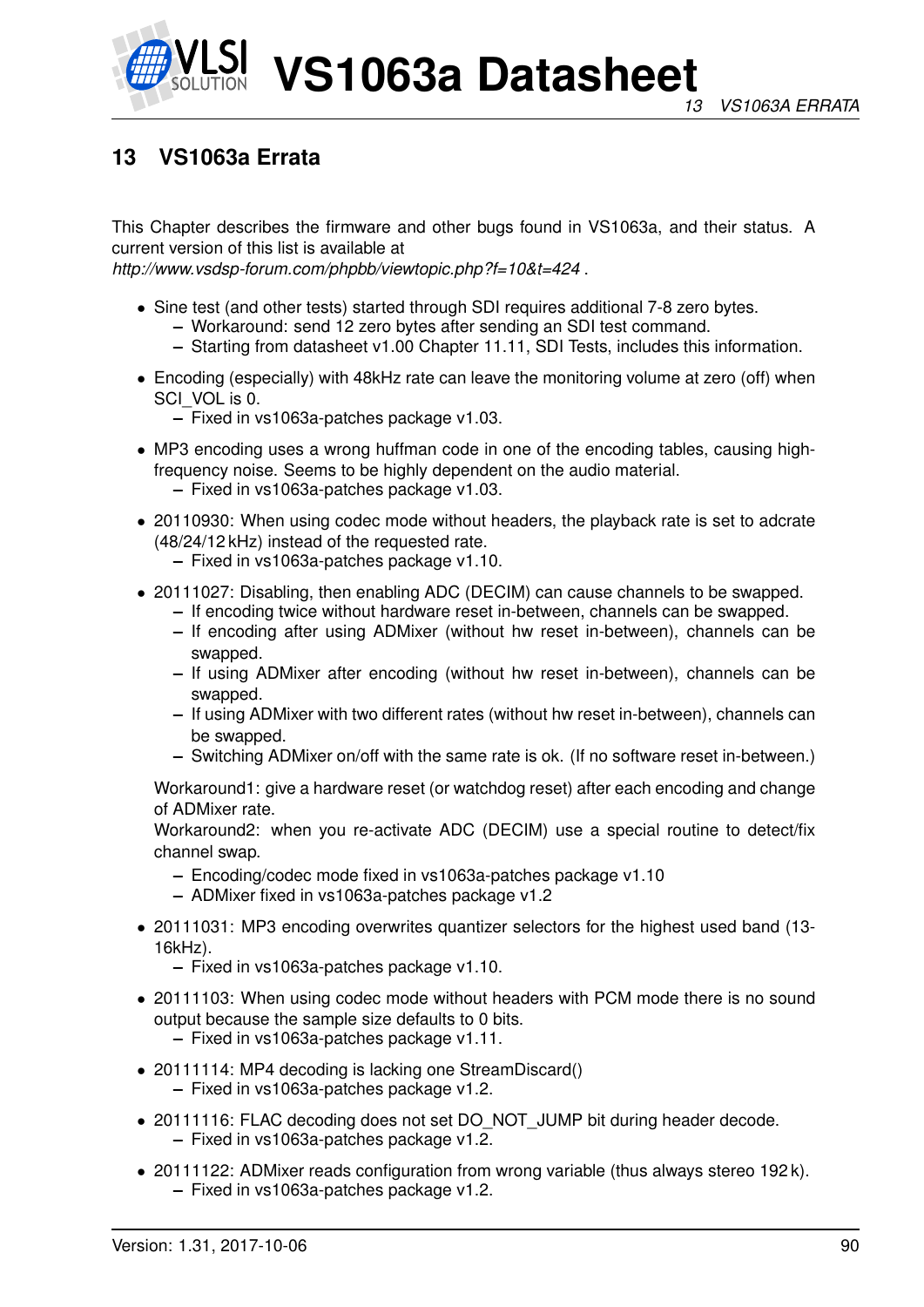

- 20111124 FEATURE: codec mode does not support 16kHz/32kHz.
	- **–** Fixed in vs1063a-patches package v1.3
- 20120301 AEC crashes the encoding mode. Reason is still unknown, but routing the AEC calls through additional stub functions seem to prevent the crashes.
	- **–** Workaround: stub functions in vs1063a-patches package v1.31 prevents AEC from crashing
- 20120302 Encoding/codec mode can set the wrong playback rate if AIADDR is read or written (and perhaps on some other case).
	- **–** Fixed in vs1063a-patches package v1.31
- 20120817 ADTS decoding left error variable uncleared. (Can cause no audio to be decoded if a frame has a non-audio element before the first audio element.)
	- **–** Fixed in vs1063a-patches package v1.34
- 20120823 The tentative support for AAC short frames (960/120 samples) has a few problems with syntax and eight short frame audio frames. (Note: you need to have a higher XTAL and lie about it to get correct playback speed.)
	- **–** Fixed for ADTS in vs1063a-patches package v1.4, added a short frame selection to parametric\_x.config1.
- 20121130 SPI boot does not mask the idle state of MISO correctly for SPI memories with 24/32-bit address. Boot fails if MISO (GPIO2) is pulled up.
	- **–** Workaround: MISO (GPIO2) should have a pull-down resistor for SPI boot to work (like all chips before vs1053b).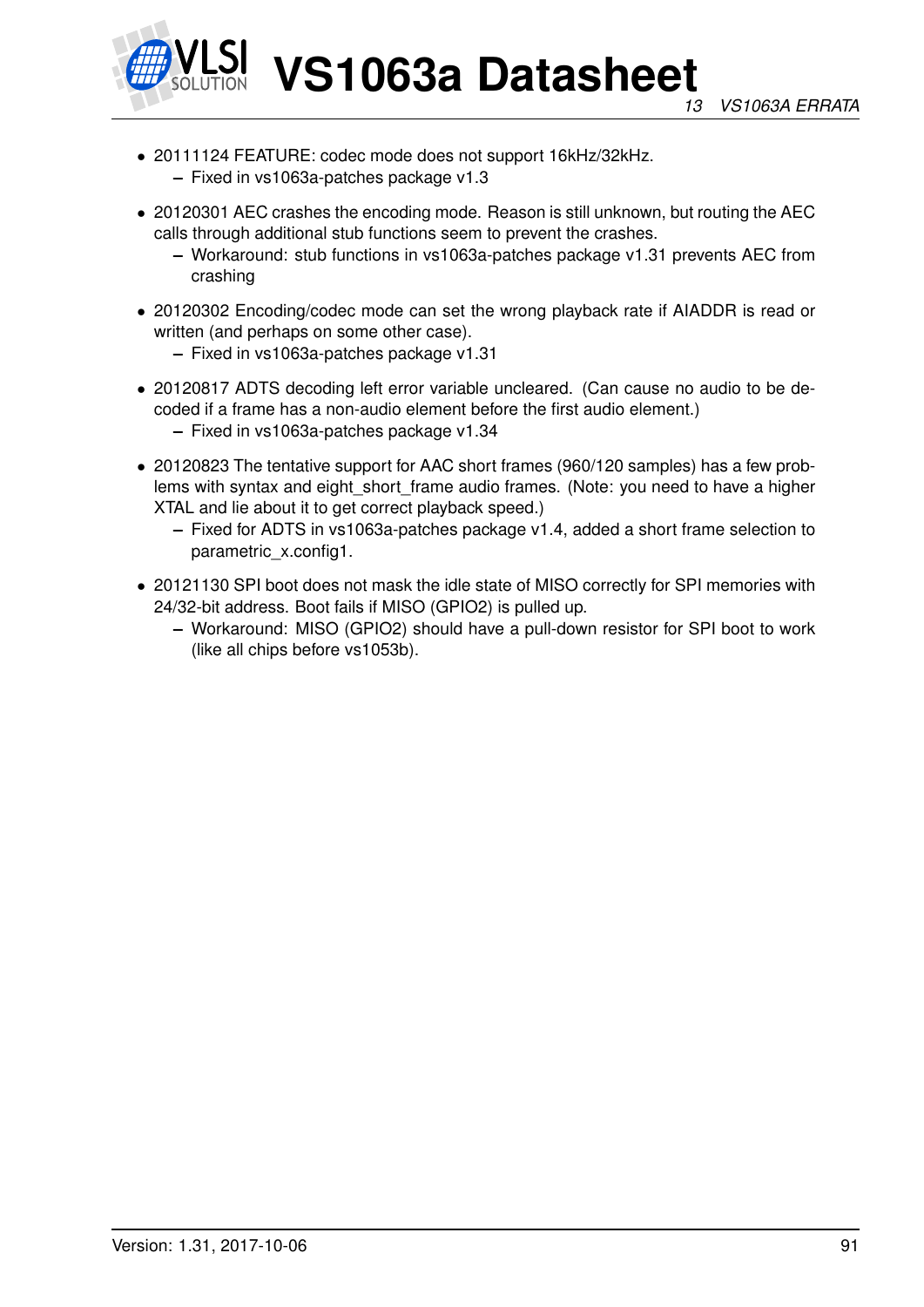

**VS1063a Datasheet** *14 LATEST DOCUMENT VERSION CHANGES*

# **14 Latest Document Version Changes**

This chapter describes the latest and most important changes to this document.

# **Version 1.31, 2017-10-06**

- Removed MP2 and MP3 license descriptions from Chapter [2,](#page-6-0) *Licenses*, and other relevant places, as all their patents have expired.
- Added mention of hardware and software compatibility between VS1063a, VS1163a, and VS8063a in Chapter [4,](#page-7-0) *Product Variants*.

# **Version 1.30, 2016-12-22**

- Updated numbers in Chapter [5,](#page-8-0) *Characteristics & Specifications*, according to re-qualification results.
- Ogg Vorbis encoder can encode between 8 kHz. . . 48 kHz, not 1 Hz. . . 48 kHz, Chapter [9.3.2,](#page-34-0) *Supported Ogg Vorbis Encoding Formats*.
- Added chip image to the last page.
- Typo corrections.

# **Version 1.20, 2016-03-24**

- Broke down old Chapter *Other Parameters* to several smaller Parametric chapters.
- Added new Chapter [11.10.9,](#page-78-0) *Parametric: Encoding*.
- Changed name of the document to better reflect what VS1063a is.
- Other, minor changes.

# **Version 1.15, 2014-12-19**

- Added IMD ADPCM *codec mode* numbers to Chapter [11.6.10,](#page-65-0) *Minumun Encoder/Decoder Delays*.
- Updated telephone number in Chapter [15,](#page-92-0) *Contact Information*.

# **Version 1.14, 2014-11-13**

- Added new Chapter [9.1,](#page-27-0) *Supported Audio Formats Overview*.
- Added mention of RIFF 8-bit and 16-bit data signedness to Chapter [11.5.6,](#page-57-0) *Feeding PCM Data*.
- Other, minor changes.